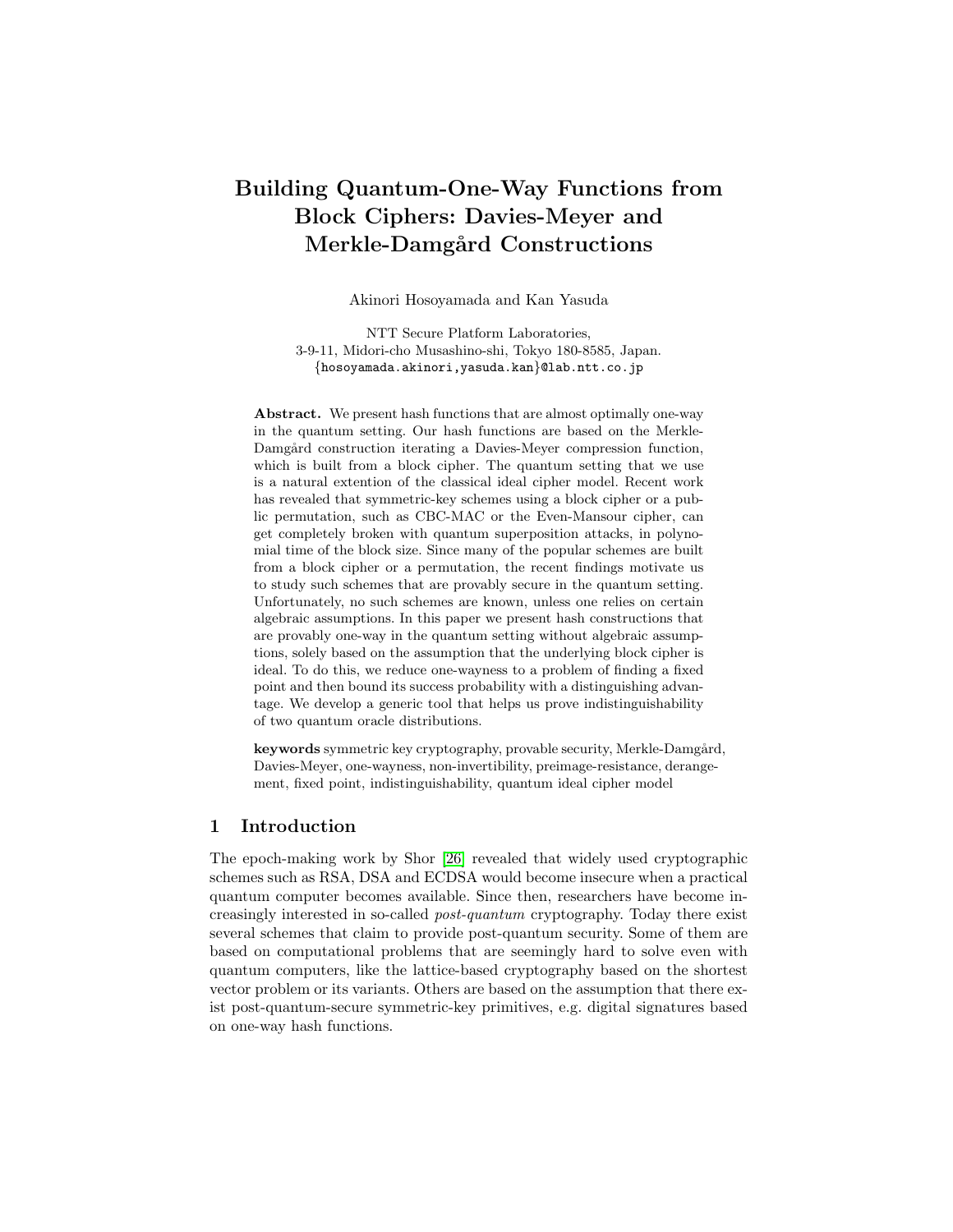Two Levels of Post-Quantum Security. There are two notions of security against adversaries with quantum computers: standard security and quantum security [\[34\]](#page-29-1). In this paper we focus on the quantum security, because it is stronger. In the standard-security setting we assume that adversaries have quantum computers but can make only classical queries to the oracles. On the other hand, in the quantum-security setting, adversaries are allowed to make quantum superposition queries. In other words, that a scheme provides quantum security means that it will remain secure even in the far future when all computations and communications are done in quantum superposition states.

Post-Quantum Insecurity of Symmetric-Key Constructions. On the negative side, it has turned out that a number of symmetric-key constructions as well as many public-key schemes can be broken in polynomial time (of the block size) if adversaries are allowed to make quantum superposition queries. For example, such adversaries can distinguish 3-round Feistel ciphers from random [\[18\]](#page-28-0), recover keys of Even-Mansour ciphers [\[19\]](#page-28-1), forge various message authentication codes like CBC-MAC [\[16\]](#page-28-2), by making only polynomially many queries. These attacks tell us that in general there is no guarantee that the classical security of a symmetric-key scheme implies its quantum security.

Quantum-Secure Schemes based on One-Way Functions. On the positive side, previous work [\[34](#page-29-1)[,7,](#page-28-3)[27\]](#page-29-2) has shown that, if we assume the existence of one-way functions that are hard to invert even with quantum computers, then we can come up with a wide range of quantum-secure schemes. These include pseudo-random functions, message authentication codes, universal one-way hash functions, one-time signatures, and EU-CMA signature schemes. Thus, the existence of quantum-secure one-way functions is fundamental, just as in the classical setting, and the cryptographic hash functions in use like SHA-3 [\[23\]](#page-29-3) and SHA-2 [\[22\]](#page-29-4) are considered to be possible candidates also for the instantiation of these quantum-secure one-way functions.

Cryptographic Hash Functions Revisited. Recall that cryptographic hash functions are normally constructed only with public, "keyless" primitives, either from a public permutation or a block cipher having no secret keys (i.e. key inputs are public). For example, SHA-3 is constructed from a public permutation, and SHA-2 is essentially based on a public block cipher. The generic security (indifferentiability) of the sponge construction used in SHA-3 is proven in the random permutation model, and the security (one-wayness and collision resistance) of Davies-Meyer construction adopted by the SHA-2 compression function is proven in the ideal cipher model.

However, as mentioned above, we should carefully note that the classical provable security of these hash functions may not carry over to the quantum setting. For example, recently Carstens et al. [\[9\]](#page-28-4) gave an evidence that SHA-3 is not indifferentiable in the quantum setting, based on a conjecture. There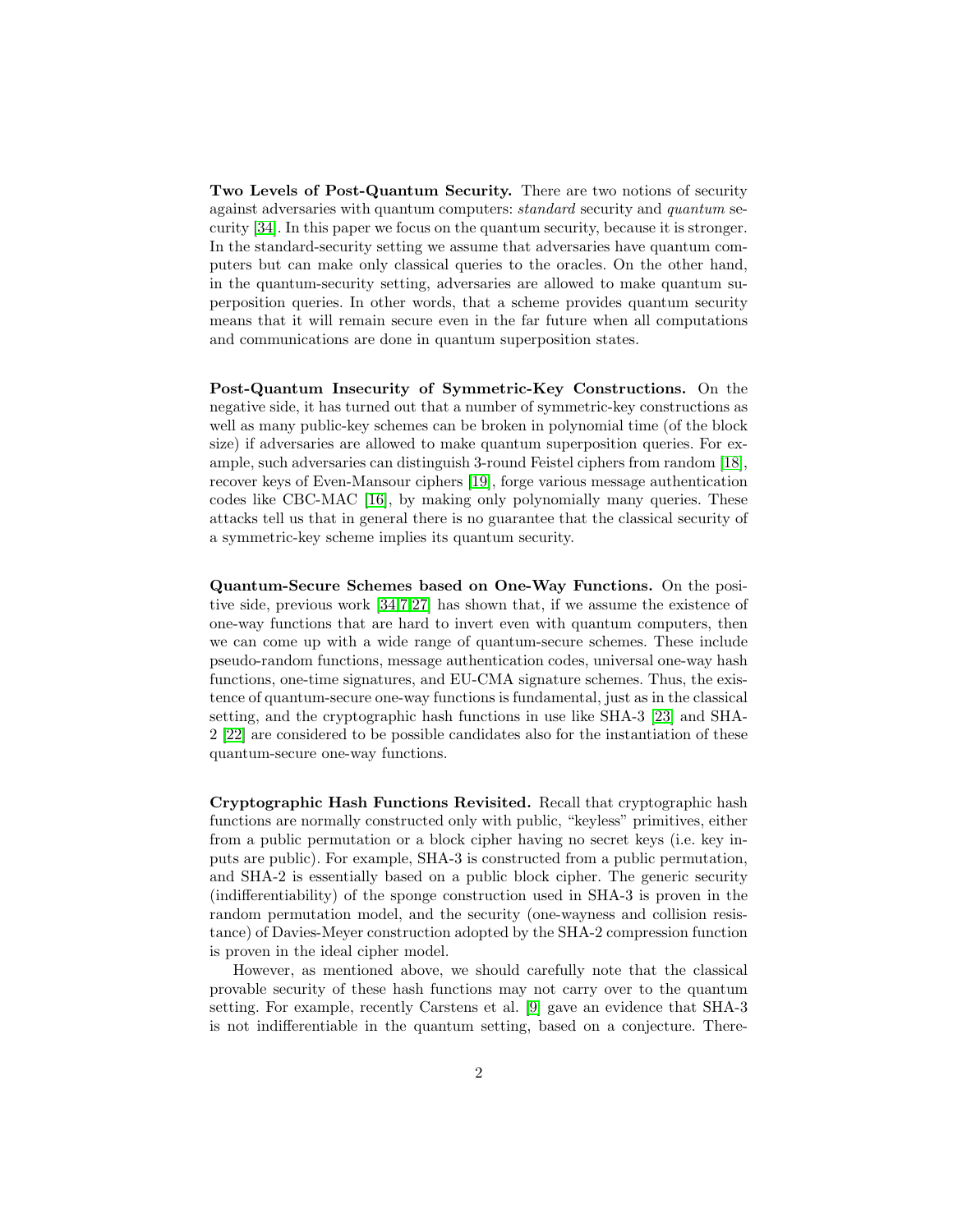fore, here we would like to pose a fundamental question: do we have a provably quantum-secure construction of one-way hash functions?

### 1.1 Our Contributions

Our answer is positive; in this paper we show that the Merkle-Damgård iteration with the Davies-Meyer compression function is a quantum-secure one-way hash function. This has been a popular design used in MD5, SHA-1 and SHA-2. Indeed, our construction is essentially identical to the modes of operation used in these traditional hash functions, except for minor differences in padding rules, initialization vectors, and input-size restrictions on the underlying block cipher.

Our contributions come in three steps. First, we fix a security model in which we prove our main result. Second, we develop a generic tool for bounding quantum oracle indistinguishability. Finally, we use the tool to prove our main result.

- 1. Introducing the Quantum Ideal Cipher Model. As the first step we introduce the *quantum ideal cipher* model, which, as the name suggests, naturally extends the ideal cipher model in the classical setting. Similarly to the classical case, we treat the underlying block cipher as an ideal cipher  $E$ , i.e.,  $E_k$  is a random permutation for each key k. We then allow quantum adversaries to make both forward and backward queries to the cipher. In our model, a table of all values for the ideal cipher  $E$  is determined at the beginning of each game, and the oracle that computes  $E_{(\cdot)}(\cdot)$  and  $E_{(\cdot)}^{-1}(\cdot)$  are given to the adversary. Following the style of previous work in the classical setting, we consider (quantum) information-theoretic adversaries that have no limitation on computational resources, such as time or the number of available qubits. We only bound the number  $q$  of queries that the adversary makes to its oracles.
- 2. A Generic Tool for Quantum Indistinguishability. The second step is to develop a proof tool to upper-bound quantum oracle distinguishing advantages. The tool can be applied to any pair  $(D_1, D_2)$  of distributions on an arbitrary (finite) set of functions (Proposition [3.1.](#page-11-0)) The tool enables us to obtain an upper bound by mere combinatorial enumeration and associated probability computations. There is a simplified version of the tool corresponding to the special case when  $D_1$  and  $D_2$  are distributions on a set of boolean functions (having some fixed domain size) with  $D_2$  being a degenerate distribution at the zero function (Proposition [3.2.](#page-12-0)) In fact this simplified version suffices to prove our main result. Our tool is developed by generalizing and integrating several existing techniques [\[5](#page-28-5)[,28,](#page-29-5)[2,](#page-27-0)[15\]](#page-28-6) corresponding to some limited cases of the simplified version. However, previous work treats only the case that  $D_1$  is some specific distributions, and no previous work seems suitable to our situation. We developed our tool so that it looks familiar to researchers on symmetric-key provable security (like coefficient-H technique).
- 3. One-Wayness of Merkle-Damgård with Davies-Meyer. The final but main contribution of this paper is to give almost optimal security bound for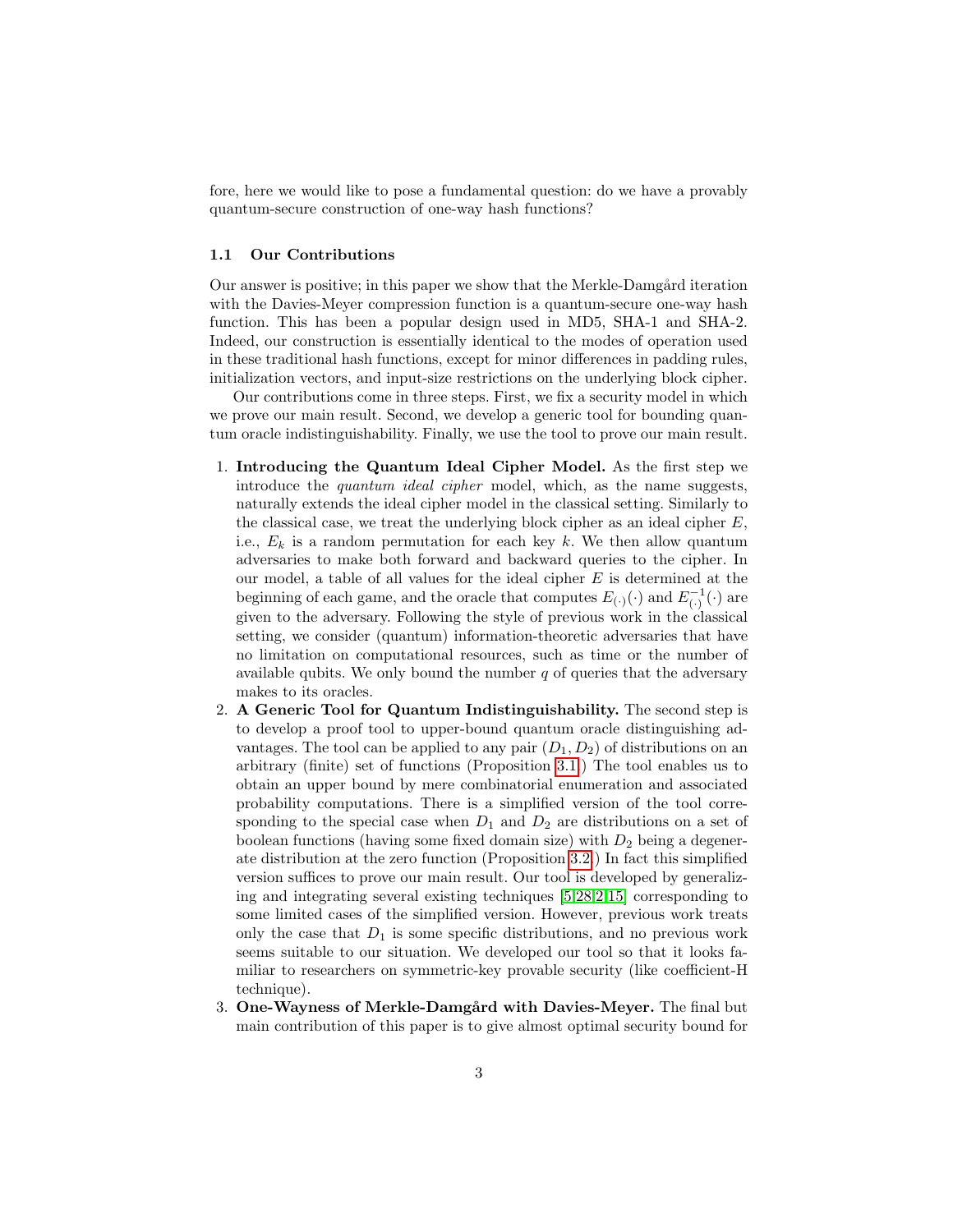quantum one-wayness of the Merkle-Damgård construction with a Davies-Meyer compression function. That is, any quantum query adversary needs to make about  $2^{n/2}$  queries to invert the function with *n*-bit output. This bound is almost optimal since the Grover search can find a preimage of random functions with  $O(2^{n/2})$  quantum queries, and it is proven that the Grover search is optimal strategy to find a preimage of random functions [\[15\]](#page-28-6). In our proof, the input length of functions can be exponentially long but must be fixed. We stress that this is the first proof for quantum security on symmetric key schemes based on public block ciphers.

Technical Details. In this paper we give exact security bounds without any asymptotic notation, because security parameters of symmetric-key schemes are usually fixed to some constant.

This paper considers two security notions: non-invertibility and one-wayness. When we say  $h: \{0,1\}^s \to \{0,1\}^n$  has one-wayness, we mean that any adversary cannot find a preimage of  $y = h(x)$ , where x is randomly chosen from  $\{0, 1\}^s$ . <sup>[1](#page-3-0)</sup> On the other hand, when we say h has non-invertibility, we mean that any adversary cannot find a preimage of y, where y is randomly chosen from  $\{0,1\}^n$ . These are similar but independent notions.

We firstly show non-invertibility of permutation with feedforward in the quantum ideal permutation model, secondly show both non-invertibility and onewayness of Davies-Meyer constructions, and finally show both non-invertibility and one-wayness of Merkle-Damgård constructions. It might be unexpected that permutation with feedforward is non-invertible in the quantum setting although it uses only public permutation and XOR operation, which seems similar to the Even-Mansour ciphers that are broken by quantum superposition attacks.

Due to a technical reason, we need some restriction on usage of keys in Davies-Meyer construction. Similarly, we need a padding function for Merkle-Damgård construction. However, these do not mean restriction on available block ciphers. As a subsidiary result, we also show that any quantum query adversary needs to make about  $2^{n/2}$  queries to find a fixed point of a public random permutation (which allow adversaries to make both forward and backward quantum queries). This is the first result on quantum query lower bound for a property related to public random permutations.

Our proof strategy is to reduce the problem of breaking security notions to the problem of distinguishing oracle distributions on boolean functions. A similar strategy can be found in [\[15\]](#page-28-6). Then indistinguishability between quantum oracle distributions is shown using our new proof tool described above. To reduce problems on public random permutations to problems on boolean functions, we try to approximate the uniform distribution on random permutations by combining distributions on boolean functions with the uniform distribution on derangements (permutations without fixed points).

<span id="page-3-0"></span><sup>1</sup> This security notion is also called preimage resistance (see [\[25\]](#page-29-6) for example).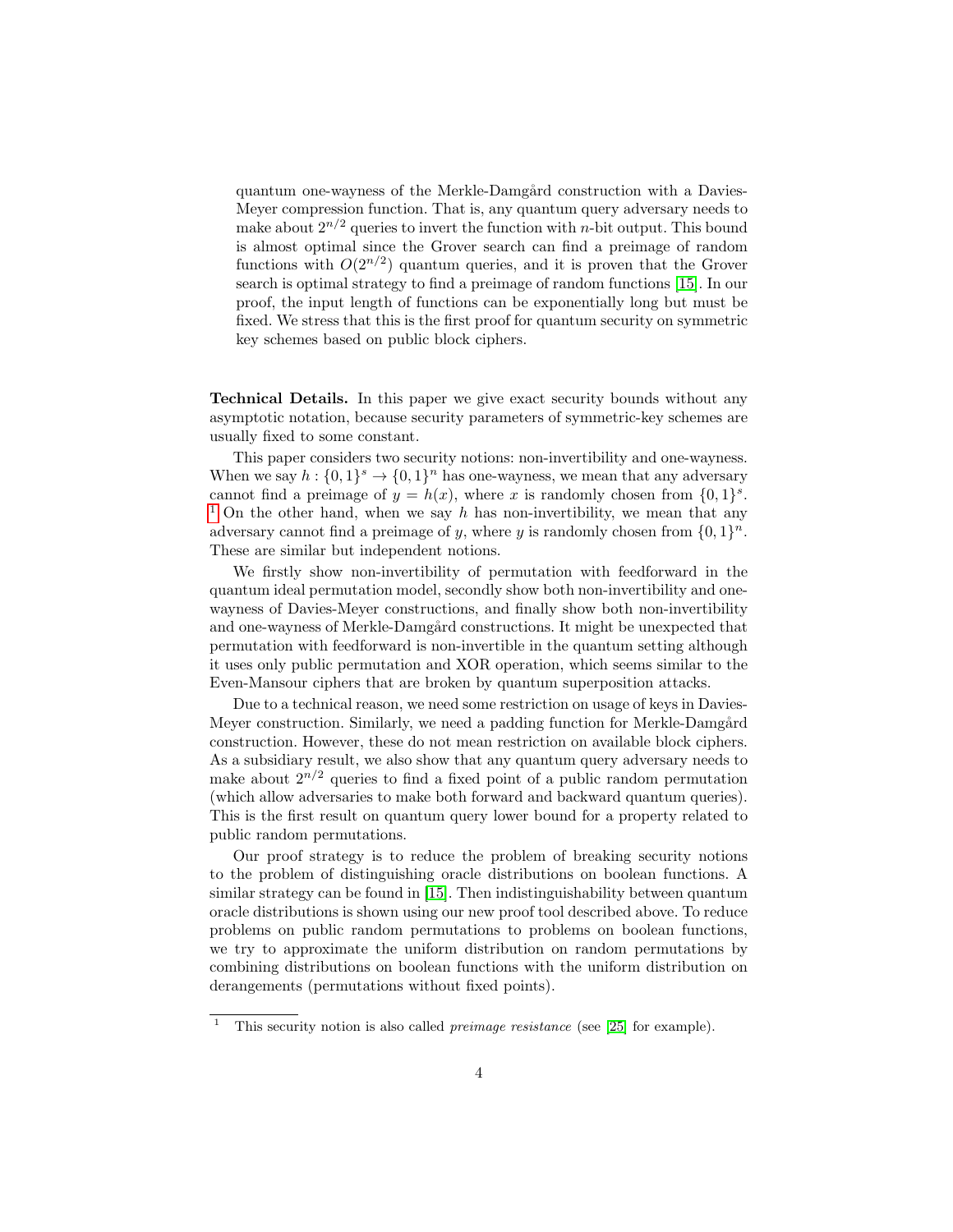### 1.2 Related Work

There already exist powerful tools that aim to give quantum security bounds for cryptographic schemes. These tools include "one-way to hiding" lemma and quantum random oracle programming by Unruh [\[30,](#page-29-7)[29\]](#page-29-8), the rank method and oracle indistinguishability frameworks by Zhandry [\[34,](#page-29-1)[35,](#page-29-9)[7\]](#page-28-3). These tools do not seem to consider the situation where adversaries can make both forward and backward queries to public permutations or block ciphers. There exists previous work [\[1\]](#page-27-1) that proves quantum security of Even-Mansour ciphers in a model where adversaries make both forward and backward queries to the underlying permutation, but it should be noted that the proof [\[1\]](#page-27-1) requires a quantum computational hardness assumption (the hidden shift problem.)

A quantum version of the random oracle model is proposed by Boneh et al, [\[6\]](#page-28-7), and many schemes are proven to be secure in this model ([\[35,](#page-29-9)[29\]](#page-29-8), for example). Regarding symmetric key schemes, several papers on quantum security already exist. They include work on quantum security of Carter-Wegman MACs [\[7\]](#page-28-3), quantum PRP-PRF switching lemma [\[36\]](#page-29-10), quantum security of the CBC, OFB, CTR, and XTS modes of operation [\[3\]](#page-27-2), quantum generic security of random hash functions [\[15\]](#page-28-6), and quantum security of NMAC [\[28\]](#page-29-5). With a computational assumption that hidden shift problem is hard to solve even with quantum computers, it is shown that Even-Mansour ciphers and CBC-MAC, which are broken in polynomial time with quantum queries, can be modified to have quantum security [\[1\]](#page-27-1). For standard security, i.e., with the assumption that adversaries have quantum computers but can make only classical queries, XOR of PRPs are proven to be secure [\[20\]](#page-29-11). Unruh introduced a security notion named collapsing, which is a generalized notion of collision-resistant in the quantum setting [\[32\]](#page-29-12). Unruh showed that Merkle-Damgård constructions are collapsing if underlying constructions are collapsing [\[31\]](#page-29-13). Czajkowski et al. showed that sponge constructions are also collapsing [\[10\]](#page-28-8) (Note that they assume building permutations are one-way permutations or functions, and do not treat the usual sponge functions that are constructed from public permutations). Recently Zhandry [\[33\]](#page-29-14) showed indifferentiability of the Merkle-Damgård construction in the quantum random oracle model (compression functions are assumed to be random functions).

## <span id="page-4-0"></span>2 Preliminaries

In this section we describe notation and definitions. For readers who are not familiar with quantum terminology, we give a brief explanation on quantum computation in Appendix [C.](#page-31-0)

**Notation.** Let  $[i, \ldots, j]$  denote the set of integers  $\{i, i+1, \ldots, j\}$  for  $i < j$ , and [N] denote the set  $[1, \ldots, N]$ . For sets X and Y, let  $\mathsf{Func}(X, Y)$  be the set of functions from X to Y. For a set X, let  $\text{Perm}(X)$  be the set of permutations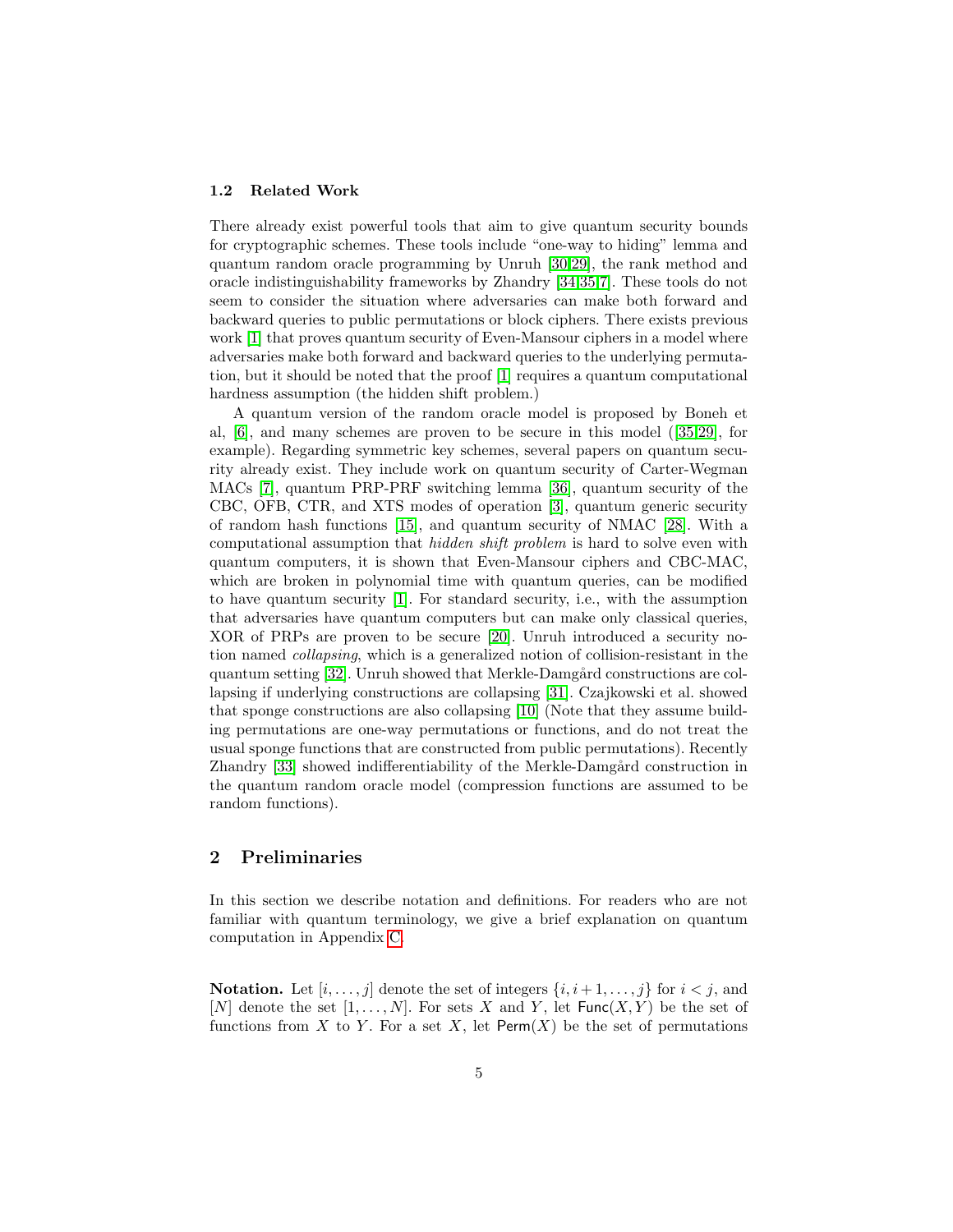on X. Let  $\text{Ciph}(m, n)$  denote the set

 $\{E \in \text{Func}(\{0,1\}^m \times \{0,1\}^n, \{0,1\}^n) \mid E(k, \cdot) \in \text{Perm}(\{0,1\}^n) \text{ for each } k\},\$ 

where "." means arbitrary inputs.

We call an element of  $\text{Ciph}(m, n)$  an *n*-bit block cipher with an *m*-bit key. For each  $E \in \text{Ciph}(m, n)$  and  $k \in \{0, 1\}^m$ , let  $E_k$  denote the permutation  $E(k, \cdot)$ . For a distribution D, let  $Pr_{x \sim D}$ [event] denote the probability that event occurs when x is sampled according to the distribution  $D$ . For two distributions  $D_1$  and  $D_2$ , let  $\Delta(D_1, D_2)$  denote the total variation distance  $D_1$  and  $D_2$ . Let  $\mathsf{td}(\rho_1, \rho_2)$ denote the trace distance between density matrices  $\rho_1$  and  $\rho_2$ . For a random variable V that takes values in a set X, define a distribution  $D_V: X \to [0,1]$ by  $D_V(x) = Pr[V = x]$  for each  $x \in X$ . We call  $D_V$  the distribution of V. If we write  $x \stackrel{D}{\leftarrow} X$ , then it means to sample x according to the distribution D on X.

**Derangements.** A permutation  $P_0 \in \text{Perm}(X)$  is called a *derangement* if  $P_0$ has no fixed point, i.e. if there is no element  $x \in X$  such that  $P_0(x) = x$ . The set of derangements on a set X is denoted as  $\text{Der}(X)$ . The number of derangements on a set of size N is written as  $N$ . The following formula is well-known [\[14\]](#page-28-9):

<span id="page-5-0"></span>**Lemma 2.1.** We have  $!N = N! \cdot \sum_{i=0}^{N} \frac{(-1)^i}{i!} = \left\lfloor \frac{N!}{e} + \frac{1}{2} \right\rfloor$ , where  $\lfloor \cdot \rfloor$  is the floor function.

For completeness, we give a proof in Appendix [B.](#page-30-0)

Davies-Meyer and Merkle-Damgård Constructions. For an  $n$ -bit block cipher E with an m-bit key, we define a function  $\text{\rm DM}^E$   $\in$  Func $(\{0,1\}^m \times$  $\{0,1\}^n$ ,  $\{0,1\}^n$ ) by DM<sup>E</sup> $(z, x) = E_z(x) \oplus x$ . We call DM<sup>E</sup> the *Davies-Meyer* construction made from  $E \in \text{Ciph}(m, n)$ . For a permutation  $P \in \text{Perm}(\{0, 1\}^n)$ , we define a function  $\mathsf{FF}^P \in \mathsf{Func}(\{0,1\}^n)$  by  $\mathsf{FF}^P(x) := P(x) \oplus x$ . We call the function  $\mathsf{FF}^P$  as permutation P with feedforward. The function  $\mathsf{FF}$  can be regarded as a "fixed-key" version of DM.

For a function  $h: \{0,1\}^m \times \{0,1\}^n \rightarrow \{0,1\}^n$  and an integer  $\ell > 0$ , the Merkle-Damgård construction  $MD_{\ell}^{h} : \{0,1\}^{n} \times \{0,1\}^{m_{\ell}} \to \{0,1\}^{n}$  is defined by

$$
MD_{\ell}^{h}(x, z_{1},..., z_{\ell}) := h(z_{\ell}, h(z_{\ell-1},...,h(z_{2}, h(z_{1}, x))\cdots),
$$
\n(1)

where  $z_i \in \{0,1\}^m$  for each i. We consider the special case when h is the Davies-Meyer compression function, i.e.,  $h(z, x) = \text{DM}^E(z, x)$  for an *n*-bit block cipher  $E \in \textsf{Ciph}(m, n)$ . Fig. [1](#page-6-0) illustrates  $\textsf{MD}_{\ell}^{\textsf{DM}^E}$ , the combination of a Davies-Meyer compression function with the Merkle-Damgård iteration.

Quantum oracles and quantum adversaries. For a function  $f \in \text{Func}(\{0, 1\}^a)$ ,  $\{0,1\}$ <sup>b</sup>), quantum oracle of f is defined as the unitary operator  $O_f$  such that  $O_f |x\rangle |y\rangle = |x\rangle |y \oplus f(x)\rangle$  for arbitrary  $x \in \{0,1\}^a, y \in \{0,1\}^b$ . By an abuse of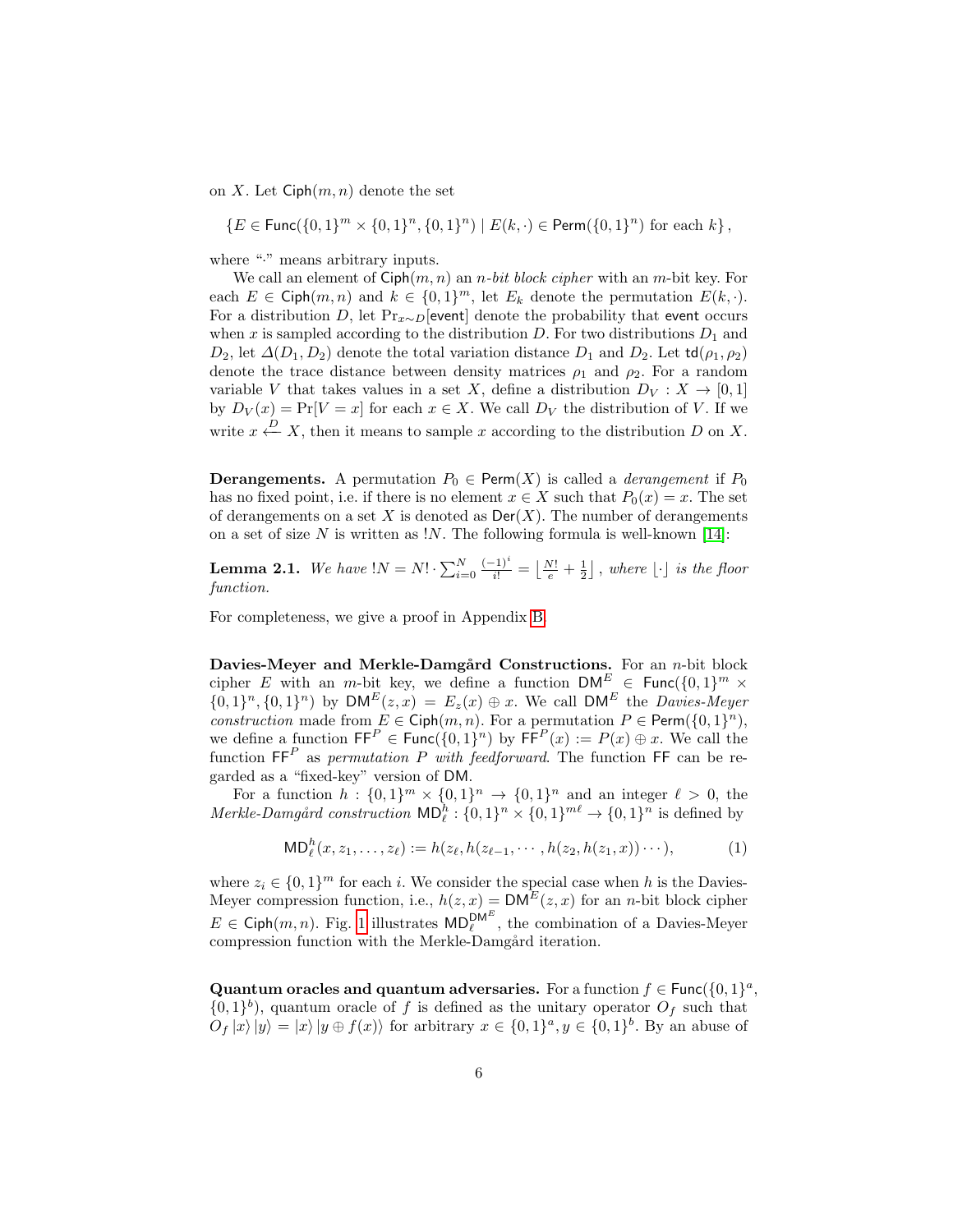<span id="page-6-0"></span>

Fig. 1. The Merkle-Damgård construction with a Davies-Meyer compression function

notation, let  $O_f$  also denote the  $(a + b + c)$ -qubit unitary operator  $O_f \otimes I_c$  that maps  $|x\rangle|y\rangle|z\rangle$  to  $|x\rangle|y \oplus f(x)\rangle|z\rangle$  for any c.

This paper discusses on information theoretic quantum query adversary. That is, we fix a constant  $q$  and assume that a quantum adversary  $A$  can make at most  $q$  quantum queries, but we assume no other limitation for  $A$  about quantum computational resources such as time or the number of available qubits. Following the previous works that treat quantum oracle query adversary ([\[4,](#page-28-10)[6,](#page-28-7)[35,](#page-29-9)[34,](#page-29-1)[7,](#page-28-3)[28\]](#page-29-5), for example), we model A as a sequence of unitary operators  $U_qO_fU_{q-1}\cdots O_fU_0$ . We write  $\mathcal{A}^O(x) = y$  for the event that a quantum adversary A takes x as input, makes quantum queries to  $O$ , and finally outputs  $y$ .

If quantum oracle  $O$  is dependent on some distribution, then the state of a quantum query algorithm A is described as a density operator. Suppose  $O = O<sub>f</sub>$ for a function f, which is sampled according to a distribution  $D_1$  on  $\mathsf{Func}(\{0,1\}^a)$ ,  $\{0,1\}^b$ ). Then, the state of A with input x after the *i*-th query becomes  $|\phi_f^i\rangle$  :=  $U_iO_fU_{i-1}O_f \cdots O_fU_0 |0,x,0\rangle$  with probability  $p_1^f := \Pr_{F \sim D_1}[F = f]$ . This mixed state is described as

<span id="page-6-1"></span>
$$
\rho_1^i = \sum_f p_1^f \left| \phi_f^i \right\rangle \left\langle \phi_f^i \right|.
$$
 (2)

Quantum oracle distinguishing advantage. Following previous works (see [\[34\]](#page-29-1), for example), we define quantum oracle distinguishing advantage as follows. Let  $D_1, D_2$  be two distributions on a set of functions. Assume that a quantum algorithm  $A$  is allowed to access the quantum oracle of a function that is chosen according to either  $D_1$  or  $D_2$ . Suppose A can make at most q queries, and finally outputs the result 1 or 0. Then, we define the distinguishing advantage of  $A$  by

$$
\mathsf{Adv}_{D_1,D_2}^{\mathsf{dist}}(\mathcal{A}) := \left| \Pr_{f \sim D_1}[\mathcal{A}^{O_f}()=1] - \Pr_{g \sim D_2}[\mathcal{A}^{O_g}()=1] \right|.
$$

In addition, we define

$$
\mathsf{Adv}_{D_1,D_2}^{\mathsf{dist}}(q) := \max_{\mathcal{A}} \left\{ \mathsf{Adv}_{D_1,D_2}^{\mathsf{dist}}(\mathcal{A}) \right\},
$$

where the maximum is taken over all quantum-query algorithms, each making at most  $q$  quantum queries.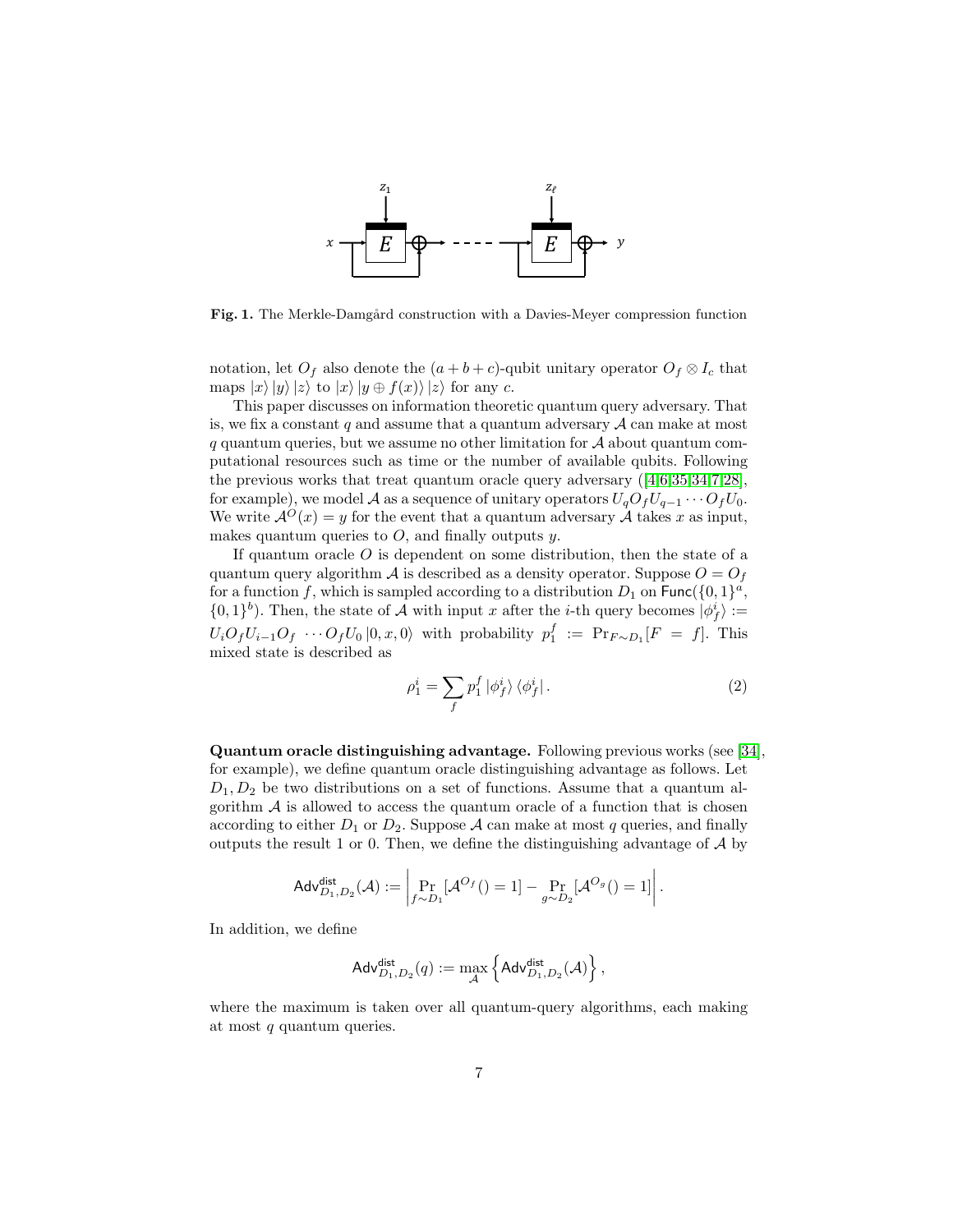Distinguishing advantages can be bounded by the trace distance and total variational distance. Let  $\rho_1^i$  be the density operator defined by [\(2\)](#page-6-1), and  $\rho_2^i$  be the density operator that is similarly defined according to the distribution  $D_2$ . Then we can show the following lemma:

**Lemma 2.2.** For any quantum algorithm  $A$  that makes at most  $q$  queries,

<span id="page-7-2"></span><span id="page-7-1"></span>
$$
\mathsf{Adv}_{D_1,D_2}^{\mathsf{dist}}(\mathcal{A}) \le \mathsf{td}(\rho_1^q, \rho_2^q) \tag{3}
$$

and

<span id="page-7-0"></span>
$$
\operatorname{td}(\rho_1^q, \rho_2^q) \le \Delta(D_1, D_2) \tag{4}
$$

hold.

The inequality [\(4\)](#page-7-0) trivially follows from definitions and the proof of inequality [\(3\)](#page-7-1) is also straightforward, but we give a proof in Appendix [C.1](#page-33-0) for readers who are not used to quantum computation.

## <span id="page-7-3"></span>2.1 Modeling Public Random Permutations and Block Ciphers in the Quantum Setting

To model public ideal permutations and block ciphers, here we introduce quantum ideal permutation model and quantum ideal cipher model, which are quantum versions of the classical ideal permutation model and ideal cipher model, respectively. There already exist works on quantum provable security [\[1\]](#page-27-1) in the models that are essentially same to our quantum random permutation model. However, this is the first paper on provable security that treats ideal cipher model in the quantum setting. We begin with formalizing quantum oracles of public permutations and block ciphers, and then introduce quantum ideal permutation model and quantum ideal cipher model.

Quantum oracles of public permutations and ciphers. Here we describe how to formalize quantum oracles of public permutations and block ciphers. For an *n*-bit public permutation P, we define a function  $P^{\pm}$ :  $\{0,1\} \times \{0,1\}^n \rightarrow$  ${0,1}^n$  by

$$
P^{\pm}(b,x) = \begin{cases} P(x) & \text{if } b = 0, \\ P^{-1}(x) & \text{if } b = 1. \end{cases}
$$

For a distribution D on Perm $(\{0,1\}^n)$ , let  $D^{\pm}$  be the associated distribution on  $\textsf{Func}(\{0,1\} \times \{0,1\}^n, \{0,1\}^n)$  defined by  $D^{\pm}(f) = \Pr_{P \sim D}[P^{\pm} = f]$ . For any public permutation P, we assume that the quantum oracle  $O_{P^{\pm}}$  is available. This models the situation that both of forward and backward quantum queries to the public permutation P are allowed.

Similarly, if  $E$  is an *n*-bit block cipher with *m*-bit key, then we define a function  $E^{\pm} : \{0,1\} \times \{0,1\}^m \times \{0,1\}^n \to \{0,1\}^n$  by

$$
E^{\pm}(b,k,x) = \begin{cases} E_k(x) & \text{if } b = 0, \\ E_k^{-1}(x) & \text{if } b = 1. \end{cases}
$$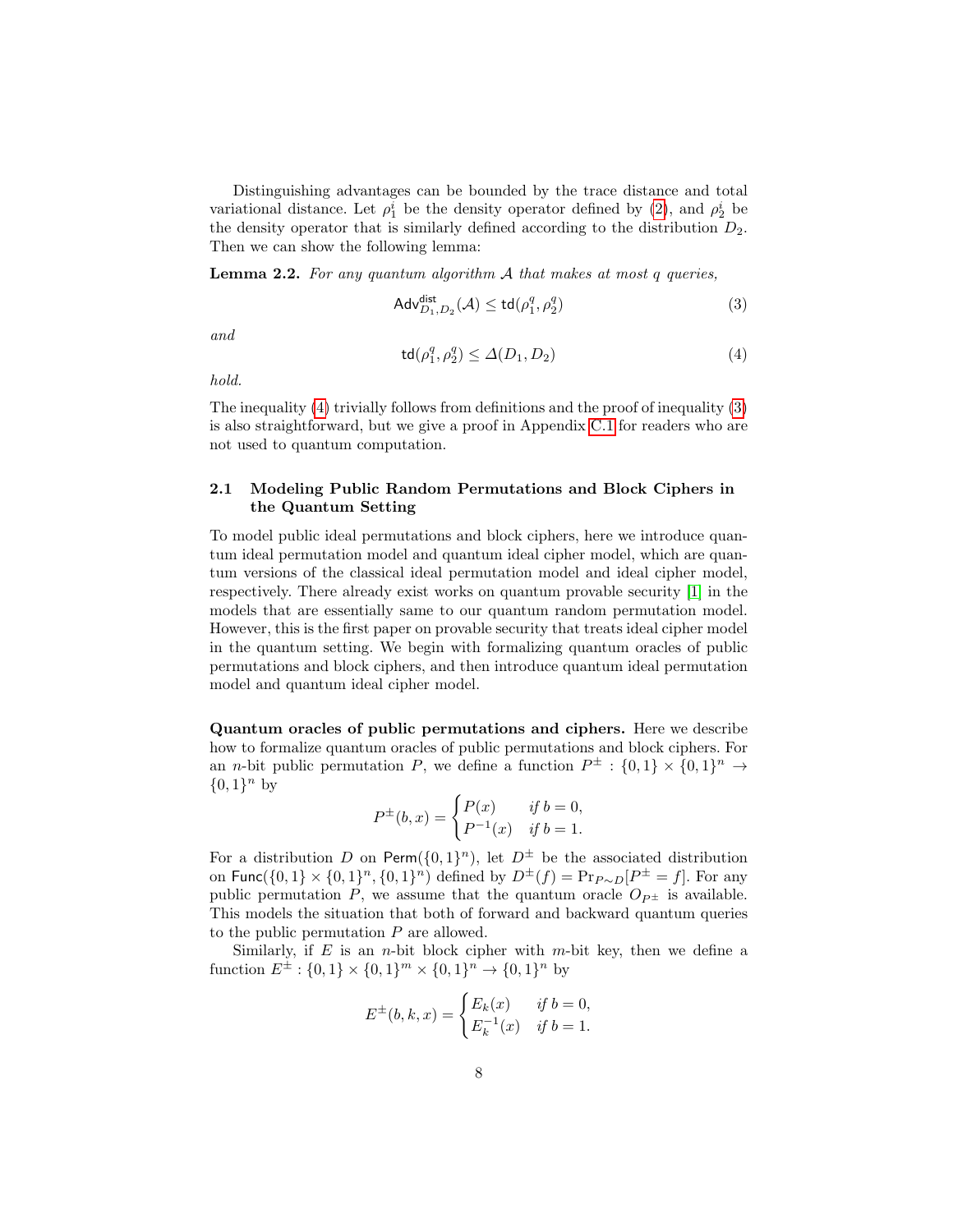For a distribution D on Ciph $(m, n)$ , let  $D^{\pm}$  be the associated distribution on Func({0, 1} × {0, 1}<sup>m</sup> × {0, 1}<sup>n</sup>, {0, 1}<sup>n</sup>) defined by  $D^{\pm}(f) = Pr_{E \sim D}[E^{\pm} = f]$ . For any public block cipher E, we assume that the quantum oracle  $O_{E^{\pm}}$  is available. This models the situation that both of forward and backward quantum queries to a block cipher E are allowed.

**Quantum ideal permutation model.** Assume that  $P$  is a public permutation which is chosen from  $\text{Perm}(\{0,1\}^n)$  uniformly at random, and an adversary A is allowed to make at most q quantum queries to  $P^{\pm}$ , for some fixed number q. We call this model as quantum ideal permutation model. We say that a scheme constructed from a public permutation is secure (with regard to some quantum security notion) up to q quantum queries if no such quantum information theoretic adversary can break the security notion. We say that  $P$  is an ideal permutation if we assume the situation that quantum adversaries can access quantum oracle of P, and P is chosen from  $\text{Perm}(\{0,1\}^n)$  uniformly at random.

**Quantum ideal cipher model.** Assume that  $E$  is a public block cipher which is chosen from Ciph $(m, n)$  uniformly at random, and an adversary A is allowed to make at most q quantum queries to  $E^{\pm}$ , for some fixed number q. We call this model as *quantum ideal cipher model*. Security in this model is defined similarly as in the quantum ideal permutation model. Similarly, we say that  $E$  is an ideal cipher if we assume the situation that quantum adversaries can access quantum oracle of E, and E is chosen from  $\text{Ciph}(m, n)$  uniformly at random.

### 2.2 Two Security Notions: Non-Invertibility and One-Wayness.

This paper considers two security notions: non-invertibility and one-wayness. These are similar but independent notions (we give a separation proof in Ap-pendix [D](#page-36-0) for completeness). Let  $h^F: \{0,1\}^s \to \{0,1\}^n$  be a function that is constructed from a function (or permutation)  $F$ , and  $O$  be a quantum oracle that is defined depending on  $F$ . We assume  $F$  is chosen from a set of functions  $\mathcal{S}_F$  uniformly at random. The set  $\mathcal{S}_F$  and how the oracle O is related to F depend on security models.

If we consider the quantum ideal permutation model, then  $S_F = \text{Perm}(\{0, 1\}^n)$ , and O is defined as the oracle of  $P^{\pm}$ . We will consider the case that  $h^F$  is a permutation with feedforward. Similarly, if we consider the quantum ideal cipher model, then  $S_F = \text{Ciph}(m, n)$ , and O is defined as the oracle of  $E^{\pm}$ . We will consider the case that  $h^F$  is the Davies-Meyer constructions or Merkle-Damgård constructions.

Non-invertibility. For any quantum oracle query adversary  $A$ , define the advantage of A to invert the function  $h^F$  by

$$
\mathsf{Adv}_{h^F}^{inv}(\mathcal{A}) := \Pr_{F,y}[\mathcal{A}^O(y) = x \land h^F(x) = y],\tag{5}
$$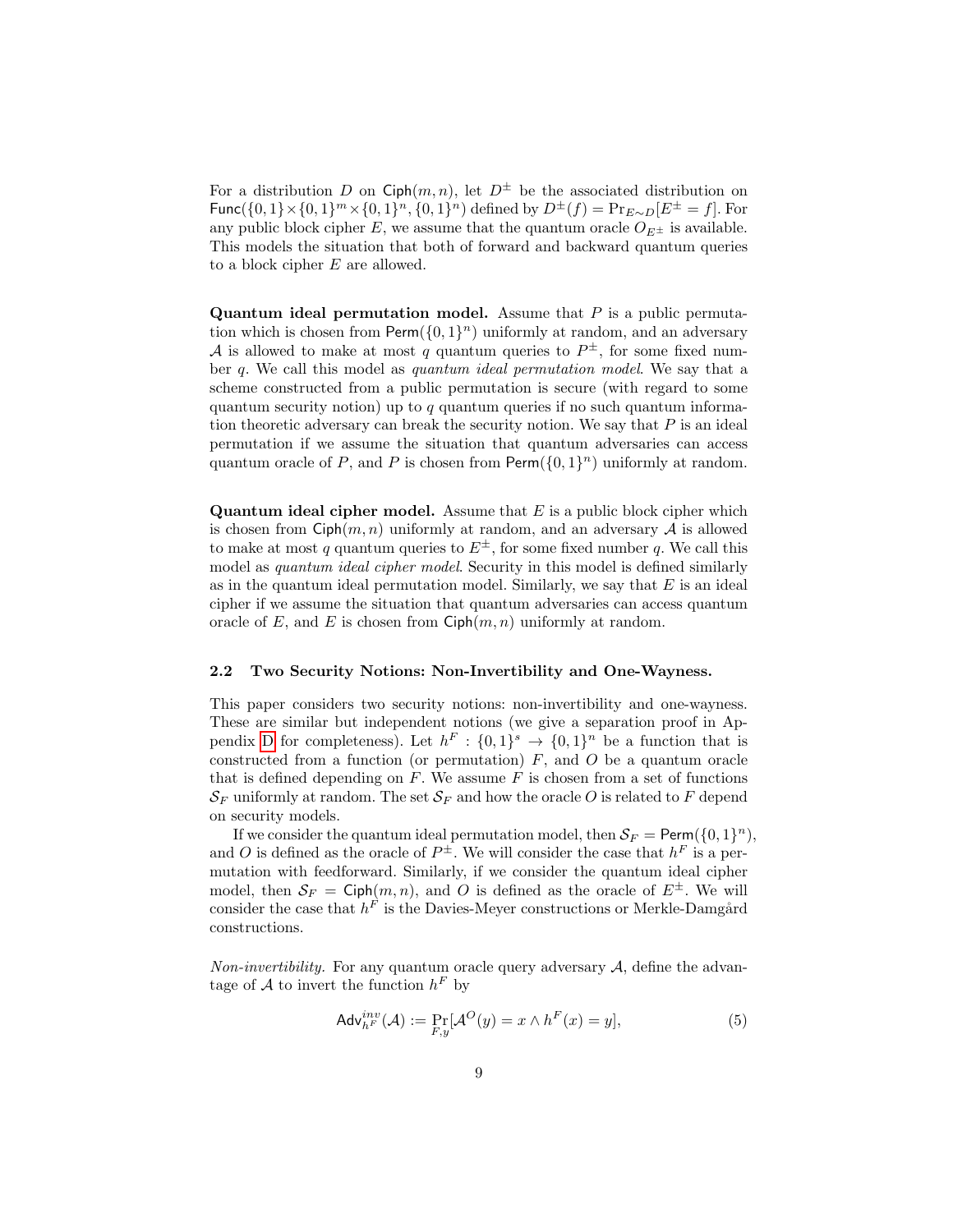where  $F \in \mathcal{S}_F$  and  $y \in \{0,1\}^n$  are chosen uniformly at random. In addition, we define

$$
\mathsf{Adv}_{h^F}^{inv}(q) := \max_{\mathcal{A}} \{ \mathsf{Adv}_{h^F}^{inv}(\mathcal{A}) \},\tag{6}
$$

where the maximum is taken over all quantum-query algorithms, each making at most q quantum queries.

One-wayness. Similarly, define the advantage of  $A$  to break the one-wayness of the function  $h^F$  by

$$
\mathsf{Adv}_{h^F}^{\mathsf{ow}}(\mathcal{A}) := \Pr_{F, x'}[\mathcal{A}^O(h^F(x')) = x \land h^F(x) = h^F(x')],\tag{7}
$$

where  $F \in \mathcal{S}_F$  and  $x' \in \{0,1\}^s$  are chosen uniformly at random. In addition, we define

$$
\mathsf{Adv}_{h^F}^{\mathsf{ow}}(q) := \max_{\mathcal{A}} \{ \mathsf{Adv}_{h^F}^{\mathsf{ow}}(\mathcal{A}) \},\tag{8}
$$

where the maximum is taken over all quantum-query algorithms, each making at most q quantum queries.

Trivial upper bounds. We note here that there are trivial upper bounds of quantum query complexity for non-invertibility and one-wayness, if  $h^F$  is sufficiently random. The bound is given by simple application of the Grover search or its generalizations [\[13](#page-28-11)[,8\]](#page-28-12). Given y, let consider to find x such that  $h^F(x) = y$ . Then, if  $2^{s}/|(h^{F})^{-1}(y)| \approx 2^{n}$ , (which is the case when  $h^{F}$  is a truly random function and message space  $\{0,1\}^s$  is much larger than range  $\{0,1\}^n$ ) then we function and message space  $\{0,1\}^{\infty}$  is much larger than range  $\{0,1\}^{\infty}$  (i.e.  $\{0,1\}^{\infty}$ ) then we can find x such that  $h^F(x) = y$  with about  $\sqrt{2^n}$  quantum queries to  $h^F$ . We can find x such that  $h^2(x) = y$  with about  $\sqrt{2^n}$  quantum queries to  $h^2$ . We say  $h^F$  is almost optimally non-invertible or one-way if  $\text{Adv}_{h^F}^{inv}(q) = \tilde{O}(q/\sqrt{2^n})$ say *n* is almost optimally non-invertible or one-way if  $\text{Adv}_{h^F}(q) = O(q/\sqrt{2^n})$ <br>or  $\text{Adv}_{h^F}^{ov}(q) = \tilde{O}(q/\sqrt{2^n})$ , respectively, since these imply that there is no way which is significantly better than the generic attack (the Grover search) to break one-wayness of  $h^F$ .

# <span id="page-9-0"></span>3 A Tool for Quantum Oracle Indistinguishability

Here we give a tool to upper bound quantum oracle distinguishing advantages  $\mathsf{Adv}_{D_1,D_2}^{dist}$  with only classical probability calculation and purely combinatorial enumeration (Proposition [3.1\)](#page-11-0). Our tool can be applied to any distributions  $D_1, D_2$  on any (finite) set of functions  $\text{Func}(\{0,1\}^n, \{0,1\}^c)$ . In later sections, to show non-invertibility and one-wayness of functions, we treat only the cases that  $c = 1$  and  $D_2$  is the degenerate distribution with support on the zero function. Our tool can be somewhat simplified in those cases, and thus we give a simplified version of our tool (Proposition [3.2\)](#page-12-0) for later use. We believe that the generalized version (Proposition [3.1\)](#page-11-0) itself is also useful to give some quantum security bound for other schemes or other security notions. To show that the generalized version is also useful, an application is given in Appendix [F.](#page-41-0)

There already exist techniques to bound quantum oracle distinguishing advantages in the situations which are similar to our simplified version  $(c = 1$  and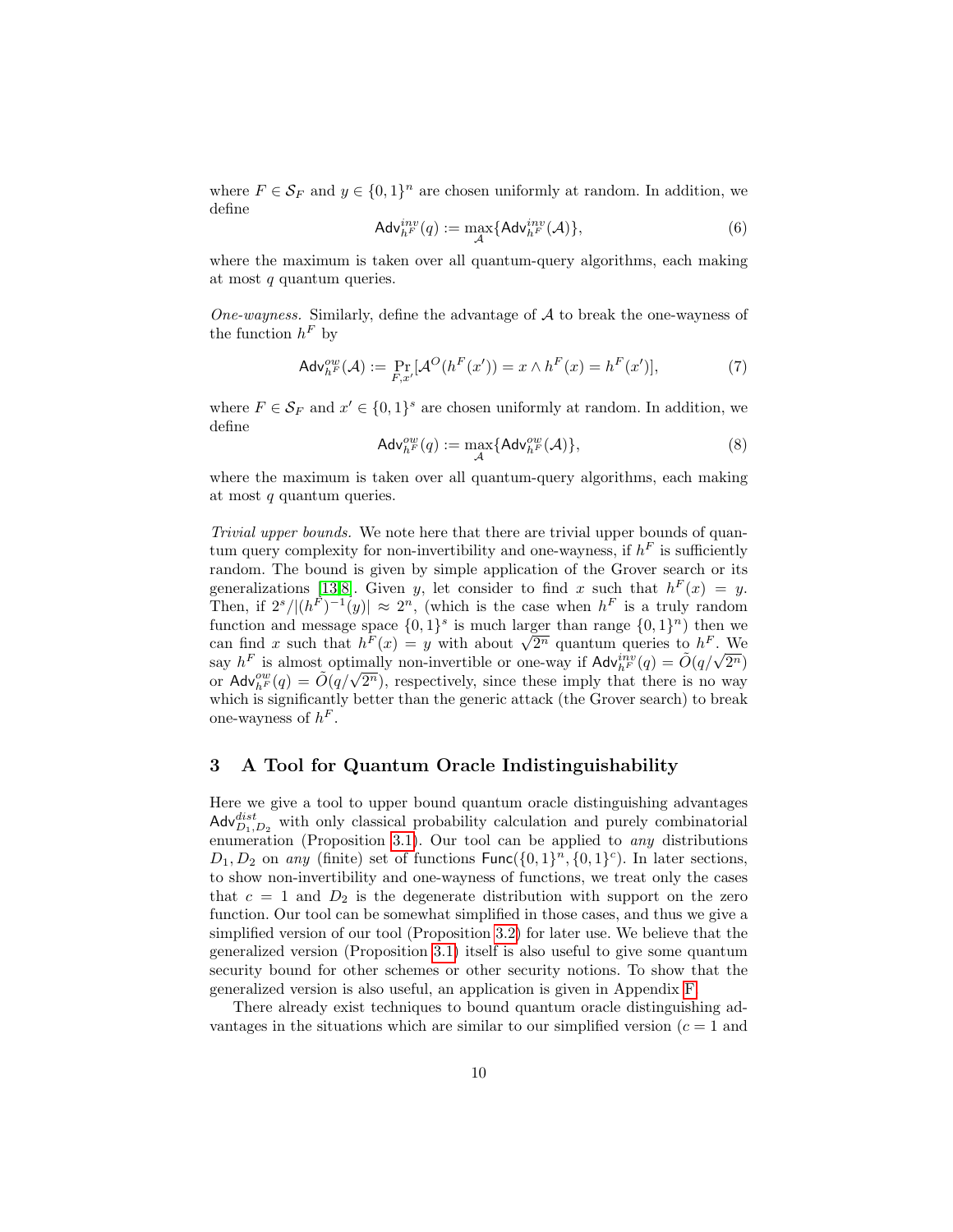$D_2$  is the degenerate distribution with support on the zero function), but existing works treat only the case that  $D_1$  is some specific distributions. (See proof of Lemma 37 in [\[2\]](#page-27-0), proof of Lemma C.1 in [\[28\]](#page-29-5), for example. Theorem 1 in [\[15\]](#page-28-6) gives similar result as Lemma 37 in [\[2\]](#page-27-0), but uses different analyzing technique by Zhandry [\[34\]](#page-29-1).) On the other hand, our simplified tool (Proposition [3.2\)](#page-12-0) enables us to treat *any* distribution  $D_1$  on a (finite) set of boolean functions.

This section is organized as follows. First, we explain our motivations to develop quantum proof tools. Second, we describe our main tool. Third, we briefly explain how to apply them to give quantum security bounds in later sections.

### 3.1 Motivations: the coefficient H technique

In the classical setting, there exist several proof tools to prove oracle indistinguishability of symmetric key schemes. The coefficient-H technique developed by Patarin [\[24\]](#page-29-15) is one of the most powerful tools. Below we explain essence of the technique.

Suppose we want to upper bound  $\mathsf{Adv}_{D_1,D_2}^{dist}(\mathcal{A})$  for a (classical) information theoretic adversary A, and distributions  $D_1, D_2$ . The technique allows A to obtain *transcripts* including all input-output pairs defined by queries. Let  $T_1$ ,  $T_2$  be the transcripts that correspond to the oracle distributions  $D_1$  and  $D_2$ , respectively. Then,  $T_1, T_2$  define distributions on a set of transcript  $\mathcal{T}$ . The coefficient-H technique divides  $\mathcal T$  into a good set good and bad set bad. Roughly speaking, the technique gives a bound  $\text{Adv}_{D_1,D_2}^{dist}(\mathcal{A}) \leq \epsilon + \Pr[\mathsf{T}_2 \in \text{bad}].$  The parameter  $\epsilon$  is a small number that satisfies  $\Pr[\overline{T}_1 = \tau] / \Pr[T_2 = \tau] \ge 1 - \epsilon$  for any good transcript  $\tau \in \text{good}$ . How good bound we can achieve depends on how well we define the set of transcripts  $\mathcal{T}$ , good sets good, and bad sets bad.

### 3.2 Our Main tool

Following the classical coefficient-H technique, we aim to develop a quantum proof tool so that: 1. It uses some good and bad sets, and 2. It gives an upper bound as a sum of an amount related to good events (like  $\epsilon$  in the coefficient-H technique), and a bad probability. In addition, we make our tool so that we can obtain an upper bound with only classical probability calculation and purely combinatorial enumeration. We first describe a generalized version that  $D_1$  and  $D_2$  can be any distributions, and then explain how it is simplified in the case  $c = 1$  and  $D_2$  is the degenerate distribution.

**Generalized version.** Let  $D_1, D_2$  be any distributions on any (finite) set of functions  $\text{Func}(\{0,1\}^n, \{0,1\}^c)$ . In addition, let  $\overline{D}$  be an *arbitrary* distribution on the product space  $\text{Func}(\{0,1\}^n, \{0,1\}^c) \times \text{Func}(\{0,1\}^n, \{0,1\}^c)$  that satisfies

<span id="page-10-0"></span>
$$
D_1(f) = \sum_g \bar{D}(f,g) \text{ for any } f \wedge D_2(g) = \sum_f \bar{D}(f,g) \text{ for any } g.
$$
 (9)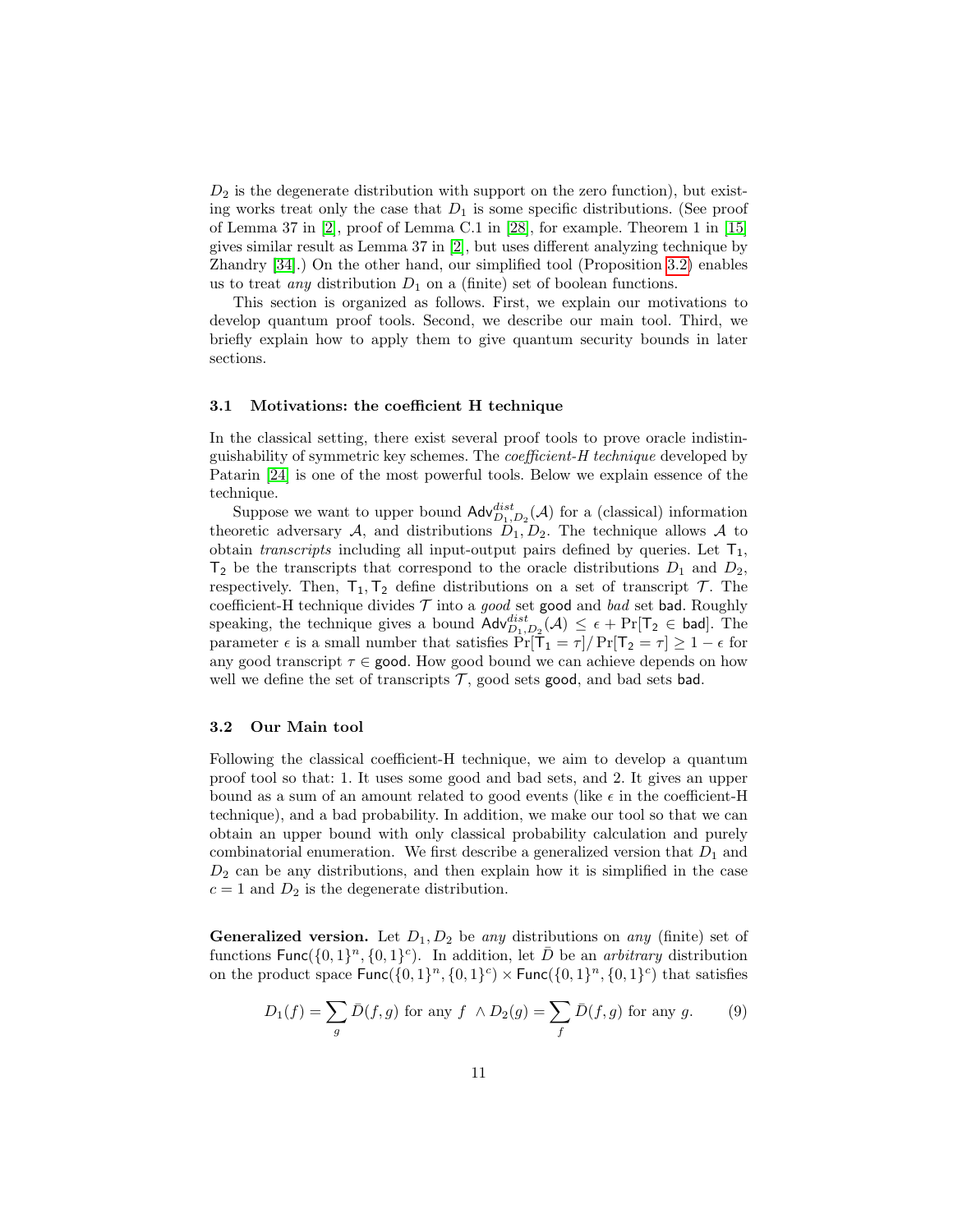(In applications, even though  $D_1$  and  $D_2$  are given as indipendent distributions, we try to find a convenient distribution  $D$ , just like we do so in the (classical) game-playing proof technique. See Appendix [F](#page-41-0) for a concrete example.)

For each  $f, g \in \textsf{Func}(\{0, 1\}^n, \{0, 1\}^c)$ , let  $p_1^f, p_2^g, p^{f, g}$  denote  $\Pr_{F \sim D_1}[F = f]$ ,  $\Pr_{G \sim D_1}[G = g]$ , and  $\Pr_{(F,G) \sim \bar{D}}[(F,G) = (f,g)]$ , respectively. In addition, define a boolean function  $\delta(\hat{f}, \hat{g})$ :  $\{0, 1\}^n \to \{0, 1\}$  by  $\delta(f, g)(x) = 1$  if and only if  $f(x) \neq g(x)$  for each pair  $(f, g)$ . Let  $\mathbf{0} \in \text{Func}(\{0, 1\}^n, \{0, 1\})$  be the zero function that maps x to 0 for any x. For each  $g \in \text{Func}(\{0,1\}^n, \{0,1\}^c)$ , let  $\delta D|_g$ be the conditional distribution on  $\text{Func}(\{0,1\}^n, \{0,1\})$  defined by  $(\delta D|_g)(\gamma) =$  $\Pr_{(F,G)\sim \bar{D}}[\delta(F,G)=\gamma|G=g]$  for any  $\gamma \in \textsf{Func}(\{0,1\}^n,\{0,1\}).$ 

For each  $g \in \text{Func}(\{0,1\}^n, \{0,1\}^c)$ , take a "bad" set bad<sup>g</sup>  $\subset \text{Func}(\{0,1\}^n,$  $\{0,1\}\$  \  $\{0\}$  arbitrarily (actually we select bad<sup>g</sup> such that  $Pr_{\Gamma\sim\delta D|_g}[ \Gamma \in \text{bad}^g]$ is small), and define "good" set by  $\mathsf{good}^g := \mathsf{Func}(\{0,1\}^n, \{0,1\}) \setminus (\{0\} \cup \mathsf{bad}^g)$ . Furthermore, decompose the good set good<sup>g</sup> into smaller subsets  $\{ \text{good}_{\alpha}^g \}_{\alpha \in A_g}$ (i.e. good<sup>g</sup> =  $\bigcup_{\alpha}$  good<sub> $\alpha$ </sub> and good<sub> $\alpha$ </sub>  $\cap$  good<sub> $\beta$ </sub> =  $\emptyset$  for  $\alpha \neq \beta$ ) such that the conditional probability  $\Pr_{T \sim \delta D|g} [T] = \gamma |T| \in \mathsf{good}_{\alpha}^g$  is independent of  $\gamma$  (in other words, for each  $\alpha \in A_g$ ,  $\Pr_{\Gamma \sim \delta D|_g}[ \Gamma = \gamma ] = \Pr_{\Gamma \sim \delta D|_g}[ \Gamma = \gamma' ]$  holds for  $\gamma, \gamma' \in \mathsf{good}_{\alpha}^g$ ). In addition, define  $\mathsf{bad}_{all} \subset (\mathsf{Func}(\{0,1\}^n, \{0,1\}^c))^2$  by  $\mathsf{bad}_{all} :=$  $\{(f,g)|\delta(f,g)\in \mathsf{bad}^g\}$ . For each  $g, \alpha \in A_g$  and  $\gamma \in \mathsf{Func}(\{0,1\}^n, \{0,1\}),$  let  $p_{\delta D|_g}^{\mathsf{good}^g_\alpha} := \Pr_{\Gamma \sim \delta D|_g} [ \Gamma \in \mathsf{good}^g_\alpha] \text{ and } p_{\delta D|_g}^{\gamma|\mathsf{good}^g_\alpha} := \Pr_{\Gamma \sim \delta D|_g} [ \Gamma = \gamma | \Gamma \in \mathsf{good}^g_\alpha] \text{ (by }$ assumption,  $p_{\delta D|g}^{\gamma|\text{good}^g_{\alpha}}$  is independent of  $\gamma$ ). Then the following proposition holds.

<span id="page-11-0"></span>**Proposition 3.1 (Generalized version).** Let  $D_1, D_2$  be any distributions on Func $(\{0,1\}^n, \{0,1\}^c)$ , and  $\overline{D}$  be any distribution that satisfies [\(9\)](#page-10-0). Let bad<sub>all</sub>, bad<sup>g</sup>, good<sup>g</sup>, and {good<sub>a}</sub> $_{\alpha \in A_g}$  be the sets as stated above. Then, for any quantum algorithm A that makes at most q quantum queries,  $\mathsf{Adv}_{D_1,D_2}^{\mathsf{dist}}(\mathcal{A})$  is upper bounded by

$$
2q \cdot \mathbf{E}_{G \sim D_2} \left[ \sum_{\alpha \in A_G} p_{\delta D|G}^{\text{good}_\alpha^G} \sqrt{p_{\delta D|G}^{\gamma|\text{good}_\alpha^G} \cdot \max_x \left| \{ \gamma \in \text{good}_\alpha^G \mid \gamma(x) = 1 \} \right|} \right]
$$
  
+ 
$$
2q \cdot \Pr_{(F,G) \sim \bar{D}} [(F,G) \in \text{bad}_{all}].
$$
 (10)

A proof of this proposition is given in Appendix [E.](#page-36-1)

In later sections, we apply our tool only to the cases that  $c = 1$  and  $D_2$  is the degenerate distribution with support on the zero function 0. Description of our tool can be somewhat simplified in such cases, and below we give the simplified version for later use. To show that the generalized version itself is also useful, an application of Proposition [3.1](#page-11-0) is given in Appendix [F.](#page-41-0)

Simplified version. Now we describe a simplified version of our tool. Let  $D_1, D_2$  be distributions on a set of boolean functions  $\textsf{Func}(\{0,1\}^n, \{0,1\}),$  and  $D_2$  be the degenerate distribution with support on the zero function 0.  $D_1$  can be any distribution.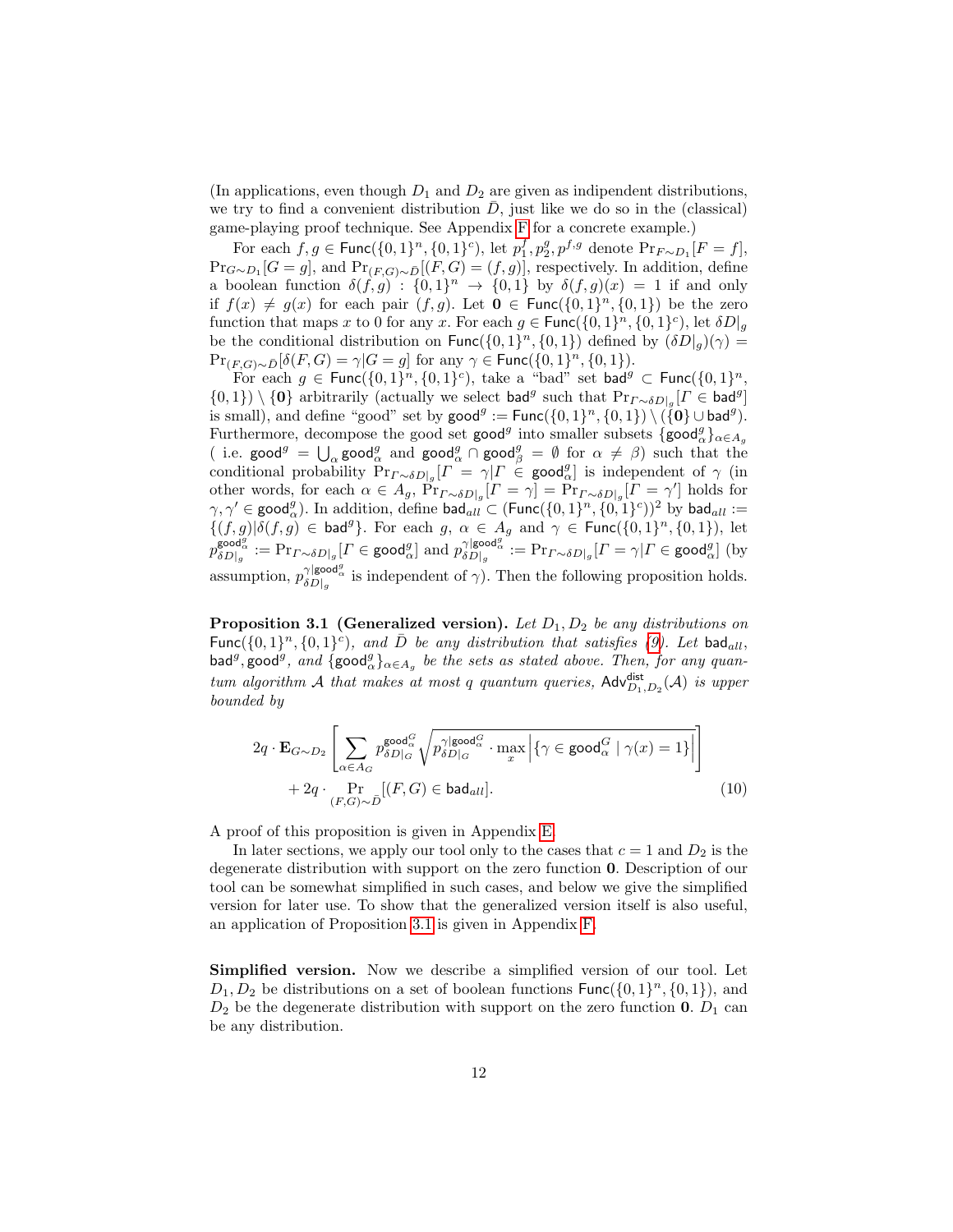Take a "bad" set bad  $\subset$  Func $(\{0,1\}^n, \{0,1\}) \setminus \{0\}$  arbitrarily (actually we select bad such that  $Pr_{F \sim D_1}[F \in \text{bad}]$  will be small), and define "good" set by good :=  $Func({0,1}<sup>n</sup>, {0,1}) \setminus ({0} \cup bad)$ . Furthermore, decompose the good set good into smaller subsets  $\{\mathsf{good}_\alpha\}_\alpha$  ( i.e. good  $=\bigcup_\alpha \mathsf{good}_\alpha$  and  $\mathsf{good}_\alpha \cap$  $\mathsf{good}_{\beta} = \emptyset$  for  $\alpha \neq \beta$ ) such that the conditional probability  $\Pr_{F \sim D_1}[F = f | F \in$  $\mathsf{good}_{\alpha}$ ] is independent of f (in other words, for each  $\alpha$ ,  $\Pr_{F \sim D_1}[F = f] =$  $\Pr_{F \sim D_1}[F = f']$  holds for  $f, f' \in \mathsf{good}_\alpha$ ). Let  $p_1^{\mathsf{good}_\alpha} := \Pr_{F \sim D_1}[F \in \mathsf{good}_\alpha]$  and  $p_1^{f|\mathsf{good}_\alpha} := \Pr_{F \sim D_1}[F = f | F \in \mathsf{good}_\alpha]$  (by assumption,  $p_1^{f|\mathsf{good}_\alpha}$  is independent of f). Then, the following proposition holds, which enables us to bound advantages of quantum adversaries with only classical probability calculations and purely combinatorial enumeration, without any quantum arguments.

<span id="page-12-0"></span>**Proposition 3.2 (Simplified version).** Let  $D_1$  be any distribution on the set of boolean functions  $\text{Func}(\{0,1\}^n, \{0,1\})$ , and  $D_2$  be the degenerate distribution with support on the zero function. Let bad, good, and  $\{good_{\alpha}\}_\alpha$  be the subsets of Func $(\{0,1\}^n, \{0,1\})$  as stated above. Then, for any quantum algorithm A that makes at most q quantum queries,  $\mathsf{Adv}_{D_1,D_2}^{\mathsf{dist}}(\mathcal{A})$  is upper bounded by

$$
2q \sum_{\alpha} p_1^{\text{good}_\alpha} \sqrt{p_1^{f|\text{good}_\alpha} \cdot \max_x |\{f \in \text{good}_\alpha \mid f(x) = 1\}|} + 2q \Pr_{F \sim D_1}[F \in \text{bad}].
$$
\n(11)

This proposition follows as an immediate corollary of the generalized version Proposition [3.1](#page-11-0) as below.

*Proof (of Proposition [3.2\)](#page-12-0).* Now,  $D_1$  and  $D_2$  are distributions on a set of boolean functions  $\textsf{Func}(\{0,1\}^n, \{0,1\}),$  and  $D_2$  is the degenerate distribution with support on the zero function 0. Let bad, good, and  $\{\text{good}_{\alpha}\}_\alpha$  be the sets in Proposition [3.2.](#page-12-0)

We translate notations in Proposition [3.2](#page-12-0) to those in Proposition [3.1.](#page-11-0) Let  $\overline{D}$  be the product distribution  $D_1 \times D_2$ . Let bad<sup>g</sup> :=  $\emptyset$ , good $_{\alpha}^g$  := Func({0,1}<sup>n</sup>,  $\{(0,1\})\setminus\{\mathbf{0}\}$  for  $g\neq \mathbf{0}$ , and bad $\mathbf{0}^{\mathbf{0}}:=\mathsf{bad}, \mathsf{good}_{\alpha}^{\mathbf{0}}:=\mathsf{good}_{\alpha}$ .

Then,  $\delta(f, 0) = f$  holds for any boolean function f, Pr<sub>G∼D2</sub>[ $G = g$ ] = 1 holds if and only if  $g = 0$ , and  $\delta D|_{0} = D_1$  holds. In addition, we have  $p_{\delta D|\alpha}^{\text{good}\alpha} = p_1^{\text{good}\alpha}$ , and  $p_{\delta D|\alpha}^{\mathsf{f}| \text{good}\alpha} = p_1^{\mathsf{f}| \text{good}\alpha}$  for any boolean function f. Moreover, bad<sub>all</sub> = { $(f, 0) | f \in$  bad<sup>0</sup>} holds, which implies that  $Pr_{(F, G) \sim \bar{D}}[(F, G) \in$  $\textsf{bad}_{all}$ ] =  $\Pr_{F \sim D_1}[F \in \textsf{bad}]$ . Therefore Proposition [3.2](#page-12-0) follows from Proposi-tion [3.1.](#page-11-0)  $\Box$ 

Remark 3.1. We do not claim that our tool is all-around. Actually the condition that the probability  $p_{\delta D|g}^{\gamma|\text{good}^g}$  is independent of  $\gamma$  (in the generalized version) and  $p_1^{f | \text{good}_{\alpha}}$  is independent of f (in the simplified version) implicitly means that  $D_1$ must have some "uniform" structure to obtain a good bound with our tool. See proofs of Lemma [4.3](#page-19-0) and Lemma [5.1](#page-22-0) for concrete examples.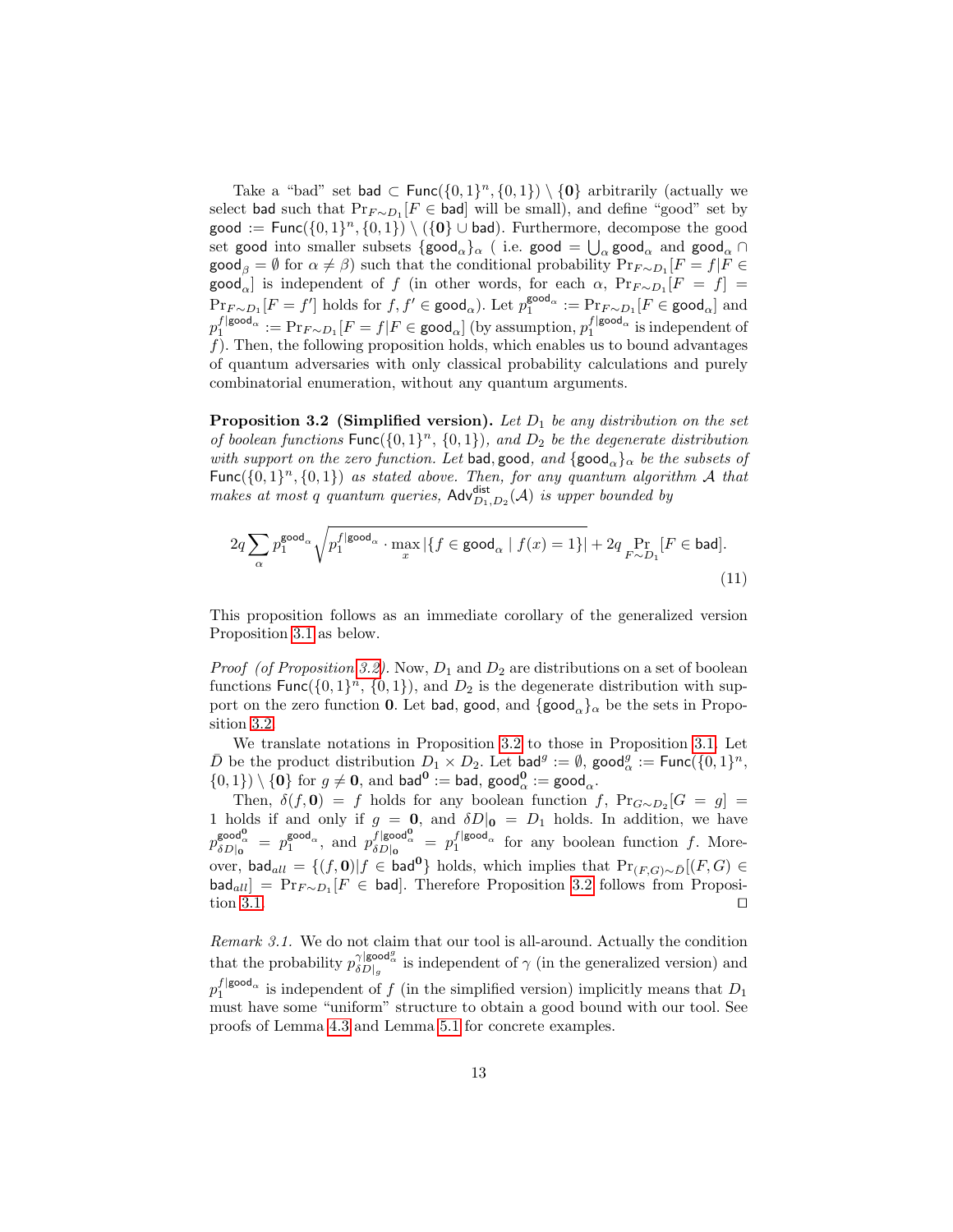### 3.3 How to give quantum security bound with our tool

Next, we describe how we apply Proposition [3.2](#page-12-0) in later sections to give quantum security bounds, in a high-level fashion. Roughly speaking, we try to reduce a target problem to a problem of bounding distinguishing advantage between two distributions on a set of boolean functions, and then apply Proposition [3.2.](#page-12-0) This strategy itself is not new, but we believe our tool enables us to take the strategy for wider applications.

Let  $A$  be a quantum query algorithm, and suppose that a problem to give a security proof is reduced to a problem to upper bound some distinguishing advantage  $\mathsf{Adv}_{G_{\mathsf{real}}^{\mathsf{dist}}}(A)$ . We introduce intermediate distributions (i.e. intermediate games)  $G_1 = G_{\text{ideal}}, G_2, \ldots, G_t = G_{\text{real}}$  such that  $\text{Adv}_{G_i, G_{i+1}}^{dist}(\mathcal{A})$  can be bounded using other techniques for  $1 \leq i \leq t-2$ . In addition, we assume Adv<sup>dist</sup><sub> $G_{t-1},G_t(\mathcal{A})$  can be bounded by  $\text{Adv}_{D_1,D_2}^{\text{dist}}(\mathcal{B})$  for some distributions  $D_1, D_2$ </sub> on  $\text{Func}(\{0,1\}^n, \{0,1\})$ , and another quantum query algorithm B. Then we have

$$
\mathsf{Adv}_{G_{\mathsf{real}}, G_{\mathsf{ideal}}}^{\mathsf{dist}}(\mathcal{A}) \leq \mathsf{Adv}_{G_{t-1}, G_t}^{\mathsf{dist}}(\mathcal{A}) + \sum_{i=1}^{t-2} \mathsf{Adv}_{G_i, G_{i+1}}^{\mathsf{dist}}(\mathcal{A})
$$

$$
\leq \mathsf{Adv}_{D_1, D_2}^{\mathsf{dist}}(\mathcal{B}) + \sum_{i=1}^{t-2} \mathsf{Adv}_{G_i, G_{i+1}}^{\mathsf{dist}}(\mathcal{A}) \tag{12}
$$

Hence, if  $\mathsf{Adv}_{G_i, G_{i+1}}^{\mathsf{dist}}(\mathcal{A})$  can be upper bounded by other approaches for  $1 \leq i \leq$  $t-2$ , then the remaining term can be bounded without any quantum argument, by using our tool. In later sections, we will upper bound  $\mathsf{Adv}_{G_i, G_{i+1}}^{\mathsf{dist}}(\mathcal{A})$  by total variation distance  $\Delta(G_i, G_{i+1})$ . (Remember that  $\mathsf{Adv}_{D, D'}^{\mathsf{dist}}(\mathcal{A}) \leq \Delta(D, D')$  holds for any distributions  $D$  and  $D'$  from Lemma [2.2.](#page-7-2)) Thus we upper bound the advantage  $\mathsf{Adv}_{G_{\mathsf{real}}^{\mathsf{dist}}}(A)$  by purely combinatorial enumerating arguments.

# <span id="page-13-1"></span>4 Non-invertibility of Permutation with Feedforward in the Quantum Ideal Permutation Model

Now we apply the technique of Section [3](#page-9-0) to show that permutation with feedforward is optimally non-invertible in the ideal permutation model. As one step in our proof, we also prove the difficulty to find a fixed point of random permutations (Proposition [4.1\)](#page-14-0). We stress that this is the first results on quantum query lower bound for some property of random permutation  $P$  or some scheme constructed from P, in the model that both of forward and backward queries to permutation  $P$  are allowed. The goal of this section is to prove the following theorem.

<span id="page-13-0"></span>**Theorem 4.1.** Let  $n \geq 32$ . For any quantum algorithm A that makes at most q forward or backward queries to a public permutation P,

$$
\mathsf{Adv}_{\mathsf{FF}^{P}}^{inv}(\mathcal{A}) \le \frac{4(e+1)(q+1)}{2^{n/2}} + \epsilon(n) \tag{13}
$$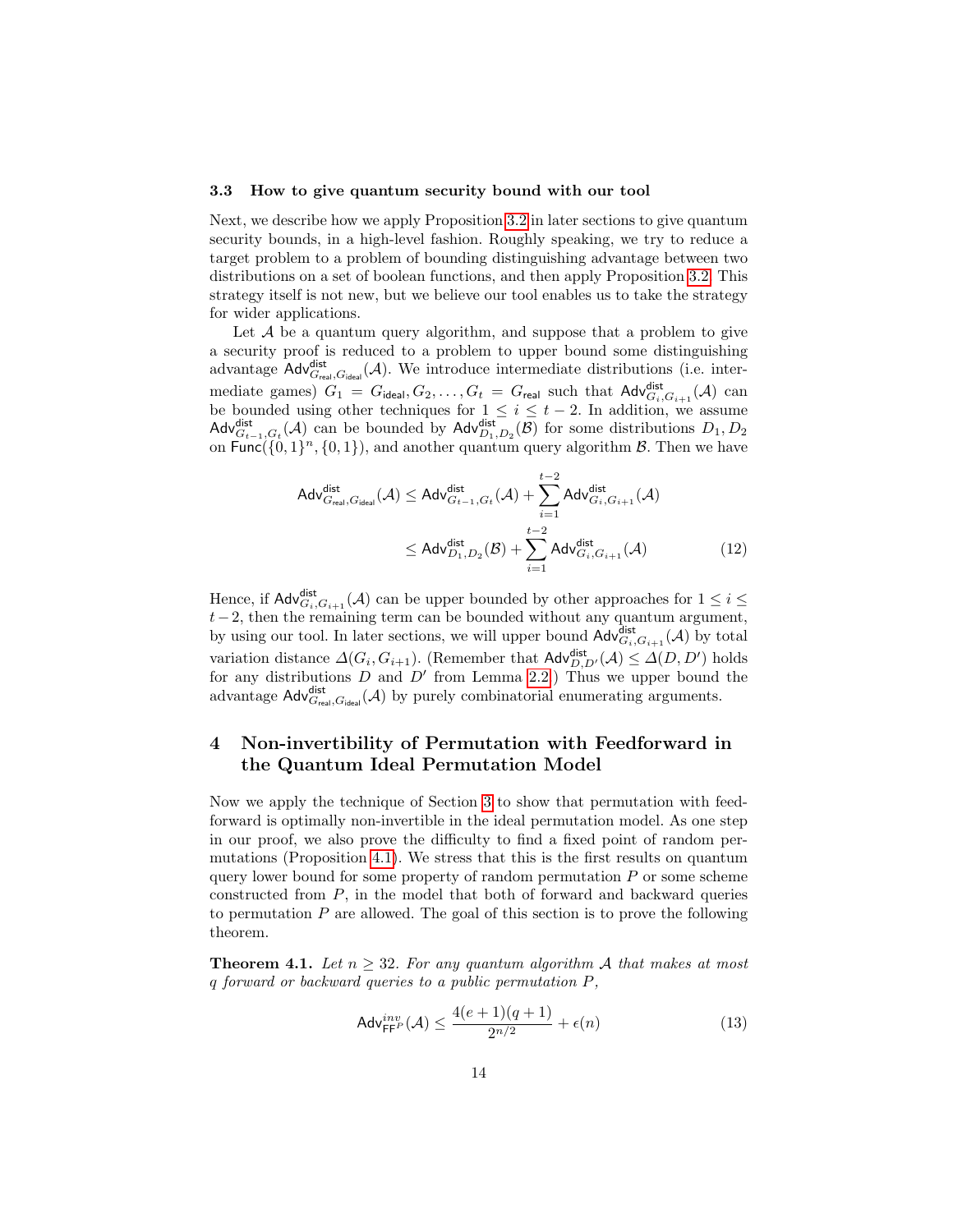holds, where  $\epsilon(n) = \frac{8n^3}{2^n - 2n + 1} + \frac{48n^3}{2^n} + \frac{3(e+1)}{n!}$  $\frac{e+1}{n!}$ . In particular, A cannot invert  $\mathsf{FF}^P$ with constant probability for  $q \ll 2^{n/2}$ .

Remark 4.1. We need the condition  $n \geq 32$  for technical reasons. This assumption is reasonable since block lengths of block ciphers usually satisfiy it.

To show the above theorem, we begin with reducing the problem of finding a preimage of permutation with feedforward in the ideal permutation model to the problem of finding a fixed point of an ideal permutation. Let us define the advantage of a quantum algorithm  $A$  to find a fixed point of an ideal permutation by

$$
\mathsf{Adv}_P^{fixpt}(\mathcal{A}) := \Pr_P[\mathcal{A}^{O_{P^\pm}}( ) = x \land P(x) = x],
$$

here P is chosen uniformly at random, and

$$
\mathsf{Adv}^{fixpt}_P(q) := \max_{\mathcal{A}} \left\{ \mathsf{Adv}^{fixpt}_P(\mathcal{A}) \right\},
$$

where the maximum is taken over all quantum-query algorithms, each making at most q quantum queries.

**Lemma 4.1.** For a quantum algorithm  $\mathcal A$  that makes at most q quantum queries to  $O_{P^{\pm}}$ , there exists a quantum algorithm  $\beta$  that makes at most q quantum queries to  $O_{P^{\pm}}$  such that  $\mathsf{Adv}_{\mathsf{FF}^P}^{inv}(\mathcal{A}) = \mathsf{Adv}_P^{fixpt}(\mathcal{B})$ .

*Proof.* Given such algorithm  $A$ , we construct  $B$  with the desired properties. Firstly, before making queries,  $\mathcal{B}$  chooses  $y \in \{0,1\}^n$  uniformly at random.  $\mathcal{B}$ is given the oracle  $O_{P^{\pm}}$  of the permutation P. Define another permutation P' by  $P'(x) = P(x) \oplus y$ . Then, the pair  $(P', y)$  follows the uniform distribution. If x satisfies  $\mathsf{FF}_{P'}(x) = y$ , then  $P(x) = x$  holds. In addition, B can simulate the quantum oracle  $O_{P<sup>±</sup>}$  using  $O_{P<sup>±</sup>}$  with no simulation overhead.

Then B runs A, giving y as the target image. If A makes queries, then B answers using the oracle  $O_{P^{\prime \pm}}$ . Finally B outputs the final output of A. This algorithm  $\beta$  obviously satisfies the desired property.

From the above lemma, it suffices to upper bound  $\mathsf{Adv}^{fixpt}_P$  to prove Theorem [4.1.](#page-13-0) Below we show the following proposition.

**Proposition 4.1.** Let  $n \geq 32$ . For any quantum algorithm A that makes at most q forward or backward queries to a public permutation P,

<span id="page-14-1"></span><span id="page-14-0"></span>
$$
\mathsf{Adv}_{P}^{fixpt}(\mathcal{A}) \le \frac{4(e+1)(q+1)}{2^{n/2}} + \epsilon(n) \tag{14}
$$

holds, where  $\epsilon(n) = \frac{8n^3}{2^n - 2n + 1} + \frac{48n^3}{2^n} + \frac{3(e+1)}{n!}$  $\frac{e+1}{n!}$ . In particular, A cannot find a fixed point of P with constant probability for  $q \ll 2^{n/2}$ .

Next, we reduce the problem of finding a fixed point of permutations to the problem of distinguishing two oracle distributions: random permutations and random derangements (permutations without fixed point). Let  $U$  be the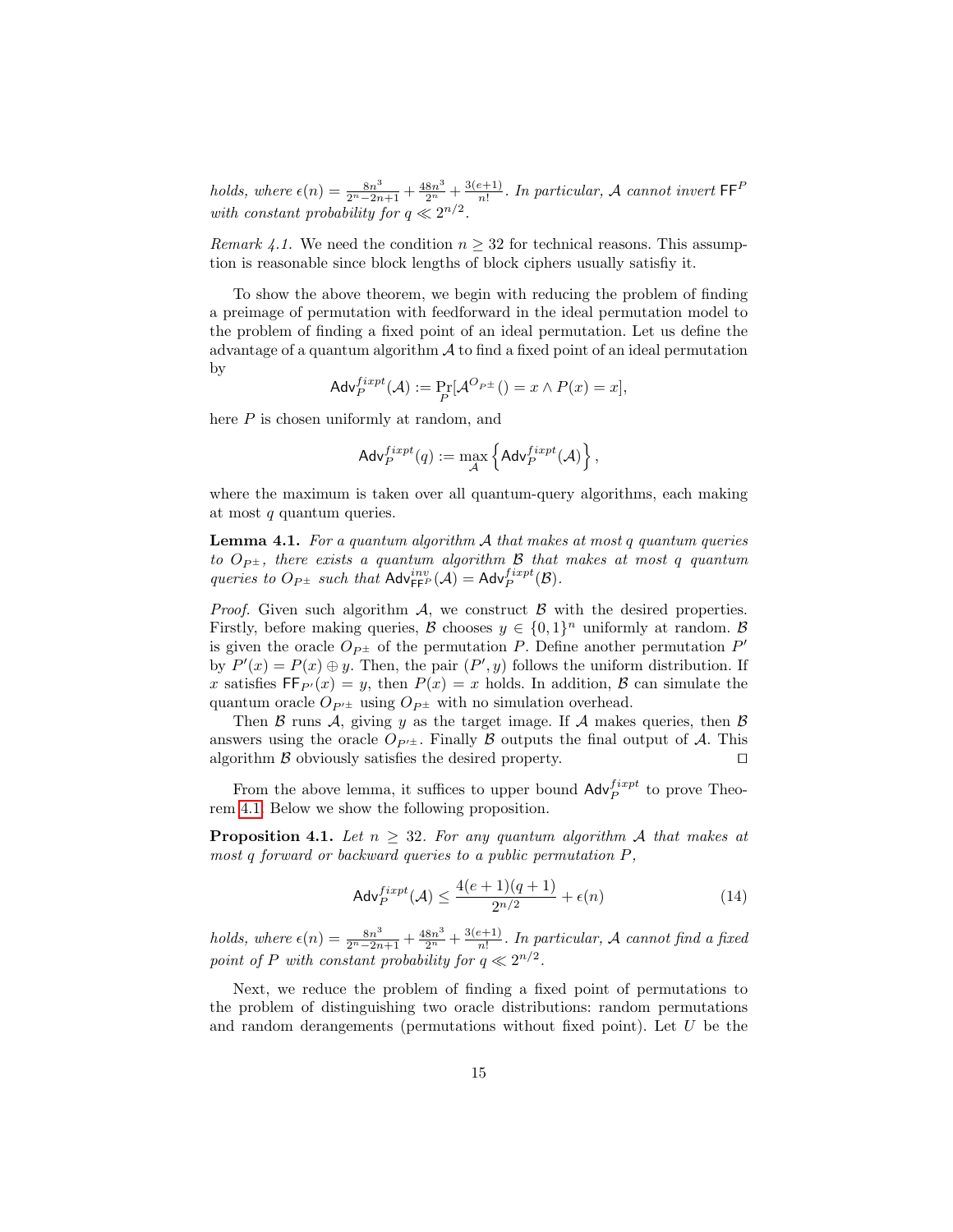uniform distribution on Perm( $\{0,1\}^n$ ), and  $U_0$  be the uniform distribution on  $Der({0,1}^n) \subseteq Perm({0,1}^n)$ . Then

<span id="page-15-0"></span>
$$
\mathsf{Adv}_{P}^{fixpt}(q) \leq \mathsf{Adv}_{U^{\pm}, U_{0}^{\pm}}^{dist}(q+1) \tag{15}
$$

holds, since we can distinguish a permutation from derangements if we find its fixed point.

To upper bound  $\mathsf{Adv}_{U^{\pm},U_0^{\pm}}^{dist}(q+1)$ , we apply the technique introduced in Sec-tion [3.](#page-9-0) That is, we reduce the problem of distinguishing  $U^{\pm}$  and  $U_0^{\pm}$  to the problem of distinguishing two distributions  $\Lambda$  and  $\Lambda_0$  on  $\textsf{Func}(\{0,1\}^n, \{0,1\}),$ introducing intermediate distributions (or games).  $\Lambda$  is the distribution which is defined according to the distribution of fixed points of random permutations, and  $\Lambda_0$  is the degenerate distribution with support on the zero-function. To this end, in addition to  $\Lambda$ ,  $\Lambda$ <sub>0</sub>, below we define functions  $\Phi$  : Der( $\{0,1\}$ <sup>n</sup>)  $\times$  $Func({0,1}<sup>n</sup>, {0,1}) \rightarrow Perm({0,1}<sup>n</sup>), \Phi' : Der({0,1}<sup>n</sup>) \times Func({0,1}<sup>n</sup>, {0,1}) \rightarrow$ Func $(\{0,1\}^n, \{0,1\}^n)$ , and distributions  $D_{num}$  on  $[0, \ldots, 2^n]$ ,  $U'_1$  on Perm $(\{0,1\}^n)$ , and  $U'_2$  on  $\textsf{Func}(\{0,1\} \times \{0,1\}^n, \{0,1\}^n)$ . In the notation of Section [3,](#page-9-0)  $G_1 =$  $G_{\text{ideal}} = U^{\pm}$ ,  $G_2 = U_1^{\pm}$ ,  $G_3 = U_2^{\prime}$ , and  $G_4 = G_{\text{real}} = U_0^{\pm}$ , and  $D_1 = \Lambda$ ,  $D_2 = \Lambda_0$ .

Here we briefly explain motivations to introduce  $U'_1, U'_2$  and  $\Phi, \Phi'$ . Our goal is to reduce the problem of distinguishing  $U^{\pm}$  from  $U_{0}^{\pm}$  to the problem of distinguishing  $\Lambda$  from  $\Lambda_0$ . That is, we want a technique to simulate the oracle that follows the distribution  $U^{\pm}$  or  $U_0^{\pm}$  on  $\text{Func}(\{0,1\} \times \{0,1\}^n, \{0,1\}^n)$ , given the oracle that follows the distribution  $\Lambda$  or  $\Lambda_0$  on  $\text{Func}(\{0,1\}^n, \{0,1\})$ , respectively, without any knowledge that which of  $\Lambda$  and  $\Lambda_0$  is given. However, it is difficult to directly construct such a technique. Thus, we define an intermediate distribution  $U'_1$  that is close to U, and so that we can construct such a technique between  $U_1^{\pm}$  and  $U_0^{\pm}$ . The technique is as follows. Firstly, we define a map  $\Phi : \mathsf{Der}(\{0,1\}^n) \times \mathsf{Func}(\{0,1\}^n, \{0,1\}) \to \mathsf{Perm}(\{0,1\}^n)$  such that  $\Phi(P_0, f)$ follows  $U'_1$  if  $(P_0, f)$  follows  $(U_0, \Lambda)$ , and  $\Phi(P_0, f)$  follows  $U_0$  if  $(P_0, f)$  follows  $(U_0, \Lambda_0)$ , respectively (actually  $\Phi$  is firstly defined and then  $U'_1$  is defined using  $\Phi$ ). Secondly, given an oracle f that follows  $\Lambda$  or  $\Lambda_0$ , we choose  $P_0 \in \text{Der}(\{0,1\}^n)$ uniformly at random, and simulate the oracle of  $(\Phi(P_0, f))^{\pm}$ . Then, we can simulate the distributions  $U_1^{\prime \pm}$  or  $U_0^{\pm}$  according to which of  $\Lambda$  or  $\Lambda_0$  is given. However, there is a problem: simulation cost of  $U_1'^{\pm}$  might become very high. Thus we introduce another distribution  $U_2'$  and map  $\Phi'$ , to overcome the problem of simulation overhead. Details on simulation overhead will be explained later.

Now we give formal description of intermediate distributions and maps  $\Phi, \Phi'$ . In what follows, we identify a function  $F \in \text{Func}(\{0,1\}^n, \{0,1\}^n)$  with the associated graph  $G_F$  of which vertexes are *n*-bit strings. In the graph  $G_F$ , there is an edge from a vertex x to another vertex y if and only if  $F(x) = y$ . If F is a permutation  $P$ , then each connected component of  $G_P$  is a cycle, and isolated points correspond to fixed points of P.

**Distribution**  $D_{num}$ **.** Distribution  $D_{num}$  on  $[0, \ldots, 2^n]$  is the distribution of the number of fixed points of random permutations.  $D_{num}$  is formally defined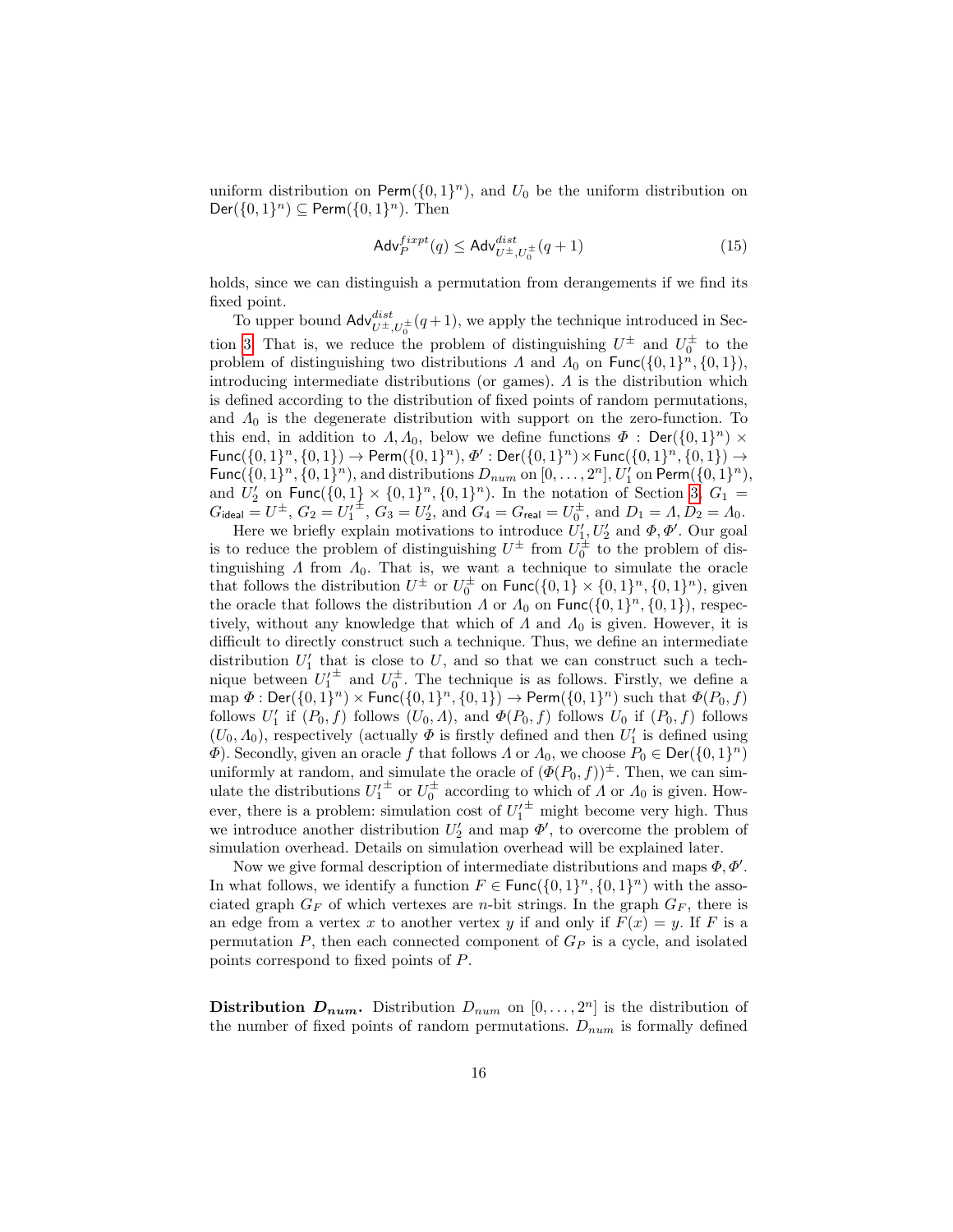by  $D_{num}(\lambda) := \Pr_{P \sim U}[\lambda = |\{x|P(x) = x\}|]$ . In other words,  $D_{num}$  is the distribution of the random variable that takes values in  $[0, \ldots, 2^n]$  which is defined according to the following sampling.

- 1.  $P \stackrel{\$}{\leftarrow} \text{Perm}(\{0,1\}^n)$ 2.  $\lambda \leftarrow |\{x|P(x) = x\}|$
- 3. Return  $\lambda$ .

Distribution  $\Lambda$ . Distribution  $\Lambda$  on Func $(\{0,1\}^n, \{0,1\})$  is defined according to the distribution of fixed points of random permutations. For  $P \in \text{Perm}(\{0,1\}^n)$ , define  $f_P \in \text{Func}(\{0, 1\}^n, \{0, 1\})$  by  $f_P(x) = 1$  if and only if  $P(x) = x$ . Then,  $\Lambda$  is formally defined by  $\Lambda(f) := \Pr_{P \sim U} [f = f_P]$ . In other words,  $\Lambda$  is the distribution of the random variable that takes values in  $Func({0, 1}<sup>n</sup>, {0, 1})$ , which is defined according to the following sampling:

1.  $P \stackrel{\$}{\leftarrow} \mathsf{Perm}(\{0,1\}^n)$ 2.  $f \leftarrow f_P$ 3. Return  $f$ .

Distribution  $\Lambda_0$ . Distribution  $\Lambda_0$  on Func $(\{0,1\}^n, \{0,1\})$  is the degenerate distribution with support on the zero-function  $\mathbf{0}$ , which maps x to 0 for any x. Formally,  $\Lambda_0$  is defined by  $\Lambda_0(g) := 1$  if and only if  $g = 0$ .

**Function**  $\Phi$ **.** Taking  $P_0 \in \text{Der}(\{0,1\}^n)$  and  $f \in \text{Func}(\{0,1\}^n, \{0,1\})$  as inputs, we want to construct another permutation  $P = \Phi(P_0, f)$  which has, informally speaking, the following properties:

- 1.  $P(x) = x$  if and only if  $f(x) = 1$  holds with high probability when  $P_0$  and f are chosen uniformly at random.
- 2. If  $f(x) = 0$ , then  $P(x) = P_0(x)$  for almost all x.

This function  $\Phi$  is used later to approximate U by using  $U_0$  and  $\Lambda$ .

Formally, function  $\Phi : \text{Der}(\{0,1\}^n) \times \text{Func}(\{0,1\}^n, \{0,1\}) \to \text{Perm}(\{0,1\}^n)$  is defined by the following process.

- 1. Take  $P_0 \in \text{Perm}(\{0, 1\}^n)$ ,  $f \in \text{Func}(\{0, 1\}^n)$  as inputs.
- 2. For each  $x \in \{0, 1\}^n$ , define  $P(x)$  by:
- 3. If  $f(x) = 1$
- 4.  $P(x) \leftarrow x$
- 5. Else
- 6. Calculate  $\min\{i \mid f(P_0^i(x)) = 0\}$ ,  $\text{cnt} \leftarrow \min\{i \mid f(P_0^i(x)) = 0\}$
- 7.  $P(x) \leftarrow P_0^{\text{cnt}}(x)$
- 8. End If
- 9.  $\Phi(P_0, f) \leftarrow P$

Figure [2](#page-17-0) illustrates how  $P = \Phi(P_0, f)$  is generated from  $P_0$  and f. Each element x such that  $f(x) = 1$  is converted to isolated points, and the edges  $y \to x, x \to z$ are converted to new edges  $y \to z$ ,  $x \to x$ . By definition, images of  $\Phi$  are certainly in Perm({0, 1}<sup>n</sup>). Note that  $\Phi(P_0, f)^{-1} = \Phi(P_0^{-1}, f)$  holds.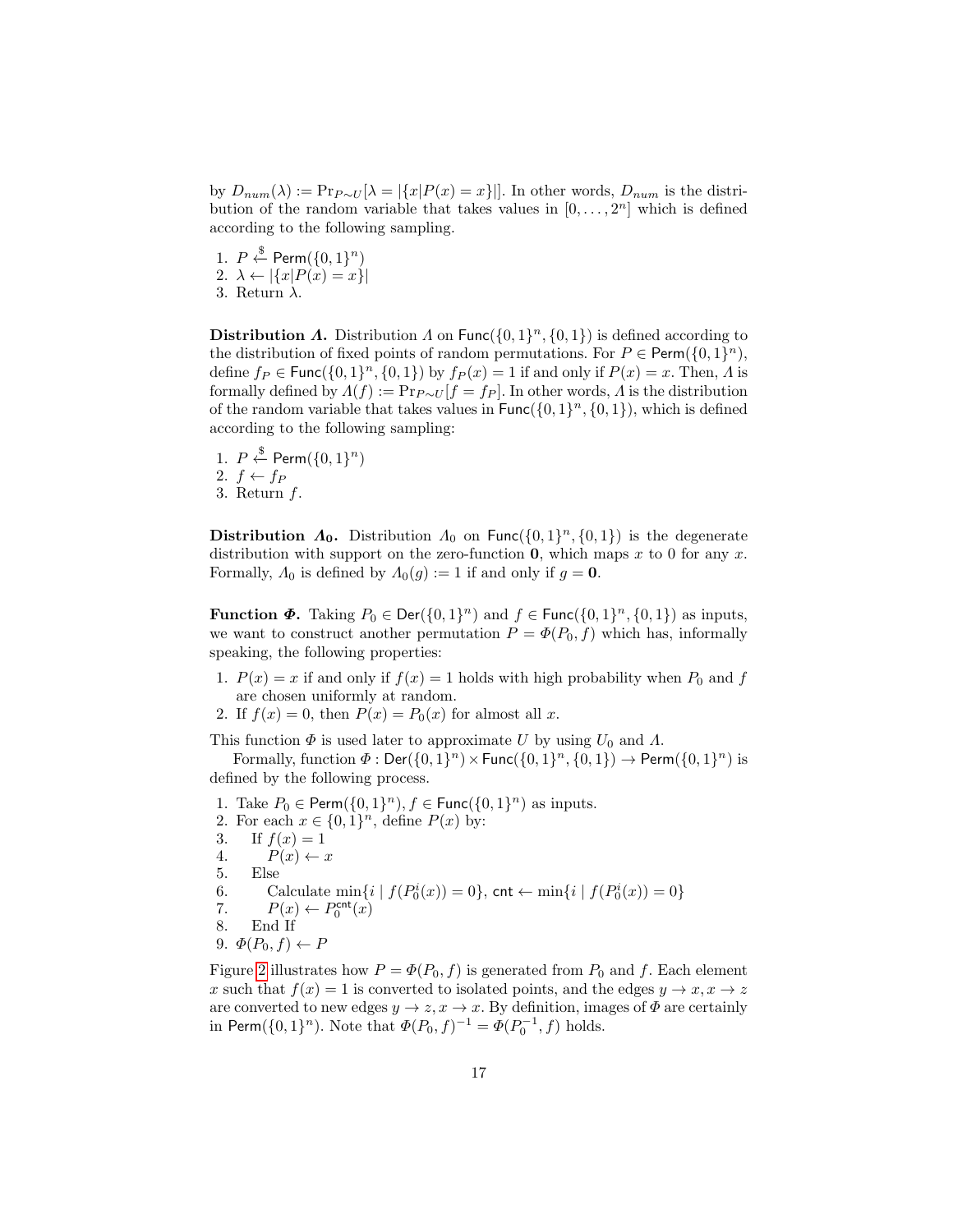<span id="page-17-0"></span>

Fig. 2. How  $P = \Phi(P_0, f)$  is generated. White circle are the preimages of 1 by f.

**Function**  $\Phi'$   $\Phi'$  is a function which is defined to approximate U using  $U_0$  and  $\Lambda$ similarly as  $\Phi$ , but the approximation of  $\Phi'$  is more rough than that of  $\Phi$ . While outputs of  $\Phi$  are always permutations, outputs of  $\Phi'$  might not be permutations (although  $\Phi(P_0, f) = \Phi'(P_0, f)$  holds with high probability when  $P_0$  and f are sampled following  $U_0$  and  $\Lambda$ , as shown in Appendix [H.](#page-50-0))

Formally, function  $\Phi'$ : Der $(\{0,1\}^n) \times$  Func $(\{0,1\}^n, \{0,1\}) \to$  Func $(\{0,1\}^n, \{0,1\})$  $\{0,1\}$ <sup>n</sup>) is defined by the following process.

- 1. Take  $P_0 \in \text{Perm}(\{0, 1\}^n)$ ,  $f \in \text{Func}(\{0, 1\}^n)$  as inputs.
- 2. For each  $x \in \{0,1\}^n$ , define  $P(x)$  by:
- 3. If  $f(x) = 1$
- 4.  $P(x) \leftarrow x$
- 5. Else If  $f(P_0(x)) = 1$
- 6.  $P(x) \leftarrow P_0^2(x)$
- 7. Else
- 8.  $P(x) \leftarrow P_0(x)$
- 9. End If
- 10.  $\Phi'(P_0, f) \leftarrow P$

We defined not only  $\Phi$  but also  $\Phi'$  to achieve low simulation overhead: Suppose we are given the oracle of  $f \in \text{Func}(\{0,1\}^n, \{0,1\})$ . Then, for any  $P_0 \in \text{Der}(\{0,1\}^n)$  which we choose ourselves, we can operate one evaluation of the function  $\Phi'(P_0, f)$  with only two queries to f. On the other hand, we might need a lot of queries to f to evaluate  $\Phi(P_0, f)$  in Step 6 of the definition of  $\Phi$  (we need about  $2^n$  queries in the worst case). This is the reason why we introduced  $\varPhi'.$ 

For fixed  $P_0$  and f, we define  $P_2'^{\pm} : \{0,1\} \times \{0,1\}^n \to \{0,1\}^n$  by

$$
P_2'^{\pm}(b, x) := \begin{cases} \Phi'(P_0, f)(x) & \text{if } b = 0, \\ \Phi'(P_0^{-1}, f)(x) & \text{if } b = 1. \end{cases}
$$

 $P'^{\pm}_{2}$  can be regarded as an approximation of the function  $\varPhi^{\pm}(P_{0},f)\in \mathsf{Func}(\{0,1\}\times \mathbb{R})$  $\{0,1\}^n$ ,  $\{0,1\}^n$ ), which is defined by  $\Phi^{\pm}(P_0, f)(0, x) = \Phi(P_0, f)(x)$  and  $\Phi^{\pm}(P_0, f)$  $(1, x) = \Phi(P_0^{-1}, f)(x).$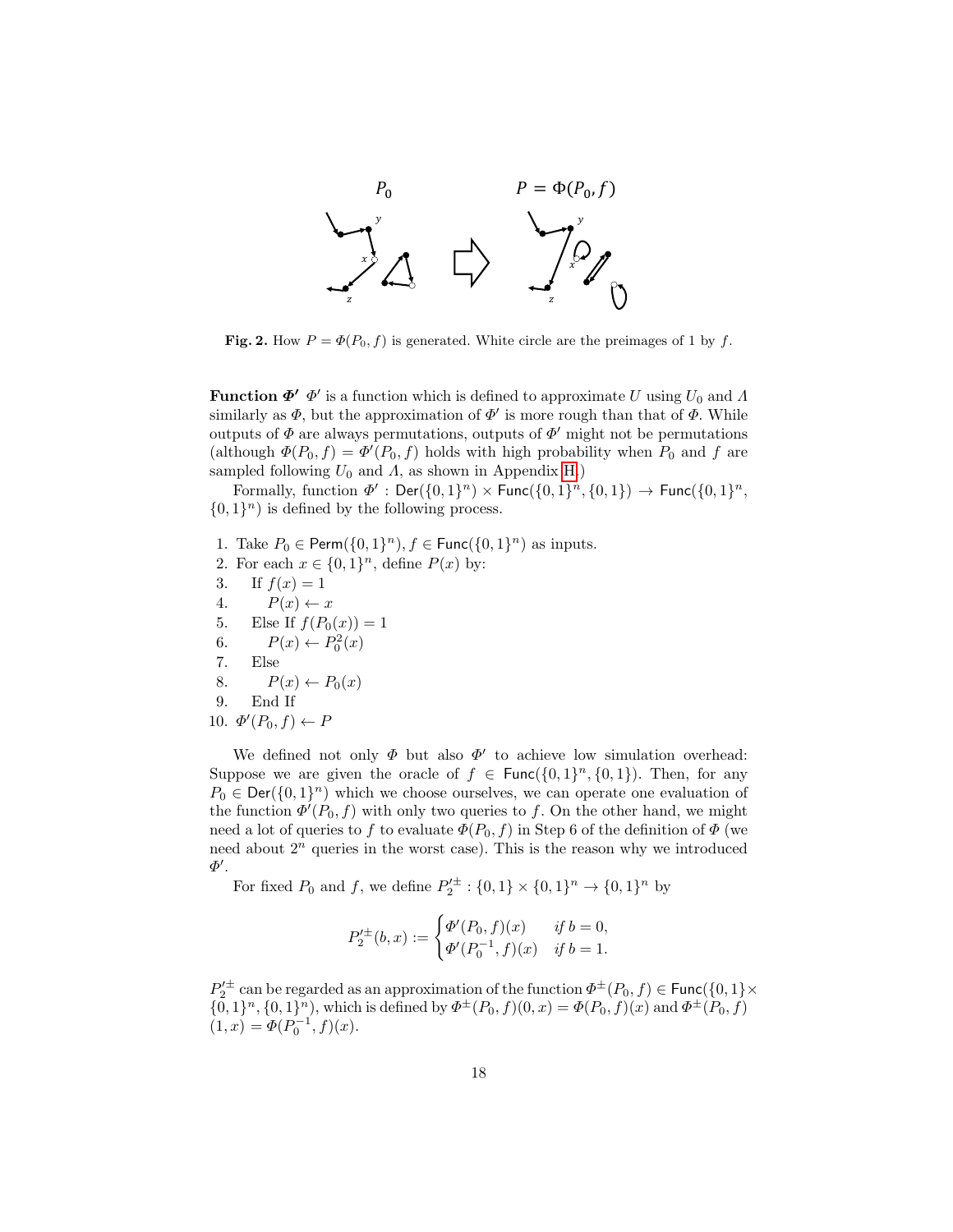**Distribution**  $U'_1$  Distribution  $U'_1$  on Perm( $\{0,1\}^n$ ) is an approximation of the uniform distribution U that combines  $U_0$  with  $\Lambda$ . Formally,  $U'_1$  is defined by  $U_1'(P) = \Pr_{P_0 \sim U_0, f \sim A}[P = \Phi(P_0, f)].$  In other words,  $U_1'$  is the distribution of the random variable that takes values in  $\text{Perm}(\{0,1\}^n)$  which is defined according to the following sampling:

1. 
$$
P_0 \xleftarrow{U_0} \text{Perm}(\{0,1\}^n), f \xleftarrow{A} \text{Func}(\{0,1\}^n, \{0,1\})
$$
  
2.  $P \leftarrow \Phi(P_0, f)$ 

Note that if P is sampled following  $U'_1$ , we assume that a quantum adversary  $\mathcal A$ is given a quantum oracle of  $P^{\pm}$ :  $\{0,1\} \times \{0,1\}^n \to \{0,1\}^n$  (see Section [2.1\)](#page-7-3).

Distribution  $U'_2$  Distribution  $U'_2$  on  $Func({0,1} \times {0,1}^n, {0,1}^n)$  is another approximation of U, which is more "rough" than  $U'_1$ . Below, for  $F \in \mathsf{Func}(\{0,1\} \times$  $\{0,1\}^n$ ,  $\{0,1\}^n$ ), the *n*-bit functions  $F(0, \cdot)$ ,  $F(1, \cdot)$  are denoted by  $F^+$  and  $F^-$ . Then, formally,  $U'_2$  is defined by  $U'_2(F) = Pr_{P_0 \sim U_0, f \sim A}[F^+ = \Phi'(P_0, f) \wedge F^- =$  $\Phi'(P_0^{-1},f)$ . In other words,  $U_2'$  is the distribution of the random variable that takes values in  $\textsf{Func}(\{0,1\} \times \{0,1\}^n, \{0,1\}^n)$  which is defined according to the following sampling:

1.  $P_0 \stackrel{U_0}{\longleftarrow}$  Perm $(\{0,1\}^n)$ ,  $f \stackrel{A}{\longleftarrow}$  Func $(\{0,1\}^n,\{0,1\})$ 2.  $F^+ \leftarrow \Phi'(P_0, f), F^- \leftarrow \Phi'(P_0^{-1}, f)$ 

Now the preparation to use the technique in Section [3](#page-9-0) is completed. We reduce the problem of distinguishing  $U$  from  $U_0$  to the problem of distinguishing  $\Lambda$  and  $\Lambda_0$ . Now we have the following inequalities.

$$
\mathsf{Adv}_{U^{\pm}, U_0^{\pm}}^{dist}(\mathcal{A}) \leq \mathsf{Adv}_{U^{\pm}, U_1^{\pm}}^{dist}(\mathcal{A}) + \mathsf{Adv}_{U_1^{\prime \pm}, U_2^{\prime}}^{dist}(\mathcal{A}) + \mathsf{Adv}_{U_2^{\prime}, U_0^{\pm}}^{dist}(\mathcal{A})
$$
  
 
$$
\leq \Delta(U^{\pm}, U_1^{\prime \pm}) + \Delta(U_1^{\prime \pm}, U_2^{\prime}) + \mathsf{Adv}_{U_2^{\prime}, U_0^{\pm}}^{dist}(\mathcal{A}). \tag{16}
$$

Next, we show the following lemma.

**Lemma 4.2.** For a quantum algorithm  $\mathcal A$  to distinguish  $U_2'$  from  $U_0^{\pm}$  that makes at most q quantum queries, we can construct a quantum algorithm  $\beta$  to distinguish  $\Lambda$  from  $\Lambda_0$  that makes at most 2q queries and satisfies

<span id="page-18-0"></span>
$$
\mathsf{Adv}_{U_2',U_0^{\pm}}^{dist}(\mathcal{A})=\mathsf{Adv}_{A,A_0}^{dist}(\mathcal{B}).
$$

*Proof.* We give a quantum algorithm  $\beta$  that satisfies the desired properties.  $\beta$ is given a quantum oracle  $O_f$ , where f is sampled according to  $\Lambda$  or  $\Lambda_0$ . Before making queries,  $\beta$  chooses a derangement  $P_0$  uniformly at random. Then,  $\beta$ runs A. B answers to queries of A by calculating  $\Phi'(P_0, f)$  and  $\Phi'(P_0^{-1}, f)$ . By definition of  $\Phi'$ ,  $\mathcal B$  can calculate one evaluation of  $\Phi'(P_0, f)$  (and  $\Phi'(P_0^{-1}, f)$ ) with two queries to  $O_f$ . Finally, B outputs what A outputs.

Since A makes at most q queries,  $\beta$  makes at most 2q queries.  $\beta$  perfectly simulates the distributions  $U_2'$  and  $U_0^{\pm}$  according to which of  $\Lambda$  and  $\Lambda_0$  is given. Thus  $\mathsf{Adv}_{U_2',U_0^{\pm}}^{dist}(\mathcal{A}) = \mathsf{Adv}_{A,A_0}^{dist}(\mathcal{B})$  holds.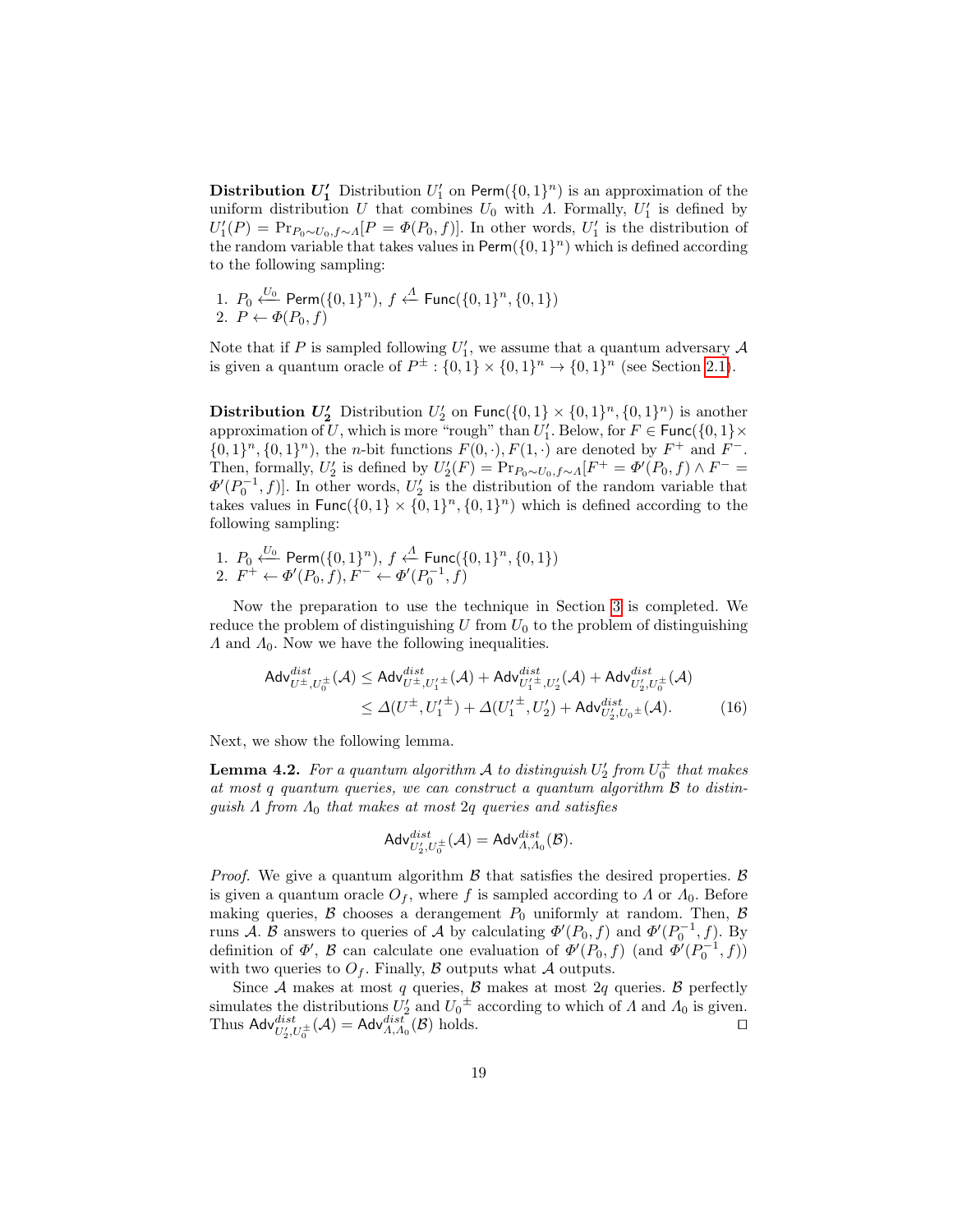From the above lemma and the inequalities [\(16\)](#page-18-0), we have

<span id="page-19-5"></span><span id="page-19-0"></span>
$$
\mathsf{Adv}_{U^{\pm}, U_0^{\pm}}^{dist}(q) \le \Delta(U^{\pm}, U_1'^{\pm}) + \Delta(U_1'^{\pm}, U_2') + \mathsf{Adv}_{A, A_0}^{dist}(2q). \tag{17}
$$

The three terms in the right hand side are upper bounded as in the following lemmas.

 $\textbf{Lemma 4.3.}\; \mathsf{Adv}^{dist}_{A,A_0}(q)\leq \frac{2(e+1)q}{2^{n/2}}$  $2^{n/2}$ 

<span id="page-19-1"></span>Lemma 4.4.  $\Delta(U^{\pm}, U_1^{\prime \pm}) \leq \frac{8n^3}{2^n - 2n + 1} + \frac{16n^3}{2^n} + \frac{e+1}{n!}$  for  $n \geq 32$ .

<span id="page-19-2"></span>Lemma 4.5.  $\varDelta (U_{1}^{\prime \pm},U_{2}^{\prime })\leq \frac{32n^{3}}{2^{n}}+\frac{2(e+1)}{n!}$  $\frac{e+1}{n!}$  for  $n \geq 32$ .

Thus we have

$$
\mathsf{Adv}_{U^\pm, U_0^\pm}^{dist}(q) \leq \frac{4(e+1)q}{2^{n/2}} + \frac{8n^3}{2^n - 2n + 1} + \frac{48n^3}{2^n} + \frac{3(e+1)}{n!}.
$$

Combining this inequality and inequality [\(15\)](#page-15-0), we obtain the desired bound [\(14\)](#page-14-1) in Theorem [4.1.](#page-13-0)

To complete the proof, we give a proof of Lemma [4.3.](#page-19-0) Proofs of Lemma [4.4](#page-19-1) and [4.5](#page-19-2) will be given in Appendix [G](#page-44-0) and Appendix [H.](#page-50-0)

Proof of Lemma [4.3.](#page-19-0) To prove the Lemma [4.3,](#page-19-0) we use Proposition [3.2.](#page-12-0) Let us define a set of functions good, bad  $\subset$  Func $(\{0,1\}^n, \{0,1\})$  by good := Func $(\{0,1\}^n, \{0,1\})\backslash\{\mathbf{0}\}\)$ , and bad :=  $\emptyset$ . In addition, for each integer  $\lambda > 0$ , define  $\mathsf{good}_\lambda \subset \mathsf{good}$  by  $f \in \mathsf{good}_\lambda$  if and only if  $|f^{-1}(1)| = \lambda$ . Then,  $\bigcup_\lambda \mathsf{good}_\lambda = \mathsf{good}$ and  $\text{good}_{\lambda_1} \cap \text{good}_{\lambda_2} = \emptyset$  for  $\lambda_1 \neq \lambda_2$ . Moreover, the conditional probability  $\Pr_{F \sim A}[F = f | F \in \mathsf{good}_{\lambda}]$  is independent on f due to the symmetry of the distribution Λ. Therefore we can apply Proposition [3.2.](#page-12-0)

Let  $p_1^{\mathsf{good}}{}_{\lambda} := \Pr_{F \sim A} \left[ F \in \mathsf{good}_{\lambda} \right]$  and  $p_1^{f|\mathsf{good}_{\lambda}} := \Pr_{F \sim A} \left[ F = f \mid F \in \mathsf{good}_{\lambda} \right]$ . For each fixed x, the number of boolean function f such that  $f(x) = 1 \wedge$  $|f^{-1}(1)| = \lambda$  is exactly  $\binom{2^n-1}{\lambda-1}$ . Hence we have

<span id="page-19-3"></span>
$$
\max_{x} |\{f \in \text{good}_{\lambda} \mid f(x) = 1\}| = \binom{2^n - 1}{\lambda - 1}.
$$
 (18)

In addition,

<span id="page-19-6"></span><span id="page-19-4"></span>
$$
p_1^{f|\text{good}_\lambda} = \frac{1}{\binom{2^n}{\lambda}}.\tag{19}
$$

hold.

Next, we upper bound  $p_1^{\text{good}_\lambda} = Pr_{f \sim A}[f \in \text{good}_\lambda] = Pr_{a \sim D_{num}}[a = \lambda]$ . For any fixed  $\lambda$ , we have

$$
\Pr_{a \sim D_{num}}[a=\lambda] = \frac{\binom{2^n}{\lambda} \cdot \frac{!(2^n-\lambda)}{2^n!}}{2^n!} = \frac{\binom{2^n-\lambda}{2^n} \cdot \frac{1}{\lambda!}}{\binom{2^n-\lambda)!} \cdot \frac{1}{\lambda!}} \le \frac{\binom{2^n-\lambda}{2^n-\lambda} \cdot \frac{1}{\lambda!}}{\binom{2^n-\lambda}{2}} \cdot \frac{1}{\lambda!} = \left(1 + \frac{e}{(2^n-\lambda)!}\right) \cdot \frac{1}{e} \cdot \frac{1}{\lambda!} \le \frac{1+e}{e} \cdot \frac{1}{\lambda!}
$$
(20)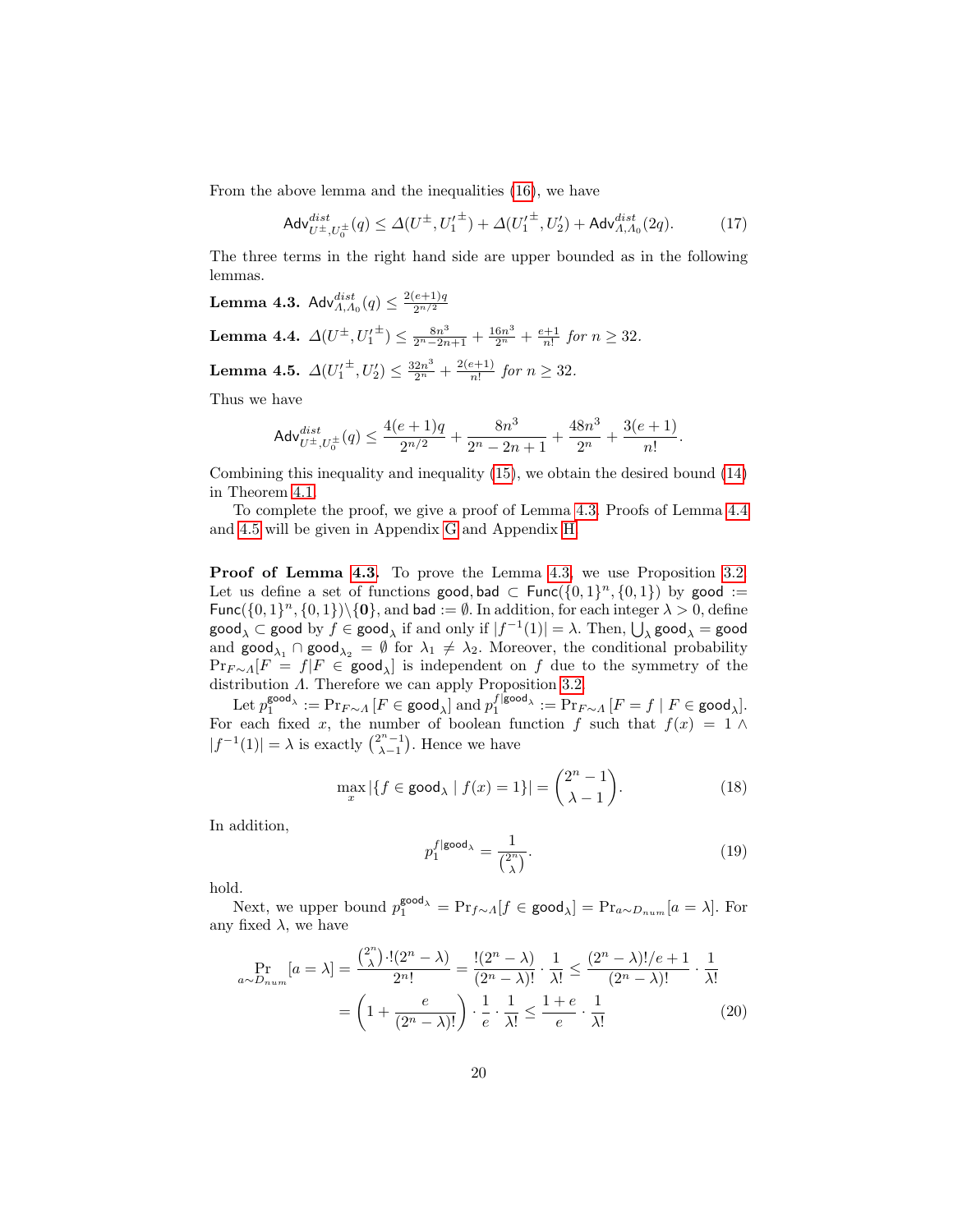(Remember that  $!N$  denotes the number of derangements on a set of size  $N$  and  $SN = \left\lfloor \frac{N!}{e} + \frac{1}{2} \right\rfloor$  holds. see Section [2.](#page-4-0)) Thus we have

<span id="page-20-0"></span>
$$
p_1^{\mathsf{good}_\lambda} = \Pr_{f \sim \Lambda} [f \in \mathsf{good}_\lambda] \le \frac{1+e}{e} \cdot \frac{1}{\lambda!}.
$$
 (21)

From Proposition [3.2,](#page-12-0) equality [\(18\)](#page-19-3), [\(19\)](#page-19-4), and inequality [\(21\)](#page-20-0), since  $Pr_{f \sim A}[f \in$  $bad] = 0$  we have

$$
\mathsf{Adv}_{A,A_0}^{\mathsf{dist}}(q) \le 2q \cdot \sum_{0 < \lambda} p_1^{\mathsf{good}_\lambda} \sqrt{p_1^{\mathsf{f}|\mathsf{good}_\lambda} \cdot \max_x \{|\{f \mid f(x) = 1 \land f \in \mathsf{good}_\lambda\}|\}}
$$
  
\n
$$
\le 2q \cdot \sum_{0 < \lambda} \frac{1+e}{e} \cdot \frac{1}{\lambda!} \sqrt{\frac{\binom{2^n - 1}{\lambda - 1}}{\binom{2^n}{\lambda}}} \le \frac{2q(1+e)}{e} \cdot \sum_{0 < \lambda} \frac{1}{\lambda!} \sqrt{\frac{\lambda}{2^n}}
$$
  
\n
$$
= \frac{2q(1+e)}{e} \cdot \sum_{0 < \lambda} \frac{1}{\sqrt{\lambda}(\lambda - 1)!} \sqrt{\frac{1}{2^n}}
$$
  
\n
$$
\le \frac{2q(1+e)}{e} \cdot \sum_{0 \le \lambda} \frac{1}{\lambda!} \sqrt{\frac{1}{2^n}} = \frac{2(e+1)q}{\sqrt{2^n}},
$$
\n(22)

which is the desired bound. Hence Lemma [4.3](#page-19-0) follows.  $\Box$ 

*Remark 4.2.* In this section we showed the non-invertibility of  $\mathsf{FF}^P$  but did not show the one-wayness, because it seems difficult to reduce the one-wayness to the non-invertibility for the case of a permutation with feedforward. For Davies-Meyer construction, on the other hand, we can reduce its one-wayness to the non-invertibility by upper-bounding the total variation distance between the distribution of the game to break the one-wayness and that of the game to break the non-invertibility. Unfortunately, for permutations with feedforward, this strategy cannot be applied since the total variation distance between the two corresponding distributions would become very large.

# <span id="page-20-2"></span>5 Security of Davies-Meyer Constructions in the Quantum Ideal Cipher Model

This section gives proofs for security of Davies-Meyer constructions in the quantum ideal cipher model. We begin with showing non-invertibility, and then prove one-wayness. Our result in this section is the first proof for quantum security of functions based on public block ciphers.

## 5.1 Non-Invertibility of Davies-Meyer

<span id="page-20-1"></span>Non-invertibility in the ideal cipher model is shown in the similar way as in the proof for non-invertibility of permutation with feedforward in Section [4.](#page-13-1) We show the following theorem.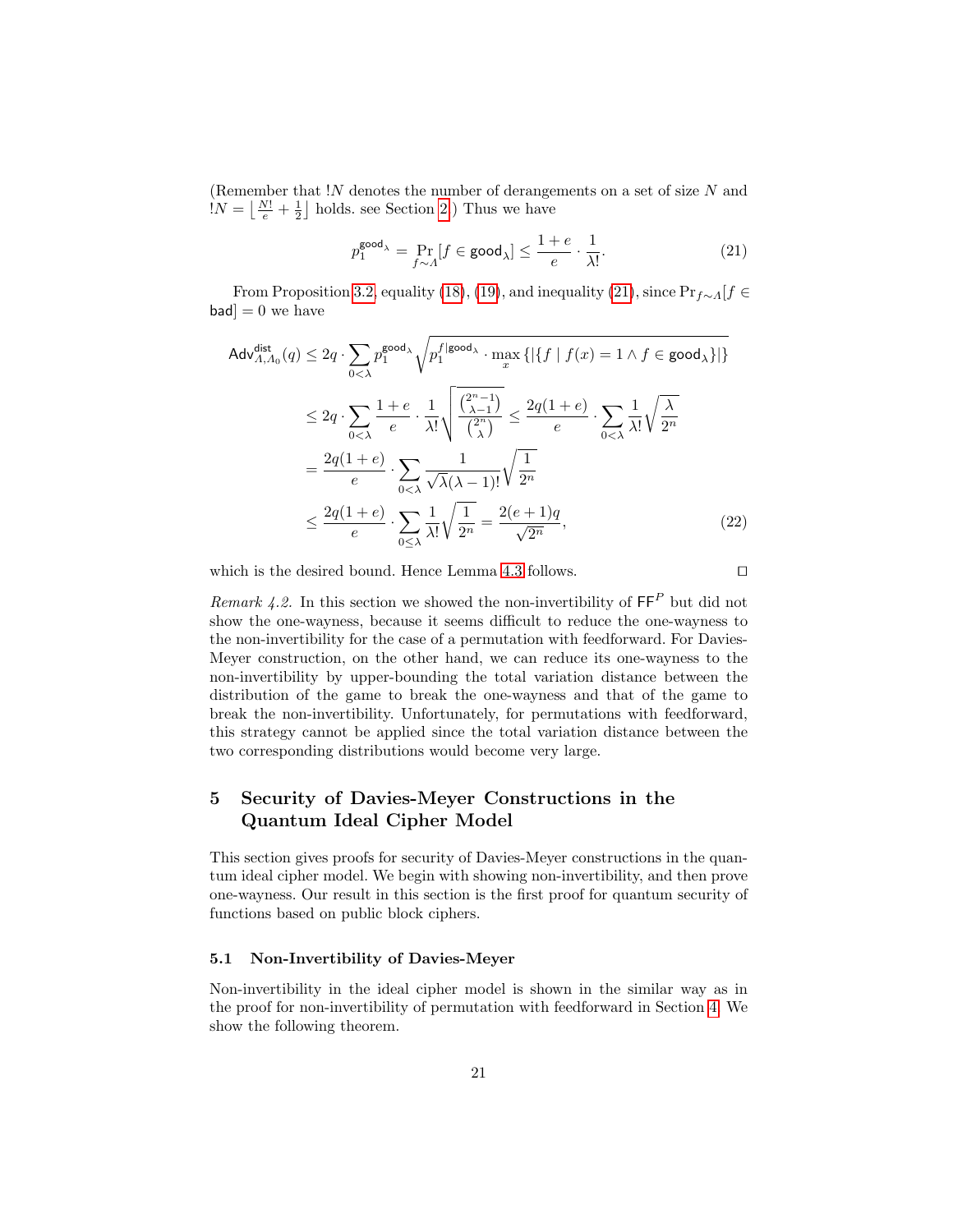**Theorem 5.1 (Non-invertibility of Davies-Meyer).** Let  $n \geq 32$ . For any quantum algorithm  $\mathcal A$  that makes at most q queries to a block cipher  $E$ ,

<span id="page-21-0"></span>
$$
Adv_{\text{DM}^{inv}}^{inv}(\mathcal{A}) \le 4(q+1) \left( \frac{n^{1/2}}{2^{n/2}} + \frac{2^m(e+1)}{n!} \right) + 2^m \epsilon(n) \tag{23}
$$

holds, where  $\epsilon(n) = \frac{8n^3}{2^n - 2n + 1} + \frac{48n^3}{2^n} + \frac{3(e+1)}{n!}$  $\frac{a+1}{n!}$ . In particular, A cannot invert  $\mathsf{DM}^E$  with constant probability if  $\frac{2^m}{2^n} \ll 1$  and  $q \ll 2^{n/2}/n^{1/2}$ .

<span id="page-21-1"></span>Remark 5.1. In the above theorem, security bound is valid only for the case that key length m is less than block length n. (We do not know if there exist any attacks that exploit long key lengths. The condition that key length should be shorter than the block length comes from limitation of our proof technique.) However, even if  $m \geq n$ , then we can achieve the same bound if we restrict key space. That is, if we are given *n*-bit block ciphers with *m*-bit key and  $m \geq n$ , we use only the keys of which all bits are 0 except for the first  $n/2$ -bits, for example. Then we can construct non-invertible functions with  $3n/2$ -bit input and *n*-bit output.

We cannot get rid of this restriction on usage of key space since there are terms of order  $O(n^3 \cdot 2^{m-n})$  in our bound [\(23\)](#page-21-0), which come from Lemma [4.4](#page-19-1) and [4.5.](#page-19-2) The bound of Lemma [4.4](#page-19-1) cannot be essentially improved, since  $\Delta(U, U'_1) \geq$  $\frac{1}{4e \cdot 2^n}$  holds (see Appendix [J](#page-58-0) for more details). Thus, if we want to get rid of the restriction, then we have to use other proof strategies.

Let  $U_E$  be the uniform distribution on Ciph $(m, n)$ , and  $U_{E,0}$  be the distribution on Ciph $(m, n)$  defined by  $U_{E_0}(E) = \prod_k U_0(E_k)$  (i.e., when E is sampled according to  $U_{E,0}$ , then  $E_k$  is sampled according to  $U_0$  for each key k.) We say that a pair  $(z, x)$  is a fixed point of a block cipher E if  $E_z(x) = x$ . Let us define the advantage of a quantum algorithm  $\mathcal A$  to find a fixed point of an ideal block cipher  $E$  by

$$
\mathsf{Adv}_{E}^{fixpt}(\mathcal{A}) := \Pr_{E \sim U_{E}}[\mathcal{A}^{O_{E^{\pm}}}(x) = (z,x) \land E_{z}(x) = x],
$$

and

$$
\mathsf{Adv}_{E}^{fixpt}(q) := \max_{\mathcal{A}} \left\{ \mathsf{Adv}_{E}^{fixpt}(\mathcal{A}) \right\},
$$

where the maximum is taken over all quantum-query algorithms, each making at most q quantum queries.

Then, similarly as in the proof for permutation with feedforward, we have

$$
\mathsf{Adv}_{\mathsf{DM}^E}^{inv}(q) \le \mathsf{Adv}_{E}^{fixpt}(q) \le \mathsf{Adv}_{U_E^{\pm}}^{dist}(q+1). \tag{24}
$$

To upper bound  $\mathsf{Adv}_{U_E^{\pm}, U_{E,0}^{\pm}}^{dist}$ , we introduce distributions  $D_{E,num}, A_E, A_{E,0}, U'_{E,1},$  $U'_{E,2}$ , which are essentially product distributions of  $D_{num}, A, A_0, U'_1, U'_2$ , respectively.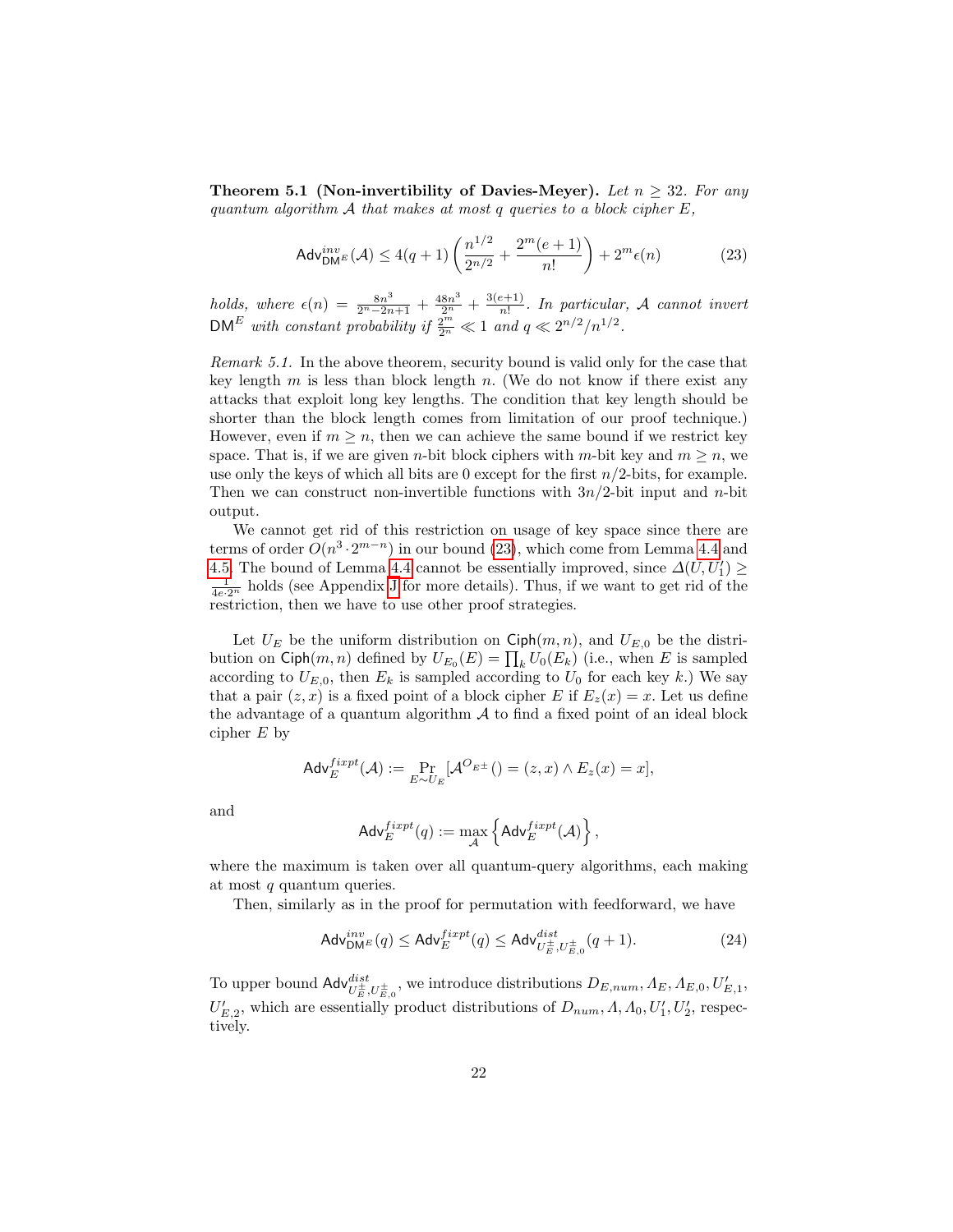**Distribution**  $D_{E, num}$ . Distribution  $D_{E, num}$  on  $([0, ..., 2^n])^{\times 2^m}$  is the product distribution  $D_{num} \times \cdots \times D_{num}$ , i.e.  $D_{E,num}$  is defined by  $D_{E,num}(\lambda_0, \ldots, \lambda_{2^m-1})$  $:= D_{num}(\lambda_0) \times \cdots \times D_{num}(\lambda_{2^m-1}).$   $D_{E,num}$  can be regarded as the distribution of the number of fixed points of ideal ciphers.

Distribution  $\Lambda_E$ . Distribution  $\Lambda_E$  on the set  $\text{Func}(\{0,1\}^m \times \{0,1\}^n, \{0,1\})$  $=$  (Func({0, 1}<sup>n</sup>, {0, 1}))<sup>2*m*</sup> is defined as the product distribution  $\Lambda \times \cdots \times \Lambda$ , i.e.  $\Lambda_E$  is defined by  $\Lambda_E(F) := \Lambda_E(F(0, \cdot)) \times \Lambda_E(F(1, \cdot)) \times \cdots \times \Lambda_E(F(2^m-1, \cdot)).$  $\Lambda_E$  can be regarded as the distribution of fixed points of ideal ciphers.

Distribution  $\Lambda_{E,0}$ . Distribution  $\Lambda_{E,0}$  on  $\text{Func}(\{0,1\}^m \times \{0,1\}^n, \{0,1\})$  is the degenerate distribution with support on the zero-function 0.

Distribution  $U'_{E,1}$  Distribution  $U'_{E,1}$  on Ciph $(m, n)$  is defined by  $U'_{E,1}(E)$ :  $\prod_{k\in\{0,1\}^m} U'_1(E_k)$ . That is, when E is sampled according to  $U'_{E,1}$ , then  $E_k$  is chosen according to  $U'_1$  independently for each key k. Similarly as  $U'_1$  is an approximation of U,  $U'_{E,1}$  can be regarded as an approximation of  $U_E$ .

Distribution  $U'_{E,2}$  Distribution  $U'_{E,2}$  on  $\textsf {Func}(\{0,1\}\times\{0,1\}^m\times\{0,1\}^n,\{0,1\}^n)$ is defined by  $U'_{E,2}(\overline{F}) = \prod_{k \in \{0,1\}^m} U_2^j(F(\cdot, k, \cdot))$ . That is,  $U'_{E,2}$  is the distribution of the random variable that is defined by the following sampling.

1. For each  $z \in \{0, 1\}^m$ , do:

2.  $G_z \stackrel{U'_2}{\longleftarrow} \mathsf{Func}(\{0,1\} \times \{0,1\}^n, \{0,1\}^n)$ 

- 3.  $F(b, z, x) \leftarrow G_z(b, x)$  for each  $b \in \{0, 1\}, z \in \{0, 1\}^m, x \in \{0, 1\}^n$ .
- 4. Return F

Similarly as  $U_2'$  is a rough approximation of  $U^{\pm}$ ,  $U_{E,2}'$  can be regarded as a rough approximation of  $U_E^{\pm}$ .

Now we apply the technique introduced in Section [3.](#page-9-0) Similarly as inequality [\(17\)](#page-19-5), we can show that

$$
\mathsf{Adv}_{U_E^\pm, U_{E,0}^\pm}^{dist}(q) \leq \varDelta(U_E^\pm, U_{E,1}^{'\pm}) + \varDelta(U_{E,1}^{'\pm}, U_{E,2}') + \mathsf{Adv}_{\varLambda_E, \varLambda_{E,0}}^{dist}(2q),
$$

holds. In addition, since  $U, U'_{E,1}, U'_{E,2}$  are essentially the product distributions of  $U, U'_1, U'_2$ , from Lemma [4.4](#page-19-1) and Lemma [4.5](#page-19-2) we have

$$
\mathsf{Adv}_{U_E^{\pm}, U_{E,0}^{\pm}}^{dist}(q) \le 2^m \Delta(U^{\pm}, U_1^{\prime \pm}) + 2^m \Delta(U_1^{\prime \pm}, U_2^{\prime}) + \mathsf{Adv}_{A_E, A_{E,0}}^{dist}(2q)
$$
\n
$$
\le 2^m \left( \frac{8n^3}{2^n - 2n + 1} + \frac{48n^3}{2^n} + \frac{3(e+1)}{n!} \right) + \mathsf{Adv}_{A_E, A_{E,0}}^{dist}(2q).
$$
\n(25)

<span id="page-22-0"></span>Thus, to prove Theorem [5.1,](#page-20-1) it suffices to show the following lemma.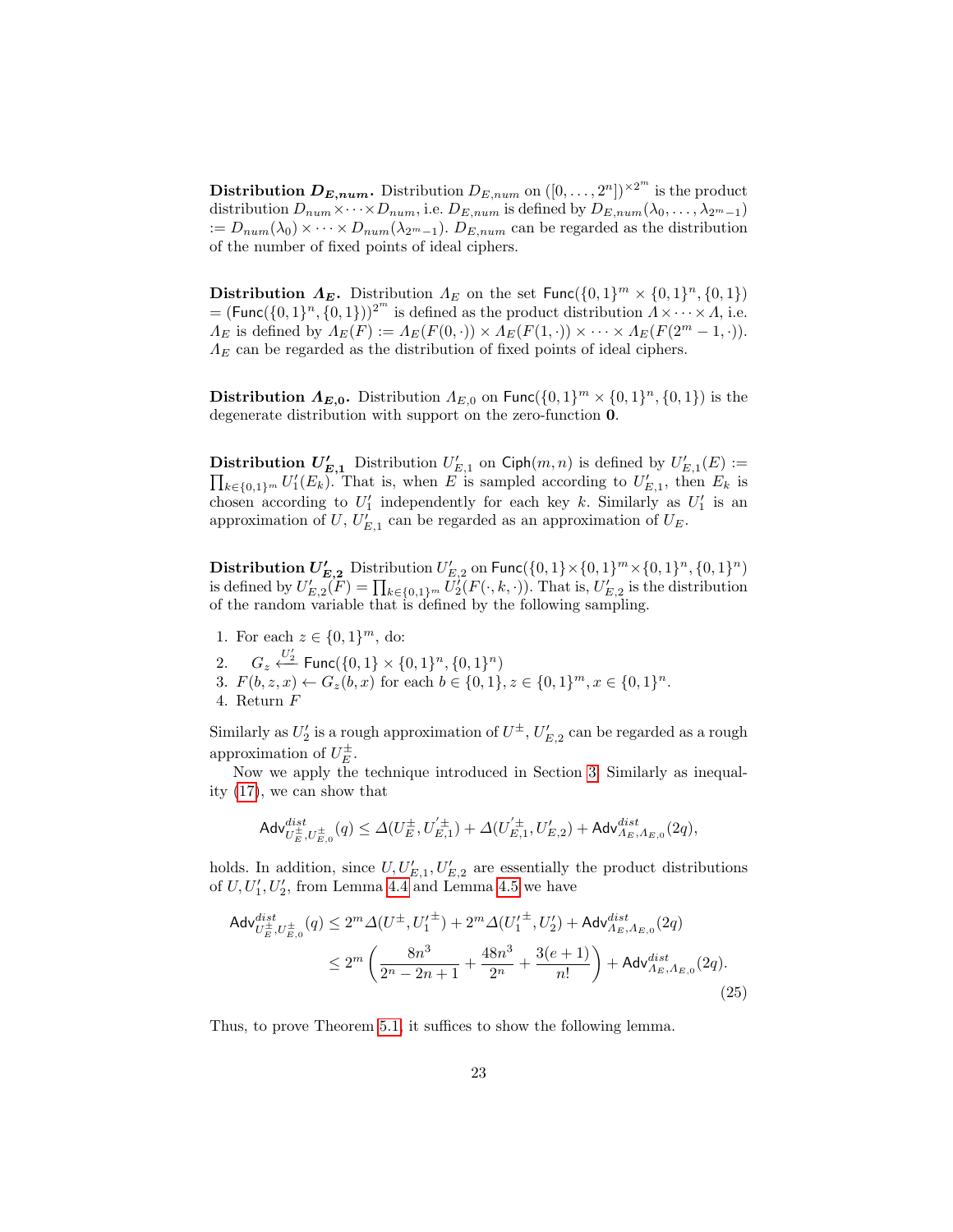Lemma 5.1.

$$
\mathsf{Adv}_{\varLambda_E,\varLambda_{E,0}}^{dist}(q)\le 2q\left(\frac{n^{1/2}}{2^{n/2}}+\frac{2^m(e+1)}{n!}\right)
$$

Proof. To prove the Lemma [5.1,](#page-22-0) again we use our tool in Section [3.](#page-9-0) Let us define a set of functions good  $\subset$  Func $(\{0,1\}^m \times \{0,1\}^n, \{0,1\})$  by  $f \in$  good if and only if  $f \neq \mathbf{0}$  and  $\lambda_z = |f_z^{-1}(1)| < n$  for all  $z \in \{0,1\}^m$ , where  $f_z(\cdot) = f(z, \cdot)$ . Let bad :=  $\textsf{Func}(\{0,1\}^m \times \{0,1\}^n, \{0,1\}) \setminus (\textsf{good} \cup \{0\})$ . In addition, for each sequence of integers  $\lambda_S = (\lambda_0, \lambda_1, \dots, \lambda_{2^m-1}),$  define  $\mathsf{good}_{\lambda_S} \subset \mathsf{good}$  by  $f \in \mathsf{good}_{\lambda_S}$  if and only if  $f_z^{-1}(1) = \lambda_z$  for all  $0 \le z \le 2^m - 1$ . For simplicity, we write  $\lambda_s < n$ if and only if  $\lambda_z < n$  for all  $0 \le z \le 2^m - 1$ . Similarly, we write  $0 < \lambda_S$  if and only if  $\lambda_z > 0$  for all  $0 \le z \le 2^m - 1$ . Then,  $\bigcup_{0 \le \lambda_S \le n} \text{good}_{\lambda_S} = \text{good}$  and  $\mathsf{good}_{\lambda_S} \cap \mathsf{good}_{\lambda_{S'}} = \emptyset$  for  $\lambda_S \neq \lambda_{S'}$ . The conditional probability  $\Pr_{F \sim A_E} [F =$  $f|f \in \text{good}_{\lambda_S}$  is independent on f due to the symmetry of the distribution  $\Lambda_E$ . Therefore we can apply Proposition [3.2](#page-12-0) with  $D_1 = \Lambda_E$  and  $D_2 = \Lambda_{E,0}$ .

Define

$$
p_1^{\text{good}_{\lambda_S}} := \Pr_{f \sim A_E} \left[ f \in \text{good}_{\lambda_S} \right] \tag{26}
$$

and

$$
p_1^{f|\text{good}_{\lambda_S}} := \Pr_{F \sim A_E} \left[ F = f \mid F \in \text{good}_{\lambda_S} \right]. \tag{27}
$$

Now we upper bound  $Pr_{f \sim A_E} [f \in \mathsf{bad}]$ . Note that  $Pr_{f \sim A_E} [f \in \mathsf{bad}] \leq$  $2^m \Pr_{f \sim A}(|f^{-1}(1)| \ge n]$  holds since  $\Lambda_E$  is product distribution of  $\Lambda$ . In addition, from inequality [\(21\)](#page-20-0) we have

<span id="page-23-1"></span>
$$
\Pr_{f \sim \Lambda} [|f^{-1}(1)| \ge \lambda_0] \le \frac{e+1}{e} \sum_{\lambda \ge \lambda_0} \frac{1}{\lambda!} \le \frac{e+1}{e} \frac{e}{\lambda_0!} = \frac{e+1}{\lambda_0!},\tag{28}
$$

where we used the fact  $\sum_{\lambda \geq \lambda_0} \frac{1}{\lambda!} \leq \frac{e}{\lambda_0!}$  (see Lemma [A.1\)](#page-30-1). Thus we have

<span id="page-23-0"></span>
$$
\Pr_{f \sim A_E} [f \in \mathsf{bad}] \le \frac{2^m (1+e)}{n!}.\tag{29}
$$

Next, we upper bound  $p_1^{f|\text{good}_{\lambda_S}} \cdot \max_{(z,x)} |\{f \in \text{good}_{\lambda_S} \mid f(z,x) = f_z(x) = 1\}|.$ For each fixed  $w \in \{0,1\}^m$ ,  $x \in \{0,1\}^n$  and  $\lambda_S = (\lambda_0, \ldots, \lambda_{2^m-1})$ , the number of boolean function  $f \in \text{good}_{\lambda_S}$  such that  $f_w(x) = 1$  is equal to

$$
\begin{pmatrix} 2^n - 1 \\ \lambda_w - 1 \end{pmatrix} \cdot \prod_{z \neq w \in \{0, 1\}^m} \begin{pmatrix} 2^n \\ \lambda_z \end{pmatrix} = \frac{\lambda_w}{2^n} \cdot \prod_{z \in \{0, 1\}^m} \begin{pmatrix} 2^n \\ \lambda_z \end{pmatrix}.
$$
 (30)

Thus for each sequence  $\lambda_S < n$  we have

$$
\max_{(z,x)} \left| \left\{ f \in \text{good}_{\lambda_S} \mid f(z,x) = f_z(x) = 1 \right\} \right| = \max_{(z,x)} \left\{ \frac{\lambda_z}{2^n} \cdot \prod_{z \in \{0,1\}^m} \binom{2^n}{\lambda_z} \right\}
$$

$$
\leq \frac{n}{2^n} \cdot \prod_{z \in \{0,1\}^m} \binom{2^n}{\lambda_z} \tag{31}
$$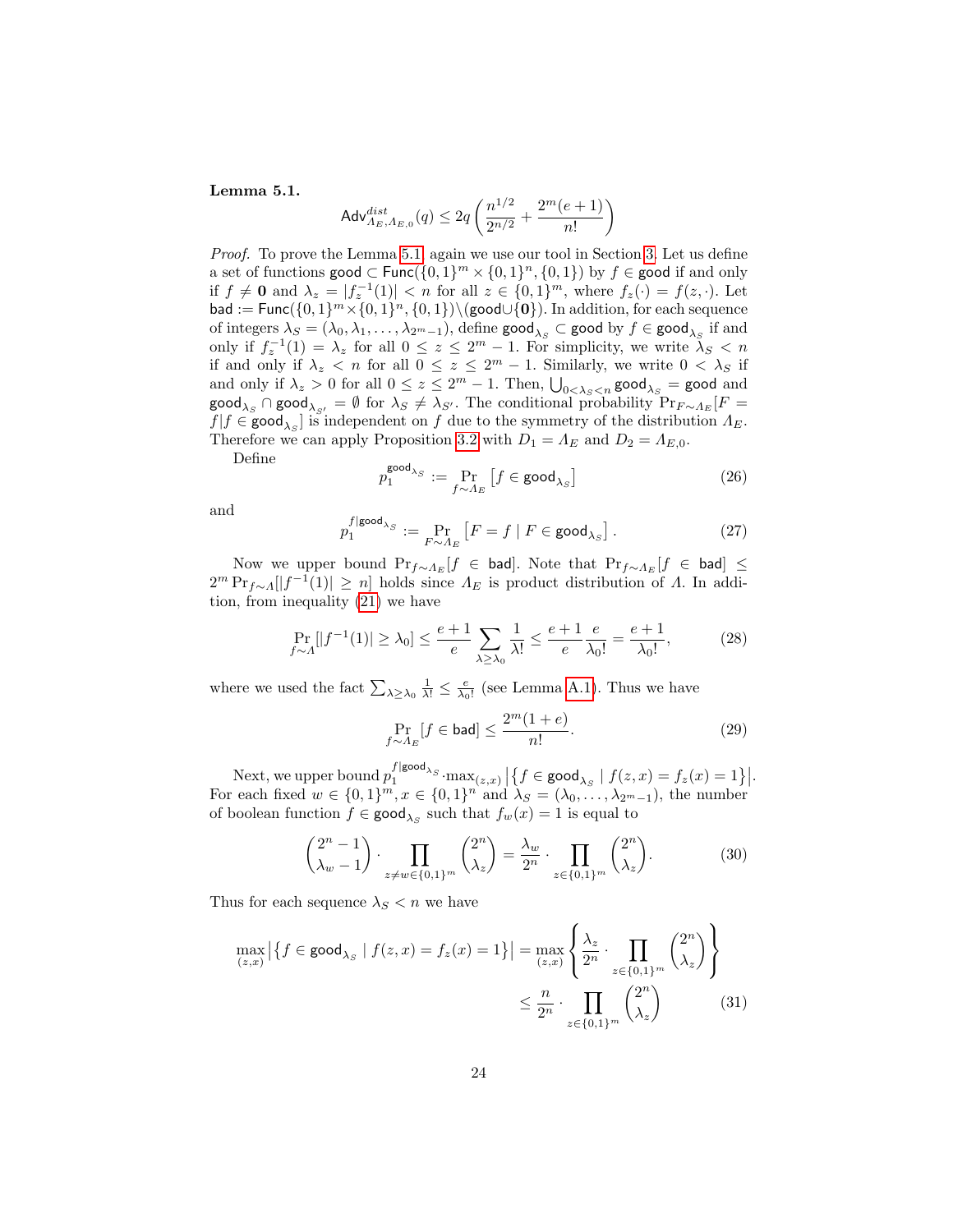Hence, for each sequence  $\lambda_S < n$  we have

$$
p_{\Delta}^{f|\text{good}_{\lambda_{S}}}\cdot \max_{(z,x)} \left| \left\{ f \in \text{good}_{\lambda_{S}} \mid f(z,x) = f_{z}(x) = 1 \right\} \right|
$$
  

$$
\leq \frac{1}{\prod_{z \in \{0,1\}^{m}} {2n \choose \lambda_{z}}}\cdot \frac{n}{2^{n}}\cdot \prod_{z \in \{0,1\}^{m}} {2n \choose \lambda_{z}} = \frac{n}{2^{n}}.
$$
 (32)

From Proposition [3.2,](#page-12-0) and inequalities [\(29\)](#page-23-0) and [\(32\)](#page-24-0),  $\mathsf{Adv}_{A,A_0}^{\mathsf{dist}}(q)$  is upper bounded by

$$
2q \cdot \sum_{\lambda_S < n} p_1^{\text{good}_{\lambda_S}} \sqrt{p_1^{f|\text{good}_{\lambda_S}} \cdot \max_{(z,x)} |\{f \in \text{good}_{\lambda_S} \mid f_z(x) = 1\}|} + 2q \cdot \Pr_{f \sim A_E} [f \in \text{bad}]
$$
\n
$$
\leq 2q \cdot \sum_{\lambda_S < n} p_1^{\text{good}_{\lambda_S}} \sqrt{\frac{n}{2^n}} + 2q \cdot \frac{2^m(e+1)}{n!} \leq 2q \left(\sqrt{\frac{n}{2^n}} + \frac{2^m(e+1)}{n!}\right), \quad (33)
$$

which completes the proof.

<span id="page-24-0"></span>
$$
\Box
$$

# 5.2 One-Wayness of Davies-Meyer

<span id="page-24-1"></span>Next, we show that Davies-Meyer constructions are also quantum one-way in the quantum ideal cipher model.

Theorem 5.2 (One-wayness of Davies-Meyer). Let  $n \geq 32$  and  $m \leq n^2$ . For any quantum algorithm  $A$  that makes at most q queries to a block cipher  $E$ ,

$$
\mathsf{Adv}_{\mathsf{DM}^E}^{ow}(\mathcal{A}) \le 4(q+1)\left(\frac{n^{1/2}}{2^{n/2}} + \frac{2^m(e+1)}{n!}\right) + 2^m\epsilon(n) + \frac{2n+1}{2^{m/3+1}} + \frac{n^2}{2^{m-2}} \tag{34}
$$

holds, where  $\epsilon(n) = \frac{8n^3}{2^n - 2n + 1} + \frac{48n^3}{2^n} + \frac{3(e+1)}{n!}$  $\frac{a+1}{n!}$ . In particular, A cannot find a preimage of DM<sup>E</sup> with constant probability if  $\frac{2^m}{2^n} \ll 1$  and  $q \ll 2^{n/2}/n^{1/2}$ .

*Remark 5.2.* Here we need an additional condition  $m \leq n^2$  for technical reasons. This assumption is reasonable since usual block ciphers satisfy it.

*Proof.* Let  $U_n$  be the uniform distribution on  $\{0,1\}^n$  and V be the distribution on Ciph $(m, n) \times \{0, 1\}^n$  which is defined by  $V(E, y) = \Pr_{e \sim U_E, (z, x) \sim U_{m+n}}[e =$  $E \wedge \text{DM}^E(z, x) = y$ . That is, V is the distribution of the random variable which is defined by the following sampling:

1.  $E \stackrel{U_E}{\longleftarrow}$  Ciph $(m, n), z \stackrel{\$}{\leftarrow} \{0, 1\}^m, x \stackrel{\$}{\leftarrow} \{0, 1\}^n$ 2.  $y \leftarrow \textsf{DM}^E(z, x)$ 3. Return  $(E, y)$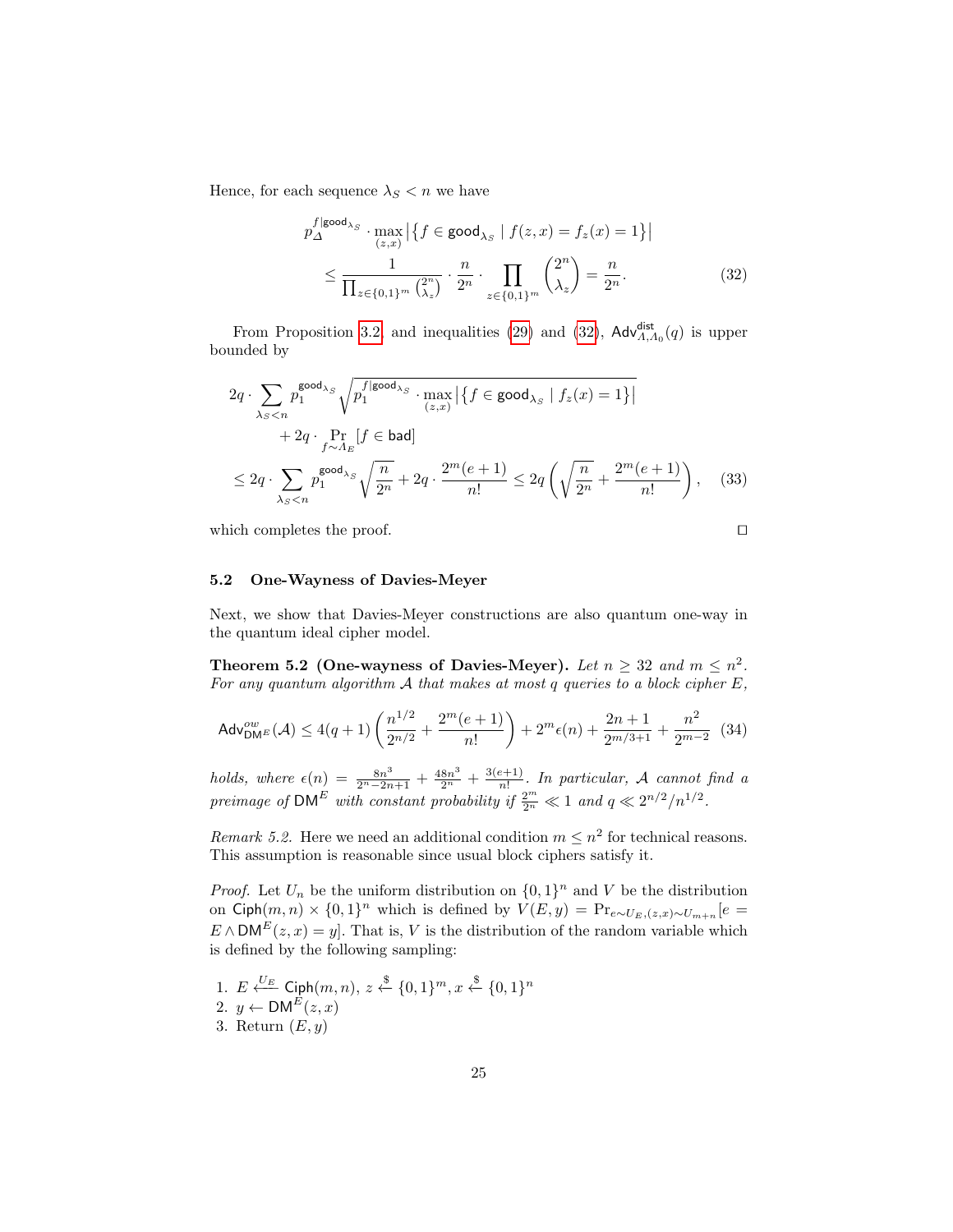Then  $\mathsf{Adv}_{\mathsf{DM}^E}^{ow}(\mathcal{A}) = \Pr_{(E,y)\sim V}[\mathcal{A}^{O_{E^\pm}}(y) = (z',x') \wedge \mathsf{DM}^E(z',x') = y]$  is upper bounded by

<span id="page-25-0"></span>
$$
\Pr_{E \sim U_E, y \sim U_n}[\mathcal{A}^{O_{E^{\pm}}}(y) = (z', x') \land \text{DM}^E(z', x') = y]
$$
\n
$$
+ \left| \Pr_{(E, y) \sim V}[\mathcal{A}^{O_{E^{\pm}}}(y) = (z', x') \land \text{DM}^E(z', x') = y] \right|
$$
\n
$$
- \Pr_{E \sim U_E, y \sim U_n}[\mathcal{A}^{O_{E^{\pm}}}(y) = (z', x') \land \text{DM}^E(z', x') = y] \right|
$$
\n
$$
\leq \text{Adv}_{\text{DM}^E}^{inv}(\mathcal{A}) + \Delta(V, (U_E, U_n)). \tag{35}
$$

Hence Theorem [5.2](#page-24-1) follows from Theorem [5.1](#page-20-1) and the following lemma. **Lemma 5.2.**  $\Delta(V, (U_E, U_n)) \leq \frac{2n+1}{2^{m/3+1}} + \frac{n^2}{2^{m-2}}$  for  $n \geq 32$  and  $m \leq n^2$ . A proof of this lemma is given in Appendix [I.](#page-52-0)  $\Box$ 

# 6 Security of Merkle-Damgård with Davies-Meyer Constructions

This section shows that the combination of Davies-Meyer constructions with the Merkle-Damgård constructions are optimally non-invertible and one-way in the quantum ideal cipher model.

Merkle-Damgård construction is the most basic construction to convert compression functions, which have fixed input length, to a function with (variable) long input lengths. In particular, lots of popular hash functions like SHA-2 [\[22\]](#page-29-4) are based on the Merkle-Damgård constructions, and use Davies-Meyer constructions as compression functions. Merkle-Damgård construction with MDcompliant padding is proven to be collision resistant hash function when underlying compression function is collision-resistant [\[12\]](#page-28-13). However, there is no guarantee that Merkle-Damgård constructions (with MD-compliant padding) become one-way (preimage resistant) or second preimage resistant hash functions even if underlying compression functions are one-way (preimage resistant) or second preimage resistant. Actually there is an attack that finds a second preimage with complexity less than  $2^n$  [\[17\]](#page-28-14).

Since usual Merkle-Damgård constructions do not guarantee one-wayness even in classical settings, in this paper we fix input length. Input length can be very long (actually we will construct functions of which input bit length are exponential of  $n$ , but must be fixed.

This section assumes that we are given an ideal block cipher  $E \in \text{Ciph}(m, n)$ with  $m \leq n^2$ . For a positive number r (r means "rate") with  $1 < r < n$  and  $\ell \geq 1$ , define a padding function  $\textsf{pad}_{r,\ell} : \{0,1\}^n \times \{0,1\}^{\frac{n}{r} \cdot \ell} \to \{0,1\}^n \times \{0,1\}^{m\ell}$ by

$$
\mathsf{pad}_{r,\ell}: x\|z_1\|\cdots\|z_\ell \mapsto x\|z_1\|0\|\cdots\|z_i\|(i-1)\|\cdots z_\ell\|(\ell-1),
$$

where  $z_i \in \{0,1\}^{\frac{n}{r}}$  and we assume that each integer i is expressed as an  $(m-n/r)$ bit string. Let us define a function  $H_{r,\ell}^E : \{0,1\}^{\overline{n} + \frac{n}{r}\cdot\ell} \to \{0,1\}^n$  by

$$
H_{r,\ell}^{E}(M):= \mathsf{MD}_{\ell}^{\mathsf{DM}^E}(\mathsf{pad}_{r,\ell}(M)).
$$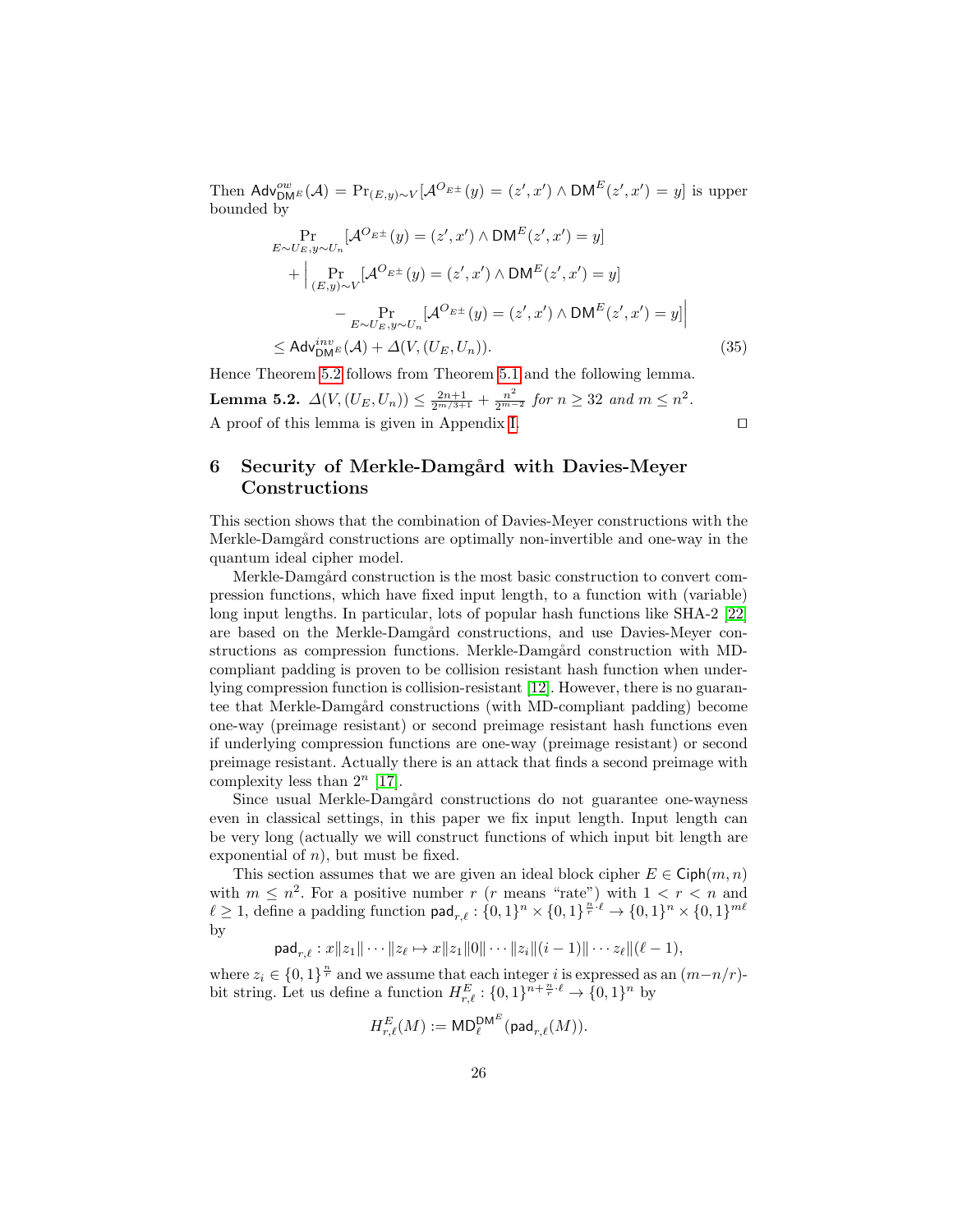The following theorem claims that  $H_{r,\ell}^E$  has both non-invertibility and onewayness.

Theorem 6.1 (Security of Merkle-Damgård with Davies-Meyer). Let  $n \geq 32$  and  $m \leq n^2$ . Assume  $E \in \textsf{Ciph}(m, n)$  is an ideal cipher. For any quantum adversary  $A$  that makes at most  $q$  queries to  $E$ ,

<span id="page-26-0"></span>
$$
\mathsf{Adv}_{H_{r,\ell}^{E}}^{inv}(\mathcal{A}) \le 4(q+1) \left( \frac{n^{1/2}}{2^{n/2}} + \frac{2^{n/r}(e+1)}{n!} \right) + \epsilon(r,n) \tag{36}
$$

and

<span id="page-26-1"></span>
$$
\mathsf{Adv}_{H_{r,\ell}^E}^{\mathit{ow}}(\mathcal{A}) \le 4(q+1) \left( \frac{n^{1/2}}{2^{n/2}} + \frac{2^{n/r}(e+1)}{n!} \right) + \epsilon(r,n) + \delta(r,\ell,n) \tag{37}
$$

holds, where  $\epsilon(r, n) = 2^{n/r} \left( \frac{8n^3}{2^n - 2n + 1} + \frac{48n^3}{2^n} + \frac{3(e+1)}{n!} \right)$  $\binom{n!}{n!}$  and  $\delta(r,\ell,n) = \ell \cdot \left( \frac{2n+1}{2^{n/3r+1}} \right)$  $+\frac{n^2}{2n/r}$  $\frac{n^2}{2^{n/r-2}}$ ). In particular, if  $\ell \ll 2^{\frac{n}{3r}}$ , then A cannot find a preimage of  $H_{r,\ell}^E$  with constant probability for  $q \ll 2^{n/2}/n^{1/2}$ .

Remark 6.1. We need padding function  $pad_{r,\ell}$  to restrict key space for each message block (see Remark [5.1\)](#page-21-1). Our padding function pads different numbers for different message blocks so that the *i*-th compression function and the *j*-th compression function become essentially independent for  $i \neq j$ .

Proof. Firstly we show non-invertibility, i.e. inequality [\(36\)](#page-26-0). Non-invertibility of  $H_{r,\ell}^E$  is reduced to non-invertibility of the Davies-Meyer construction of the last block. By using an adversary  $\mathcal A$  to invert  $H_{r,\ell}^E$ , we construct an adversary  $\mathcal B$  to invert a Davies-Meyer construction  $\mathsf{DM}^{E'}$ , where  $E' \in \mathsf{Ciph}(n/r, n)$ .

At the beginning of a game, B receives randomly chosen  $y \in \{0,1\}^n$  as an input. In addition, B has oracle access to an ideal cipher  $E' \in \text{Ciph}(n/r, n)$ . B simulates an oracle of ideal cipher  $E \in \text{Ciph}(m, n)$  as follows. B chooses  $E \in$  $Ciph(m, n)$  uniformly at random, and define  $E \in Ciph(m, n)$  by

$$
E(k, x) = \begin{cases} E'(z, x) \text{ if } k = z \parallel \ell \text{ for some } z \in \text{Ciph}(n/r, n), \\ \tilde{E}(k, x) \text{ otherwise.} \end{cases}
$$
(38)

The distribution of E equals to the uniform distribution. B runs A, giving y as the target image. B answers queries of  $A$  by using E. After  $A$  outputs a message  $M = x||z_1|| \cdots ||z_\ell \in \{0,1\}^{n+\frac{n}{r}\cdot \ell}, \mathcal{B} \text{ calculates } x_{\ell-1} := H_{r,\ell-1}^E(x||z_1|| \cdots ||z_{\ell-1})$ and outputs  $(z_{\ell}, x_{\ell-1})$ . Note that calculation of  $x_{\ell-1}$  does not need any query to E'. Since  $\text{DM}^{E'}(z_{\ell}||\ell, H_{r,\ell-1}^E(x||z_1|| \cdots ||z_{\ell-1})) = H_{r,\ell}^E(M) = y$  holds, we have  $\mathsf{Adv}_{H_{r,\ell}^{E}}^{inv}(\mathcal{A}) = \mathsf{Adv}_{\mathsf{DM}^{E}}^{inv}(\mathcal{B}),$  and we obtain the desired bound [\(36\)](#page-26-0) from Theorem [5.1.](#page-20-1)

Next we show one-wayness, i.e. inequality [\(37\)](#page-26-1). Similarly as in Section [5,](#page-20-2) we reduce one-wayness to non-invertibility. Again, let  $U_n$  be the uniform distribution on  $\{0,1\}^n$ . Let  $V_1$  be the distribution of the random variable which takes values in Ciph $(m, n) \times \{0, 1\}^n$  and is defined by the following sampling: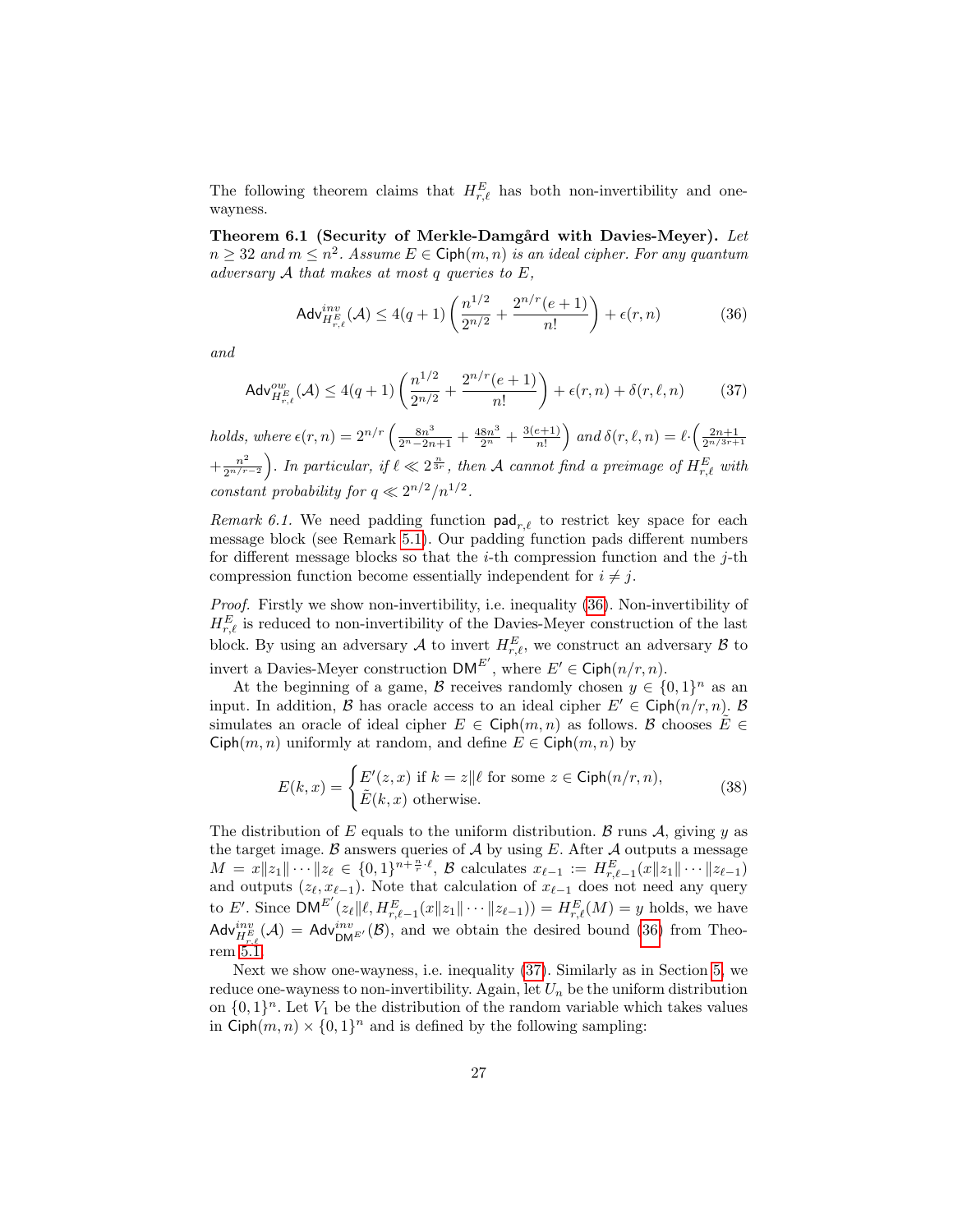1.  $E \stackrel{U_E}{\longleftarrow}$  Ciph $(m, n), M \stackrel{\$}{\leftarrow} \{0, 1\}^{n + \frac{n}{r} \cdot \ell}$ 2.  $y \leftarrow H_{r,\ell}^E(M)$ 3. return  $(E, y)$ 

Then we have

<span id="page-27-3"></span>
$$
\mathsf{Adv}_{H_{r,\ell}^p}^{\mathsf{ow}}(\mathcal{A}) \leq \mathsf{Adv}_{H_{r,\ell}^p}^{\mathsf{inv}}(\mathcal{A}) + \Delta(V_1, (U_E, U_n)).\tag{39}
$$

Below we upper bound  $\Delta(V_1,(U_E,U_n))$  by using intermediate distributions  $V_2$ ,  $\ldots, V_{\ell}$ . For  $2 \leq i \leq \ell$ , let  $V_i$  be the distribution of the random variable which takes values in  $\{0,1\}^n$  and is defined by the following sampling:

1. 
$$
x ||z_i|| \cdots ||z_\ell \stackrel{\$}{\leftarrow} \{0,1\}^{n + \frac{n}{r}(\ell - i + 1)}
$$
  
\n2.  $h_{i-1} \leftarrow x$   
\n3. For  $j = i, ..., \ell$ , do:  
\n4.  $h_j \leftarrow \text{DM}^E((z_i || i), h_{j-1})$   
\n5.  $y \leftarrow h_\ell$ 

Note that the above definition is valid even for  $i = 1$ , and the resulting distribution is equal to  $V_1$ . By definition of our padding function pad, function distributions of the compression functions which process the *i*-th block and *j*-th block are essentially independent for  $i \neq j$ . Thus, by Lemma [5.2](#page-25-0) we have

<span id="page-27-4"></span>
$$
\Delta(V_i, V_{i+1}), \Delta(V_\ell, (U_E, U_n)) \le \frac{2n+1}{2^{n/3r+1}} + \frac{n^2}{2^{n/r-2}} \tag{40}
$$

for  $1 \leq i \leq \ell - 1$ . Hence  $\Delta(V_1,(U_E,U_n))$  is upper bounded by

$$
\sum_{i=1}^{\ell-1} \Delta(V_i, V_{i+1}) + \Delta(V_{\ell}, (U_E, U_n)) \le \ell \cdot \left(\frac{2n+1}{2^{n/3r+1}} + \frac{n}{2^{n/r-2}}\right). \tag{41}
$$

Thus inequality [\(37\)](#page-26-1) follows from inequality [\(39\)](#page-27-3) and [\(41\)](#page-27-4).  $\Box$ 

## References

- <span id="page-27-1"></span>1. Alagic, G., Russell, A.: Quantum-secure symmetric-key cryptography based on hidden shifts. In: Advances in Cryptology - EUROCRYPT 2017 - 36th Annual International Conference on the Theory and Applications of Cryptographic Techniques, Paris, France, April 30 - May 4, 2017, Proceedings, Part III. pp. 65–93 (2017)
- <span id="page-27-0"></span>2. Ambainis, A., Rosmanis, A., Unruh, D.: Quantum attacks on classical proof systems: The hardness of quantum rewinding. In: 55th IEEE Annual Symposium on Foundations of Computer Science, FOCS 2014, Philadelphia, PA, USA, October 18-21, 2014. pp. 474–483 (2014)
- <span id="page-27-2"></span>3. Anand, M.V., Targhi, E.E., Tabia, G.N., Unruh, D.: Post-quantum security of the CBC, CFB, OFB, CTR, and XTS modes of operation. In: Post-Quantum Cryptography - 7th International Workshop, PQCrypto 2016, Fukuoka, Japan, February 24-26, 2016, Proceedings. pp. 44–63 (2016)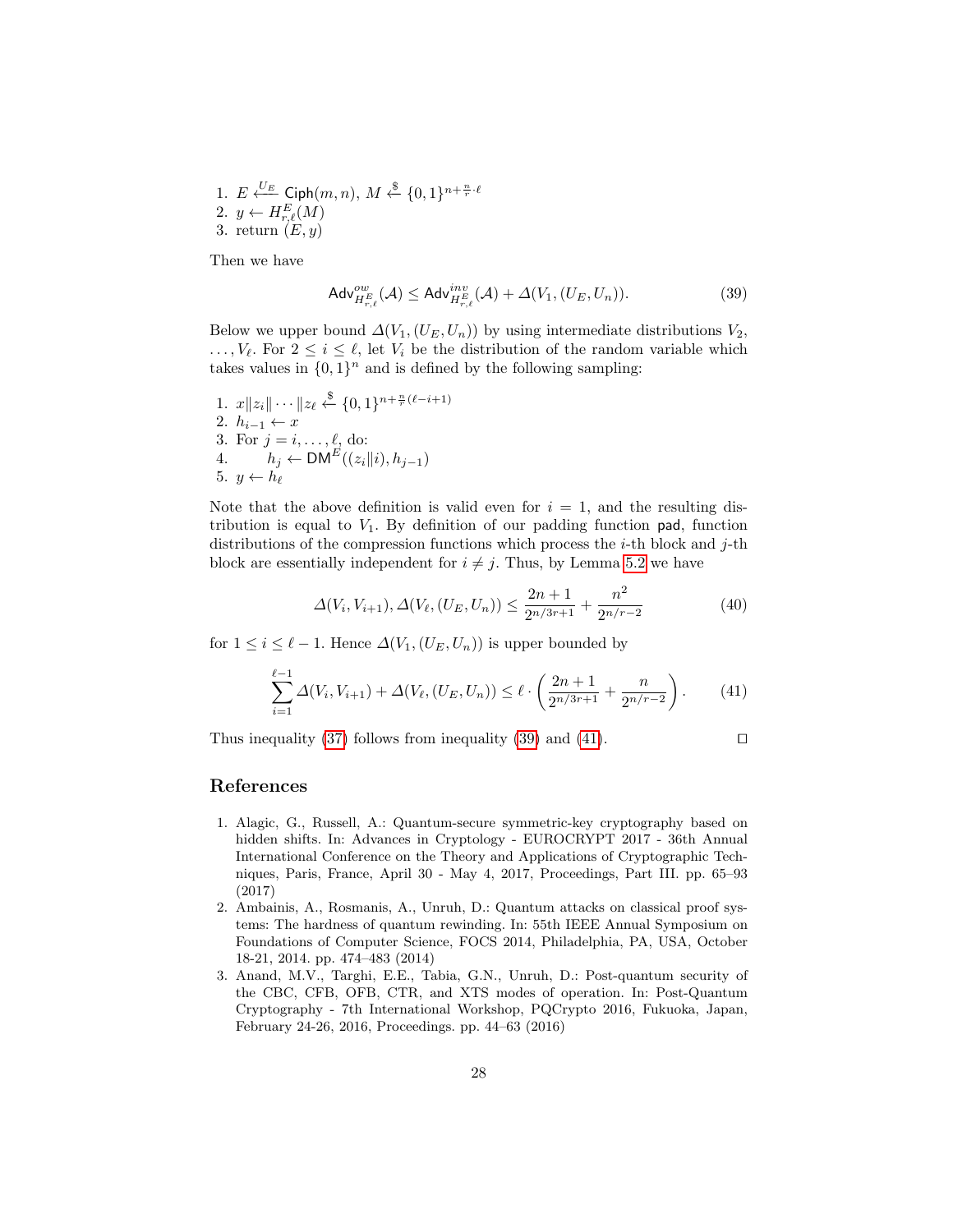- <span id="page-28-10"></span>4. Beals, R., Buhrman, H., Cleve, R., Mosca, M., de Wolf, R.: Quantum lower bounds by polynomials. In: 39th Annual Symposium on Foundations of Computer Science, FOCS '98, November 8-11, 1998, Palo Alto, California, USA. pp. 352–361 (1998)
- <span id="page-28-5"></span>5. Bennett, C.H., Bernstein, E., Brassard, G., Vazirani, U.V.: Strengths and weaknesses of quantum computing. SIAM J. Comput. 26(5), 1510–1523 (1997)
- <span id="page-28-7"></span>6. Boneh, D., Dagdelen, O., Fischlin, M., Lehmann, A., Schaffner, C., Zhandry, M.: ¨ Random oracles in a quantum world. In: Advances in Cryptology - ASIACRYPT 2011 - 17th International Conference on the Theory and Application of Cryptology and Information Security, Seoul, South Korea, December 4-8, 2011. Proceedings. pp. 41–69 (2011)
- <span id="page-28-3"></span>7. Boneh, D., Zhandry, M.: Quantum-secure message authentication codes. In: Advances in Cryptology - EUROCRYPT 2013, 32nd Annual International Conference on the Theory and Applications of Cryptographic Techniques, Athens, Greece, May 26-30, 2013. Proceedings. pp. 592–608 (2013)
- <span id="page-28-12"></span>8. Boyer, M., Brassard, G., Høyer, P., Tapp, A.: Tight bounds on quantum searching. Fortsch. Phys. 46(4-5), 493–505 (June 1998)
- <span id="page-28-4"></span>9. Carstens, T.V., Ebrahimi, E., Tabia, G.N., Unruh, D.: On quantum indifferentiability. IACR Cryptology ePrint Archive, Report 2018/257 (2018)
- <span id="page-28-8"></span>10. Czajkowski, J., Bruinderink, L.G., H¨ulsing, A., Schaffner, C., Unruh, D.: Postquantum security of the sponge construction. In: Post-Quantum Cryptography - 9th International Conference, PQCrypto 2018, Fort Lauderdale, FL, USA, April 9-11, 2018, Proceedings. pp. 185–204 (2018)
- <span id="page-28-15"></span>11. Deutsch, D., Jozsa, R.: Rapid solution of problems by quantum computation. Proc. R. Soc. Lond. A 439(1907), 553–558 (1992)
- <span id="page-28-13"></span>12. Goldwasser, S., Bellare, M.: Lecture notes on cryptography. Summer course Cryptography and computer security at MIT (1996-2008)
- <span id="page-28-11"></span>13. Grover, L.K.: A fast quantum mechanical algorithm for database search. In: Proceedings of the Twenty-Eighth Annual ACM Symposium on the Theory of Computing, Philadelphia, Pennsylvania, USA, May 22-24, 1996. pp. 212–219 (1996)
- <span id="page-28-9"></span>14. Hassani, M.: Derangements and applications. Journal of Integer Sequences 6(2) (2003)
- <span id="page-28-6"></span>15. Hülsing, A., Rijneveld, J., Song, F.: Mitigating multi-target attacks in hash-based signatures. In: Public-Key Cryptography - PKC 2016 - 19th IACR International Conference on Practice and Theory in Public-Key Cryptography, Taipei, Taiwan, March 6-9, 2016, Proceedings, Part I. pp. 387–416 (2016)
- <span id="page-28-2"></span>16. Kaplan, M., Leurent, G., Leverrier, A., Naya-Plasencia, M.: Breaking symmetric cryptosystems using quantum period finding. In: Robshaw, M., Katz, J. (eds.) CRYPTO 2016, Part II. LNCS, vol. 9815, pp. 207–237. Springer (2016)
- <span id="page-28-14"></span>17. Kelsey, J., Schneier, B.: Second preimages on n-bit hash functions for much less than  $2^n$  work. In: Advances in Cryptology - EUROCRYPT 2005, 24th Annual International Conference on the Theory and Applications of Cryptographic Techniques, Aarhus, Denmark, May 22-26, 2005, Proceedings. pp. 474–490 (2005)
- <span id="page-28-0"></span>18. Kuwakado, H., Morii, M.: Quantum distinguisher between the 3-round Feistel cipher and the random permutation. In: IEEE International Symposium on Information Theory, ISIT 2010, June 13-18, 2010, Austin, Texas, USA, Proceedings. pp. 2682–2685 (2010)
- <span id="page-28-1"></span>19. Kuwakado, H., Morii, M.: Security on the quantum-type even-mansour cipher. In: Proceedings of the International Symposium on Information Theory and its Applications, ISITA 2012, Honolulu, HI, USA, October 28-31, 2012. pp. 312–316 (2012)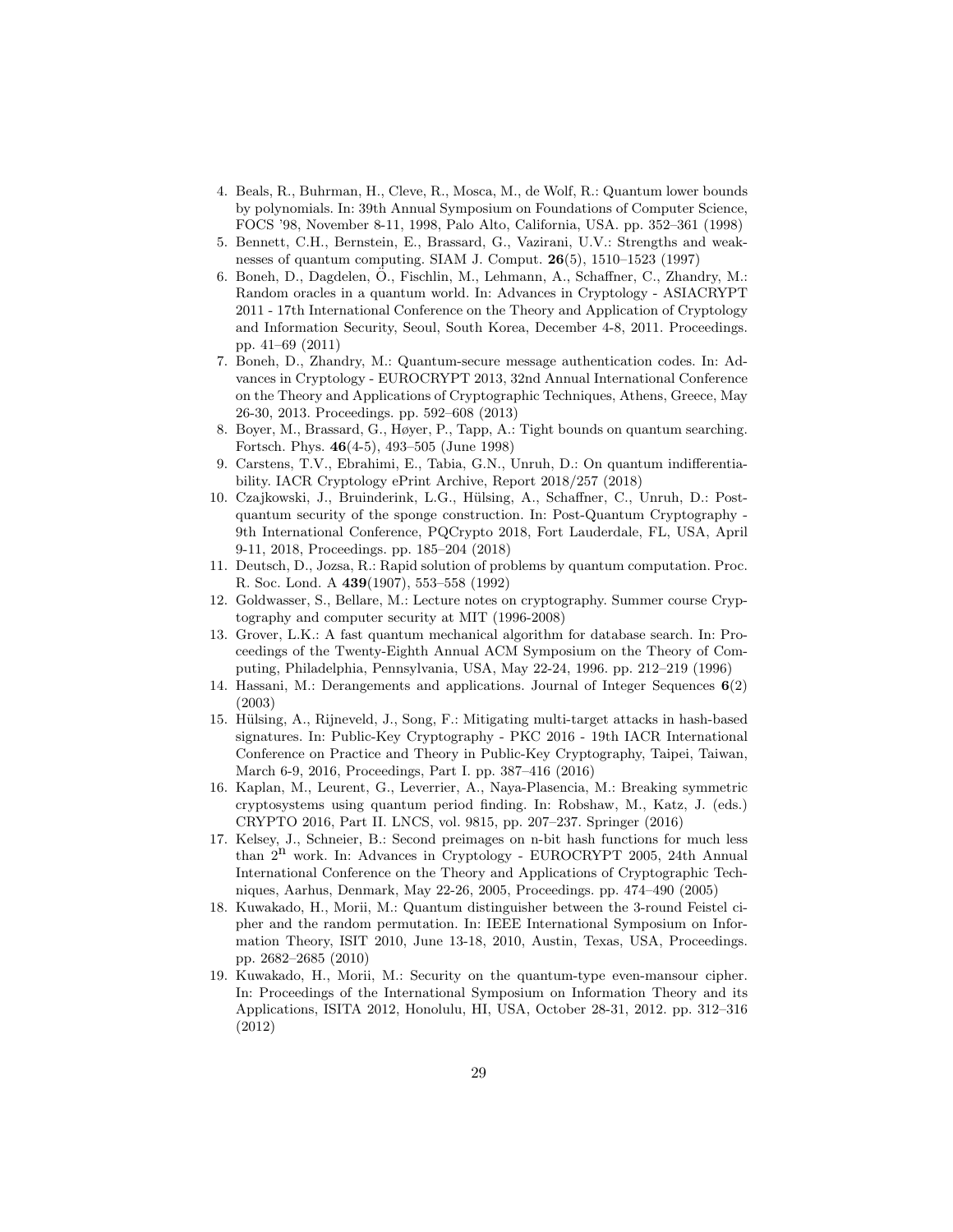- <span id="page-29-11"></span>20. Mennink, B., Szepieniec, A.: XOR of PRPs in a quantum world. In: Lange, T., Takagi, T. (eds.) PQCrypto 2017. LNCS, vol. 10346, pp. 367–383. Springer (2017)
- <span id="page-29-16"></span>21. Nielsen, M.A., Chuang, I.L.: Quantum Computation and Quantum Information: 10th Anniversary Edition. Cambridge University Press (2010)
- <span id="page-29-4"></span>22. NIST: Fips pub 180-2. National Institute of Standards and Technology (2002)
- <span id="page-29-3"></span>23. NIST: Fips pub 202. National Institute of Standards and Technology (2014)
- <span id="page-29-15"></span>24. Patarin, J.: The "coefficients H" technique. In: Selected Areas in Cryptography, 15th International Workshop, SAC 2008, Sackville, New Brunswick, Canada, August 14-15, Revised Selected Papers. pp. 328–345 (2008)
- <span id="page-29-6"></span>25. Rogaway, P., Shrimpton, T.: Cryptographic hash-function basics: Definitions, implications, and separations for preimage resistance, second-preimage resistance, and collision resistance. In: Fast Software Encryption, 11th International Workshop, FSE 2004, Delhi, India, February 5-7, 2004, Revised Papers. pp. 371–388 (2004)
- <span id="page-29-0"></span>26. Shor, P.W.: Polynomial-time algorithms for prime factorization and discrete logarithms on a quantum computer. SIAM J. Comput. 26(5), 1484–1509 (1997)
- <span id="page-29-2"></span>27. Song, F.: A note on quantum security for post-quantum cryptography. In: Post-Quantum Cryptography - 6th International Workshop, PQCrypto 2014, Waterloo, ON, Canada, October 1-3, 2014. Proceedings. pp. 246–265 (2014)
- <span id="page-29-5"></span>28. Song, F., Yun, A.: Quantum security of NMAC and related constructions - PRF domain extension against quantum attacks. In: Advances in Cryptology - CRYPTO 2017 - 37th Annual International Cryptology Conference, Santa Barbara, CA, USA, August 20-24, 2017, Proceedings, Part II. pp. 283–309 (2017)
- <span id="page-29-8"></span>29. Unruh, D.: Quantum position verification in the random oracle model. In: Advances in Cryptology - CRYPTO 2014 - 34th Annual Cryptology Conference, Santa Barbara, CA, USA, August 17-21, 2014, Proceedings, Part II. pp. 1–18 (2014)
- <span id="page-29-7"></span>30. Unruh, D.: Revocable quantum timed-release encryption. In: Advances in Cryptology - EUROCRYPT 2014 - 33rd Annual International Conference on the Theory and Applications of Cryptographic Techniques, Copenhagen, Denmark, May 11-15, 2014. Proceedings. pp. 129–146 (2014)
- <span id="page-29-13"></span>31. Unruh, D.: Collapse-binding quantum commitments without random oracles. In: Advances in Cryptology - ASIACRYPT 2016 - 22nd International Conference on the Theory and Application of Cryptology and Information Security, Hanoi, Vietnam, December 4-8, 2016, Proceedings, Part II. pp. 166–195 (2016)
- <span id="page-29-12"></span>32. Unruh, D.: Computationally binding quantum commitments. In: Advances in Cryptology - EUROCRYPT 2016 - 35th Annual International Conference on the Theory and Applications of Cryptographic Techniques, Vienna, Austria, May 8-12, 2016, Proceedings, Part II. pp. 497–527 (2016)
- <span id="page-29-14"></span>33. Zhandry, M.: How to record quantum queries, and applications to quantum indifferentiability. IACR Cryptology ePrint Archive, Report 2018/276 (2018)
- <span id="page-29-1"></span>34. Zhandry, M.: How to construct quantum random functions. In: 53rd Annual IEEE Symposium on Foundations of Computer Science, FOCS 2012, New Brunswick, NJ, USA, October 20-23, 2012. pp. 679–687 (2012)
- <span id="page-29-9"></span>35. Zhandry, M.: Secure identity-based encryption in the quantum random oracle model. In: Advances in Cryptology - CRYPTO 2012 - 32nd Annual Cryptology Conference, Santa Barbara, CA, USA, August 19-23, 2012. Proceedings. pp. 758– 775 (2012)
- <span id="page-29-10"></span>36. Zhandry, M.: A note on the quantum collision and set equality problems. Quantum Info. Comput. 15(7-8), 557–567 (May 2015)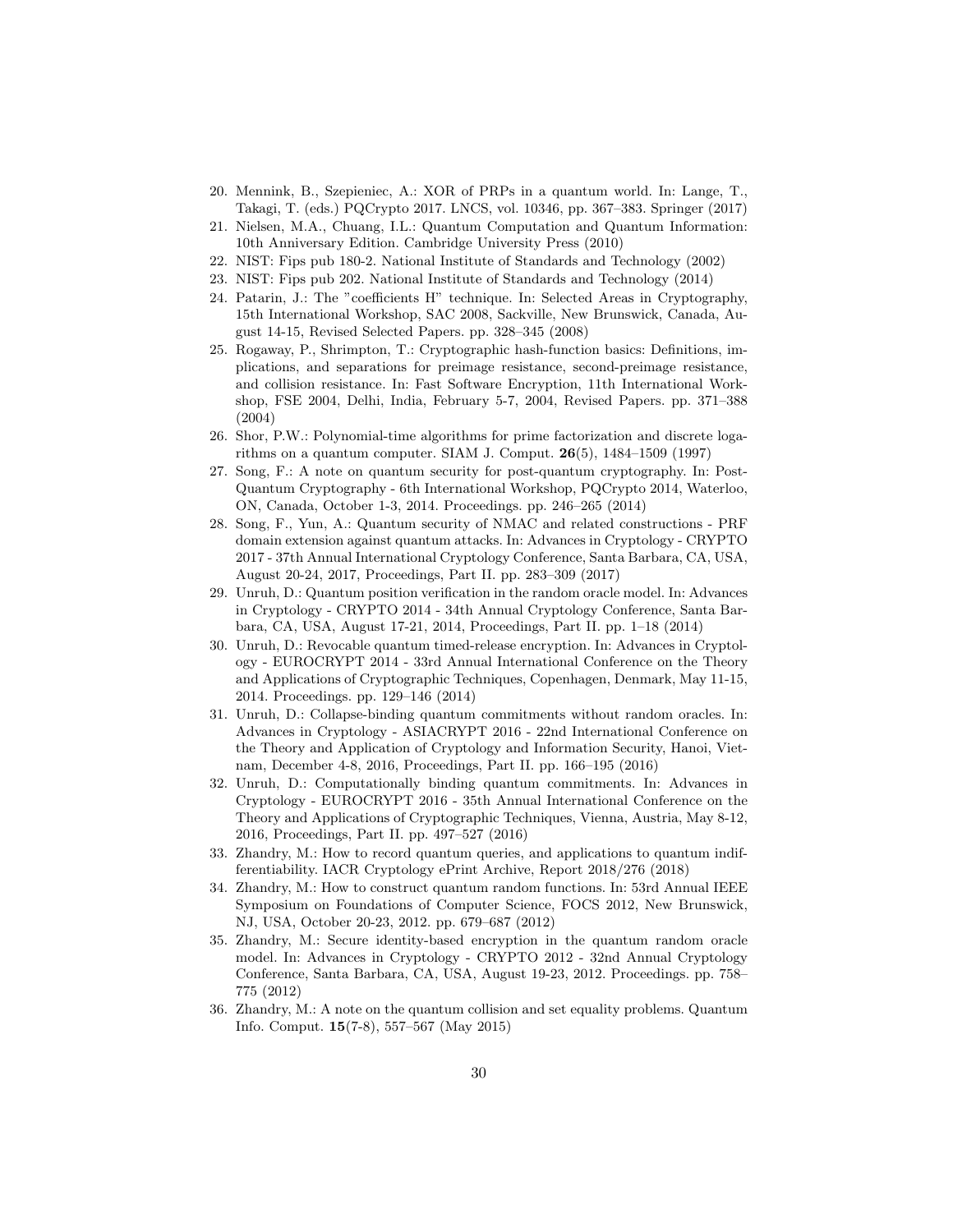# A Approximation of Napier's Constant e and 1/e.

For convenience, we give approximation bounds for Napier's constant  $e$  and its inverse  $1/e$  as the following lemma.

**Lemma A.1.** For any non-negative constant  $\lambda_0$ ,

<span id="page-30-1"></span>
$$
\sum_{i=\lambda_0}^{\infty} \frac{1}{i!} = \left| e - \sum_{i=0}^{\lambda_0 - 1} \frac{1}{i!} \right| \le \frac{e}{\lambda_0!}
$$
 (42)

and

$$
\left| \sum_{i=\lambda_0}^{\infty} \frac{(-1)^i}{i!} \right| = \left| \frac{1}{e} - \sum_{i=0}^{\lambda_0 - 1} \frac{(-1)^i}{i!} \right| \le \frac{1}{\lambda_0!} \tag{43}
$$

hold.

Proof. For the Napier's constant  $e$ , we have

$$
\sum_{i=\lambda_0}^{\infty} \frac{1}{i!} \le \frac{1}{\lambda_0!} \sum_{i=0}^{\infty} \frac{1}{i!} \le \frac{1}{\lambda_0!} \cdot e.
$$

For the inverse of Napier's constant  $1/e$ , we have

$$
\left|\sum_{i=\lambda_0}^{\infty} \frac{(-1)^i}{i!}\right| = \frac{1}{\lambda_0!} \left|1 - \frac{1}{\lambda_0 + 1} + \frac{1}{(\lambda_0 + 2)(\lambda_0 + 1)} - \cdots\right| \le \frac{1}{\lambda_0!},
$$

which completes the proof.  $\hfill \square$ 

# <span id="page-30-0"></span>B Proof of Lemma [2.1](#page-5-0)

Proof (of Lemma [2.1\)](#page-5-0). First, we show that

<span id="page-30-2"></span>
$$
!N = (N-1) \left( (N-1) + (N-2) \right) \tag{44}
$$

holds. This equation holds since

$$
\text{Der}([N]) = \coprod_{i=2}^{N} \left( \{ P_0 \in \text{Der}([N]) \mid P_0(1) = i \land P_0(i) = 1 \} \coprod \{ P_0 \in \text{Der}([N]) \mid P_0(1) = i \land P_0(i) \neq 1 \} \right)
$$

$$
\cong \coprod_{i=2}^{N} \left( \text{Der}([N-2]) \coprod \text{Der}([N-1]) \right) \tag{45}
$$

holds, where  $A \cong B$  means that A and B are isomorphic as sets.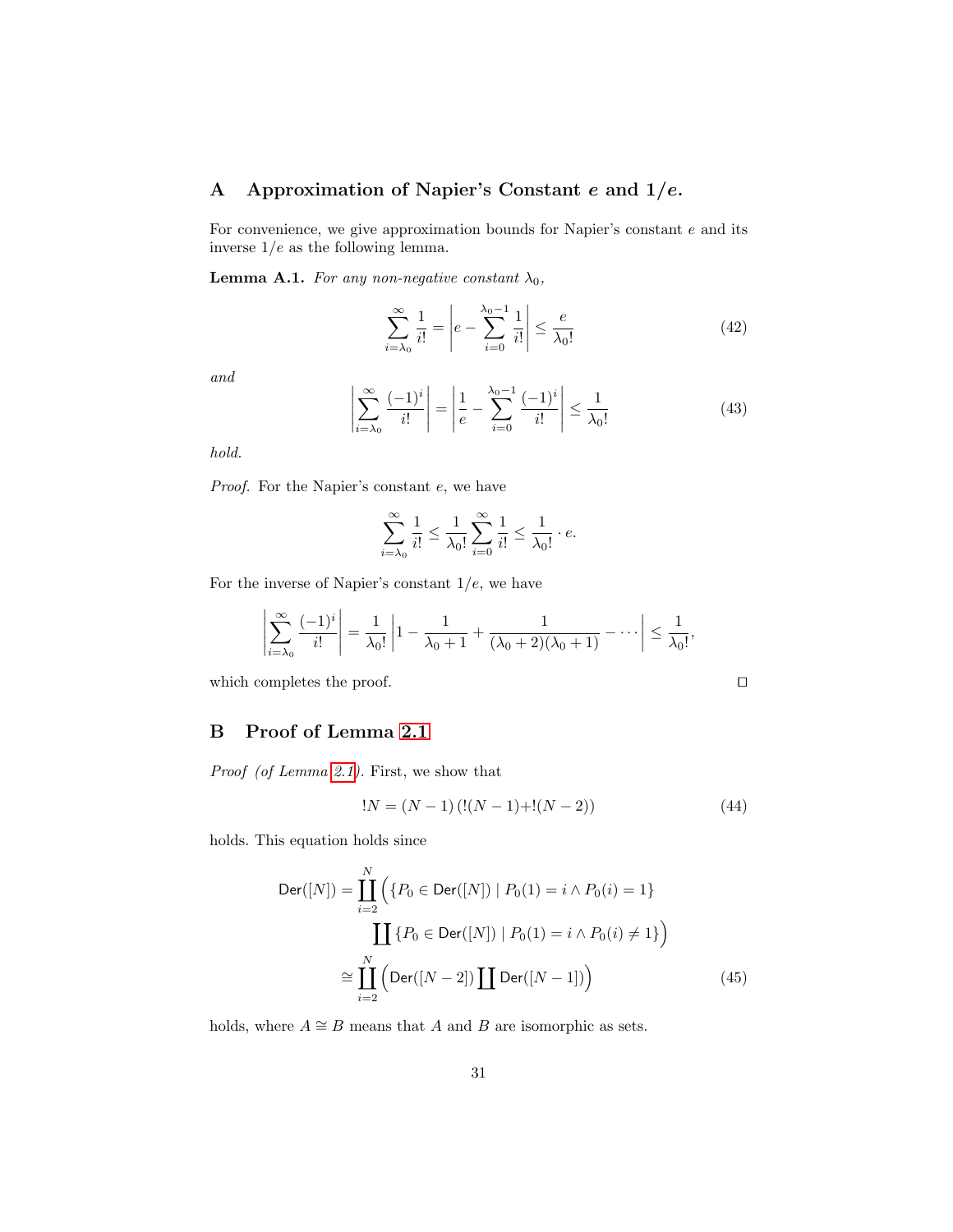Next, we show

<span id="page-31-1"></span>
$$
!N = N! \cdot \sum_{i=0}^{N} \frac{(-1)^i}{i!}
$$
 (46)

by induction. If  $N = 1$  or  $N = 2$ , then [\(46\)](#page-31-1) holds since  $|\text{Der}([1])| = 0$  and  $|Der([2])| = 1$ . Suppose [\(46\)](#page-31-1) holds for  $1 \le N \le k-1$ . Then, from equation [\(44\)](#page-30-2) we have

$$
lk = (k - 1) \left( \frac{((k - 1) + ((k - 2))}{k - 1} \right)
$$
  
\n
$$
= (k - 1) \cdot \left( (k - 1)! \cdot \sum_{i=0}^{k-1} \frac{(-1)^i}{i!} + (k - 2)! \cdot \sum_{i=0}^{k-2} \frac{(-1)^i}{i!} \right)
$$
  
\n
$$
= k! \cdot \frac{k - 1}{k} \left( \sum_{i=0}^{k} \frac{(-1)^i}{i!} - \frac{(-1)^k}{k!} \right)
$$
  
\n
$$
+ k! \cdot \frac{1}{k} \left( \sum_{i=0}^{k} \frac{(-1)^i}{i!} - \frac{(-1)^{k-1}}{(k-1)!} - \frac{(-1)^k}{k!} \right)
$$
  
\n
$$
= k! \cdot \sum_{i=0}^{k} \frac{(-1)^i}{i!} - \frac{(k - 1)(-1)^k}{k} - (-1)^{k-1} - \frac{(-1)^k}{k}
$$
  
\n
$$
= k! \cdot \sum_{i=0}^{k} \frac{(-1)^i}{i!}.
$$
  
\n(47)

Thus equation [\(46\)](#page-31-1) holds.

Finally, we show

<span id="page-31-2"></span>
$$
N! \cdot \sum_{i=0}^{N} \frac{(-1)^i}{i!} = \left\lfloor \frac{N!}{e} + \frac{1}{2} \right\rfloor \tag{48}
$$

holds. Equation  $(48)$  is equivalent to the following inequalities:

<span id="page-31-3"></span>
$$
N! \cdot \sum_{i=0}^{N} \frac{(-1)^i}{i!} - \frac{1}{2} \le \frac{N!}{e} < N! \cdot \sum_{i=0}^{N} \frac{(-1)^i}{i!} + \frac{1}{2}.\tag{49}
$$

Furthermore, [\(49\)](#page-31-3) holds if the inequality

<span id="page-31-4"></span>
$$
\left| \frac{1}{e} - \sum_{i=0}^{N} \frac{(-1)^i}{i!} \right| < \frac{1}{2N!} \tag{50}
$$

holds. In fact inequality [\(50\)](#page-31-4) follows from Lemma [A.1](#page-30-1) for  $N \ge 1$ .

# <span id="page-31-0"></span>C Notes on Quantum Computation

Below we briefly explain basics on quantum computation. See textbooks ([\[21\]](#page-29-16), for example) on quantum computation for more details. A quantum system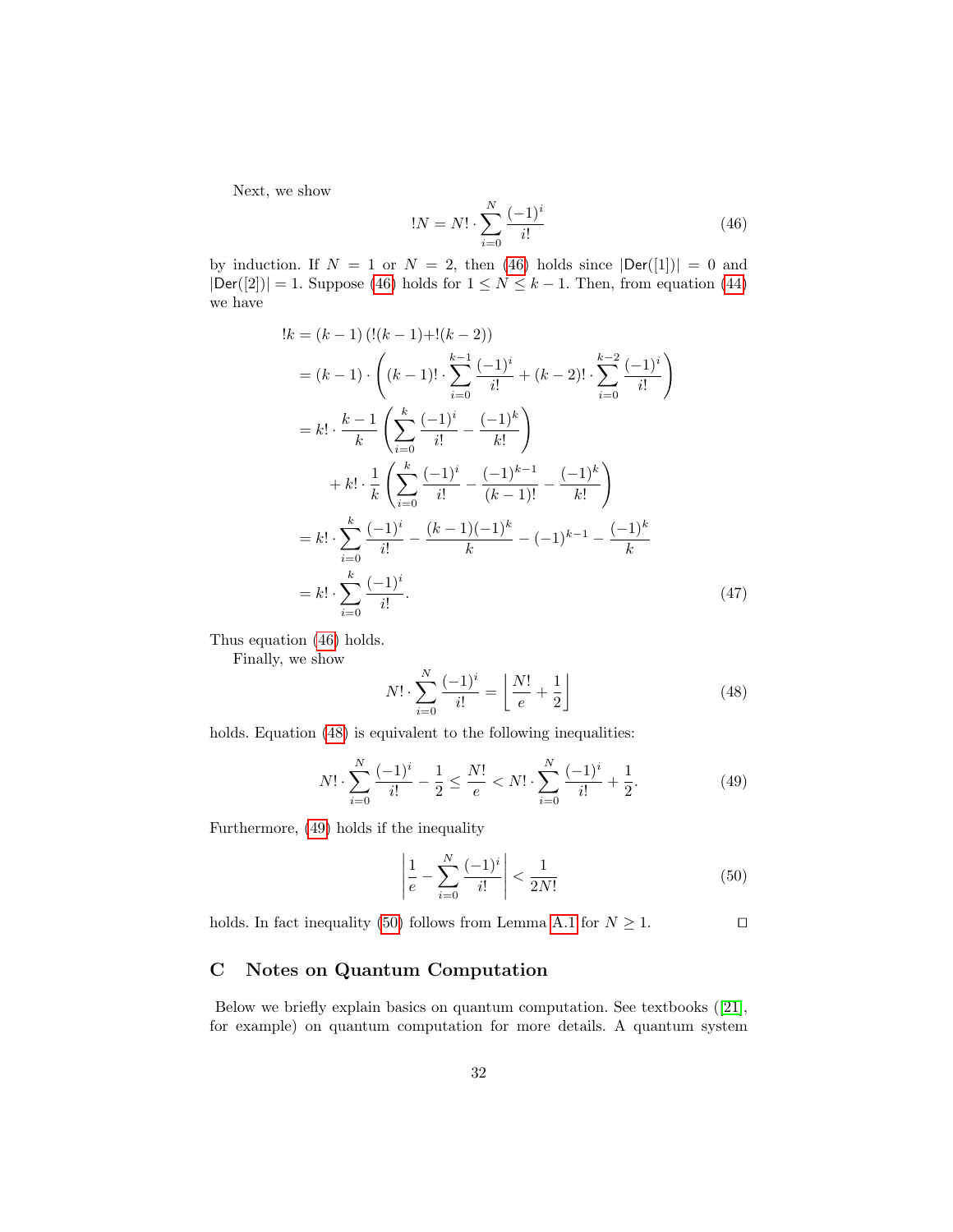is a complex Hilbert space  $\mathcal H$  of dimension  $2^d$  for some integer  $d > 0$ . The inner product and norm of the Hilbert spaces are denoted as  $\langle \cdot | \cdot \rangle$  and  $\| \cdot \|$ , respectively. Each quantum state of the system is described as a unit vector  $|\phi\rangle$ (i.e.,  $\|\phi\| = 1$ ), which we call *d-qubit quantum state*. An orthonormal basis of H is fixed, and each vector of the basis is labeled as  $|x\rangle$ ,  $x \in \{0,1\}^d$ . This basis  $\{|x\rangle\}_{x\in\{0,1\}^d}$  is called as *computational basis* of H. Each  $|x\rangle$  corresponds to a classical  $d$ -bit string  $x$ . The hybrid quantum system that are composed of two quantum subsystems  $\mathcal{H}_A$  and  $\mathcal{H}_B$  is described as the tensor product  $\mathcal{H}_A \otimes \mathcal{H}_B$ . For quantum states  $|\phi_A\rangle \in \mathcal{H}_A$  and  $|\phi_B\rangle \in \mathcal{H}_B$ , the joined state corresponds to the state  $|\phi_A\rangle |\phi_B\rangle := |\phi_A\rangle \otimes |\phi_B\rangle$ .

The map  $|x\rangle \mapsto |x_1\rangle |x_2\rangle \cdots |x_d\rangle$  determines an isomorphism of Hilbert spaces between H and  $(\mathbb{C}^2)^{\otimes d} = \mathbb{C}^2 \otimes \cdots \otimes \mathbb{C}^2$ , where  $x = x_1 x_2 \cdots x_d$  and  $x_i \in \{0, 1\}$ for each i. Here we assume the inner product of  $\mathbb{C}^2$  is the usual Hermitian inner product defined by  $\langle \binom{a}{b} | \binom{c}{d} \rangle = \bar{a}c + \bar{b}d$ , where  $\bar{a}$  is the conjugate of a. Computational basis  $\{|0\rangle, |1\rangle\}$  of  $\mathbb{C}^2$  is set as  $|0\rangle := {1 \choose 0}$  and  $|1\rangle := {0 \choose 1}$ . We identify H with  $\mathbb{C}^2 \otimes \cdots \otimes \mathbb{C}^2$  through this isomorphism. We regard  $\ket{\vec{x}}$  as a column vector, and  $\langle x |$  as the conjugate row vector that corresponds to  $|x\rangle$ .

For each orthonormal basis  $S = \{ |s_0\rangle, \ldots, |s_{2^d-1}\rangle \}$ , we can perform measurement of a quantum state  $|\phi\rangle$  according to the basis S, and obtain the result  $|s_i\rangle$  with probability  $p_i = |\langle s_i | \phi \rangle|^2$ . (Actually measurements are generalized to positive-operator valued measurement (POVM). However, here we treat only the measurement using some fixed basis, for simplicity. See [\[21\]](#page-29-16) for more details.) After the measurement, the state collapses into  $|s_i\rangle$ .

Quantum algorithms are described as unitary operators that act on some quantum systems. We consider that a quantum algorithm  $A$  acts on a product space  $\mathcal{H}_{work} \otimes \mathcal{H}_{in} \otimes \mathcal{H}_{out}$ . Here,  $\mathcal{H}_{work}$ ,  $\mathcal{H}_{in}$ ,  $\mathcal{H}_{out}$  correspond to working register, input register, output register, respectively. Given input  $|\psi\rangle \in \mathcal{H}_{in}$ , the final state of A before the measurement is  $|\phi_{last}\rangle = A |0\rangle |\psi\rangle |0\rangle$ . If classical data y is given as an input, then it is converted to qubits  $|y\rangle \in \mathcal{H}_{in}$  and then given to A. When we measure  $|\phi_{last}\rangle$ , we obtain  $(w, y, x)$  with probability  $|\langle w, y, x|\phi_{last}\rangle|^2$ ,  $\sum_{w,y} |\langle w, y, x | \phi_{last} \rangle|^2$ . If A can access to a quantum oracle of a function  $O_f$ , then and the output of  $A$  is  $x$ . In particular, output becomes  $x$  with probability we consider that  $O_f$  acts on (a subspace of)  $\mathcal{H}_{work}$ . Quantum query algorithm and its states are modeled and described as in Section [2.](#page-4-0)

Suppose that the quantum system H becomes the state  $|\phi_i\rangle$  with probability  $p_i$  ( $\sum_i p_i = 1$ ). This state is called *mixed state*, whereas a state which occurs with probability 1 is called *pure state*. The mixed state of  $H$  is described as an Hermitian operator  $\rho$  called *density operator* defined as

$$
\rho := \sum_{i} p_i \left| \phi_i \right\rangle \left\langle \phi_i \right|.
$$
\n(51)

For example, the state of H after measuring  $|\phi\rangle$  according to the basis S becomes the state  $|s_i\rangle$  with probability  $|\langle s_i|\phi\rangle|^2$ , which is described as the density operator  $\sum_i |\langle s_i | \phi \rangle|^2 |s_i \rangle \langle s_i|$ . If the system is initially in the state  $|\phi_i \rangle$  with probability  $p_i$ , then the state after an evolution described by an operator U becomes  $U |\phi_i\rangle$  with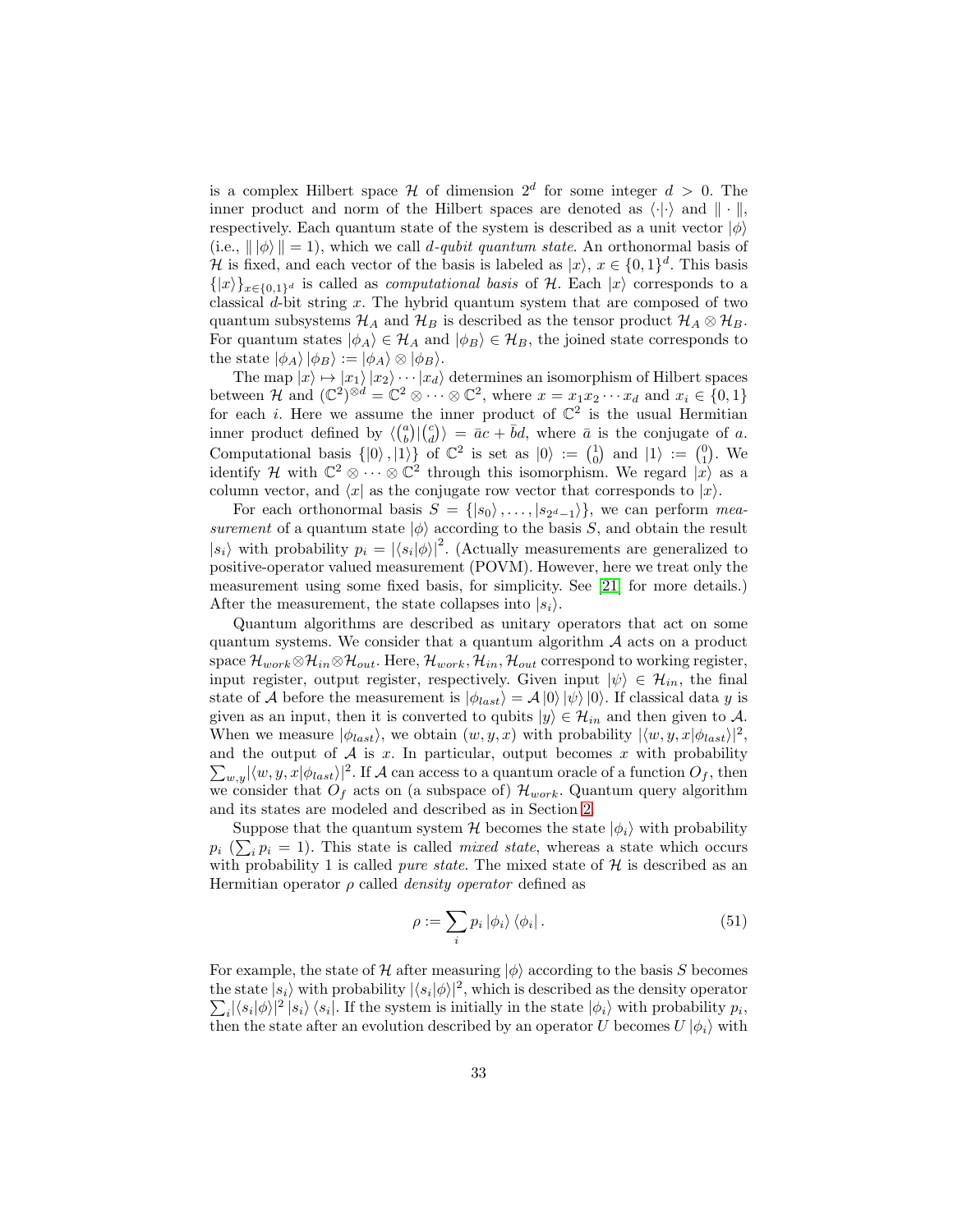probability  $p_i$ . In particular, the evolution of the mixed state by U is described as  $\rho \mapsto U \rho U^{\dagger}$ .

Generally, the probability that we obtain  $|s_j\rangle$  when we measure the mixed state  $\rho = \sum_i p_i |\phi_i\rangle \langle \phi_i|$  with the basis S is equal to  $\langle s_j | \rho | s_j \rangle$ . In fact, if we measure (with the basis S) the mixed state that becomes the state  $|\phi_i\rangle$  with probability  $p_i$ , then we obtain the result  $|s_j\rangle$  with probability

$$
\sum_{i} p_{i} |\langle s_{j} | \phi_{i} \rangle|^{2} = \sum_{i} p_{i} \langle s_{j} | \phi_{i} \rangle \langle \phi_{i} | s_{j} \rangle
$$

$$
= \langle s_{j} | \left( \sum_{i} p_{i} | \phi_{i} \rangle \langle \phi_{i} | \right) | s_{j} \rangle = \langle s_{j} | \rho | s_{j} \rangle. \tag{52}
$$

For two mixed states  $\rho_1$  and  $\rho_2$  of a quantum system H, trace distance between  $\rho_1$  and  $\rho_2$  is defined by

$$
\operatorname{td}(\rho_1, \rho_2) := \frac{1}{2} \|\rho_1 - \rho_2\|_{tr} = \frac{1}{2} Tr \left[ \sqrt{(\rho_1 - \rho_2)^{\dagger} (\rho_1 - \rho_2)} \right] = \frac{1}{2} \sum_i |\lambda_i|, \quad (53)
$$

where  $\|\cdot\|_{tr}$  is the trace norm, and  $\lambda_i$  are the eigenvalues of the Hermitian operator ( $\rho_1 - \rho_2$ ). Trace distance td satisfies axioms of distance function. For pure state  $|\psi\rangle$ , we write  $td(|\psi\rangle, \rho_2)$  instead of  $td(|\psi\rangle, \psi|, \rho_2)$ , for simplicity. This paper uses two properties of trace distance. The first one is unitary invariance. That is,  $\text{td}(U\rho_1 U^{\dagger}, U\rho_2 U^{\dagger}) = \text{td}(\rho_1, \rho_2)$  holds for any unitary operation U. The second one is joint convexity. For sets of density matrices  $\{\rho_i\}_{i\in I}$ ,  $\{\sigma_i\}_{i\in I}$  and non-negative integers  $\{\alpha_i\}_{i\in I}$  such that  $\sum_i \alpha_i = 1$ ,

<span id="page-33-3"></span><span id="page-33-2"></span>
$$
\operatorname{td}(\sum_{i} \alpha_{i} \rho_{i}, \sum_{i} \alpha_{i} \sigma_{i}) \leq \sum_{i} \alpha_{i} \operatorname{td}(\rho_{i}, \sigma_{i})
$$
(54)

holds (see Theorem 9.3 and equality  $(9.50)$  in [\[21\]](#page-29-16)). In addition, we use the following lemma by Ambainis et al [\[2\]](#page-27-0).

**Lemma C.1** ([\[2\]](#page-27-0), Lemma 36). For pure states  $|\phi\rangle$  and  $|\psi\rangle$ , td( $|\phi\rangle$ ,  $|\psi\rangle$ )  $\leq$  $\Vert \ket{\phi} - \ket{\psi} \Vert$  holds.

Trace distance td is a generalization of classical total variation distance ∆. For example, let  $D_1, D_2$  be distributions on the basis  $S = \{ |s_0\rangle, \ldots, |s_{2^d-1}\rangle \},$ and let  $p_1^i = Pr_{v \sim D_1}[v = |s_i\rangle], p_2^i = Pr_{v \sim D_1}[v = |s_i\rangle].$  Let  $\rho_1$  be the density operator which corresponds to the state that becomes  $|s_i\rangle$  with probability  $p_1^i$ . Similarly, let  $\rho_2$  be the density operator which corresponds to  $\{|s_i\rangle, p_2^i\}$ . Then  $\rho_1 - \rho_2$  is equal to  $\sum_i (p_1^i - p_2^i) |s_i\rangle \langle s_i|$ , of which eigenvalues are  $(p_1^i - p_2^i)$ . Thus we have  $\mathsf{td}(\rho_1, \rho_2) = \frac{1}{2} \sum_i |p_1^i - p_2^i| = \Delta(D_1, D_2)$ , which implies that the trace distance td is a generalization of the classical statistical distance  $\Delta$ .

### <span id="page-33-0"></span>C.1 Proof of Lemma [2.2](#page-7-2)

<span id="page-33-1"></span>This section shows Lemma [2.2.](#page-7-2) Before give a proof of Lemma [2.2,](#page-7-2) we show the following lemma.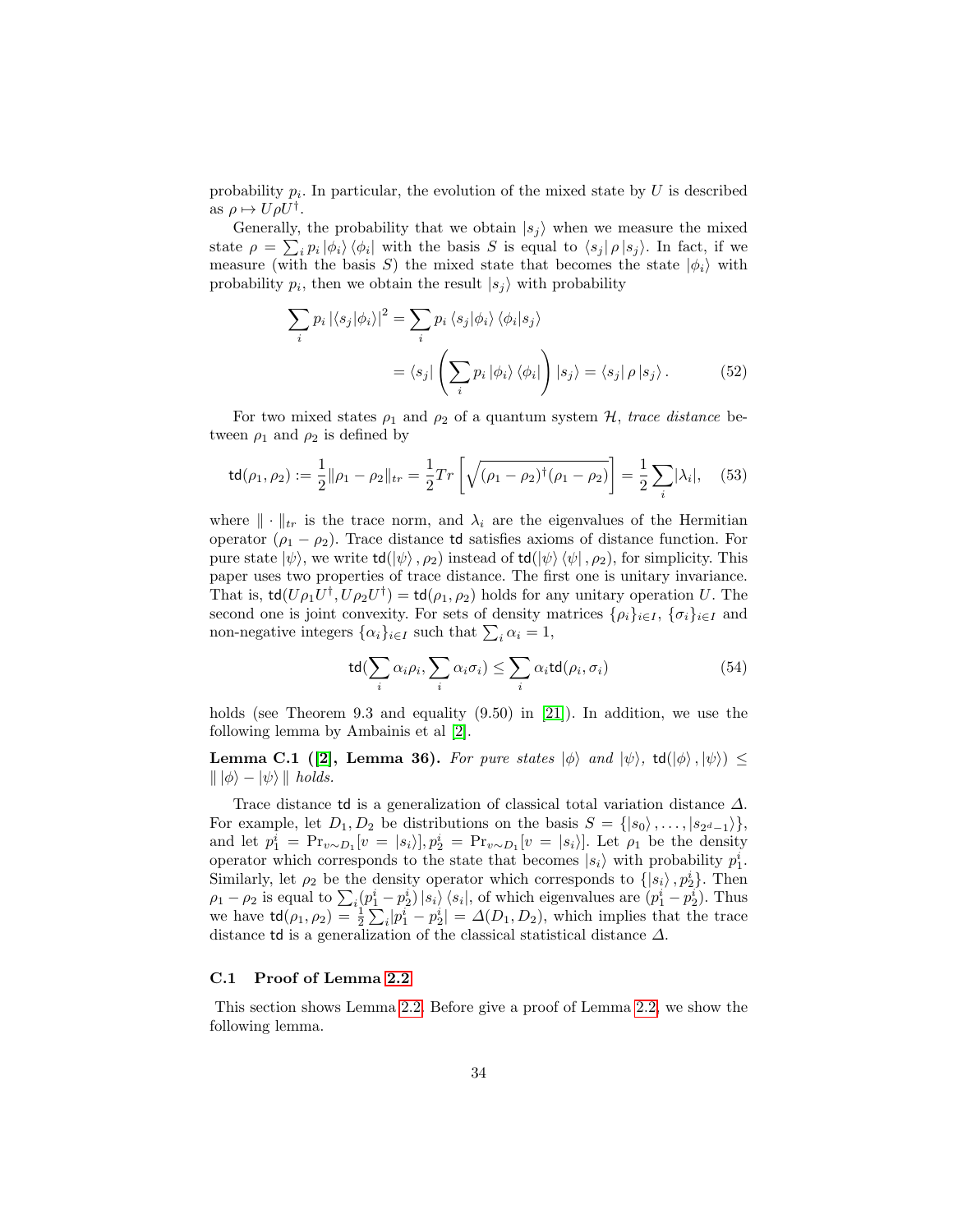**Lemma C.2.** For any Hermitian matrix A and vector  $|\phi\rangle$ ,

$$
|\langle \phi | A | \phi \rangle| \le \langle \phi | \sqrt{A^{\dagger} A} | \phi \rangle
$$

holds.

*Proof (of Lemma [C.2\)](#page-33-1).* Let  $\{\lambda_i\}$  be eigenvalues of A and  $\{|v_i\rangle\}$  be the corresponding orthonormal eigenvector basis such that  $A |v_i\rangle = \lambda_i |v_i\rangle$ . Then we have  $A^{\dagger}A|v_i\rangle = |\lambda_i| |v_i\rangle$ . Let  $\{\alpha_i\}$  be the set of complex numbers that satisfies  $|\phi\rangle =$  $\sum_i \alpha_i |v_i\rangle$ . Then we have  $|\langle \phi | A | \phi \rangle| = \left| \sum_{i,j} \alpha_j^{\dagger} \alpha_i \langle v_j | A | v_i \rangle \right| = \left| \sum_i |\alpha_i|^2 \lambda_i \right| \le$  $\sum_{i} |\alpha_i|^2 |\lambda_i| = \langle \phi | \sqrt{A^{\dagger}A} | \phi \rangle$ , which completes the proof.

Next, we show Lemma [2.2.](#page-7-2) That is, we show

$$
\mathsf{Adv}_{D_1,D_2}^{\mathsf{dist}}(\mathcal{A}) \le \mathsf{td}(\rho_1^q, \rho_2^q) \le \Delta(D_1, D_2) \tag{55}
$$

holds for any quantum algorithm  $A$  that makes at most  $q$  quantum queries, where  $\rho_1^q$  is the density operator defined by [\(2\)](#page-6-1), and  $\rho_2^q$  is the density operator that is similarly defined according to the distribution  $D_2$ .

Remember that a quantum algorithm A acts on a product space  $\mathcal{H}_{work}$  ⊗  $\mathcal{H}_{in} \otimes \mathcal{H}_{out}$ , and quantum oracle  $O_f$  acts on (a subspace of)  $\mathcal{H}_{work}$ . Since now we consider the adversaries that output 0 or 1, and take no input, below  $\mathcal{H}_{out}$ corresponds to a 1-qubit quantum system, and we omit  $\mathcal{H}_{in}$  for simplicity. (That is, we consider that A acts on a space  $\mathcal{H}_{work} \otimes \mathbb{C}^2$ .) The probability that A outputs a result b when f is chosen according to the distribution  $D_i$  is equal to  $\sum_{w}\bra{w,b}\rho_i^q\ket{w,b}.$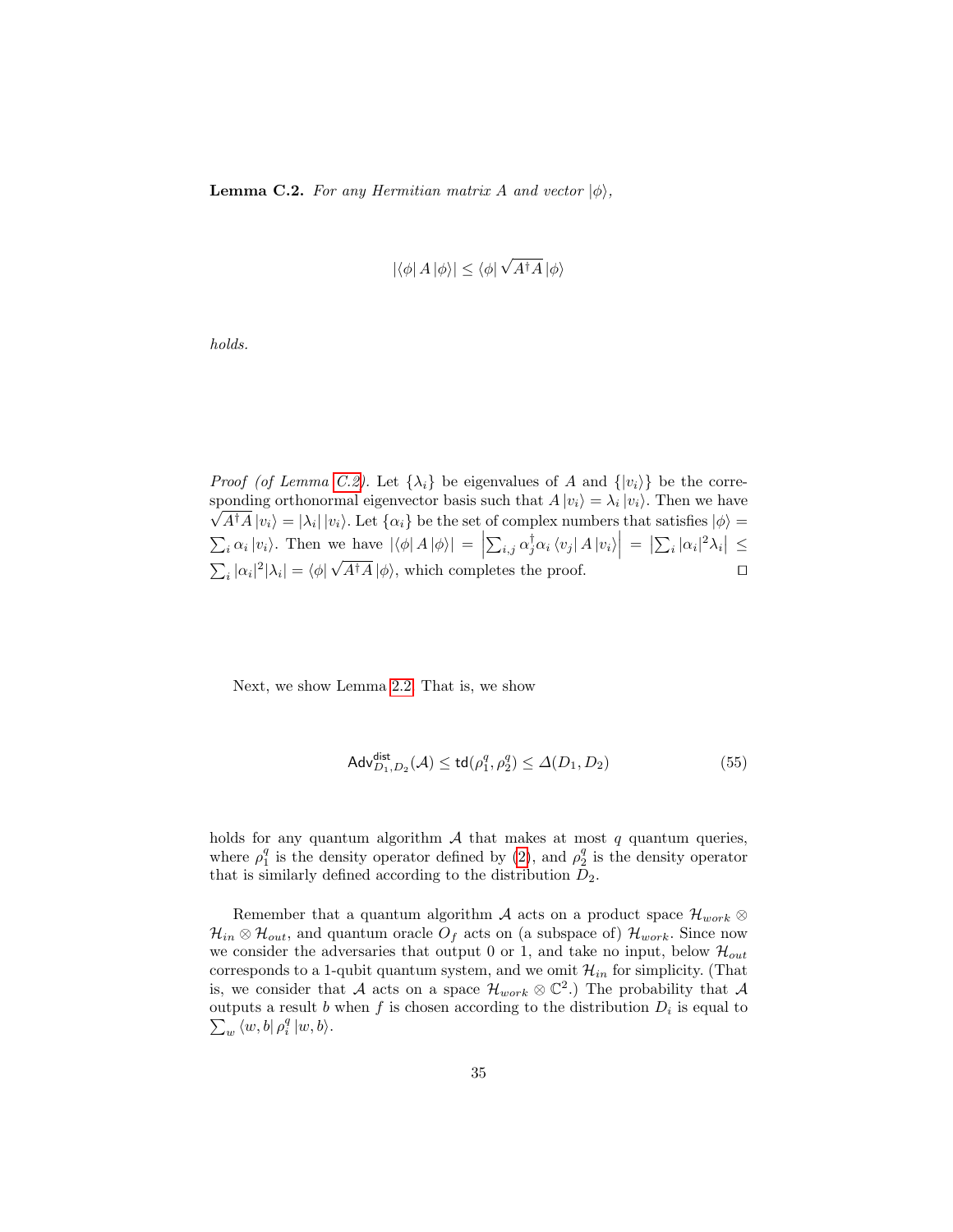*Proof (of Lemma [2.2\)](#page-7-2)*. First, we show  $\mathsf{Adv}_{D_1,D_2}^{\mathsf{dist}}(\mathcal{A}) \leq \mathsf{td}(\rho_1^q, \rho_2^q)$ . We have

$$
\begin{split}\n\text{Adv}_{D_{1},D_{2}}^{\text{dist}}(\mathcal{A}) &= \left| \Pr_{f \sim D_{1}}[\mathcal{A}^{O_{f}}() = 1] - \Pr_{g \sim D_{2}}[\mathcal{A}^{O_{g}}() = 1] \right| \\
&= \frac{1}{2} \left| \Pr_{f \sim D_{1}}[\mathcal{A}^{O_{f}}() = 1] - \Pr_{g \sim D_{2}}[\mathcal{A}^{O_{g}}() = 1] \right| \\
&\quad + \frac{1}{2} \left| \left( 1 - \Pr_{f \sim D_{1}}[\mathcal{A}^{O_{f}}() = 1] \right) - \left( 1 - \Pr_{g \sim D_{2}}[\mathcal{A}^{O_{g}}() = 1] \right) \right| \\
&= \frac{1}{2} \left| \Pr_{f \sim D_{1}}[\mathcal{A}^{O_{f}}() = 1] - \Pr_{g \sim D_{2}}[\mathcal{A}^{O_{g}}() = 1] \right| \\
&\quad + \frac{1}{2} \left| \Pr_{f \sim D_{1}}[\mathcal{A}^{O_{f}}() = 0] - \Pr_{g \sim D_{2}}[\mathcal{A}^{O_{g}}() = 0] \right| \\
&= \frac{1}{2} \left| \sum_{w} \langle w, 1 | \rho_{1}^{q} | w, 1 \rangle - \sum_{w} \langle w, 1 | \rho_{2}^{q} | w, 1 \rangle \right| \\
&\quad + \frac{1}{2} \left| \sum_{w} \langle w, 0 | \rho_{1}^{q} | w, 0 \rangle - \sum_{w} \langle w, 0 | \rho_{2}^{q} | w, 0 \rangle \right| \\
&= \frac{1}{2} \sum_{b=0,1} \left| \sum_{w} \langle w, b | \rho_{1}^{q} | w, b \rangle - \sum_{w} \langle w, b | \rho_{2}^{q} | w, b \rangle \right| \\
&\leq \frac{1}{2} \sum_{w,b} |\langle w, b | ( \rho_{1}^{q} - \rho_{2}^{q} ) | w, b \rangle| \n\end{split} \tag{56}
$$

If we let  $A_{x,y}$  to denote the  $(x, y)$ -component of a matrix A, then  $A_{x,y}$  =  $\langle x | A | y \rangle$  holds, and thus  $Tr[A] = \sum_{x} A_{x,x} = \sum_{x} \langle x | A | x \rangle$  holds. Therefore, from Lemma [C.2](#page-33-1) we have

$$
\begin{split} \mathsf{Adv}_{D_1, D_2}^{\mathsf{dist}}(\mathcal{A}) &\leq \frac{1}{2} \sum_{w, b} |\langle w, b | (\rho_1^q - \rho_2^q) | w, b \rangle| \\ &\leq \frac{1}{2} \sum_{w, b} \langle w, b | \sqrt{(\rho_1^q - \rho_2^q)^{\dagger} (\rho_1^q - \rho_2^q)} | w, b \rangle \\ &= \frac{1}{2} Tr \left[ \sqrt{(\rho_1 - \rho_2)^{\dagger} (\rho_1 - \rho_2)} \right] = \mathsf{td}(\rho_1, \rho_2). \end{split} \tag{57}
$$

Hence  $\mathsf{Adv}_{D_1,D_2}^{\mathsf{dist}}(\mathcal{A}) \leq \mathsf{td}(\rho_1^q,\rho_2^q)$  holds.

Next, we show  $\mathsf{td}(\rho_1^q, \rho_2^q) \leq \Delta(D_1, D_2)$ . By definition of  $\rho_1^q$ ,  $\rho_2^q$ , and  $\mathsf{td}$ , we have

$$
\operatorname{td}(\rho_1^q, \rho_2^q) = \frac{1}{2} \left\| \sum_f p_1^f \left| \phi_f^q \right\rangle \left\langle \phi_f^q \right| - \sum_g p_2^g \left| \phi_g^q \right\rangle \left\langle \phi_g^q \right| \right\|_{tr}
$$

$$
= \frac{1}{2} \left\| \sum_f (p_1^f - p_2^f) \left| \phi_f^q \right\rangle \left\langle \phi_f^q \right| \right\|_{tr}, \tag{58}
$$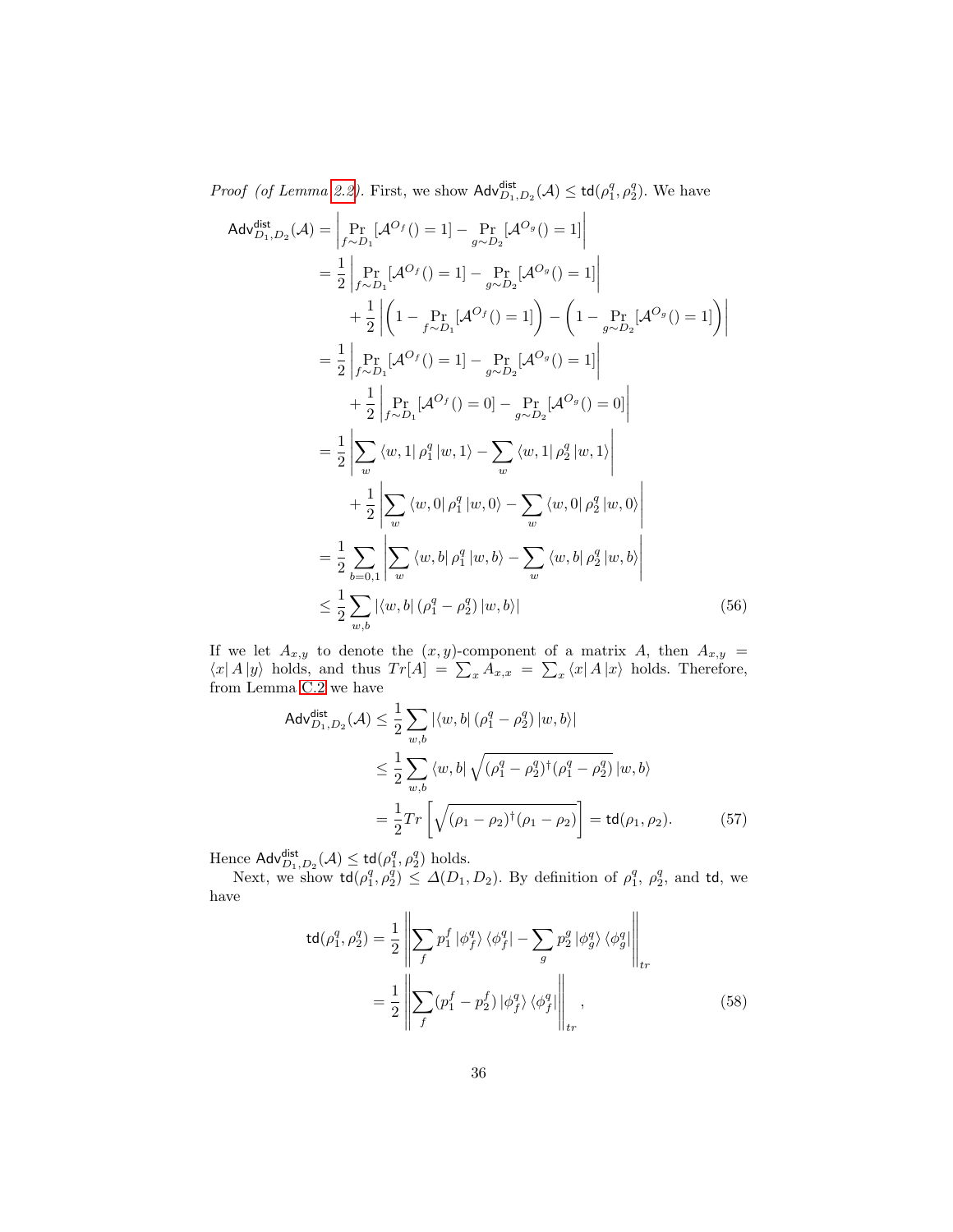where  $\|\cdot\|_{tr}$  denotes the trace norm. From subadditivity of trace norm we have

$$
\frac{1}{2} \left\| \sum_{f} (p_1^f - p_2^f) \left| \phi_f^q \right\rangle \left\langle \phi_f^q \right| \right\|_{tr} \le \frac{1}{2} \sum_{f} (p_1^f - p_2^f) \left\| \phi_f^q \right\rangle \left\langle \phi_f^q \right\|_{tr}
$$
\n
$$
= \frac{1}{2} \sum_{f} (p_1^f - p_2^f) = \Delta(D_1, D_2). \tag{59}
$$

Hence  $\mathsf{td}(\rho_1^q, \rho_2^q) \leq \Delta(D_1, D_2)$  holds, and Lemma [2.2](#page-7-2) follows.

# <span id="page-36-0"></span>D Separation of Non-Invertibility and One-Wayness

This section roughly explains that non-invertibility and one-wayness are separate notions.

**Non-invertible**  $\neq$  **One-way.** Assume that there exists a function  $h: \{0,1\}^n \to$  $\{0,1\}^n$  that is non-invertible. Define another function  $h' : \{0,1\}^n \times \{0,1\} \rightarrow$  $\{0,1\}^n$  by  $h'(x, 0) = 0^n$  and  $h'(x, 1) = h(x)$  for  $x \in \{0,1\}^n$ . Then  $h'$  is obviously non-invertible. However, h' does not have one-wayness since  $Pr_{x,b}[h'(x,b)]=$  $0^n$   $\geq 1/2$  holds, and we can easily find a preimage of h' with high probability.

**One-way**  $\neq$  **Non-Invertible.** Assume that there exists a function  $h: \{0,1\}^n \times$  $\{0,1\}^n \to \{0,1\}^n$  that is one-way. Define another function  $h' : \{0,1\}^n \times \{0,1\}^n \to$  $\{0,1\}^n \times \{0,1\}$  by  $h'(a, 0^n) = (a, 0)$  and  $h'(a, b) = (h(a, b), 1)$  for  $a \in \{0,1\}^n$ and  $b \in \{0,1\}^n \setminus \{0^n\}$ . Then h' is obviously one-way. However, h' does not have non-invertibility since  $Pr_{y,\beta}[\beta=0] = 1/2$  holds, and we can easily invert h' with high probability.

# <span id="page-36-1"></span>E Proof of Proposition [3.1](#page-11-0)

This section gives a proof of Proposition [3.1.](#page-11-0) In our proof,  $D_1$  and  $D_2$  can be any distributions, which generalize existing analyses (see proof of Lemma 37 in [\[2\]](#page-27-0), proof of Lemma C.1 in [\[28\]](#page-29-5), for example) that usually treat only some specific distributions. Theorem 1 in [\[15\]](#page-28-6) gives similar result as Lemma 37 in [\[2\]](#page-27-0), but uses different analyzing technique (Theorem 7.2 in [\[34\]](#page-29-1) by Zhandry).

Remember that  $p_1^f, p_2^g, p^{f,g}$  denote  $Pr_{F \sim D_1}[F = g]$ ,  $Pr_{G \sim D_1}[G = f]$ , and  $\Pr_{(F,G)\sim \bar{D}}[(F,G)=(f,g)],$  respectively. Boolean function  $\delta(f,g): \{0,1\}^n \to$  $\{0,1\}$  is defined by  $\delta(f,g)(x) = 1$  if and only if  $f(x) \neq g(x)$  for each pair  $(f, g)$ . If the oracle  $O_f$  is chosen according to the distribution  $D_1$ , the state of A after the *i*-th query is denoted as  $\rho_1^i = \sum_f p_1^f |\phi_f^i\rangle \langle \phi_f^i|$ , where  $|\phi_f^i\rangle =$  $U_iO_fU_{i-1}O_f\cdots O_fU_0|0\rangle$ . Similarly,  $\rho_2^i$  denotes the state of A that corresponds to the distribution  $D_2$ .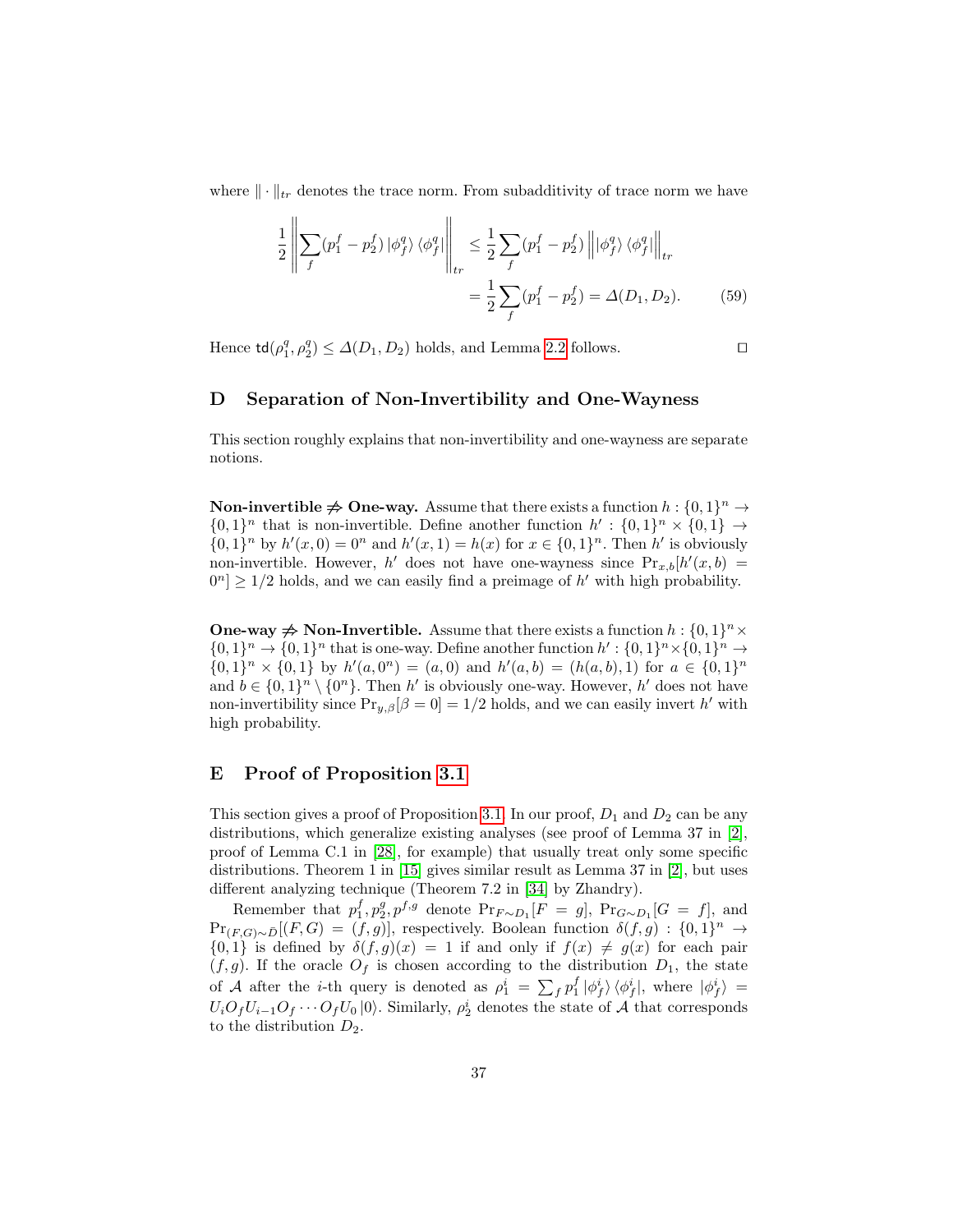Let  $\Pi_{\gamma}$  denote the projection  $\sum_{z:\gamma(z)=1} |z\rangle\langle z| \otimes I$  for a function  $\gamma \in \mathsf{Func}(I)$  $\{0,1\}^n$ ,  $\{0,1\}$ ). If  $\gamma$  is the zero-function **0** such that  $\gamma(x) = 0$  for any x, then we define  $\Pi_{\gamma}$  as the zero operator. Before showing Proposition [3.1,](#page-11-0) we prove the following proposition.

**Proposition E.1** (General bound). For any distributions  $D_1$  and  $D_2$ ,

<span id="page-37-0"></span>
$$
\mathsf{Adv}_{D_1,D_2}^{\mathsf{dist}}(\mathcal{A}) \le 2 \sum_{f,g,0 \le i \le q-1} p^{f,g} \| \Pi_{\delta(f,g)} \, |\phi_g^i\rangle \|
$$

holds.

*Proof (of Proposition [E.1\)](#page-37-0).* For  $f, g \in \text{Func}(\{0, 1\}^n, \{0, 1\}^c)$ , define

<span id="page-37-1"></span>
$$
|\psi_{1,f,g}^{i}\rangle := |\phi_{f}^{i}\rangle, |\psi_{2,f,g}^{i}\rangle := |\phi_{g}^{i}\rangle. \tag{60}
$$

Due to joint convexity of trace distance (see inequality [\(54\)](#page-33-2) ), we have

$$
\begin{split}\n\mathsf{td}(\rho_{1}^{q}, \rho_{2}^{q}) \\
&= \mathsf{td}\left(\sum_{f} p_{1}^{f} | \phi_{f}^{q} \rangle \langle \phi_{f}^{q} | , \sum_{g} p_{2}^{g} | \phi_{g}^{q} \rangle \langle \phi_{g}^{q} | \right) \\
&= \mathsf{td}\left(\sum_{f} \left(\sum_{g} p^{f,g} \right) | \phi_{f}^{q} \rangle \langle \phi_{f}^{q} | , \sum_{g} \left(\sum_{f} p^{f,g} \right) | \phi_{g}^{q} \rangle \langle \phi_{g}^{q} | \right) \\
&= \mathsf{td}\left(\sum_{f,g} p^{f,g} | \psi_{1,f,g}^{q} \rangle \langle \psi_{1,f,g}^{q} | , \sum_{f,g} p^{f,g} | \psi_{2,f,g}^{q} \rangle \langle \psi_{2,f,g}^{q} | \right) \\
&\leq \sum_{f,g} p^{f,g} \mathsf{td}\left(| \psi_{1,f,g}^{q} \rangle \langle \psi_{1,f,g}^{q} | , | \psi_{2,f,g}^{q} \rangle \langle \psi_{2,f,g}^{q} | \right) \\
&= \sum_{f,g} p^{f,g} \mathsf{td}(| \phi_{f}^{q} \rangle \langle \phi_{f}^{q} | , | \phi_{g}^{q} \rangle \langle \phi_{g}^{q} |).
$$
\n(61)

For  $f, g \in \text{Func}(\{0, 1\}^n, \{0, 1\}^c)$ , define  $f \oplus g \in \text{Func}(\{0, 1\}^n, \{0, 1\}^c)$  by  $(f \oplus$  $g(x) = f(x) \oplus g(x)$ . Then  $O_gO_f = O_{f \oplus g}$  holds since

$$
O_g O_f |x\rangle |y\rangle = O_g |x\rangle |y \oplus f(x)\rangle = |x\rangle |y \oplus g(x) \oplus f(x)\rangle = O_{f \oplus g} |x\rangle |y\rangle \quad (62)
$$

holds for any  $x \in \{0,1\}^n, y \in \{0,1\}^c$ . Thus, due to invariance of trace distance under unitary operations, we have

$$
\begin{aligned}\n\operatorname{td}(|\phi_f^{i+1}\rangle, |\phi_g^{i+1}\rangle) &= \operatorname{td}(U_{i+1}O_f | \phi_f^i\rangle, U_{i+1}O_g | \phi_g^i\rangle) \\
&= \operatorname{td}(O_f | \phi_f^i\rangle, O_g | \phi_g^i\rangle) \\
&\leq \operatorname{td}(O_f | \phi_f^i\rangle, O_f | \phi_g^i\rangle) + \operatorname{td}(O_f | \phi_g^i\rangle, O_g | \phi_g^i\rangle) \\
&= \operatorname{td}(|\phi_f^i\rangle, |\phi_g^i\rangle) + \operatorname{td}(O_g O_f | \phi_g^i\rangle, O_g O_g | \phi_g^i\rangle) \\
&= \operatorname{td}(|\phi_f^i\rangle, |\phi_g^i\rangle) + \operatorname{td}(O_{f \oplus g} | \phi_g^i\rangle, |\phi_g^i\rangle)\n\end{aligned} \tag{63}
$$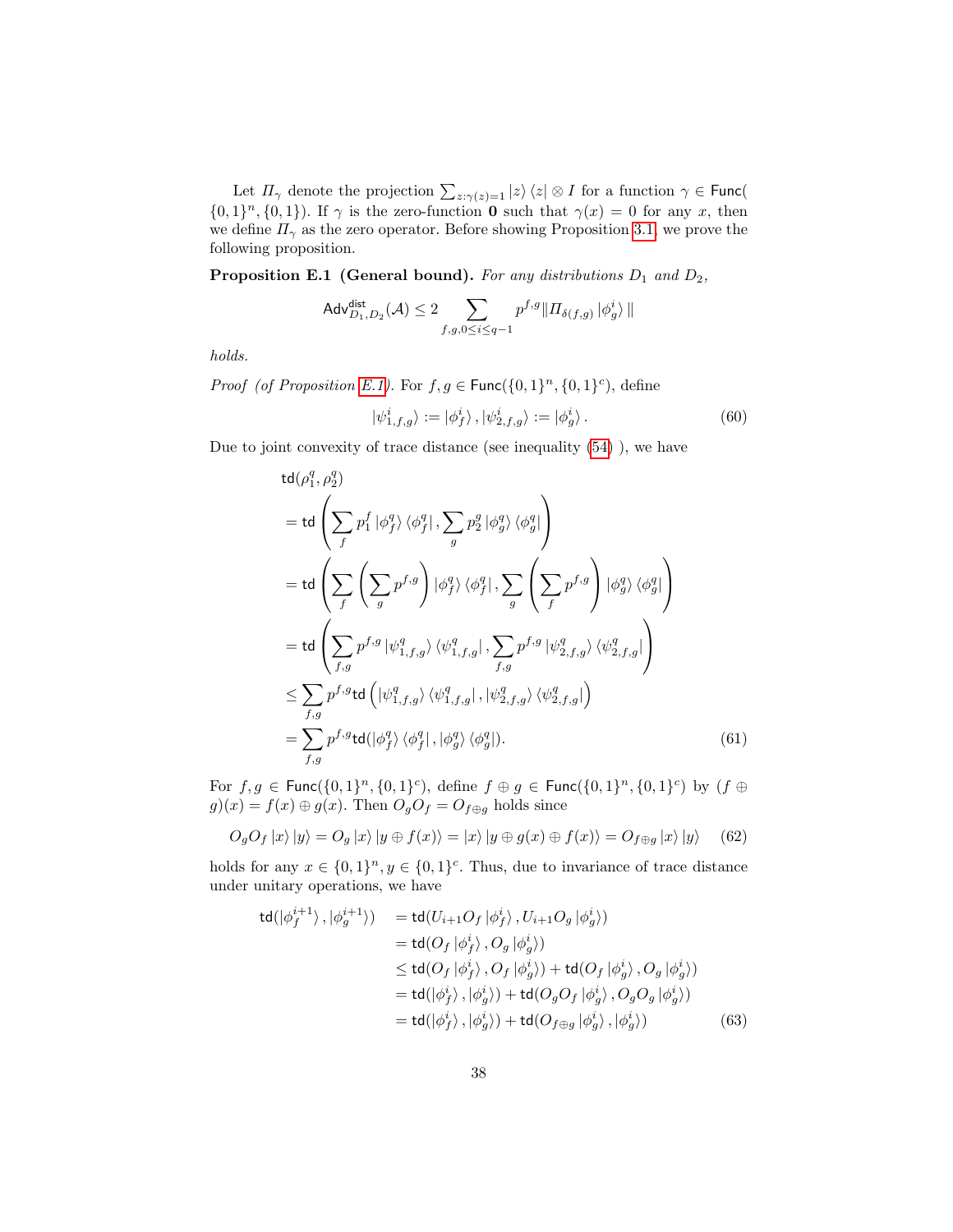for any  $i$ . Therefore, by induction on  $i$  we have

<span id="page-38-0"></span>
$$
\operatorname{td}(|\phi_f^q\rangle, |\phi_g^q\rangle) \le \sum_{i=0}^{q-1} \operatorname{td}(O_{f \oplus g}|\phi_g^i\rangle, |\phi_g^i\rangle). \tag{64}
$$

Here, from Lemma [C.1](#page-33-3) we have

$$
\operatorname{td}(O_{f \oplus g} |\phi_{g}^{i}\rangle, |\phi_{g}^{i}\rangle) = \operatorname{td}(O_{f \oplus g} \Pi_{\delta(f,g)} |\phi_{g}^{i}\rangle + O_{f \oplus g} (I - \Pi_{\delta(f,g)}) |\phi_{g}^{i}\rangle, \n\Pi_{\delta(f,g)} |\phi_{g}^{i}\rangle + (I - \Pi_{\delta(f,g)}) |\phi_{g}^{i}\rangle) \n\leq ||(O_{f \oplus g} \Pi_{\delta(f,g)} |\phi_{g}^{i}\rangle + O_{f \oplus g} (I - \Pi_{\delta(f,g)}) |\phi_{g}^{i}\rangle) \n- (\Pi_{\delta(f,g)} |\phi_{g}^{i}\rangle + (I - \Pi_{\delta(f,g)}) |\phi_{g}^{i}\rangle)||.
$$
\n(65)

In addition,

<span id="page-38-1"></span>
$$
O_{f \oplus g}(I - \Pi_{\delta(f,g)}) = I - \Pi_{\delta(f,g)}\tag{66}
$$

holds since, if  $f(x) \neq g(x)$ , then  $(I - \Pi_{\delta(f,g)})|x\rangle|y\rangle = |x\rangle|y\rangle - |x\rangle|y\rangle = 0$  for any  $y \in \{0,1\}^c$ , and if  $f(x) = g(x)$  then  $O_{f \oplus g}(I - \Pi_{\delta(f,g)}) |x\rangle |y\rangle = O_{f \oplus g}(|x\rangle |y\rangle (0) = |x\rangle |y \oplus f(x) \oplus g(x)\rangle = |x\rangle |y\rangle = (I - \Pi_{\delta(f,g)}) |x\rangle |y\rangle$  for any  $y \in \{0,1\}^c$ . Therefore we have

$$
\begin{split} \left\| \left( O_{f \oplus g} \Pi_{\delta(f,g)} \left| \phi_{g}^{i} \right) + O_{f \oplus g} (I - \Pi_{\delta(f,g)}) \left| \phi_{g}^{i} \right) \right) - \left( \Pi_{\delta(f,g)} \left| \phi_{g}^{i} \right) + (I - \Pi_{\delta(f,g)}) \left| \phi_{g}^{i} \right) \right) \right\| \\ &= \left\| O_{f \oplus g} \Pi_{\delta(f,g)} \left| \phi_{g}^{i} \right\rangle - \Pi_{\delta(f,g)} \left| \phi_{g}^{i} \right\rangle \right\| \\ &\leq \left\| O_{f \oplus g} \Pi_{\delta(f,g)} \left| \phi_{g}^{i} \right\rangle \right\| + \left\| \Pi_{\delta(f,g)} \left| \phi_{g}^{i} \right\rangle \right\| \\ &= 2 \left\| \Pi_{\delta(f,g)} \left| \phi_{g}^{i} \right\rangle \right\| . \end{split} \tag{67}
$$

From inequality  $(64)$ ,  $(65)$ , and  $(67)$  we have

<span id="page-38-3"></span><span id="page-38-2"></span>
$$
\operatorname{td}(|\phi_f^q\rangle, |\phi_g^q\rangle) \le 2 \sum_{0 \le i \le q-1} \| \Pi_{\delta(f,g)} |\phi_g^i\rangle \|.
$$
 (68)

Eventually,

$$
\operatorname{td}(\rho_1^q, \rho_2^q) \le 2 \sum_{f,g, 0 \le i \le q-1} p^{f,g} \| \Pi_{\delta(f,g)} \, | \phi_g^i \rangle \| \tag{69}
$$

follows from inequality [\(61\)](#page-37-1) and [\(68\)](#page-38-3). Since  $\mathsf{Adv}_{D_1,D_2}^{\mathsf{dist}}(q) \leq \mathsf{td}(\rho_1^q,\rho_2^q)$  holds from Lemma [2.2,](#page-7-2) Proposition [E.1](#page-37-0) follows.  $\square$ 

Next, we give a proof of Proposition [3.1.](#page-11-0) Remember that  $p_{\delta D|_g}^{\gamma|\text{good}_g^g}$  is independent of  $\gamma$ , by assumption.

### Proof (of Proposition [3.1\)](#page-11-0).

Let  $p^{f|g} := \Pr_{(F,G)\sim \bar{D}}[F=f|G=g]$ . From Proposition [E.1](#page-37-0) we have

<span id="page-38-4"></span>
$$
\mathsf{Adv}_{D_1, D_2}^{dist}(\mathcal{A}) \le 2 \sum_{0 \le i \le q-1, f, g} p^{f, g} \| \Pi_{\delta(f, g)} \, |\phi_g^i\rangle \|
$$
\n
$$
\le 2 \sum_{0 \le i \le q-1} \sum_{g} p^g \sum_{f} p^{f | g} \| \Pi_{\delta(f, g)} \, |\phi_g^i\rangle \|.
$$
\n(70)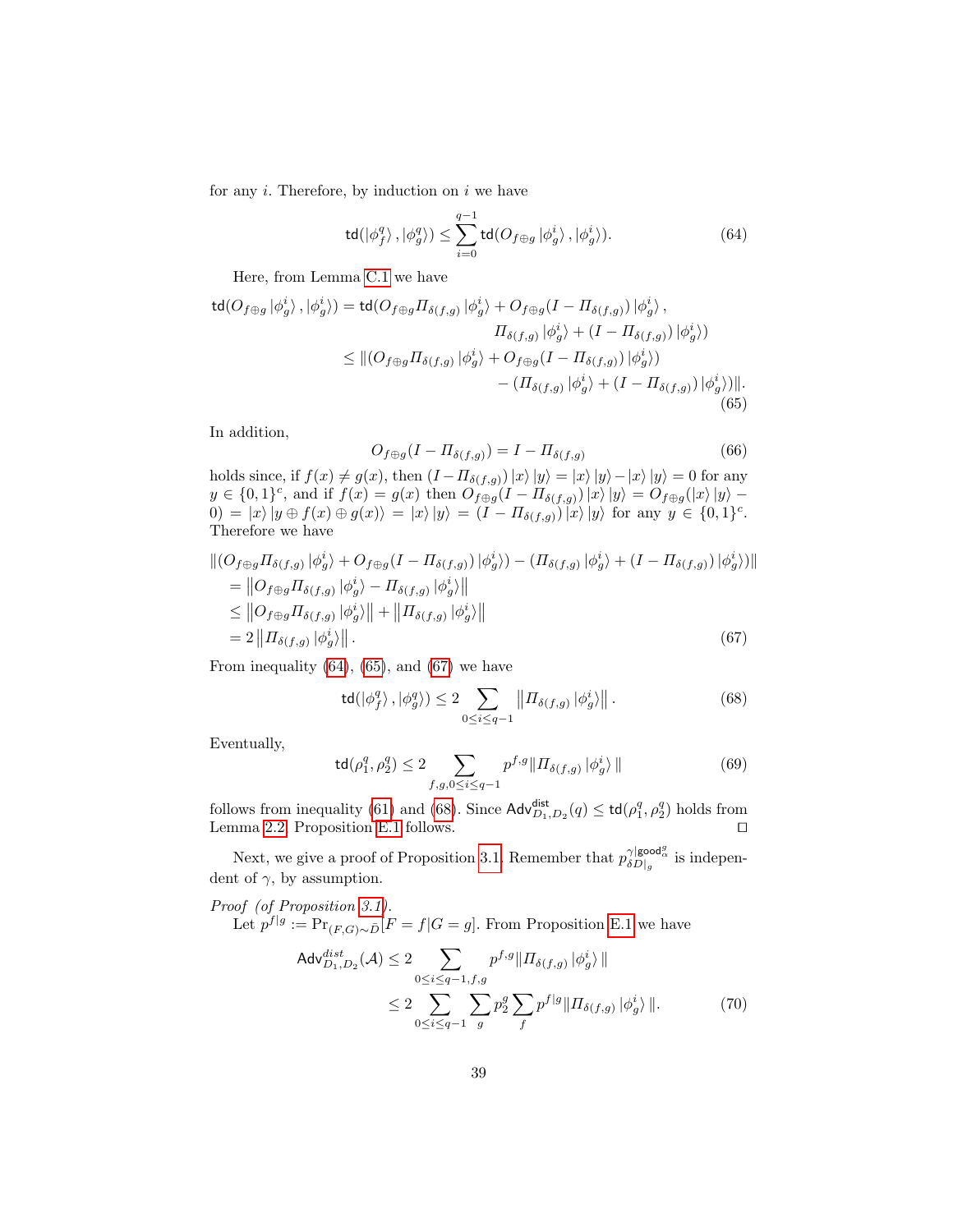Now we upper bound  $\sum_{f} p^{f|g} || H_{\delta(f,g)} || \phi_{g}^{i} \rangle ||$  for fixed g. Note that

$$
\sum_{f:\delta(f,g)=\gamma} p^{f|g} = \sum_{f:\delta(f,g)=\gamma} \Pr_{(F,G)\sim\bar{D}}[F=f|G=g]
$$
\n
$$
= \Pr_{(F,G)\sim\bar{D}}[\delta(F,G) = \gamma|G=g] = \Pr_{\Gamma\sim\delta D|g}[I=\gamma] \tag{71}
$$

hold for any  $\gamma \in \text{Func}(\{0,1\}^n, \{0,1\})$ . Thus we have

$$
\sum_{f} p^{f|g} ||H_{\delta(f,g)} |\phi_{g}^{i}\rangle ||
$$
\n
$$
= \sum_{f:\delta(f,g) \in \text{good}^{g}} p^{f|g} ||H_{\delta(f,g)} |\phi_{g}^{i}\rangle || + \sum_{f:\delta(f,g) \in \text{bad}^{g}} p^{f|g} ||H_{\delta(f,g)} |\phi_{g}^{i}\rangle ||
$$
\n
$$
+ \sum_{f:\delta(f,g) = 0} p^{f|g} ||H_{\delta(f,g)} |\phi_{g}^{i}\rangle ||
$$
\n
$$
\leq \sum_{\alpha \in A_{g}} \sum_{f:\delta(f,g) \in \text{good}^{g}_{\alpha}} p^{f|g} ||H_{\delta(f,g)} |\phi_{g}^{i}\rangle || + \sum_{f:\delta(f,g) \in \text{bad}^{g}} p^{f|g} \cdot 1
$$
\n
$$
+ \sum_{f:\delta(f,g) = 0} p^{f|g} \cdot 0
$$
\n
$$
= \sum_{\alpha \in A_{g}} \sum_{\gamma \in \text{good}^{g}_{\alpha}} \left( \sum_{f:\delta(f,g) = \gamma} p^{f|g} \right) ||H_{\gamma} |\phi_{g}^{i}\rangle || + \sum_{\gamma \in \text{bad}^{g}} \left( \sum_{f:\delta(f,g) = \gamma} p^{f|g} \right)
$$
\n
$$
= \sum_{\alpha \in A_{g}} \sum_{\gamma \in \text{good}^{g}_{\alpha}} \Pr_{\gamma \in \text{Mod}^{g}} [F \cdot \gamma^{g} \cdot 0] |H_{\gamma} |\phi_{g}^{i}\rangle ||
$$
\n
$$
+ \sum_{\gamma \in \text{bad}^{g}} \Pr_{(F,G) \sim \tilde{D}} [\delta(F,G) = \gamma | G = g]
$$
\n
$$
= \sum_{\alpha \in A_{g}} \sum_{\gamma \in \text{good}^{g}_{\alpha}} \Pr_{\gamma \in \text{Sol}^{g}} [F \in \text{good}^{g}_{\alpha}] \cdot \Pr_{\gamma \sim \tilde{D}|_{g}} [F = \gamma | F \in \text{good}^{g}_{\alpha}] ||H_{\gamma} |\phi_{g}^{i}\rangle ||
$$
\n
$$
+ \Pr_{(F,G) \sim \tilde{D}} [\delta(F,G) \in \text{bad}^{g} | G = g]
$$
\n
$$
= \sum_{\alpha \in A_{g}} \sum
$$

Moreover, since  $p_{\delta D|g}^{\gamma|good^g_{\alpha}}$  does not depend on  $\gamma$ , from Jensen's inequality we have

<span id="page-39-1"></span><span id="page-39-0"></span>
$$
\sum_{\gamma \in \text{good}^g_{\alpha}} p_{\delta D|_g}^{\gamma|\text{good}^g_{\alpha}} \| \Pi_{\gamma} | \phi_g^i \rangle \| \leq \sqrt{\sum_{\gamma \in \text{good}^g_{\alpha}} p_{\delta D|_g}^{\gamma|\text{good}^g_{\alpha}} \| \Pi_{\gamma} | \phi_g^i \rangle \|^2}
$$

$$
= \sqrt{p_{\delta D|_g}^{\gamma|\text{good}^g_{\alpha}} \sum_{\gamma \in \text{good}^g_{\alpha}} \| \Pi_{\gamma} | \phi_g^i \rangle \|^2}.
$$
(73)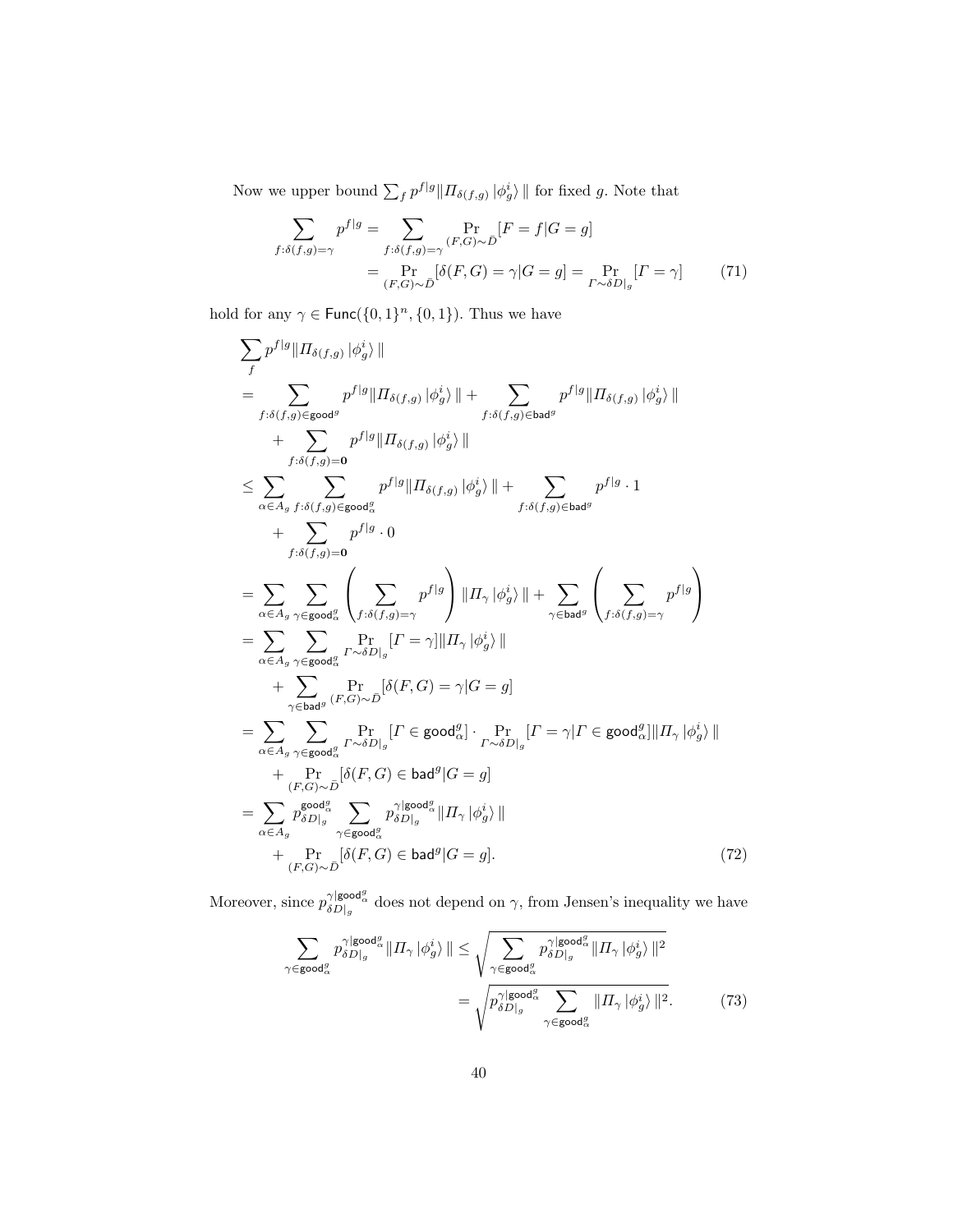For each  $x \in \{0,1\}^n$ , define the projector  $\Pi_x$  by  $\Pi_x := |x\rangle \langle x| \otimes I$ . Then we have

$$
||\Pi_{\gamma}|\phi_{g}^{i}\rangle||^{2} = \langle \phi_{g}^{i} | \Pi_{\gamma}^{\dagger} \Pi_{\gamma} |\phi_{g}^{i}\rangle = \langle \phi_{g}^{i} | \Pi_{\gamma} |\phi_{g}^{i}\rangle = \langle \phi_{g}^{i} | \left( \sum_{x:\gamma(x)=1} |x\rangle \langle x| \otimes I \right) |\phi_{g}^{i}\rangle
$$

$$
= \left( \sum_{x:\gamma(x)=1} \langle \phi_{g}^{i} | |x\rangle \langle x| \otimes I |\phi_{g}^{i}\rangle \right) = \sum_{x:\gamma(x)=1} ||\Pi_{x}|\phi_{g}^{i}\rangle||^{2}, \tag{74}
$$

and

$$
\sum_{x} \| \Pi_x \ket{\phi_g^i} \|^2 = \sum_{x} \langle \phi_g^i | \Pi_x | \phi_g^i \rangle = \langle \phi_g^i | \sum_{x} \Pi_x | \phi_g^i \rangle = \langle \phi_g^i | \phi_g^i \rangle = 1. \tag{75}
$$

Hence

$$
\sum_{\gamma \in \text{good}_{\alpha}^{g}} \| \Pi_{\gamma} \left| \phi_{g}^{i} \right| \|^{2} = \sum_{\gamma \in \text{good}_{\alpha}^{g}} \sum_{x:\gamma(x)=1} \| \Pi_{x} \left| \phi_{g}^{i} \right| \|^{2} = \sum_{x} \sum_{\gamma(x)=1 \land \gamma \in \text{good}_{\alpha}^{g}} \| \Pi_{x} \left| \phi_{g}^{i} \right| \|^{2}
$$

$$
= \sum_{x} |\{\gamma \in \text{good}_{\alpha}^{g} \mid \gamma(x)=1\}| \| \Pi_{x} \left| \phi_{g}^{i} \right| \|^{2}
$$

$$
\leq \max_{x} |\{\gamma \in \text{good}_{\alpha}^{g} \mid \gamma(x)=1\}| \sum_{x} \| \Pi_{x} \left| \phi_{g}^{i} \right| \|^{2}
$$

$$
= \max_{x} |\{\gamma \in \text{good}_{\alpha}^{g} \mid \gamma(x)=1\}|
$$
(76)

holds. Thus, from inequality [\(73\)](#page-39-0), [\(76\)](#page-40-0) we have

<span id="page-40-1"></span><span id="page-40-0"></span>
$$
\sum_{\gamma \in \text{good}_{\alpha}^{g}} p_{\delta D|_{g}}^{\gamma|\text{good}_{\alpha}^{g}} \| \Pi_{\gamma} |\phi_{g}^{i}\rangle \| \leq \sqrt{p_{\delta D|_{g}}^{\gamma|\text{good}_{\alpha}^{g}} \cdot \max_{x} |\{\gamma \in \text{good}_{\alpha}^{g} \mid \gamma(x) = 1\}|} \tag{77}
$$

Therefore, from inequalities [\(77\)](#page-40-1) and [\(72\)](#page-39-1), inequality

<span id="page-40-2"></span>
$$
\sum_{f} p^{f|g} \| \Pi_{\delta(f,g)} \, |\phi_g^i\rangle \| \leq \sum_{\alpha \in A_g} p_{\delta D|_g}^{\text{good}_{\alpha}^g} \sqrt{p_{\delta D|_g}^{\gamma|\text{good}_{\alpha}^g} \cdot \max_{x} |\{\gamma \in \text{good}_{\alpha}^g \mid \gamma(x) = 1\}|} + \Pr_{(F,G) \sim \bar{D}} [\delta(F,G) \in \text{bad}^g | G = g]
$$
\n(78)

follows for each  $g \in \text{Func}(\{0, 1\}^n, \{0, 1\}^c)$ .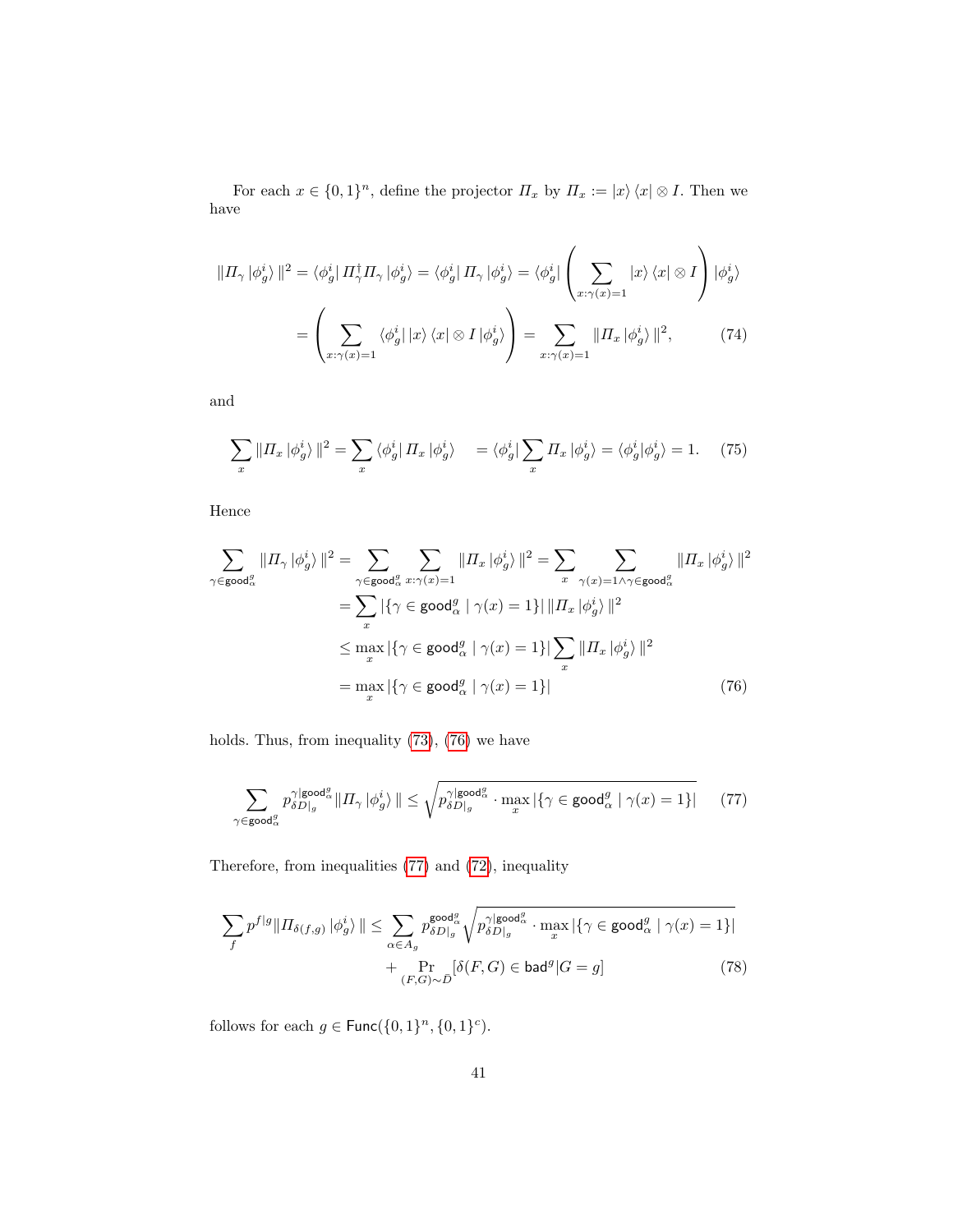From inequality [\(70\)](#page-38-4) and [\(78\)](#page-40-2), we have

$$
\begin{split}\n\mathsf{Adv}_{D_1, D_2}^{dist}(\mathcal{A}) \\
&\leq 2 \sum_{0 \leq i \leq q-1} \sum_{g} p_2^g \sum_{\alpha \in A_g} p_{\delta D|_g}^{\mathsf{good}_g^g} \sqrt{p_{\delta D|_g}^{\gamma |\mathsf{good}_\alpha^g} \cdot \max_{x} |\{\gamma \in \mathsf{good}_\alpha^g \mid \gamma(x) = 1\}|} \\
&+ 2 \sum_{0 \leq i \leq q-1} \sum_{g} p_2^g \sum_{(F, G) \sim \bar{D}} \left[ \delta(F, G) \in \mathsf{bad}^g | G = g \right] \\
&\leq 2q \sum_{g} p_2^g \sum_{\alpha \in A_g} p_{\delta D|_g}^{\mathsf{good}_\alpha^g} \sqrt{p_{\delta D|_g}^{\gamma |\mathsf{good}_\alpha^g} \cdot \max_{x} |\{\gamma \in \mathsf{good}_\alpha^g \mid \gamma(x) = 1\}|} \\
&+ 2q \sum_{g} \Pr_{(F, G) \sim \bar{D}} \left[ \delta(F, G) \in \mathsf{bad}^G \land G = g \right] \\
&\leq 2q \cdot \mathbf{E}_{G \sim D_2} \left[ \sum_{\alpha \in A_G} p_{\delta D|_G}^{\mathsf{good}_\alpha^G} \sqrt{p_{\delta D|_G}^{\gamma |\mathsf{good}_\alpha^G} \cdot \max_{x} |\{\gamma \in \mathsf{good}_\alpha^g \mid \gamma(x) = 1\}|} \right] \\
&+ 2q \cdot \Pr_{(F, G) \sim \bar{D}} \left[ (F, G) \in \mathsf{bad}_{all} \right],\n\end{split} \tag{79}
$$

which completes the proof of Proposition [3.1.](#page-11-0)  $\Box$ 

# <span id="page-41-0"></span>F An Application of Our Generalized Tool

Here we give an application to demonstrate usefulness of our generalized tool (Proposition [3.1\)](#page-11-0). For an integer i, define the distribution  $D_i^c$  as the uniform distribution on  $\{f \in \text{Func}(\{0,1\}^n, \{0,1\}) \mid |f^{-1}(1)| = i\}.$  Fix parameters s, t such that  $0 \le s < 2^n$  and  $0 < t \le 2^n - s$ . We consider how difficult it is to solve the following problem:

<span id="page-41-1"></span>Problem F.1. Suppose that f is chosen according to  $D_{s+t}^c$  or  $D_s^c$ , and we are given the oracle of f. Then, judge according to which distribution f is chosen.

Note that, if  $s = 0$ , then this problem matches the famous database search problem (of decision version). In this case, the tight bound of the number of query to solve Problem [F.1](#page-41-1) is known as  $\Theta(\sqrt{2^n/t})$  [\[8\]](#page-28-12) (upper bound is given by Grover's algorithm). Moreover, if  $s = t = 2^{n-1}$ , then Problem [F.1](#page-41-1) can be solved with only *one* query by the Deutsch-Jozsa algorithm [\[11\]](#page-28-15).

Below, firstly we show that our simplified tool (Proposition [3.2\)](#page-12-0) gives an almost tight bound for the number of queries to solve Problem [F.1](#page-41-1) in the case  $s = 0$ . Secondly we explain the limitation of the simplified tool with the case  $s > 0$  as an example. Finally we show usefulness of our generalized tool, by showing that the generalized case gives a meaningful upper bound of oracle distinguishing advantage for Problem [F.1,](#page-41-1) even if s is large.

Application of the simplified tool to the case  $s = 0$ . If  $s = 0$ , then  $D_s^c$ becomes the degenerate distribution with support on the zero function, and thus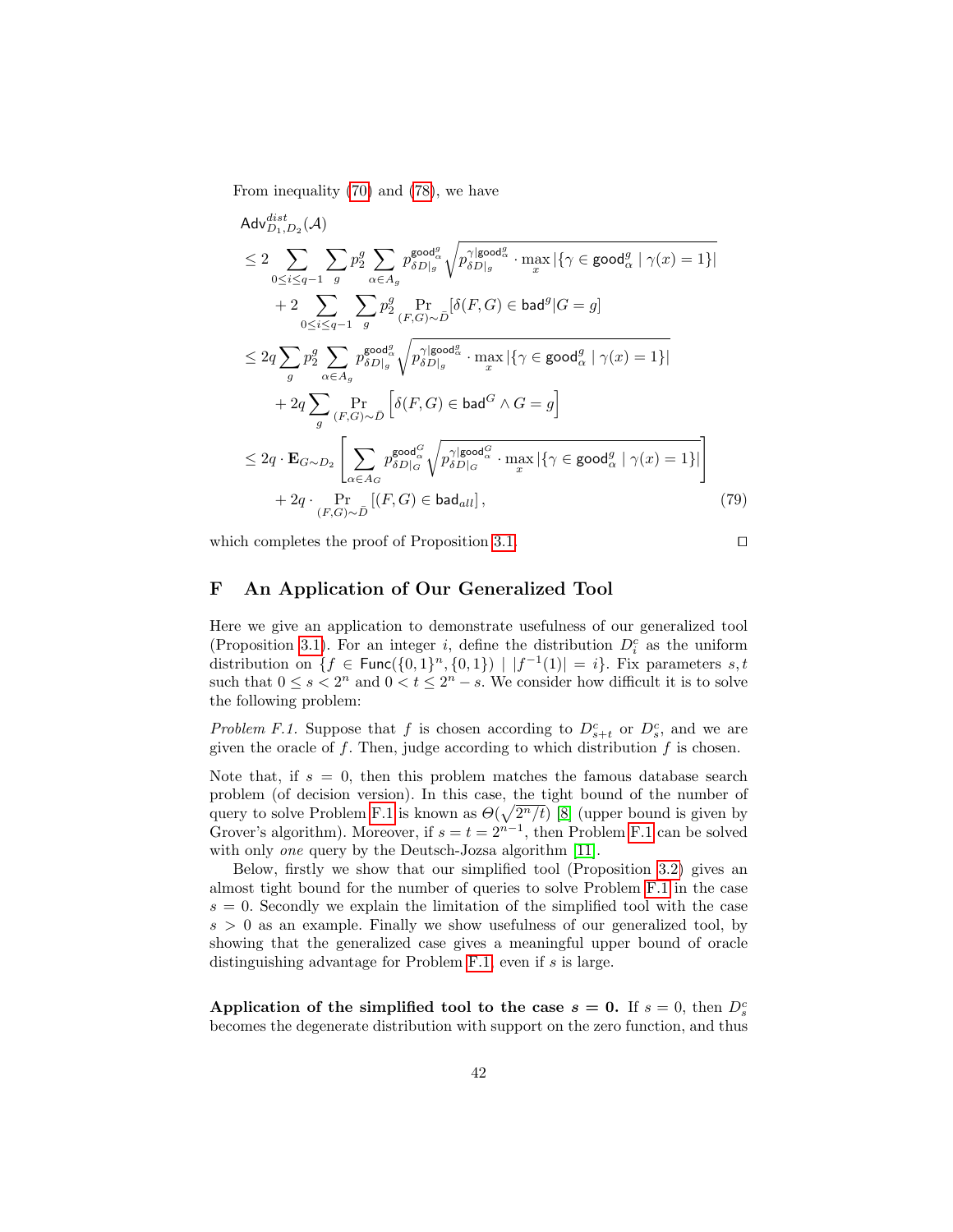we can apply our simplified tool to upper bound oracle distinguishing advantages between  $D_t^c$  and  $D_0^c$ . We show the following claim.

*Claim.* If  $s = 0$ , then oracle distinguishing advantage for Problem [F.1](#page-41-1) is upper bounded as

<span id="page-42-0"></span>
$$
\mathsf{Adv}_{D_t^c, D_0^c}^{dist}(q) \le 2q \sqrt{\frac{t}{2^n}}.\tag{80}
$$

In particular, an adversary has to make  $\Omega(\sqrt{2^n/t})$  queries to distinguish  $D_t^c$ from  $D_0^c$  with constant probability.

*Proof.* Define  $\text{good} = \text{good}_t := \{f \mid |f^{-1}(1)| = t\}$ ,  $\text{good}_{\alpha} := \emptyset$  for  $\alpha \neq t$ , and bad := Func $(\{0,1\}^n, \{0,1\}) \setminus (\text{good} \cup \{0\})$ . Then  $\Pr_{F \sim D_1}[F = f | F \in \text{good}_f] =$  $\binom{2^n}{4}$  $\int_t^n$  is independent on f, and we can apply Proposition [3.2.](#page-12-0)

Now we have  $\Pr_{F \sim D_1}[F \in \mathsf{bad}] = 0, p_1^{\mathsf{good}_t} = \Pr_{F \sim D_1}[F \in \mathsf{good}_t] = 1,$  $p_1^{\mathsf{good}_\alpha} = \Pr_{F \sim D_1}[F \in \mathsf{good}_\alpha] = 0 \text{ for } \alpha \neq t, \text{ and } p_1^{f|\mathsf{good}_t} = \Pr_{F \sim D_1}[F = f | F \in$  $\textsf{good}_t$ ] =  $\binom{2^n}{t}$  $\left\{ \begin{array}{l} t^{n} \\ t \end{array} \right\}^{-1}$  for  $f \in \text{good}_{t}$ . In addition,  $|\{f \in \text{good}_{t} | f(x) = 1\}| = \binom{2^{n}-1}{t-1}$ holds for any  $x \in \{0,1\}^n$ . Thus, from Proposition [3.2,](#page-12-0) we have

$$
\begin{split} &\text{Adv}_{D_t^c, D_0^c}^{\text{dist}}(\mathcal{A}) \\ &\leq 2q \cdot \sum_{\alpha} p_1^{\text{good}_{\alpha}} \sqrt{p_1^{f|\text{good}_{\alpha}} \cdot \max_x |\{f \in \text{good}_{\alpha} \mid f(x) = 1\}|} \\ &+ 2q \cdot \Pr_{f \sim D_1}^{\text{cp}}[f \in \text{bad}] \\ &\leq 2q \cdot 1 \cdot \sqrt{p_1^{f|\text{good}_t} \cdot \max_x |\{f \in \text{good}_t \mid f(x) = 1\}|} + 2q \cdot 0 \\ &\leq 2q \cdot \sqrt{\binom{2^n}{t}^{-1} \cdot \binom{2^n - 1}{t - 1}} = 2q \cdot \sqrt{\frac{t}{2^n}} \end{split} \tag{81}
$$

for any quantum adversary  $\mathcal A$  that makes at most q quantum queries.  $\Box$ 

Limitation of the simplified tool. Next, we explain the limitation of the simplified tool. If we want to upper bound  $\mathsf{Adv}_{D_{s+t}^c, D_s^c}^{dist}$  for the case  $s > 0$  only with the simplified tool, then we have to additionally introduce the degenerate distribution  $D_0^c$  with support on the zero function, since the simplified tool can only be applied to the case that one of the two distributions is  $D_0^c$ . Thus, from inequality [\(80\)](#page-42-0), the upper bound which we can obtain only with the simplified tool becomes

<span id="page-42-1"></span>
$$
\mathsf{Adv}_{D_{s+t}^{e}}^{dist}, p_s^{\circ}(q) \leq \mathsf{Adv}_{D_{s+t}^{e}}^{dist}, p_6^{\circ}(q) + \mathsf{Adv}_{D_6^{e}}^{dist}, p_s^{\circ}(q)
$$
\n
$$
\leq 2q\sqrt{\frac{s+t}{2^n}} + 2q\sqrt{\frac{s}{2^n}} = O\left(q\sqrt{\frac{s+t}{2^n}}\right). \tag{82}
$$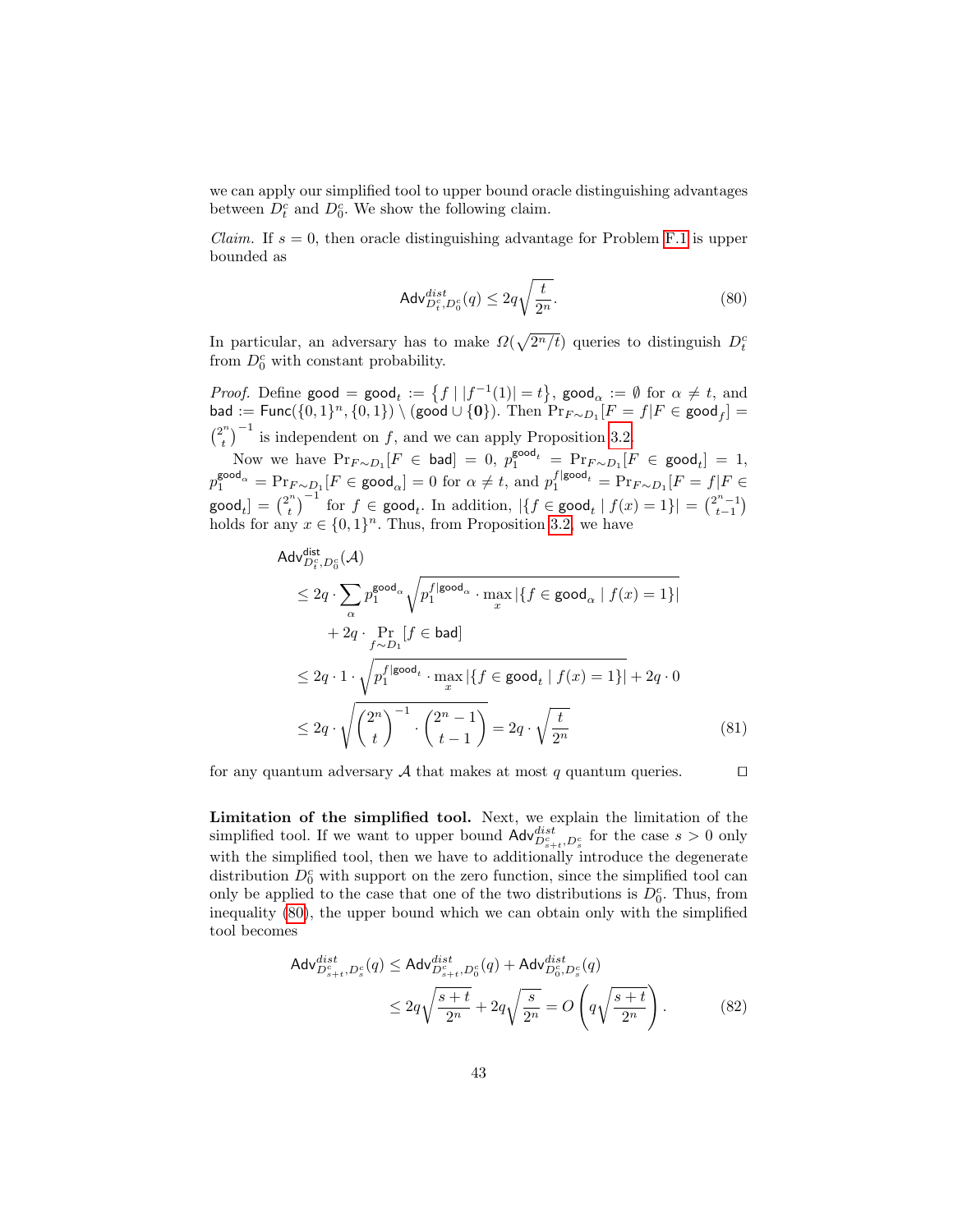However, this bound [\(82\)](#page-42-1) does not reflect the intuition that Problem [F.1](#page-41-1) will be hard to solve if t is small, even if s is large. For example, if  $s = 2^{n-1}$  and  $t = 1$ , then the right hand side of inequality [\(82\)](#page-42-1) becomes  $O(q)$ , which is a meaningless bound.

Usefulness of the generalized tool. Next, we show that the generalized tool gives a better upper bound than [\(82\)](#page-42-1). We show the following claim.

Claim. Oracle distinguishing advantage for Problem [F.1](#page-41-1) is upper bounded as

<span id="page-43-0"></span>
$$
\mathsf{Adv}_{D_{s+t}^c, D_s^c}^{dist}(q) \le 2q \sqrt{\frac{t}{2^n - s}}.\tag{83}
$$

In particular, an adversary has to make  $\Omega(\sqrt{(2^{n}-s)/t})$  queries to distinguish  $D_{s+t}^c$  from  $D_s^c$  with constant probability.

*Proof (of Claim)*. Let  $\overline{D}$  be the distribution on  $Func({0,1}^n, {0,1}) \times Func($  $\{0,1\}^n$ ,  $\{0,1\}$  which is defined by the following sampling:

- 1.  $g \stackrel{D_s^c}{\longleftarrow}$  Func $(\{0,1\}^n, \{0,1\})$ . Let  $x_1^g, \ldots, x_s^g$  be the preimages of 1 by g.
- 2. Choose  $y_1, \ldots, y_t$ , which are different from each other, from  $\{0, 1\}^n \setminus {\tilde{x}}_1^g, \ldots$ ,  $x_s^g$ } uniformly at random.
- 3. Define f by  $f(x) = 1$  if and only if  $x = x_i^g$  or  $x = y_j$  for some i, j. 4. Return  $(f, g)$ .

Then obviously  $D_{s+t}^c(f) = \sum_g \bar{D}(f,g)$  for any f and  $D_s^c(g) = \sum_f \bar{D}(f,g)$  for any g hold.

For each fixed g, define  $A_g := \{t\}$  and

$$
\begin{aligned} &\text{good}_t^g := \{\gamma \in \text{Func}(\{0,1\}^n,\{0,1\}) \mid |\gamma^{-1}(1)| = t \wedge \gamma^{-1}(1) \cap g^{-1}(1) = \emptyset\}, \\ &\text{good}^g := \text{good}_t^g, \\ &\text{bad}^g := \text{Func}(\{0,1\}^n,\{0,1\}) \setminus (\text{good}^g \cup \{\mathbf{0}\}). \end{aligned}
$$

Then we have

$$
\max_{x} |\{\gamma \in \text{good}_{t}^{g} \mid \gamma(x) = 1\}| = {2^{n} - s - 1 \choose t - 1}.
$$
 (84)

In addition, by straightforward calculations it can be shown that

$$
p_{\delta D|g}^{\gamma|\text{good}^g_t} = {2^n - s \choose t}^{-1}, p_{\delta D|g}^{\text{good}^g_t} = 1, \Pr_{(F,G)\sim \bar{D}}[(F,G) \in \text{bad}_{all}] = 0. \tag{85}
$$

Thus, from Proposition [3.1](#page-11-0) we have

$$
\mathsf{Adv}_{D_{s+t}^c, D_s^c}^{dist}(q) \le 2q \mathbf{E}_{g \sim D_2} \left[ 1 \cdot \sqrt{\binom{2^n - s - 1}{t - 1} \cdot \binom{2^n - s}{t}} \right]
$$
\n
$$
= 2q \sqrt{\frac{t}{2^n - s}},\tag{86}
$$

which is the desired bound.  $\Box$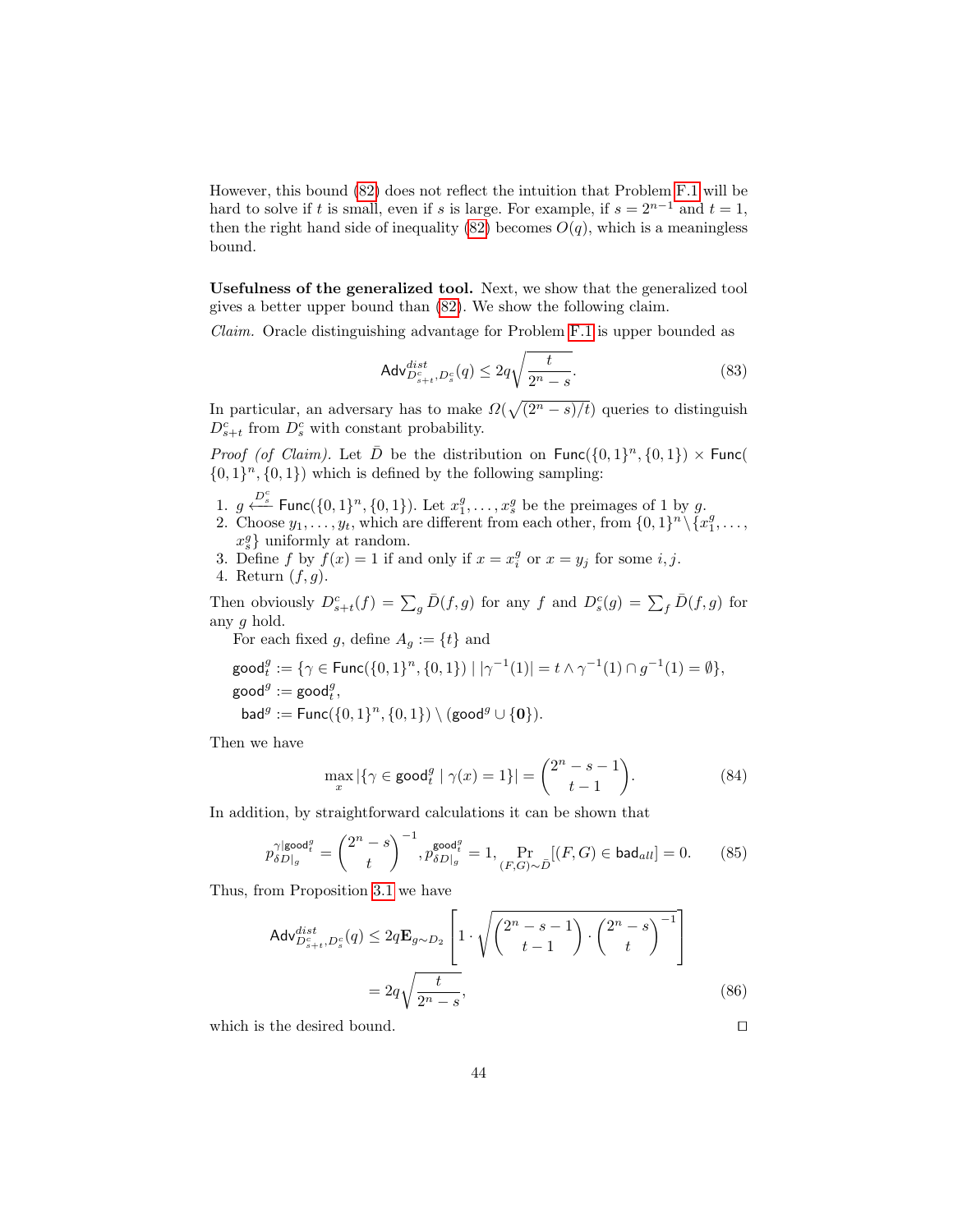Now, the new bound [\(83\)](#page-43-0) reflects the intuition that problem will be hard to solve if t is small. For example, if  $s = 2^{n-1}$ , then the right hand side of inequality [\(83\)](#page-43-0) becomes  $O(\frac{q\sqrt{t}}{2(n-1)})$  $\frac{q\sqrt{t}}{2^{(n-1)/2}}$ ). In the case  $t = 2^{n-1}$ , then  $O(\frac{q\sqrt{t}}{2^{(n-1)}})$  $\frac{q\sqrt{t}}{2^{(n-1)/2}}$  =  $O(q)$  matches the bound by the Deutsch-Jozsa algorithm, and  $O(\frac{q\sqrt{t}}{3(n-1)})$  $\frac{q\sqrt{t}}{2^{(n-1)/2}}$  decreases as t decreases, which reflects our intuition. Thus the bound [\(83\)](#page-43-0) can be regarded as a meaningful bound.

Remark F.1. Our bound [\(83\)](#page-43-0) is asymmetric: The situation  $(s, t)$  and  $(2<sup>n</sup> - s - t, t)$ are the same up to complementing the functions, but our bound for the situation  $(2^{n} - s - t, t)$  differs from the bound [\(83\)](#page-43-0) for  $(s, t)$ . This means that our bound is not tight.

# <span id="page-44-0"></span>G Proof of Lemma [4.4](#page-19-1)

*Proof (of Lemma [4.4\)](#page-19-1)*. Since  $\Delta(U^{\pm}, U_1'^{\pm}) = \Delta(U, U_1')$  holds, below we upper bound  $\Delta(U, U'_1)$ . In this proof, let good ⊂ Perm $(\{0,1\}^n)$  denote the subset defined by  $P \in \text{good if and only if the number of fixed points of } P \text{ is less than } 2n$ . In addition, define a set bad by bad :=  $\text{Perm}(\{0, 1\}^n) \setminus \text{good}.$ 

Then we have

$$
\Delta(U, U_1') = \frac{1}{2} \sum_{P \in \text{good}} \left| \Pr_{\sigma \sim U} [\sigma = P] - \Pr_{\sigma \sim U_1'} [\sigma = P] \right| \n+ \frac{1}{2} \sum_{P \in \text{bad}} \left| \Pr_{\sigma \sim U} [\sigma = P] - \Pr_{\sigma \sim U_1'} [\sigma = P] \right| \n\leq \frac{1}{2} \left| \sum_{P \in \text{good}} \Pr_{\sigma \sim U_1'} [\sigma = P] - \frac{1}{2^n!} \right| + \frac{1}{2} \Pr_{P \sim U} [P \in \text{bad}] + \frac{1}{2} \Pr_{P \sim U_1'} [P \in \text{bad}].
$$
\n(87)

Next, we upper bound  $\frac{1}{2} Pr_{P \sim U} [P \in \text{bad}] + \frac{1}{2} Pr_{P \sim U'_1} [P \in \text{bad}]$ . By definition of  $U_1'$ ,

<span id="page-44-2"></span><span id="page-44-1"></span>
$$
\Pr_{P \sim U_1'}[P \in \mathsf{bad}] = \Pr_{P_0 \sim U_0, f \sim \Lambda}[\Phi(P_0, f) \in \mathsf{bad}]
$$

holds. In addition, by definition of  $\Phi$ , the number of fixed points of  $\Phi(P_0, f)$ is less than or equal to  $2 \cdot |f^{-1}(1)|$ . Therefore  $Pr_{P_0 \sim U_0,f \sim A}[\Phi(P_0,f) \in \mathsf{bad}] \leq$  $\Pr_{f \sim A}(|f^{-1}(1)| \ge n] = \Pr_{\lambda \sim D_{num}}[\lambda \ge n].$  Thus, from inequality [\(20\)](#page-19-6), we have

$$
\frac{1}{2} \Pr_{P \sim U} [P \in \text{bad}] + \frac{1}{2} \Pr_{P \sim U_1'} [P \in \text{bad}] \le \frac{1}{2} \Pr_{\lambda \sim D_{num}} [\lambda \ge 2n] + \frac{1}{2} \Pr_{\lambda \sim D_{num}} [\lambda \ge n]
$$

$$
\le \Pr_{\lambda \sim D_{num}} [\lambda \ge n] \le \sum_{\lambda \ge n} \frac{e+1}{e} \frac{1}{\lambda!}
$$

$$
\le \frac{1+e}{n!}, \tag{88}
$$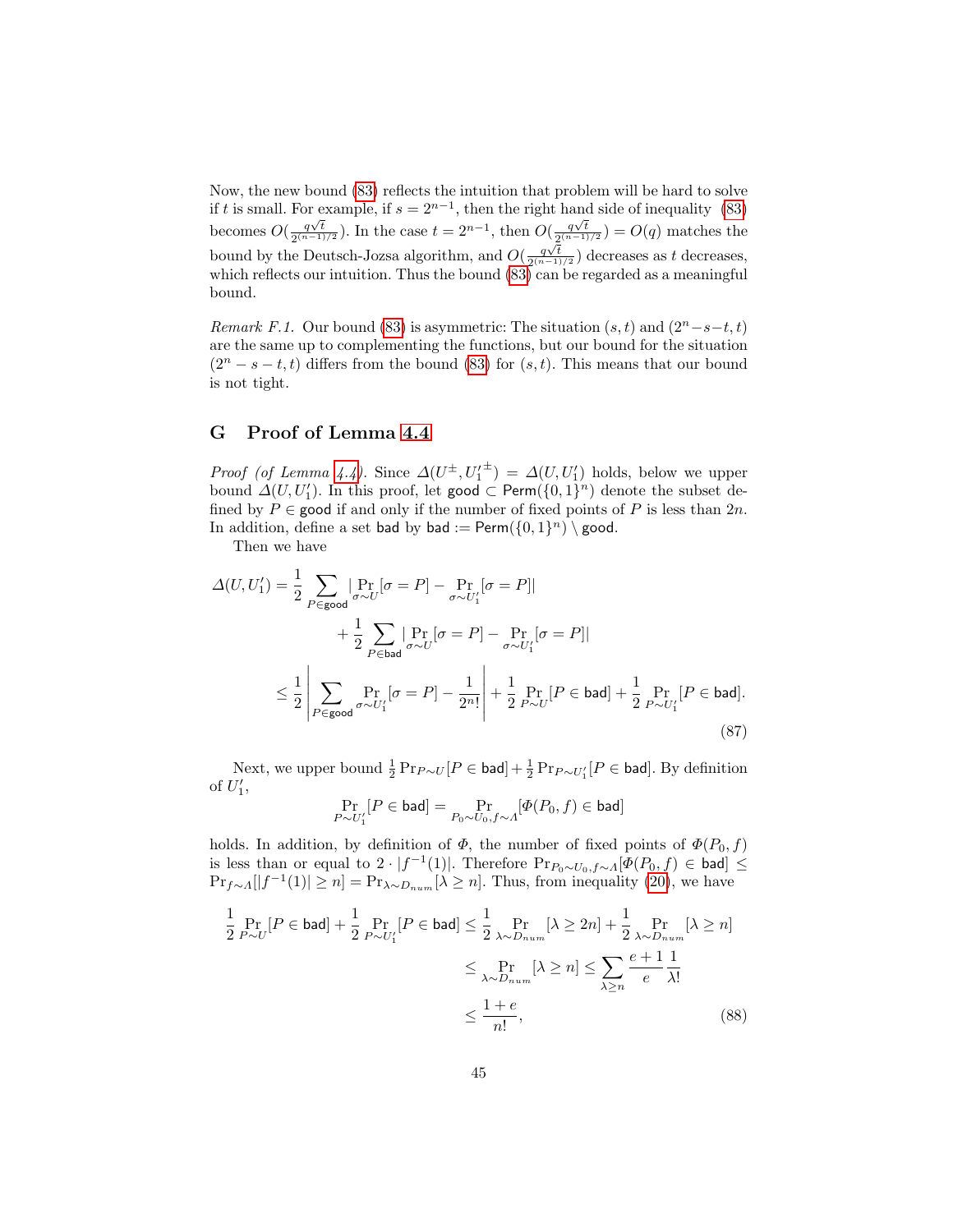where we used the fact  $\sum_{\lambda \geq n} 1/\lambda! \leq e/n!$  (see Lemma [A.1\)](#page-30-1).

Next, we upper bound  $\frac{1}{2} \left| \sum_{P \in \text{good}} \Pr_{\sigma \sim U_1'}[\sigma = P] - \frac{1}{2^{n_1}} \right|$ . Define subsets  $\text{irr}_1$ , irr<sub>2</sub>, irr ∈ Der( $\{0, 1\}$ <sup>n</sup>) × Func( $\{0, 1\}$ <sup>n</sup>,  $\{0, 1\}$ ) as follows:

$$
irr_1 := \{(P_0, f) | P_0(x) = y \text{ for some } x, y \in f^{-1}(1)\},
$$
\n(89)

<span id="page-45-4"></span><span id="page-45-3"></span>
$$
irr_2 := \{(P_0, f) | P_0^2(x) = x \text{ for some } x \in f^{-1}(1)\}.
$$
 (90)

In addition, let irr := irr $_1 \cup$ irr $_2$  and reg := Der $(\{0,1\}^n) \times$  Func $(\{0,1\}^n,\{0,1\}) \setminus$ irr (irr and reg means irregular and regular, respectively).

Intuitively, irr<sub>1</sub> is an irregular event that " $\Phi$  does not matches  $\Phi$ ". That is,  $\Phi(P_0, f) = \Phi'(P_0, f)$  holds if  $(P_0, f) \notin \text{irr}_1$  by definition of  $\Phi$  and  $\Phi'$ . In addition,  $\text{irr}_2$  $\text{irr}_2$  is an irregular event that " $\Phi(P_0, f)$  have unexpected fixed points"<sup>2</sup>. That is, the number of fixed points of  $\Phi(P_0, f)$  becomes larger than  $|f^{-1}(1)|$  if  $(P_0, f) \in \text{irr}_2$ . If  $(P_0, f) \notin \text{irr}_1 \vee \text{irr}_2$ , which is equivalent to  $(P_0, f) \in \text{reg}$ , then the number of fixed points of  $\Phi(P_0, f)$  (and  $\Phi'(P_0, f)$ ) matches  $|f^{-1}(1)|$ .

Now we have

$$
\frac{1}{2} \sum_{P \in \text{good}} \left| \Pr_{\sigma \sim U_1'}[\sigma = P] - \frac{1}{2^{n}!} \right|
$$
\n
$$
= \frac{1}{2} \sum_{P \in \text{good}} \left| \Pr_{P_0 \sim U_0, f \sim A}[\Phi(P_0, f) = P] - \frac{1}{2^{n}!} \right|
$$
\n
$$
\leq \frac{1}{2} \sum_{P \in \text{good}} \left| \Pr_{P_0 \sim U_0, f \sim A}[\Phi(P_0, f) = P \wedge (P_0, f) \in \text{reg}] - \frac{1}{2^{n}!} \right|
$$
\n
$$
+ \frac{1}{2} \sum_{P \in \text{good}} \Pr_{P_0 \sim U_0, f \sim A}[\Phi(P_0, f) = P \wedge (P_0, f) \in \text{irr}]
$$
\n
$$
= \frac{1}{2} \sum_{P \in \text{good}} \left| \Pr_{P_0 \sim U_0, f \sim A}[\Phi(P_0, f) = P \wedge (P_0, f) \in \text{reg}] - \frac{1}{2^{n}!} \right|
$$
\n
$$
+ \frac{1}{2} \sum_{P_0 \sim U_0, f \sim A}[\Phi(P_0, f) \in \text{good} \wedge (P_0, f) \in \text{irr}]. \tag{91}
$$

From inequality [\(87\)](#page-44-1), [\(88\)](#page-44-2), and [\(91\)](#page-45-1) we have,

<span id="page-45-2"></span><span id="page-45-1"></span>
$$
\Delta(U, U_1') \leq \frac{1}{2} \sum_{P \in \text{good}} \left| \Pr_{P_0 \sim U_0, f \sim \Lambda} [\Phi(P_0, f) = P \wedge (P_0, f) \in \text{reg}] - \frac{1}{2^{n}!} \right|
$$
  
+ 
$$
\frac{1}{2} \Pr_{P_0 \sim U_0, f \sim \Lambda} [\Phi(P_0, f) \in \text{good} \wedge (P_0, f) \in \text{irr}] + \frac{1+e}{n!}.
$$
 (92)

Next, we upper bound the term  $\frac{1}{2} \sum_{P \in \text{good}} |Pr_{P_0 \sim U_0, f \sim A}[\Phi(P_0, f)] = P \wedge$  $(P_0, f) \in \text{reg}]-\frac{1}{2^{n}!}$ . We use the following claim.

<span id="page-45-0"></span><sup>&</sup>lt;sup>2</sup> In fact irr<sub>2</sub> is just the event that  $P_0$  have 2-cycles, though, it holds that there is no unexpected fixed point if the event  $\neg (irr_1 \vee irr_2)$  occurs.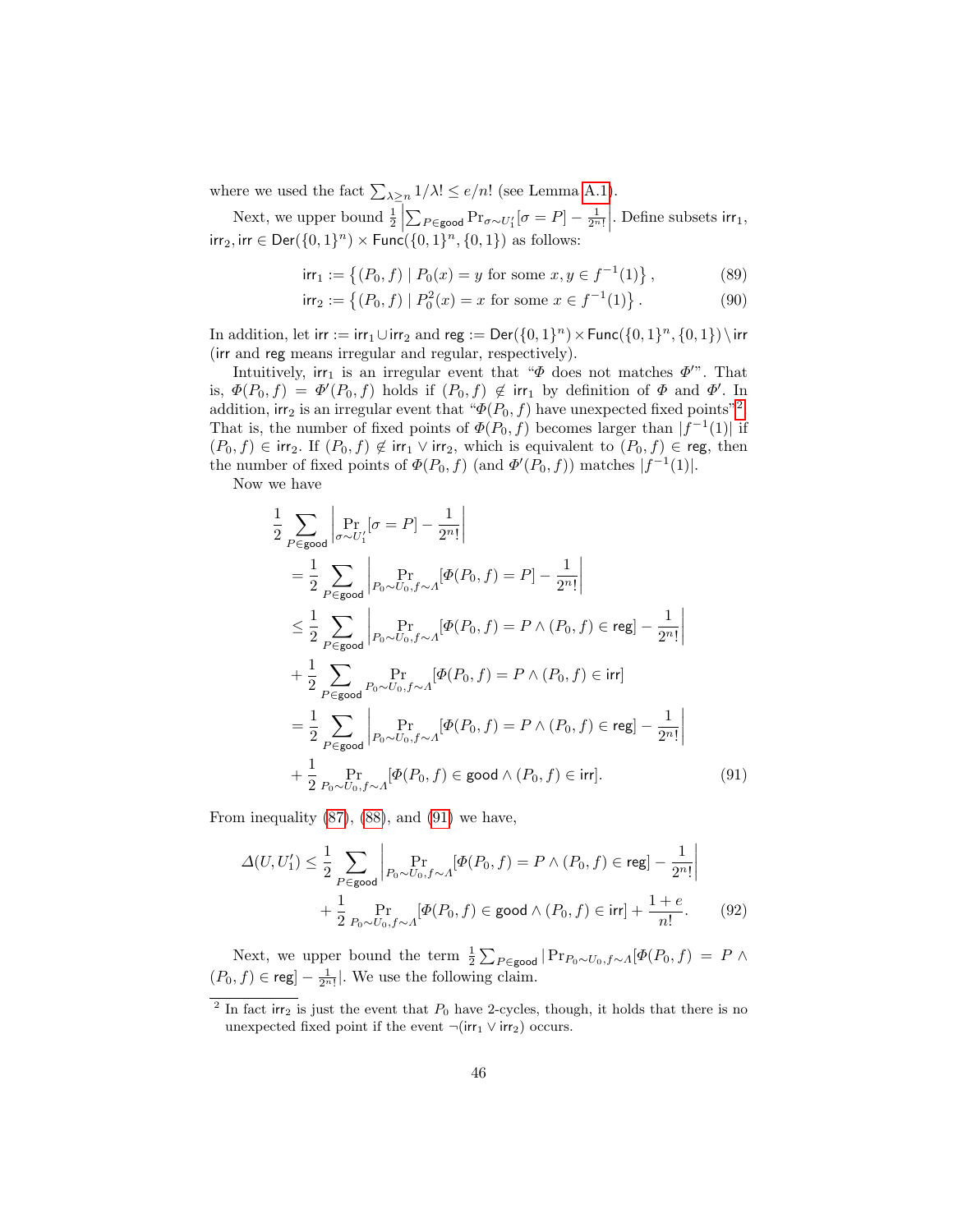*Claim.* For each fixed  $P \in \text{Perm}(\{0, 1\}^n)$ ,

$$
\Pr_{P_0 \sim U_0, f \sim \Lambda} [\Phi(P_0, f) = P \wedge (P_0, f) \in \text{reg}] = \frac{(2^n - \lambda)! \cdot ! (2^n - \lambda)}{2^{n}! \cdot 2^n \cdot (2^n - 2\lambda)!} \tag{93}
$$

holds, where  $\lambda$  is the number of fixed points of P.

*Proof (of Claim)*. If  $(P_0, f) \in \text{reg}$ , then the set of fixed points of  $\Phi(P_0, f)$  matches the set  $f^{-1}(1)$ , by definition of reg and  $\Phi$ . Thus, for each fixed permutation P, there exists unique function  $f_P$  that satisfies  $\Phi(P_0, f_P) = P \wedge (P_0, f_P) \in \text{reg}$  for some derangement  $P_0$ .

Now we count the number of derangement  $P_0$  that satisfies  $\Phi(P_0, f_P)$  =  $P \wedge (P_0, f_P) \in \text{reg. Let } x_1, \ldots, x_\lambda$  be the fixed points of P. In the graph  $G_P$ which is associated to P, let us choose an ordered sequence of  $\lambda$  edges  $S =$  $(y_1 \to y'_1, \ldots, y_\lambda \to y'_\lambda)$  which are not self loops. Then, modify the graph  $G_P$ as follows: for each  $1 \leq i \leq \lambda$ , remove the edges  $x_i \to x_i, y_i \to y'_i$  and add new edges  $y_i \to x_i, x_i \to y'_i$ . Then the new graph has no self loop and corresponds to a derangement  $P_{0,S}$ , and this derangement  $P_{0,S}$  satisfies  $\Phi(P_{0,S}, f_P) = P \wedge$  $(P_{0,S}, f_P) \in \text{reg. This mapping } S \mapsto P_{0,S}$  gives a one-to-one correspondence between ordered sequence  $S$  of  $\lambda$  edges which are not self loops, and derangement  $P_0$  that satisfies  $\Phi(P_0, f_P) = P \wedge (P_0, f_P) \in \text{reg. Therefore, the number of }$ derangement  $P_0$  that satisfies  $\Phi(P_0, f_P) = P \wedge (P_0, f_P) \in \text{reg}$  is

$$
\binom{2^n - \lambda}{\lambda} \cdot \lambda!.
$$
 (94)

Hence we have

$$
\Pr_{P_0 \sim U_0, f \sim A} [\Phi(P_0, f) = P \land (P_0, f) \in \text{reg}] = \sum_{\substack{(P_0, f) : \Phi(P_0, f) = P \ F \sim A \\ \land (P_0, f) \in \text{reg}}} \Pr_{F \sim A} [\sigma = P_0 \land F = f]
$$
\n
$$
= \sum_{\substack{P_0 : \Phi(P_0, f) = P \ F \sim A \\ \land (P_0, f) \in \text{reg}}} \Pr_{F \sim A} [\sigma = P_0 \land F = f_P]
$$
\n
$$
= \binom{2^n - \lambda}{\lambda} \cdot \lambda! \cdot \frac{1}{!2^n} \cdot \frac{!(2^n - \lambda)}{2^n!}
$$
\n
$$
= \frac{(2^n - \lambda)! \cdot [(2^n - \lambda)]}{2^n! \cdot [2^n \cdot (2^n - 2\lambda)!},
$$

which completes the proof of the claim.  $\Box$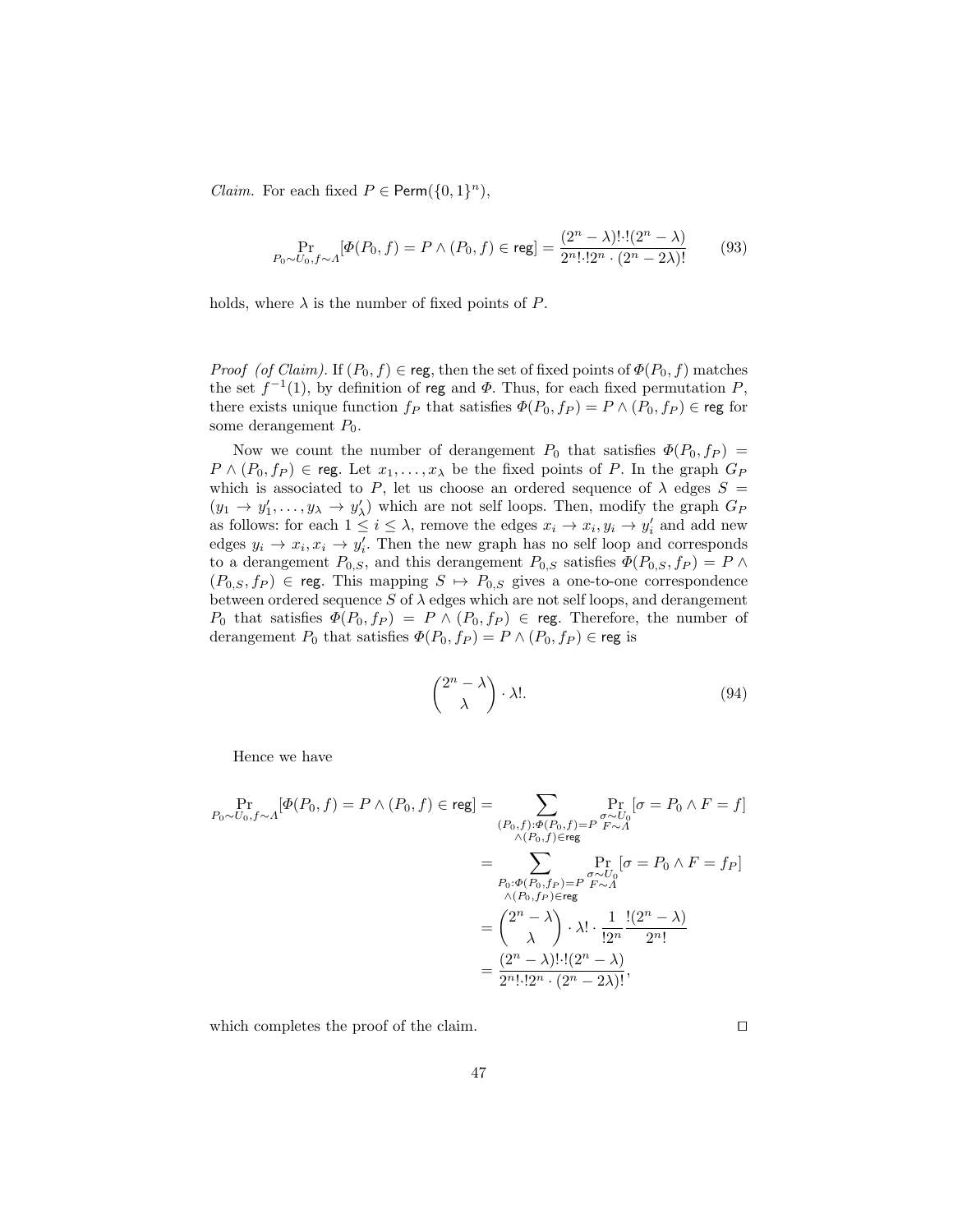Note that the number of permutations that has exactly  $\lambda$  fixed points is  $\binom{2^n}{\lambda}$  $\binom{2^n}{\lambda}$ .! $(2^n)$  $-\lambda$ ). From the above claim, now we have

$$
\frac{1}{2} \sum_{P \in \text{good}} \left| \Pr_{P_0 \sim U_0, f \sim A} [\Phi(P_0, f) = P \wedge (P_0, f) \in \text{reg}] - \frac{1}{2^{n}!} \right|
$$
\n
$$
= \frac{1}{2} \sum_{\lambda < 2n} \left( \sum_{P:\lambda \text{ fixed points}} \left| \Pr_{P_0 \sim U_0, f \sim A} [\Phi(P_0, f) = P \wedge (P_0, f) \in \text{reg}] - \frac{1}{2^{n}!} \right| \right)
$$
\n
$$
= \frac{1}{2} \sum_{\lambda < 2n} \left| \frac{(2^n - \lambda)! \cdot [(2^n - \lambda)}{2^{n}! \cdot (2^n - 2\lambda)!} - \frac{1}{2^{n}!} \right| \cdot {2^n \choose \lambda} \cdot [(2^n - \lambda)]
$$
\n
$$
= \frac{1}{2} \sum_{\lambda < 2n} \frac{\binom{2^n}{\lambda} \cdot [(2^n - \lambda)}{2^{n}!} \left| 1 - \frac{(2^n - \lambda)! \cdot [(2^n - \lambda)]}{12^n \cdot (2^n - 2\lambda)!} \right|
$$
\n
$$
= \frac{1}{2} \sum_{\lambda < 2n} \frac{!(2^n - \lambda)}{\lambda! \cdot (2^n - \lambda)!} \left| 1 - \frac{2^n!}{12^n} \cdot \frac{!(2^n - \lambda)}{(2^n - \lambda)!} \cdot \frac{(2^n - \lambda)! \cdot (2^n - \lambda)!}{2^{n}! \cdot (2^n - 2\lambda)!} \right| \tag{95}
$$

Note that

<span id="page-47-1"></span><span id="page-47-0"></span>
$$
1 - \frac{2^n!}{!2^n} \cdot \frac{!(2^n - \lambda)}{(2^n - \lambda)!} \cdot \frac{(2^n - \lambda)! \cdot (2^n - \lambda)!}{2^n! \cdot (2^n - 2\lambda)!} \ge 0
$$
\n(96)

holds for  $\lambda < 2n$  and  $n \geq 32$ , since

$$
\frac{2^{n}!}{!2^{n}} \cdot \frac{!(2^{n}-\lambda)}{(2^{n}-\lambda)!} \cdot \frac{(2^{n}-\lambda)! \cdot (2^{n}-\lambda)!}{2^{n}! \cdot (2^{n}-2\lambda)!}
$$
\n
$$
= \frac{2^{n}!}{!2^{n}} \cdot \frac{!(2^{n}-\lambda)}{(2^{n}-\lambda)!} \cdot \frac{(2^{n}-\lambda)(2^{n}-\lambda-1)\cdots(2^{n}-2\lambda+1)}{2^{n}(2^{n}-1)\cdots(2^{n}-\lambda+1)}
$$
\n
$$
= \frac{2^{n}!}{[2^{n}!/e+1/2]} \cdot \frac{\lfloor (2^{n}-\lambda)!/e+1/2 \rfloor}{(2^{n}-\lambda)!} \cdot \prod_{i=0}^{\lambda-1} \left(1 - \frac{\lambda}{2^{n}-i}\right)
$$
\n
$$
\leq \frac{2^{n}!}{2^{n}!/e} \cdot \frac{(2^{n}-\lambda)!/e+1}{(2^{n}-\lambda)!} \cdot \left(1 - \frac{\lambda}{2^{n}}\right)
$$
\n
$$
= \left(1 + \frac{e}{(2^{n}-\lambda)!}\right) \cdot \left(1 - \frac{\lambda}{2^{n}}\right) \leq 1 - \frac{\lambda}{2^{n}} + \frac{e}{(2^{n}-\lambda)!}
$$
\n
$$
\leq 1 - \frac{1}{2^{n}} + \frac{e}{(2^{n}-2n)!} \leq 1.
$$
\n(97)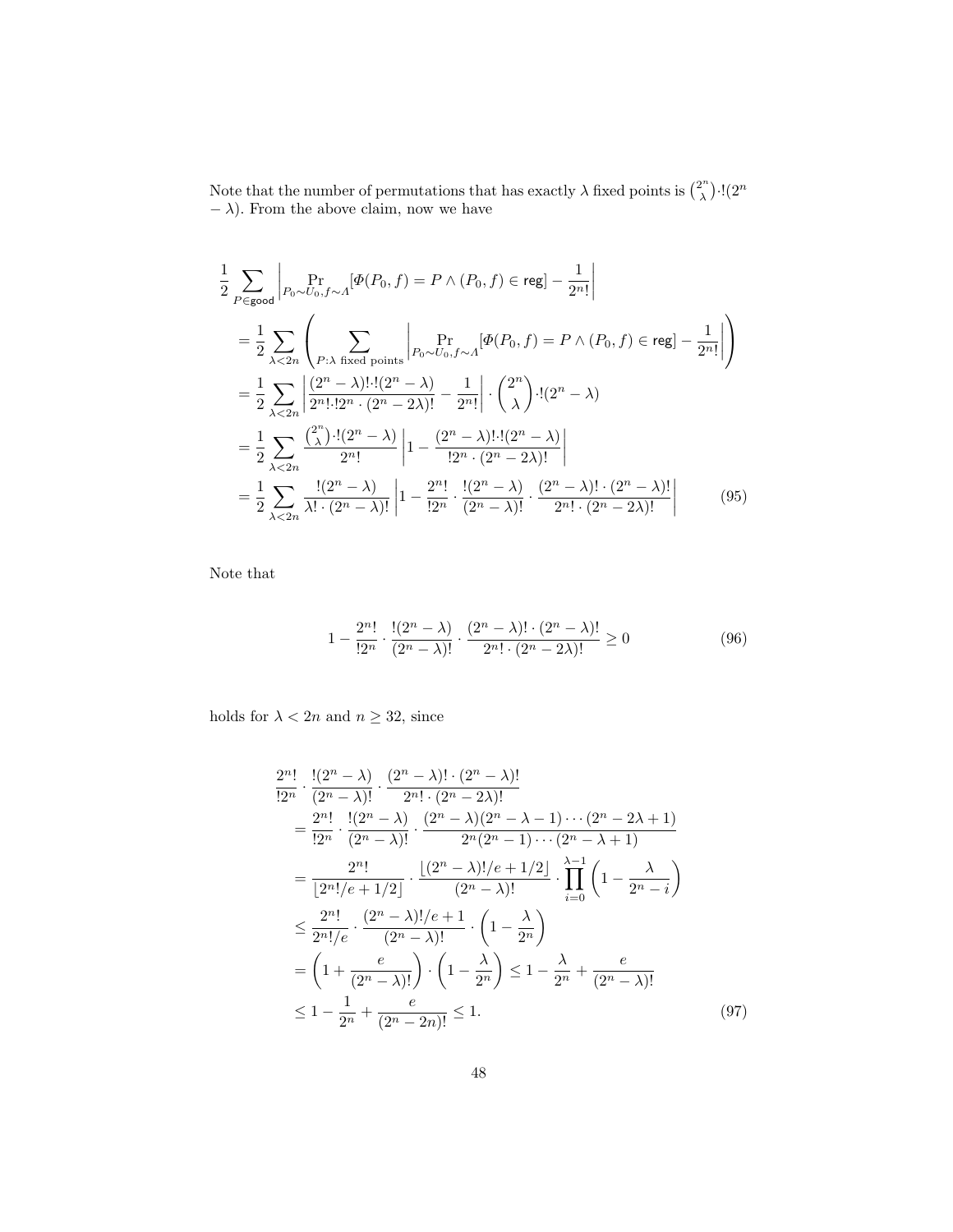Furthermore, for  $\lambda < 2n$  and  $n \geq 32$  we have

$$
\frac{2^{n}!}{2^{n}} \cdot \frac{(2^{n}-\lambda)!}{(2^{n}-\lambda)!} \cdot \frac{(2^{n}-\lambda)! \cdot (2^{n}-\lambda)!}{2^{n}! \cdot (2^{n}-2\lambda)!}
$$
\n
$$
= \frac{2^{n}!}{[2^{n}!/e+1/2]} \cdot \frac{[(2^{n}-\lambda)!/e+1/2]}{(2^{n}-\lambda)!} \cdot \prod_{i=0}^{\lambda-1} \left(1 - \frac{\lambda}{2^{n}-i}\right)
$$
\n
$$
\geq \frac{2^{n}!}{2^{n}!/e+1} \cdot \frac{(2^{n}-\lambda)!/e-1}{(2^{n}-\lambda)!} \cdot \left(1 - \frac{\lambda}{2^{n}-\lambda+1}\right)^{\lambda}
$$
\n
$$
\geq \frac{(2^{n}-\lambda)!}{(2^{n}-\lambda)!/e+1} \cdot \frac{(2^{n}-\lambda)!/e-1}{(2^{n}-\lambda)!} \cdot \left(1 - \frac{\lambda^{2}}{2^{n}-\lambda+1}\right)
$$
\n
$$
\geq \left(1 - \frac{2e}{(2^{n}-\lambda)!+e}\right) \cdot \left(1 - \frac{\lambda^{2}}{2^{n}-\lambda+1}\right)
$$
\n
$$
\geq 1 - \frac{2e}{(2^{n}-\lambda)!+e} - \frac{\lambda^{2}}{2^{n}-\lambda+1},
$$

which implies that

<span id="page-48-0"></span>
$$
1 - \frac{2^n!}{!2^n} \cdot \frac{(2^n - \lambda)}{(2^n - \lambda)!} \cdot \frac{(2^n - \lambda)! \cdot (2^n - \lambda)!}{2^n! \cdot (2^n - 2\lambda)!} \le \frac{2e}{(2^n - \lambda)! + e} + \frac{\lambda^2}{2^n - \lambda + 1}.
$$
 (98)

From inequalities [\(95\)](#page-47-0), [\(96\)](#page-47-1), and [\(98\)](#page-48-0), we have

$$
\frac{1}{2} \sum_{P \in \text{good}} \left| \Pr_{P_0 \sim U_0, f \sim A} [\Phi(P_0, f) = P \land (P_0, f) \in \text{reg}] - \frac{1}{2^n!} \right|
$$
\n
$$
\leq \frac{1}{2} \sum_{\lambda < 2n} \frac{!(2^n - \lambda)}{\lambda! \cdot (2^n - \lambda)!} \cdot \left( \frac{2e}{(2^n - \lambda)! + e} + \frac{\lambda^2}{2^n - \lambda + 1} \right)
$$
\n
$$
\leq \frac{1}{2} \sum_{\lambda < 2n} \frac{(2^n - \lambda)! / e + 1}{(2^n - \lambda)!} \cdot \left( \frac{2e}{(2^n - \lambda)! + e} + \frac{\lambda^2}{2^n - \lambda + 1} \right)
$$
\n
$$
= \frac{1}{2} \sum_{\lambda < 2n} \left( \frac{1}{e} + \frac{1}{(2^n - \lambda)!} \right) \cdot \frac{\lambda^2}{2^n - \lambda + 1} \cdot \left( \frac{2e}{(2^n - \lambda)! + e} \cdot \frac{2^n - \lambda + 1}{\lambda^2} + 1 \right)
$$
\n
$$
\leq \frac{1}{2} \sum_{\lambda < 2n} \frac{2\lambda^2}{2^n - \lambda + 1} \leq 2n \cdot \frac{(2n)^2}{2^n - 2n + 1} = \frac{8n^3}{2^n - 2n + 1}.
$$
\n(99)

<span id="page-48-1"></span>From inequalities [\(92\)](#page-45-2) and [\(99\)](#page-48-1), now we have

<span id="page-48-2"></span>
$$
\Delta(U, U_1') \le \frac{8n^3}{2^n - 2n + 1} + \frac{1}{2} \Pr_{P_0 \sim U_0, f \sim A} [\Phi(P_0, f) \in \mathsf{good} \land (P_0, f) \in \mathsf{irr}] + \frac{1 + e}{n!}.
$$
\n(100)

Next, we upper bound  $\frac{1}{2} Pr_{P_0 \sim U_0, f \sim \Lambda} [\Phi(P_0, f) \in \mathsf{good} \land (P_0, f) \in \mathsf{irr}]$ . Note that

$$
\Pr_{P_0 \sim U_0, f \sim \Lambda}[\Phi(P_0, f) \in \mathsf{good} \wedge (P_0, f) \in \mathsf{irr}] \le \Pr_{P_0 \sim U_0, f \sim \Lambda}[|f^{-1}(1)| < 2n \wedge (P_0, f) \in \mathsf{irr}]
$$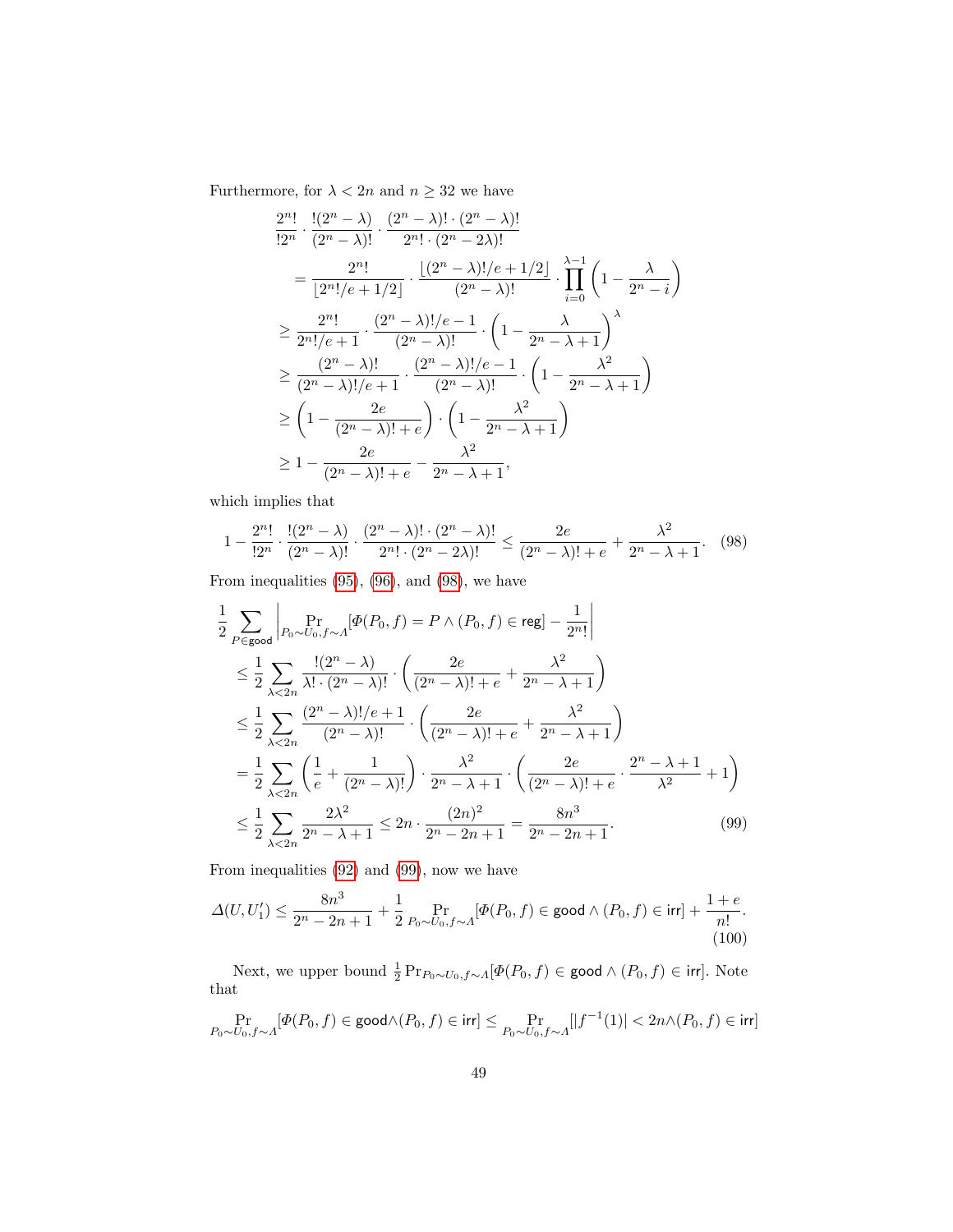holds, since the number of fixed points of  $\Phi(P_0, f)$  is always greater than or equal to  $|f^{-1}(1)|$ . Thus we have

$$
\frac{1}{2} \Pr_{P_0 \sim U_0, f \sim A} [\Phi(P_0, f) \in \text{good} \land (P_0, f) \in \text{irr}]
$$
\n
$$
\leq \frac{1}{2} \sum_{\lambda < 2n} \Pr_{P_0 \sim U_0, f \sim A} [|f^{-1}(1)| = \lambda \land (P_0, f) \in \text{irr}].
$$

Moreover, for a fixed  $\lambda$ , we have

$$
\Pr_{P_0 \sim U_0, f \sim A} [|f^{-1}(1)| = \lambda \land (P_0, f) \in \text{irr}]
$$
\n
$$
\leq \sum_{f: |f^{-1}(1) = \lambda|} \Pr_{P_0 \sim U_0, F \sim A} [F = f \land (P_0, f) \in \text{irr}]
$$
\n
$$
= \sum_{f: |f^{-1}(1) = \lambda|} \Pr_{P_0 \sim U_0} [(P_0, f) \in \text{irr}] \Pr_{F \sim A} [F = f].
$$

Hence

<span id="page-49-0"></span>
$$
\frac{1}{2} \Pr_{P_0 \sim U_0, f \sim A} [\Phi(P_0, f) \in \mathsf{good} \land (P_0, f) \in \mathsf{irr}]
$$
\n
$$
\leq \sum_{\lambda < 2n} \sum_{f: |f^{-1}(1) = \lambda]} \Pr_{P_0 \sim U_0} [P_0, f) \in \mathsf{irr}] \Pr_{F \sim A} [F = f]
$$
\n(101)

holds. For a fixed  $f$ , let  $x_1, \ldots, x_\lambda$  be the preimages of 1 by  $f$ . Then we have

<span id="page-49-1"></span>
$$
\Pr_{P_0 \sim U_0}[(P_0, f) \in \text{irr}] \le \Pr_{P_0 \sim U_0}[(P_0, f) \in \text{irr}_1] + \Pr_{P_0 \sim U_0}[(P_0, f) \in \text{irr}_2]
$$
\n
$$
\le \sum_{i \ne j} \Pr_{P_0 \sim U_0}[P_0(x_i) = x_j] + \sum_{i} \Pr_{P_0 \sim U_0}[P_0^2(x_i) = x_i]
$$
\n
$$
\le \sum_{i \ne j} \Pr_{P_0 \sim U_0}[P_0(x_i) = x_j]
$$
\n
$$
+ \sum_{i} \sum_{y \ne x_i} \Pr_{P_0 \sim U_0}[P_0(x_i) = y \land P_0(y) = x_i]
$$
\n
$$
\le \sum_{i \ne j} \frac{!(2^n - 1)}{!2^n} + \sum_{i} \sum_{y \ne x_i} \frac{!(2^n - 2)}{!2^n}
$$
\n
$$
\le \lambda^2 \cdot \frac{(2^n - 1)!/e + 1}{2^n!/e - 1} + \lambda \cdot (2^n - 1) \cdot \frac{(2^n - 2)!/e + 1}{2^n!/e - 1}
$$
\n
$$
= \frac{\lambda^2}{2^n} \cdot \frac{1 + e/(2^n - 1)!}{1 - e/2^n!} + \frac{\lambda}{2^n} \cdot \frac{1 + e/(2^n - 2)!}{1 - e/2^n!}
$$
\n
$$
= \frac{2\lambda^2}{2^n} + \frac{2\lambda}{2^n} \le \frac{4\lambda^2}{2^n} \le \frac{16n^2}{2^n}
$$
\n(102)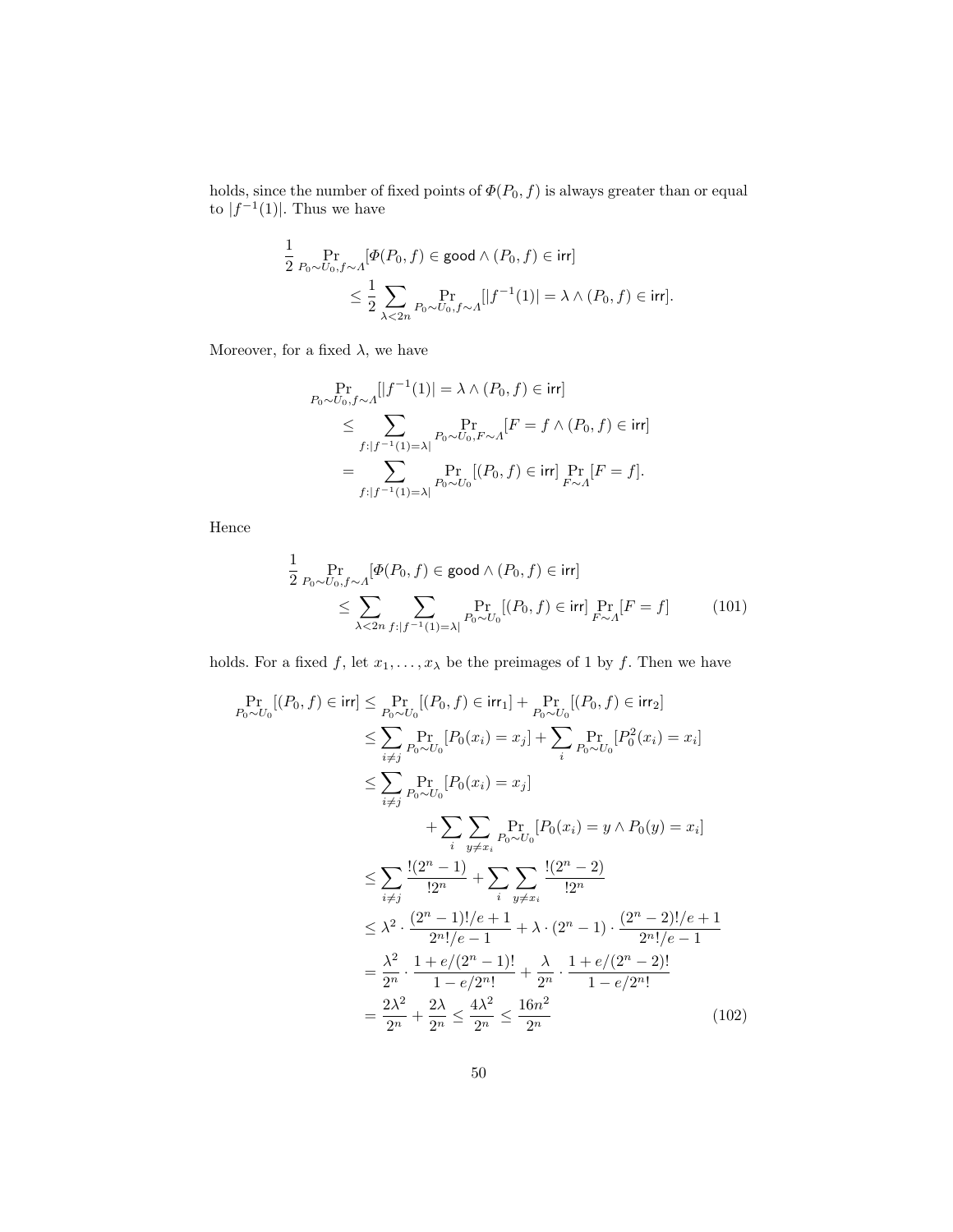for  $n \geq 32$ . From inequality [\(101\)](#page-49-0) and [\(102\)](#page-49-1), we have

$$
\frac{1}{2} \Pr_{P_0 \sim U_0, f \sim A} [\Phi(P_0, f) \in \text{good} \land (P_0, f) \in \text{irr}]
$$
\n
$$
\leq \frac{1}{2} \sum_{\lambda < 2n} \sum_{f: |f^{-1}(1) = \lambda]} \frac{16n^2}{2^n} \Pr_{F \sim A} [F = f]
$$
\n
$$
\leq \frac{16n^3}{2^n}.
$$
\n(103)

Then, from inequality [\(100\)](#page-48-2) and [\(103\)](#page-50-1), we have

$$
\Delta(U, U_1') \le \frac{8n^3}{2^n - 2n + 1} + \frac{16n^3}{2^n} + \frac{1+e}{n!},
$$

which completes the proof of Lemma [4.4.](#page-19-1)  $\Box$ 

# <span id="page-50-0"></span>H Proof of Lemma [4.5](#page-19-2)

*Proof (of Lemma [4.5\)](#page-19-2)*. In this proof, we define subsets good, bad  $\subset$  Func( $\{0,1\}^n$ ,  $\{0,1\}^n$  by  $F \in \text{good}$  if and only if the number of fixed points of F is less than 2n, and bad :=  $Func({0,1}<sup>n</sup>, {0,1}<sup>n</sup>) \setminus good$ . Let irr<sub>1</sub> be the same set defined in the proof of Lemma [4.4](#page-19-1) (see [\(89\)](#page-45-3)), and define  $\text{reg}_1$  by  $\text{reg}_1 = \text{Der}(\{0,1\}^n) \times$ Func $(\{0,1\}^n, \{0,1\})$  \ irr<sub>1</sub>. By definition of  $\Phi$  and  $\Phi'$ ,  $\Phi(P_0, f) = \Phi'(P_0, f)$  holds

<span id="page-50-1"></span>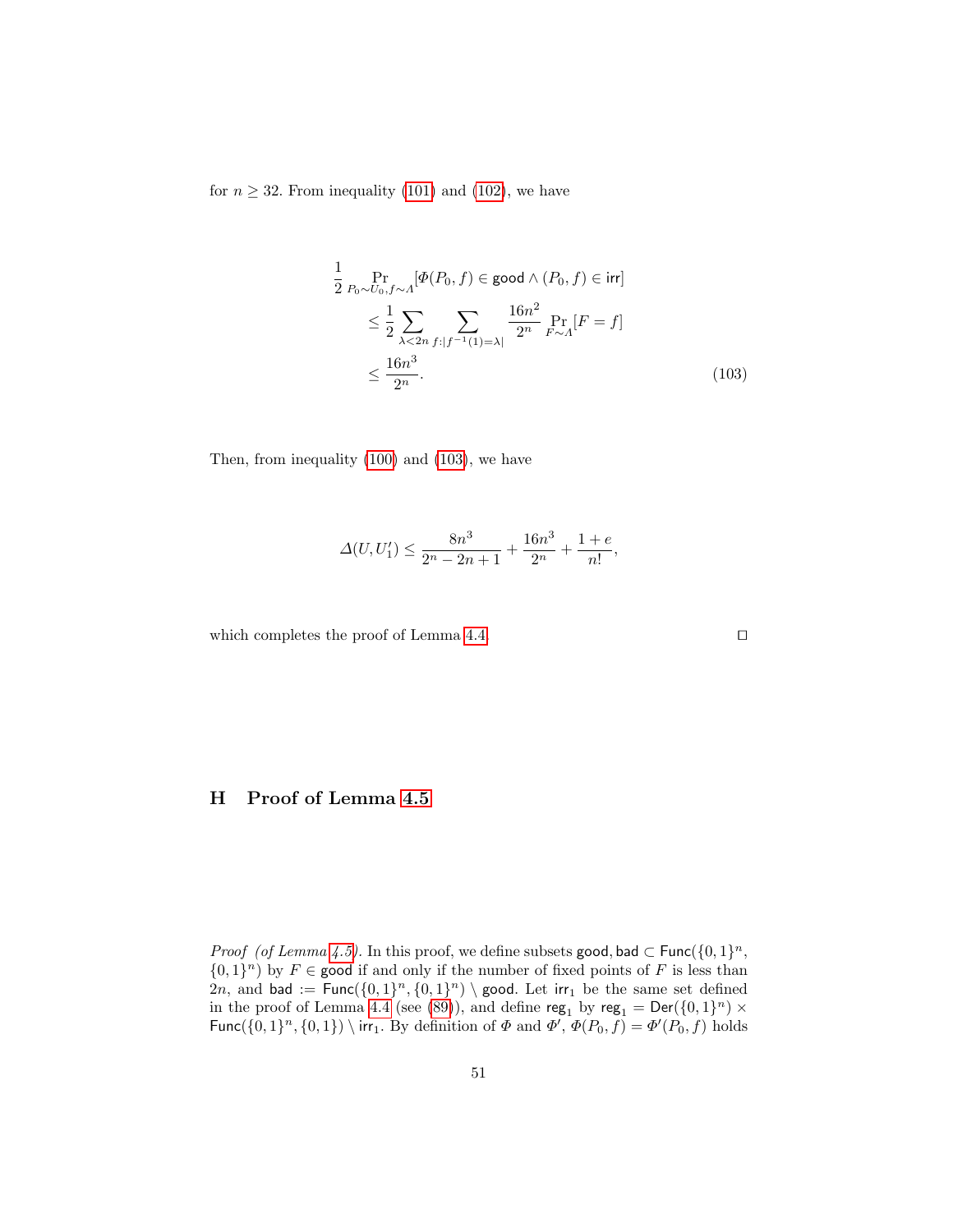for any  $(P_0, f) \in \text{reg}_1$ . Thus we have

∆(U 0 1 ± , U<sup>0</sup> 2 ) = <sup>1</sup> 2 X F Pr P0∼U0, f∼Λ [Φ(P0, f) = F] − Pr P0∼U0, f∼Λ [Φ 0 (P0, f) = F] ≤ 1 2 X F ∈good Pr P0∼U0, f∼Λ [Φ(P0, f) = F] − Pr P0∼U0, f∼Λ [Φ 0 (P0, f) = F] + 1 2 Pr P0∼U0, f∼Λ [Φ(P0, f) <sup>∈</sup> bad] + <sup>1</sup> 2 Pr P0∼U0, f∼Λ [Φ 0 (P0, f) ∈ bad]. ≤ 1 2 X F ∈good Pr P0∼U0, f∼Λ [Φ(P0, f) = F ∧ (P0, f) ∈ reg<sup>1</sup> ] − Pr P0∼U0, f∼Λ [Φ 0 (P0, f) = F ∧ (P0, f) ∈ reg<sup>1</sup> ] + 1 2 Pr P0∼U0, f∼Λ [Φ(P0, f) ∈ good ∧ (P0, f) ∈ irr1] + 1 2 Pr P0∼U0, f∼Λ [Φ 0 (P0, f) ∈ good ∧ (P0, f) ∈ irr1] + 1 2 Pr P0∼U0, f∼Λ [Φ(P0, f) <sup>∈</sup> bad] + <sup>1</sup> 2 Pr P0∼U0, f∼Λ [Φ 0 (P0, f) ∈ bad] = 1 2 Pr P0∼U0, f∼Λ [Φ(P0, f) ∈ good ∧ (P0, f) ∈ irr1] + 1 2 Pr P0∼U0, f∼Λ [Φ 0 (P0, f) ∈ good ∧ (P0, f) ∈ irr1] + 1 2 Pr P0∼U0, f∼Λ [Φ(P0, f) <sup>∈</sup> bad] + <sup>1</sup> 2 Pr P0∼U0, f∼Λ [Φ 0 (P0, f) ∈ bad]. (104)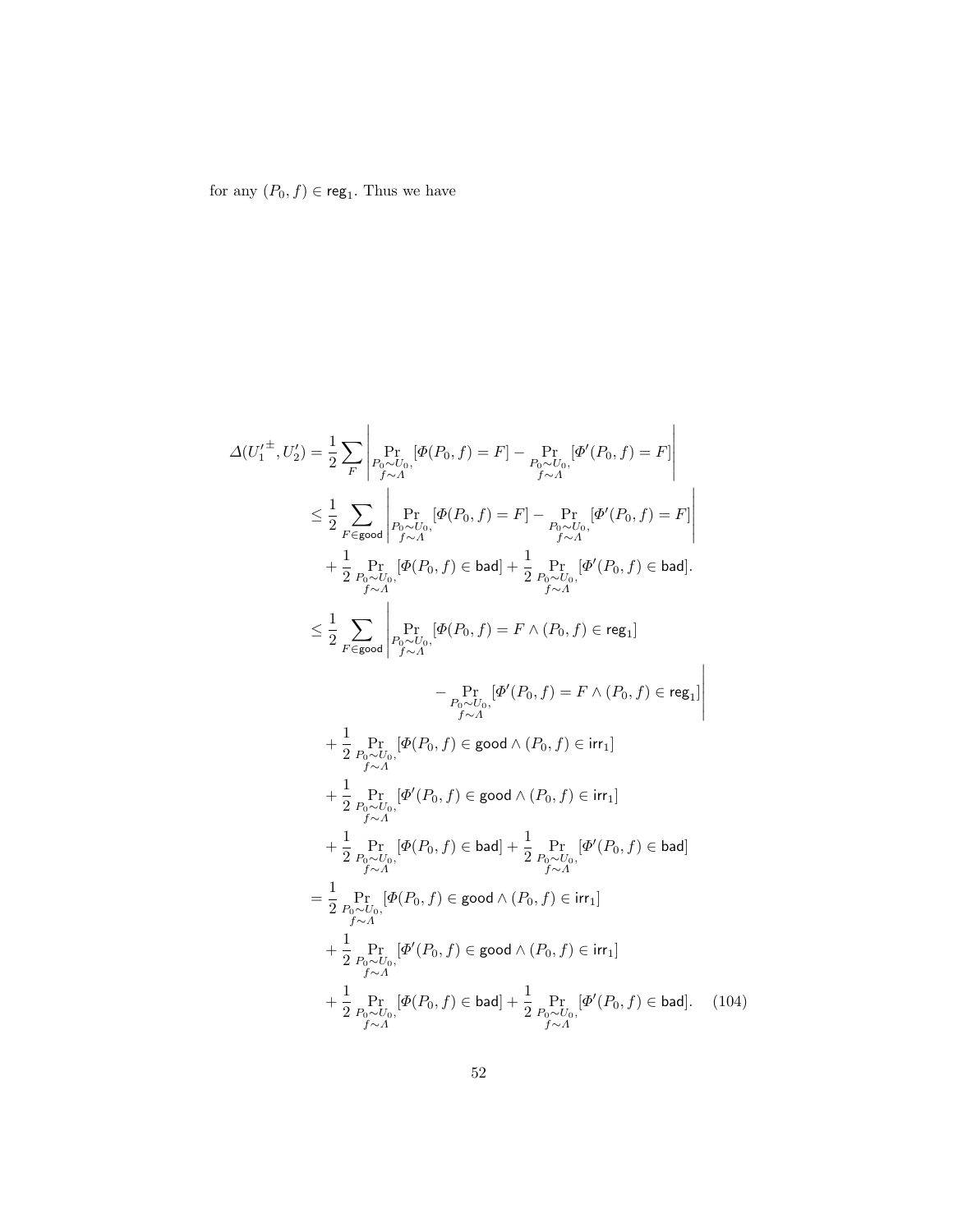Note that the number of fixed points of  $\Phi'(P_0, f)$  is less than or equal to that of  $\Phi(P_0, f)$  by definition of  $\Phi$  and  $\Phi'$ . Thus we have

$$
\begin{aligned} \varDelta(U_1^{\prime\pm},U_2^{\prime}) &\leq \frac{1}{2}\Pr_{P_0\sim U_0,}[\Phi(P_0,f)\in\mathsf{good}\wedge (P_0,f)\in\mathsf{irr}_1]\\ &+\frac{1}{2}\Pr_{P_0\sim U_0,}[\Phi'(P_0,f)\in\mathsf{good}\wedge (P_0,f)\in\mathsf{irr}_1]\\ &+\frac{1}{2}\Pr_{P_0\sim U_0,}[\Phi(P_0,f)\in\mathsf{bad}]+\frac{1}{2}\Pr_{P_0\sim U_0,}[\Phi'(P_0,f)\in\mathsf{bad}].\\ &\hspace{100pt}f\sim A\\ &=\frac{1}{2}\Pr_{P_0\sim U_0,}[\Phi(P_0,f)\in\mathsf{good}\wedge (P_0,f)\in\mathsf{irr}_1]\\ &+\frac{1}{2}\Big(\Pr_{P_0\sim U_0,}[\Phi(P_0,f)\in\mathsf{good}\wedge (P_0,f)\in\mathsf{irr}_1]\\ &\hspace{100pt}f\sim A\\ &+\frac{1}{2}\Big(\Pr_{P_0\sim U_0,}[\Phi'(P_0,f)\in\mathsf{good}\wedge\Phi(P_0,f)\in\mathsf{bad}\wedge (P_0,f)\in\mathsf{irr}_1]\Big)\\ &\hspace{100pt}f\sim A\\ &+\frac{1}{2}\Pr_{P_0\sim U_0,}[\Phi(P_0,f)\in\mathsf{bad}]+\frac{1}{2}\Pr_{P_0\sim U_0,}[\Phi'(P_0,f)\in\mathsf{bad}].\\ &\hspace{100pt}f\sim A\\ &\hspace{100pt}\leq\Pr_{P_0\sim U_0,}[\Phi(P_0,f)\in\mathsf{good}\wedge (P_0,f)\in\mathsf{irr}_1]+\frac{1}{2}\Pr_{P_0\sim U_0,}[\Phi(P_0,f)\in\mathsf{bad}]\\ &\hspace{100pt}f\sim A\\ &+\frac{1}{2}\Pr_{P_0\sim U_0,}[\Phi(P_0,f)\in\mathsf{bad}]+\frac{1}{2}\Pr_{P_0\sim U_0,}[\Phi'(P_0,f)\in\mathsf{bad}]. \end{aligned}
$$

Note that the number of fixed points of  $\Phi(P_0, f)$  and  $\Phi'(P_0, f)$  are less than  $2n$ if  $|f^{-1}(1)| < n$ . Thus, each of Pr<sub>P0</sub>∼U<sub>0</sub>,f∼Λ[ $\Phi(P_0, f) \in$  bad] and Pr<sub>P0</sub>∼U<sub>0</sub>,f∼Λ[  $\Phi'(P_0, f) \in \text{bad}$  is upper bounded by  $\Pr_{f \sim A} [|f^{-1}(1)| \ge n] = \Pr_{\lambda \sim D_{num}}[\lambda \ge n].$ Therefore, from inequality [\(28\)](#page-23-1) and [\(103\)](#page-50-1) we have

$$
\begin{aligned} \varDelta (U_1'^{\pm},U_2') &\leq \Pr_{\substack{P_0 \sim U_0, \\ f \sim A}}\left[\varPhi (P_0,f) \in \mathsf{good} \wedge (P_0,f) \in \mathsf{irr}_1\right] + 2 \Pr_{\lambda \sim D_{num}}[\lambda \geq n] \\ &\leq \frac{32n^3}{2^n} + \frac{2(e+1)}{n!}, \end{aligned}
$$

which completes the proof of Lemma [4.5.](#page-19-2)  $\Box$ 

<span id="page-52-1"></span>

# <span id="page-52-0"></span>I Proof of Lemma [5.2](#page-25-0)

To prove Lemma [5.2,](#page-25-0) we need the following lemma.

**Lemma I.1.** Let  $N_P := |\{x|P(x) = x\}|$  for  $P \in \text{Perm}(\{0,1\}^n)$ . Then, the following inequalities hold.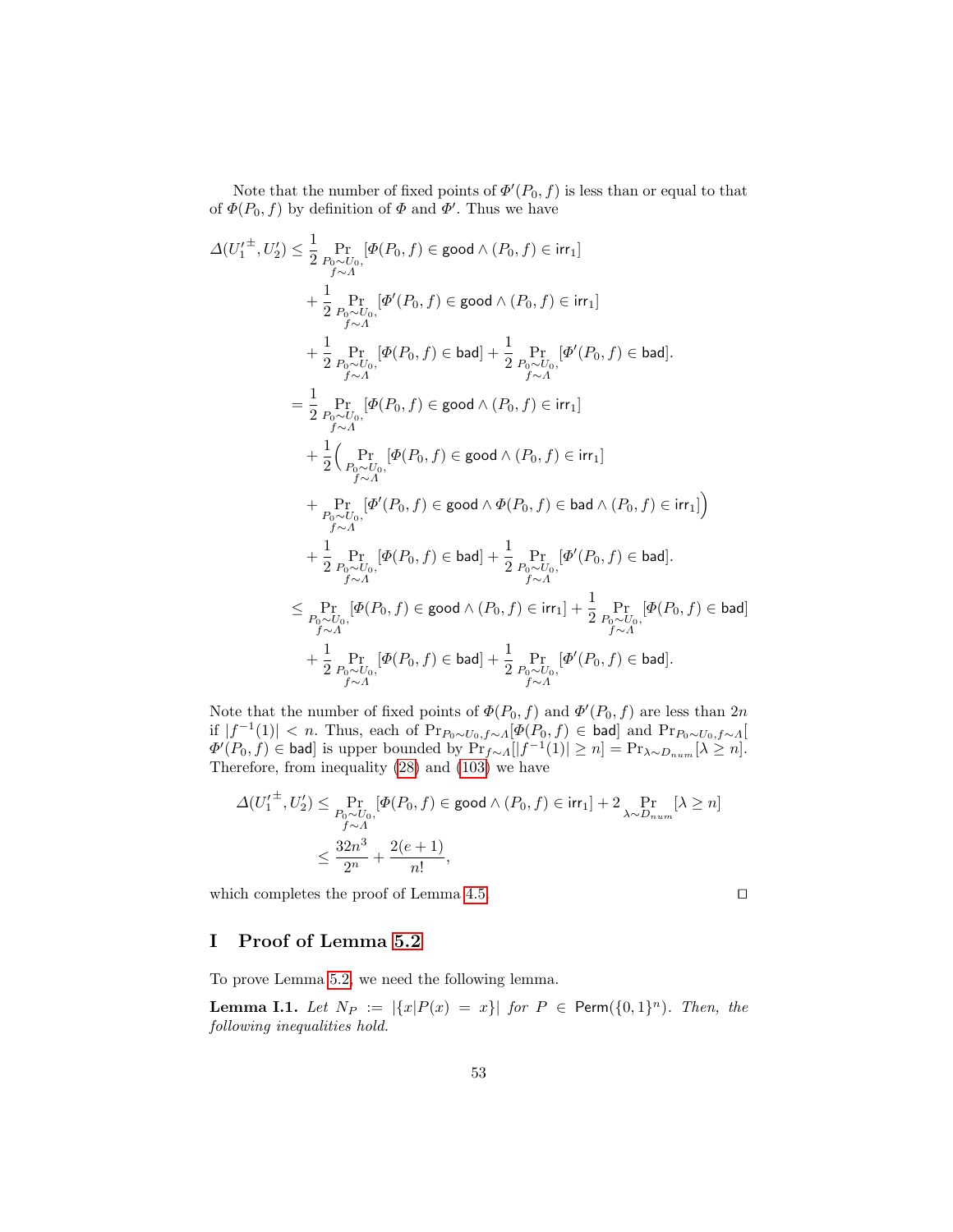- 1.  $|\mathbf{E}_{P\sim U}[N_P]-1| \leq \frac{e}{n!} + \frac{e^2}{(2^n-n)!}$
- 2.  $Var_{P\sim U}[N_P] \leq 2n$ .

*Proof (of Lemma [I.1\)](#page-52-1).* Note that  $N_P$  follows the distribution  $D_{num}$ . Now we show the first inequality

<span id="page-53-1"></span>
$$
|\mathbf{E}_{\lambda \sim D_{num}}[\lambda] - 1| = |\mathbf{E}_{P \sim U}[N_P] - 1| \le \frac{e}{n!} + \frac{e^2}{(2^n - n)!}.
$$
 (105)

We have

$$
\mathbf{E}_{\lambda \sim D_{num}}[\lambda] = \sum_{\lambda=0}^{2^n} \lambda \cdot \frac{\binom{2^n}{\lambda} \cdot \frac{(2^n - \lambda)}{2^n!}}{2^n!} = \sum_{\lambda=1}^{2^n} \frac{1}{(\lambda - 1)!} \sum_{i=0}^{2^n - \lambda} \frac{(-1)^i}{i!}
$$

$$
= \sum_{\lambda=0}^{2^n - 1} \frac{1}{\lambda!} \sum_{i=0}^{2^n - \lambda - 1} \frac{(-1)^i}{i!}.
$$
(106)

Hence, from Lemma [A.1](#page-30-1) we have

<span id="page-53-0"></span>
$$
\mathbf{E}_{\lambda \sim D_{num}}[\lambda] = \sum_{\lambda=0}^{2^{n}-1} \frac{1}{\lambda!} \sum_{i=0}^{2^{n}-\lambda-1} \frac{(-1)^{i}}{i!} \n\leq \sum_{\lambda=0}^{n-1} \frac{1}{\lambda!} \sum_{i=0}^{2^{n}-\lambda-1} \frac{(-1)^{i}}{i!} + \sum_{\lambda=n}^{2^{n}-1} \frac{1}{\lambda!} \sum_{i=0}^{2^{n}-\lambda-1} \frac{(-1)^{i}}{i!} \n\leq \sum_{\lambda=0}^{n-1} \frac{1}{\lambda!} \left( \frac{1}{e} + \frac{e}{(2^{n}-\lambda)!} \right) + \sum_{\lambda=n}^{2^{n}-1} \frac{1}{\lambda!} \cdot e \n\leq \sum_{\lambda=0}^{n-1} \frac{1}{\lambda!} \left( \frac{1}{e} + \frac{e}{(2^{n}-n+1)!} \right) + \sum_{\lambda=n}^{\infty} \frac{1}{\lambda!} \cdot e \n\leq 1 + \frac{e^{2}}{(2^{n}-n+1)!} + \frac{e}{n!} \n\leq 1 + \frac{e^{2}}{(2^{n}-n)!} + \frac{e}{n!}
$$
\n(107)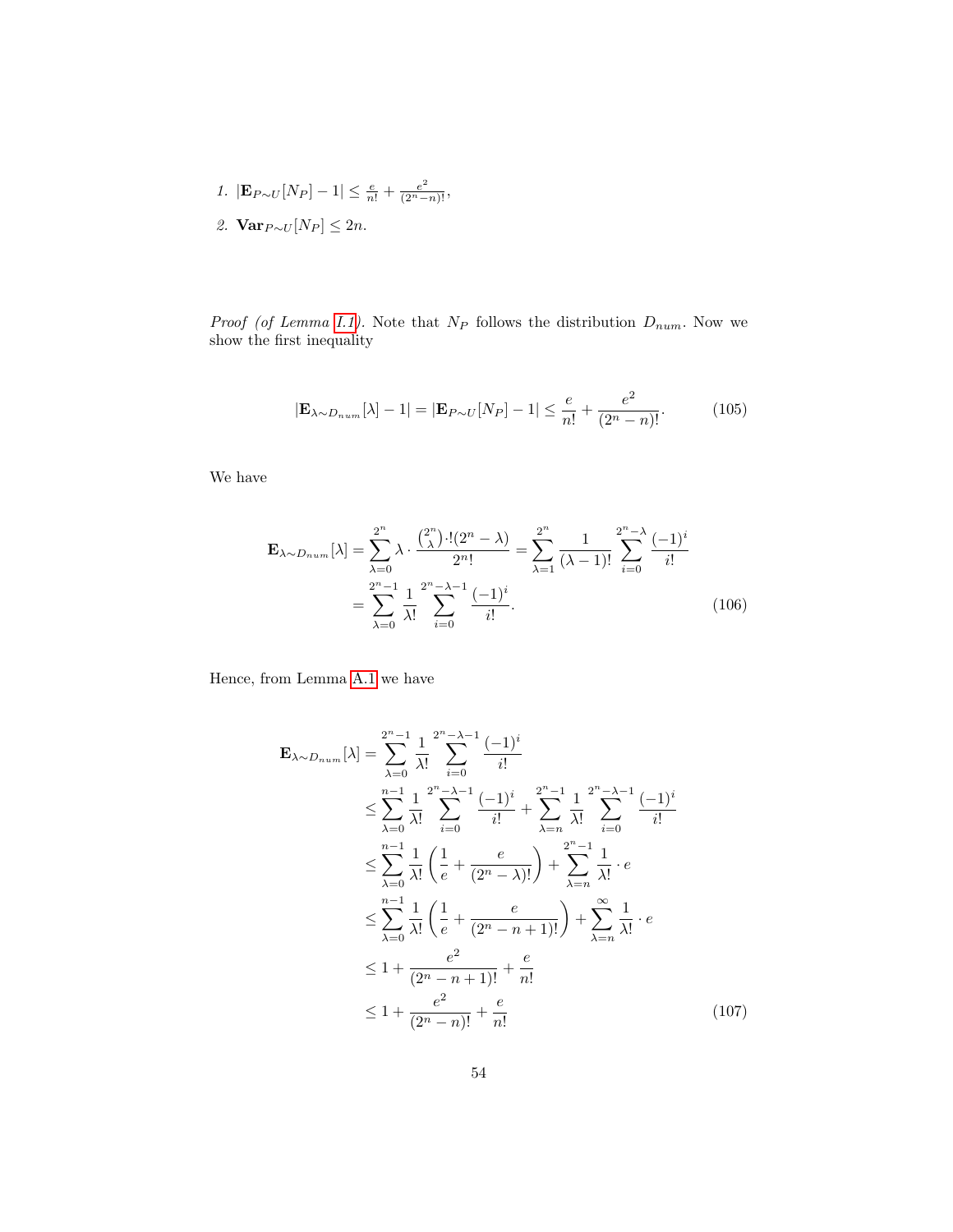for  $n \geq 32$ . In addition, since  $\frac{1}{e} - \frac{1}{(2^n - \lambda)!} \geq 0$  holds for  $\lambda \leq 2^n - 5$ , we have

$$
\mathbf{E}_{\lambda \sim D_{num}}[\lambda] = \sum_{\lambda=0}^{2^{n}-1} \frac{1}{\lambda!} \sum_{i=0}^{2^{n}-\lambda-1} \frac{(-1)^{i}}{i!} \n= \sum_{\lambda=0}^{2^{n}-5} \frac{1}{\lambda!} \sum_{i=0}^{2^{n}-\lambda-1} \frac{(-1)^{i}}{i!} \n+ \frac{1}{(2^{n}-1)!} \cdot 1 + \frac{1}{(2^{n}-2)!} \cdot 0 + \frac{1}{(2^{n}-3)!} \cdot \frac{1}{2} + \frac{1}{(2^{n}-4)!} \cdot \frac{1}{3} \n\geq \sum_{\lambda=0}^{2^{n}-5} \frac{1}{\lambda!} \sum_{i=0}^{2^{n}-\lambda-1} \frac{(-1)^{i}}{i!} \n\geq \sum_{\lambda=0}^{2^{n}-5} \frac{1}{\lambda!} \left( \frac{1}{e} - \frac{1}{(2^{n}-\lambda)!} \right) \geq \sum_{\lambda=1}^{n} \frac{1}{\lambda!} \left( \frac{1}{e} - \frac{1}{(2^{n}-\lambda)!} \right) \n\geq \sum_{\lambda=0}^{n} \frac{1}{\lambda!} \left( \frac{1}{e} - \frac{1}{(2^{n}-n)!} \right) \n\geq \left( e - \frac{e}{(n+1)!} \right) \left( \frac{1}{e} - \frac{1}{(2^{n}-n)!} \right) \n\geq 1 - \frac{1}{(n+1)!} - \frac{e}{(2^{n}-n)!} \geq 1 - \frac{e}{n!} - \frac{e^{2}}{(2^{n}-n)!}
$$
\n(108)

From inequality [\(107\)](#page-53-0) and [\(108\)](#page-54-0), we obtain the first inequality [\(105\)](#page-53-1).

Next, we show the second inequality

<span id="page-54-1"></span><span id="page-54-0"></span>
$$
\mathbf{Var}_{P \sim U}[N_P] = \mathbf{Var}_{\lambda \sim D_{num}}[\lambda] \le 2n. \tag{109}
$$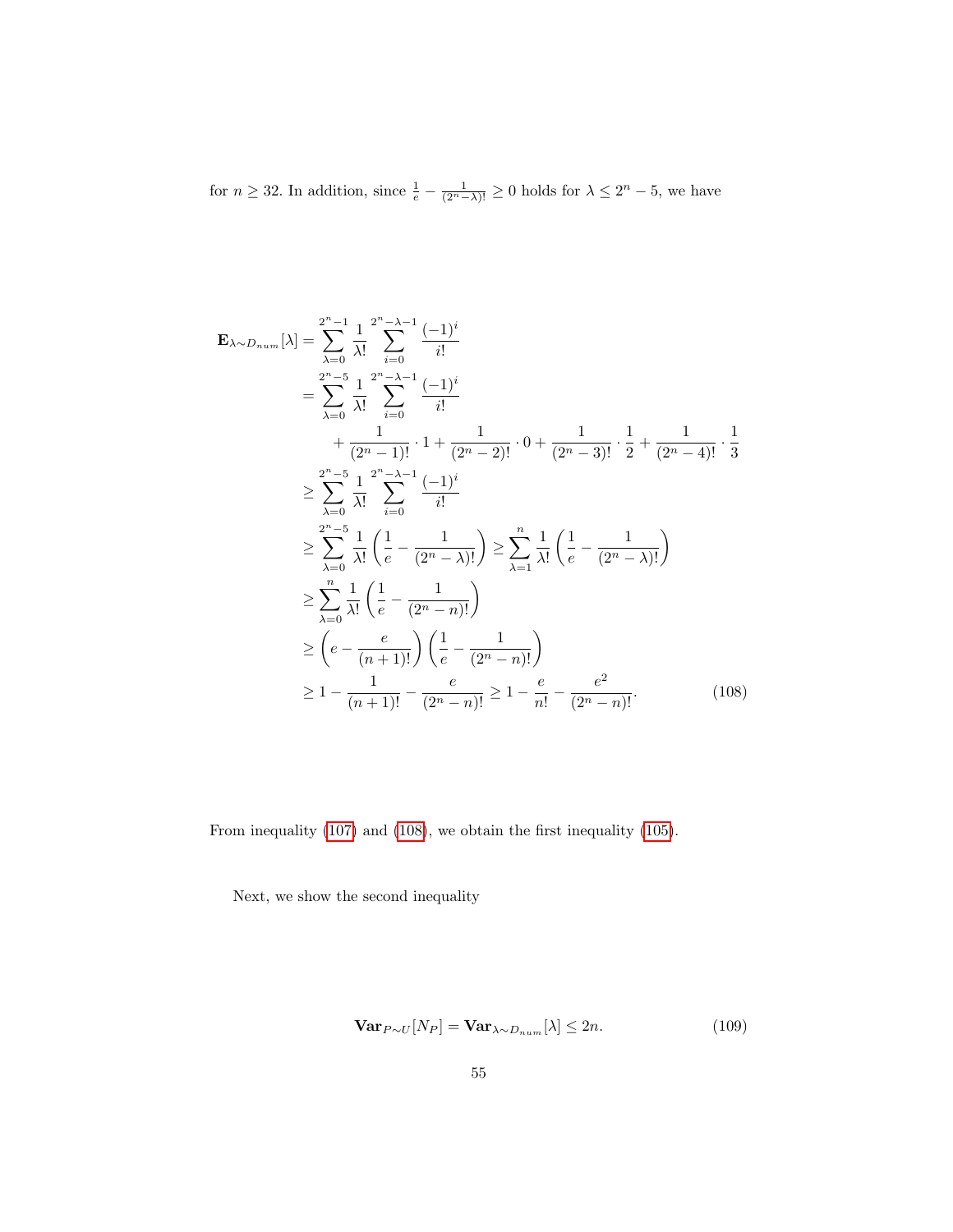For  $n \geq 32$ , we have

$$
\begin{split}\n\textbf{Var}_{\lambda \sim D_{num}}[\lambda] &= \mathbf{E}_{\lambda \sim D_{num}}[\lambda^2] - (\mathbf{E}_{\lambda \sim D_{num}}[\lambda])^2 \\
&\leq \mathbf{E}_{\lambda \sim D_{num}}[\lambda^2] \\
&= \sum_{\lambda=0}^{2^n - 1} \frac{\lambda + 1}{\lambda!} \sum_{i=0}^{2^n - \lambda - 1} \frac{(-1)^i}{i!} \\
&= \sum_{\lambda=0}^{n-1} \frac{\lambda + 1}{\lambda!} \sum_{i=0}^{2^n - \lambda - 1} \frac{(-1)^i}{i!} + \sum_{\lambda=n}^{2^n - 1} \frac{\lambda + 1}{\lambda!} \sum_{i=0}^{2^n - \lambda - 1} \frac{(-1)^i}{i!} \\
&\leq \sum_{\lambda=0}^{n-1} \frac{n}{\lambda!} \left( \frac{1}{e} + \frac{1}{(2^n - \lambda)!} \right) + \sum_{\lambda=n}^{2^n - 1} \frac{1 + \frac{1}{\lambda}}{(\lambda - 1)!} \sum_{i=0}^{2^n - \lambda - 1} \frac{(-1)^i}{i!} \\
&\leq \sum_{\lambda=0}^{n-1} \frac{n}{\lambda!} \left( \frac{1}{e} + \frac{1}{(2^n - n + 1)!} \right) + \sum_{\lambda=n}^{2^n - 1} \frac{1 + \frac{1}{e}}{(\lambda - 1)!} \cdot e \\
&\leq n \left( 1 + \frac{e^2}{(2^n - n + 1)!} \right) + \frac{e(e + 1)}{(n - 1)!} \\
&\leq 2n. \tag{110}\n\end{split}
$$

Therefore the second inequality [\(109\)](#page-54-1) holds, and Lemma [I.1](#page-52-1) follows.  $\hfill \Box$ 

Next, we prove Lemma [5.2.](#page-25-0)

Proof (of Lemma [5.2\)](#page-25-0). First, we show that

<span id="page-55-0"></span>
$$
\sum_{E \in \text{Ciph}(m,n)} \left| \Pr_{(e,y) \sim V} [(e,y) = (E,Y)] - \Pr_{\substack{e \sim U_E, \\ y \sim U_n}} [(e,y) = (E,Y)] \right| \tag{111}
$$

does not depend on  $Y \in \{0,1\}^n$ . Define  $\phi_Y : \mathsf{Ciph}(m,n) \to \mathsf{Ciph}(m,n)$  by  $\phi_Y(E)(z, x) := E_z(x) \oplus Y$  for each  $Y \in \{0, 1\}^n$ . Then we have

$$
\Pr_{(e,y)\sim V}[(e,y)=(E,Y)]=\Pr_{(e,y)\sim V}[(e,y)=(\phi_Y(E),0)],
$$

by definition of  $V$ . Therefore

$$
\sum_{E \in \text{Ciph}(m,n)} \left| \Pr_{(e,y) \sim V}[(e,y) = (E,Y)] - \Pr_{\substack{e \sim U_E, \\ y \sim U_n}}[(e,y) = (E,Y)] \right|
$$
\n
$$
= \sum_{E \in \text{Ciph}(m,n)} \left| \Pr_{(e,y) \sim V}[(e,y) = (\phi_Y(E), 0)] - \Pr_{\substack{e \sim U_E, \\ y \sim U_n}}[(e,y) = (\phi_Y(E), 0)] \right|
$$
\n
$$
= \sum_{E \in \text{Ciph}(m,n)} \left| \Pr_{(e,y) \sim V}[(e,y) = (E, 0)] - \Pr_{\substack{e \sim U_E, \\ y \sim U_n}}[(e,y) = (E, 0)] \right| \tag{112}
$$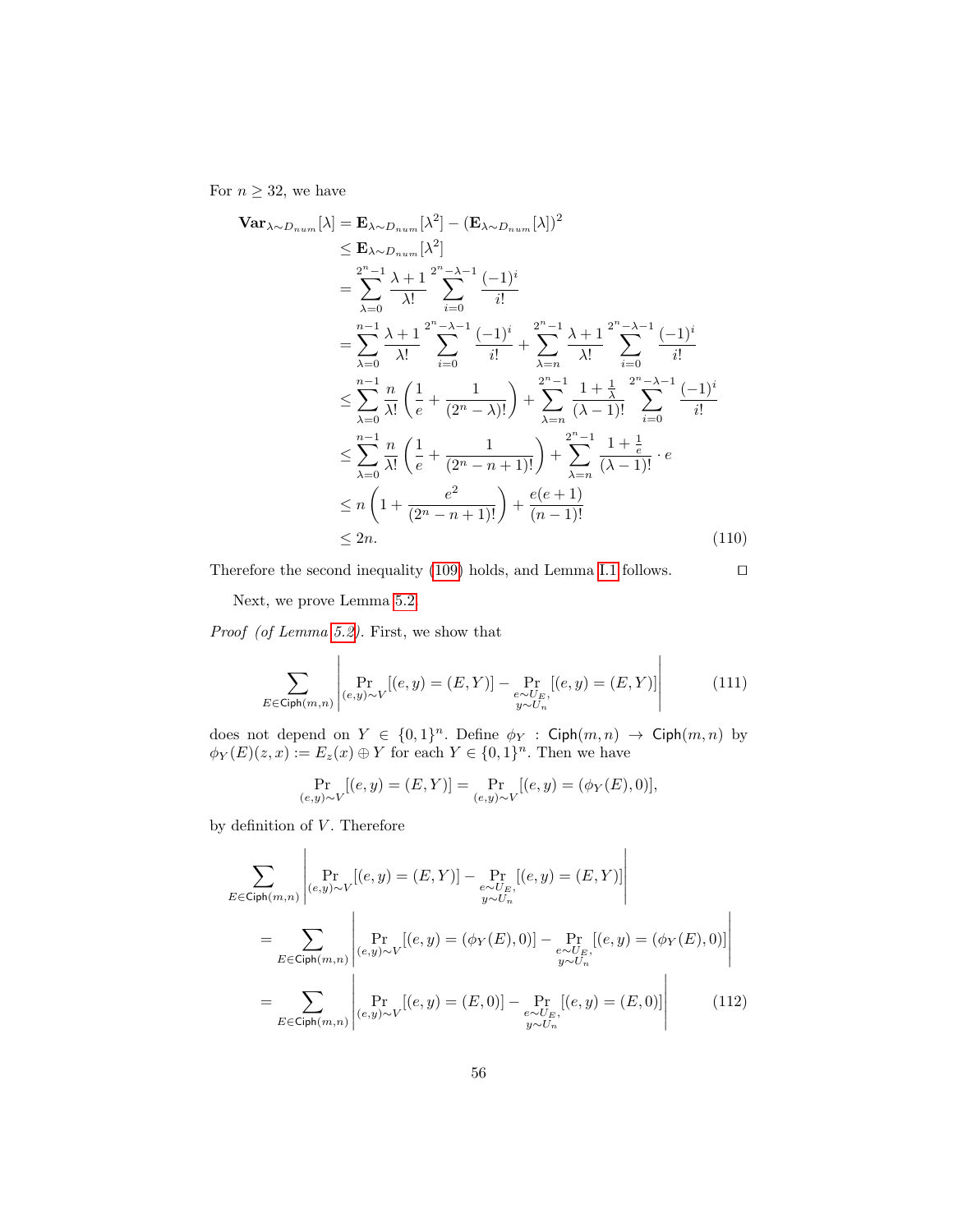holds for any  $Y$ . Hence [\(111\)](#page-55-0) does not depend on  $Y$ . Now we have

$$
\Delta(V, (U_E, U_n))
$$
\n
$$
= \frac{1}{2} \cdot \sum_{Y} \sum_{E \in \text{Ciph}(m,n)} \left| \Pr_{(e,y) \sim V}[(e,y) = (E,Y)] - \Pr_{e \sim U_E}[(e,y) = (E,Y)] \right|
$$
\n
$$
= \frac{2^n}{2} \cdot \sum_{E \in \text{Ciph}(m,n)} \left| \Pr_{(e,y) \sim V}[(e,y) = (E,0)] - \Pr_{e \sim U_E, [(e,y) = (E,0)] \right|
$$
\n
$$
= \frac{2^n}{2} \cdot \sum_{E \in \text{Ciph}(m,n)} \left| \Pr_{(e,y) \sim V}[(e,y) = (E,0)]e = E \right|
$$
\n
$$
- \Pr_{e \sim U_E, [(e,y) = (E,0)]e = E} \right| \cdot \Pr_{e \sim U_E} [e = E]
$$
\n
$$
= \frac{2^n}{2} \cdot \sum_{E \in \text{Ciph}(m,n)} \left| \frac{N_E}{2^{n+m}} - \frac{1}{2^n} \right| \cdot \Pr_{e \sim U_E} [e = E]
$$
\n
$$
= \frac{1}{2} \cdot \sum_{E \in \text{Ciph}(m,n)} \left| \frac{N_E}{2^m} - 1 \right| \cdot \Pr_{e \sim U_E} [e = E], \tag{113}
$$

where  $N_E := |\{(z, x)|E_z(x) = x\}|$  for  $E \in \text{Ciph}(m, n)$ .

Now, define the subsets  $\mathsf{bad}_0, \mathsf{bad}_1, \ldots, \mathsf{bad}_n, \mathsf{good} \subset \mathsf{Ciph}(m,n)$  by

$$
\mathsf{bad}_0 := \left\{ E \bigg| \frac{N_E}{2^m} < 1 - \frac{1}{2^{(1-\epsilon)m}} \text{ or } 1 + \frac{1}{2^{(1-\epsilon)m}} < \frac{N_E}{2^m} \le 2 \right\},\
$$

and

<span id="page-56-1"></span>
$$
\mathsf{bad}_i := \left\{E \middle| 1+2^{i-1} < \frac{N_E}{2^m} \leq 1+2^i \right\}
$$

for  $1 \leq i \leq n$ , and

$$
\mathsf{good} := \mathsf{Ciph}(m,n) \setminus (\bigcup_i \mathsf{bad}_i) = \left\{ E \middle| \left| \frac{N_E}{2^m} - 1 \right| \leq \frac{1}{2^{(1-\epsilon)m}} \right\},
$$

where  $\epsilon$  is a parameter such that  $1/m < \epsilon < 1$ .

From Lemma [I.1,](#page-52-1) now we have

<span id="page-56-0"></span>
$$
\mathbf{Var}_{E \sim U_E}[N_E] = \mathbf{Var}_{E \sim U_E} \left[ \sum_{z \in \{0,1\}^m} N_{E_z} \right] = 2^m \mathbf{Var}_{P \sim U}[N_P] \le 2^{m+1} n,
$$
\n(114)

since  $E_z$  are independently sampled according to the distribution U for each  $z \in \{0,1\}^m$ . In addition, we have

$$
|\mathbf{E}_{E \sim U_E}[N_E] - 2^m| = |2^m \mathbf{E}_{P \sim U}[N_P] - 2^m| \le \frac{2^m e^2}{n!} + \frac{2^m e^2}{(2^n - n)!} < 1 \quad (115)
$$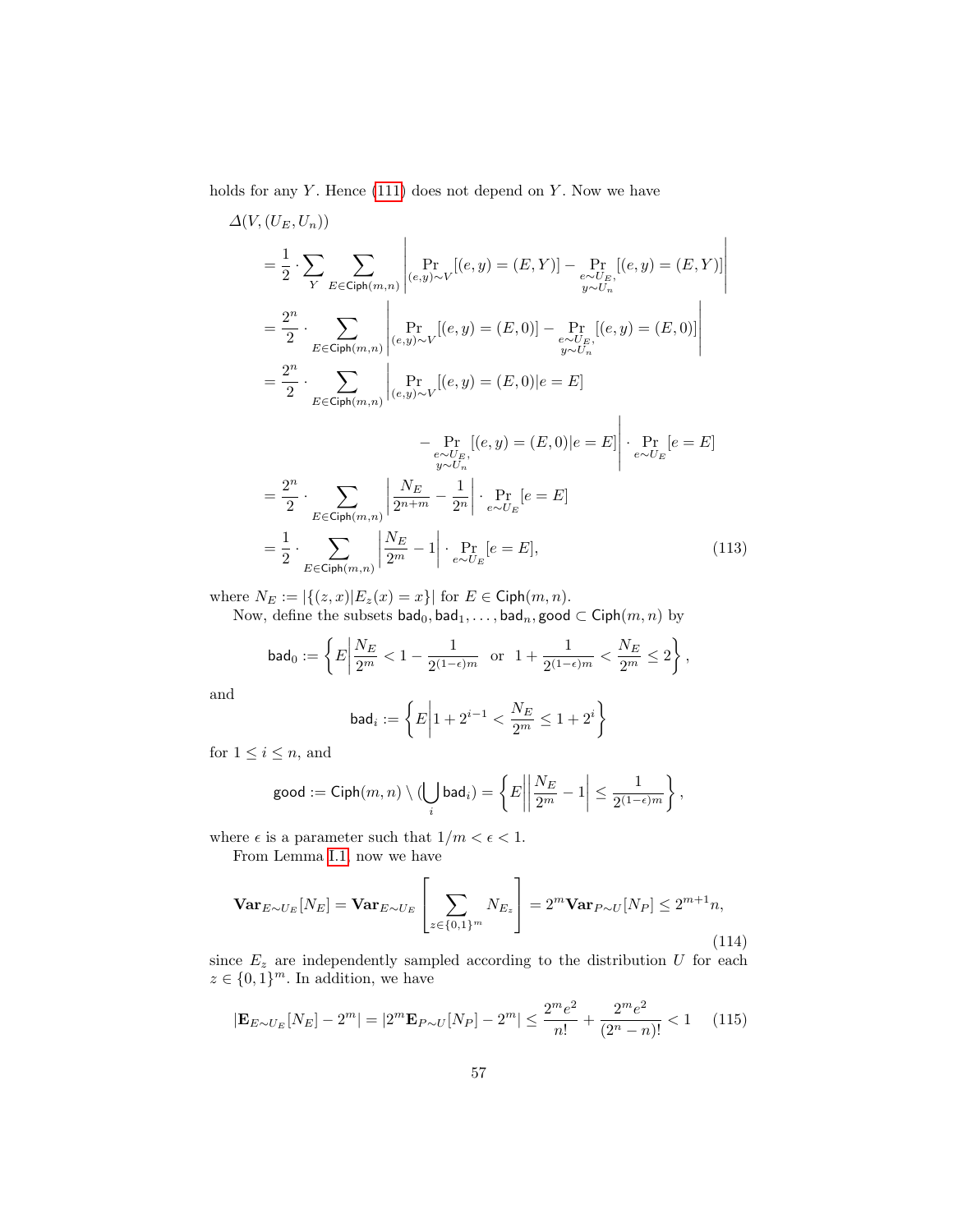for  $n \geq 32$  and  $m \leq n^2$ . In particular, for any fixed cipher E and a parameter  $1/m < \epsilon < 1, |N_E - 2^m| > 2^{\epsilon m}$  holds if and only if  $|N_E - \mathbf{E}_{E \sim U_E}[N_E]| > 2^{\epsilon m}$ holds. Hence, by Chebyshev's inequality we have

$$
\Pr_{E \sim U_E} [E \in \text{bad}_0]
$$
\n
$$
= \Pr_{E \sim U_E} \left[ \frac{N_E}{2^m} < 1 - \frac{1}{2^{(1-\epsilon)m}} \text{ or } 1 + \frac{1}{2^{(1-\epsilon)m}} < \frac{N_E}{2^m} \le 2 \right]
$$
\n
$$
\le \Pr_{E \sim U_E} \left[ \left| \frac{N_E}{2^m} - 1 \right| > \frac{1}{2^{(1-\epsilon)m}} \right]
$$
\n
$$
= \Pr_{E \sim U_E} \left[ |N_E - 2^m| > 2^{\epsilon m} \right]
$$
\n
$$
= \Pr_{E \sim U_E} \left[ |N_E - \mathbf{E}_{E \sim U_E} [N_E]| > 2^{\epsilon m} \right]
$$
\n
$$
\le \frac{\text{Var}_{E \sim U_E} [N_E]}{(2^{\epsilon m})^2} \le \frac{2n}{2^{(2\epsilon - 1)m}}. \tag{116}
$$

In addition, for an integer  $i$  such that  $1\leq i\leq n,$  similarly we have

<span id="page-57-1"></span><span id="page-57-0"></span>
$$
\Pr_{E \sim U_E} [E \in \text{bad}_i] \n= \Pr_{E \sim U_E} \left[ 1 + 2^{i-1} < \frac{N_E}{2^m} \le 1 + 2^i \right] \n\le \Pr_{E \sim U_E} \left[ \left| \frac{N_E}{2^m} - 1 \right| > 2^{i-1} \right] \n= \Pr_{E \sim U_E} \left[ |N_E - 2^m| > 2^{m+i-1} \right] \n= \Pr_{E \sim U_E} \left[ |N_E - \mathbf{E}_{E \sim U_E} [N_E]| > 2^{m+i-1} \right] \n\le \frac{\text{Var}_{E \sim U_E} [N_E]}{(2^{m+i-1})^2} \le \frac{2n}{2^{m+2i-2}}, \tag{117}
$$

where we used inequality  $(114)$  again.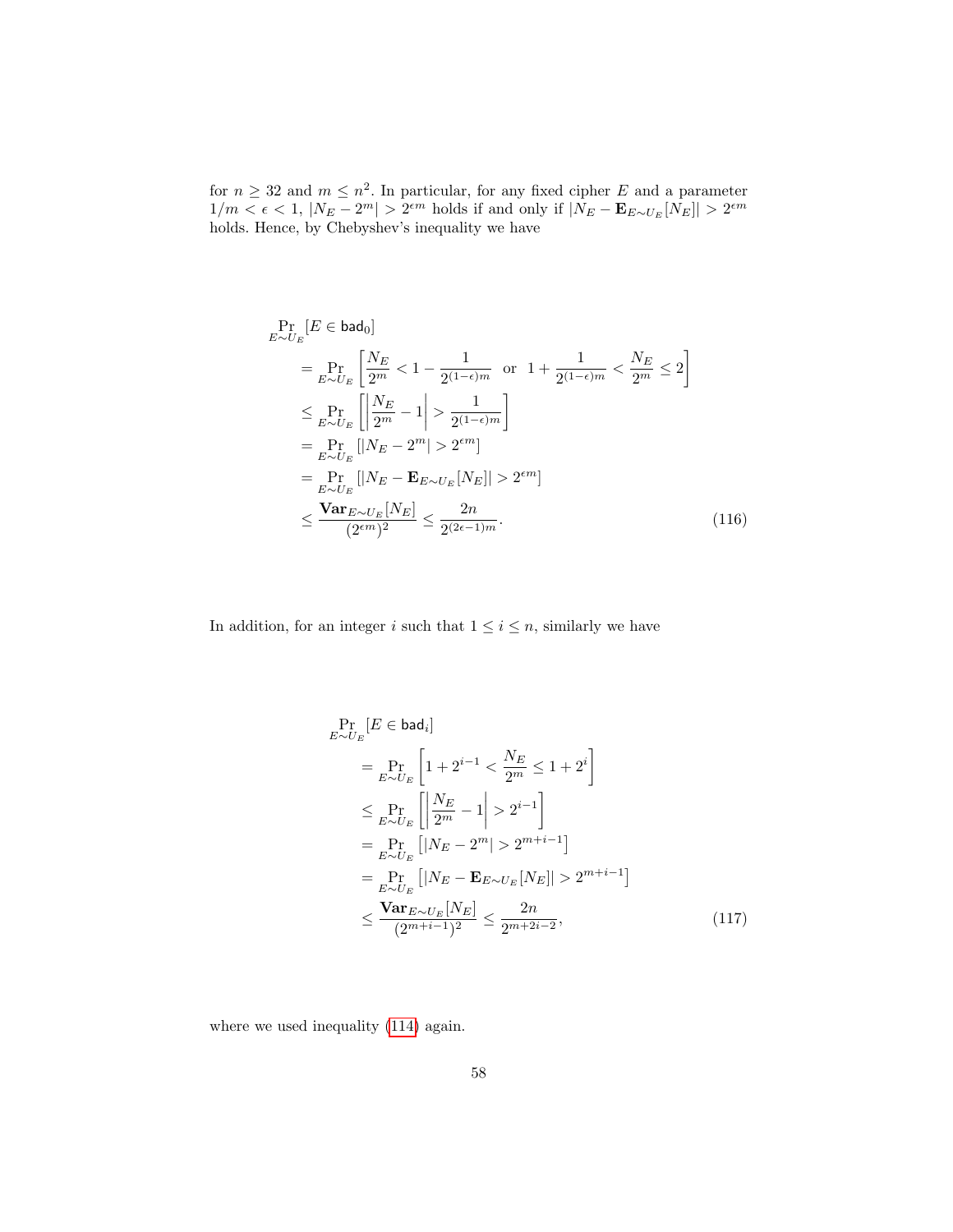Thus, from inequality  $(113)$ ,  $(116)$ , and  $(117)$  we have

$$
\Delta(V, (U_E, U_n)) \leq \frac{1}{2} \sum_{E \in \text{Ciph}(m, n)} \left| \frac{N_E}{2^m} - 1 \right| \cdot \Pr_{e \sim U_E} [e = E] \n= \frac{1}{2} \sum_{E \in \text{good}} \left| \frac{N_E}{2^m} - 1 \right| \cdot \Pr_{e \sim U_E} [e = E] \n+ \frac{1}{2} \sum_{E \in \text{bad}_0} \left| \frac{N_E}{2^m} - 1 \right| \cdot \Pr_{e \sim U_E} [e = E] \n+ \frac{1}{2} \sum_{1 \leq i \leq n} \sum_{E \in \text{bad}_i} \left( \frac{N_E}{2^m} - 1 \right) \Pr_{e \sim U_E} [e = E] \n\leq \frac{1}{2} \sum_{E \in \text{good}} \frac{1}{2^{(1-\epsilon)m}} \cdot \Pr_{e \sim U_E} [e = E] \n+ \frac{1}{2} \sum_{1 \leq i \leq n} \sum_{E \in \text{bad}_i} 2^i \Pr_{e \sim U_E} [e = E] \n\leq \frac{1}{2^{(1-\epsilon)m+1}} + \frac{n}{2^{(2\epsilon-1)m}} + \frac{1}{2} \sum_{1 \leq i \leq n} 2^i \Pr_{e \sim U_E} [e \in \text{bad}_i] \n\leq \frac{1}{2^{(1-\epsilon)m+1}} + \frac{2n}{2^{(2\epsilon-1)m+1}} + \sum_{1 \leq i \leq n} 2^i \cdot \frac{n}{2^{m+2i-2}} \n\leq \frac{1}{2^{(1-\epsilon)m+1}} + \frac{2n}{2^{(2\epsilon-1)m+1}} + \frac{n^2}{2^{m-2}}.
$$

Setting  $\epsilon$  as  $\epsilon = 2/3$ , we obtain the desired bound, and Lemma [5.2](#page-25-0) follows.  $\Box$ 

# <span id="page-58-0"></span>J Lower Bound of  $\Delta(U, U_1')$

This section gives the lower bound of  $\Delta(U, U'_1)$ , i.e., we show the following claim:

*Claim.*  $\Delta(U, U'_1)$  is lower bounded by  $1/(4e \cdot 2^n)$ . That is,

$$
\Delta(U, U_1') \ge \frac{1}{4e \cdot 2^n} \tag{118}
$$

holds.